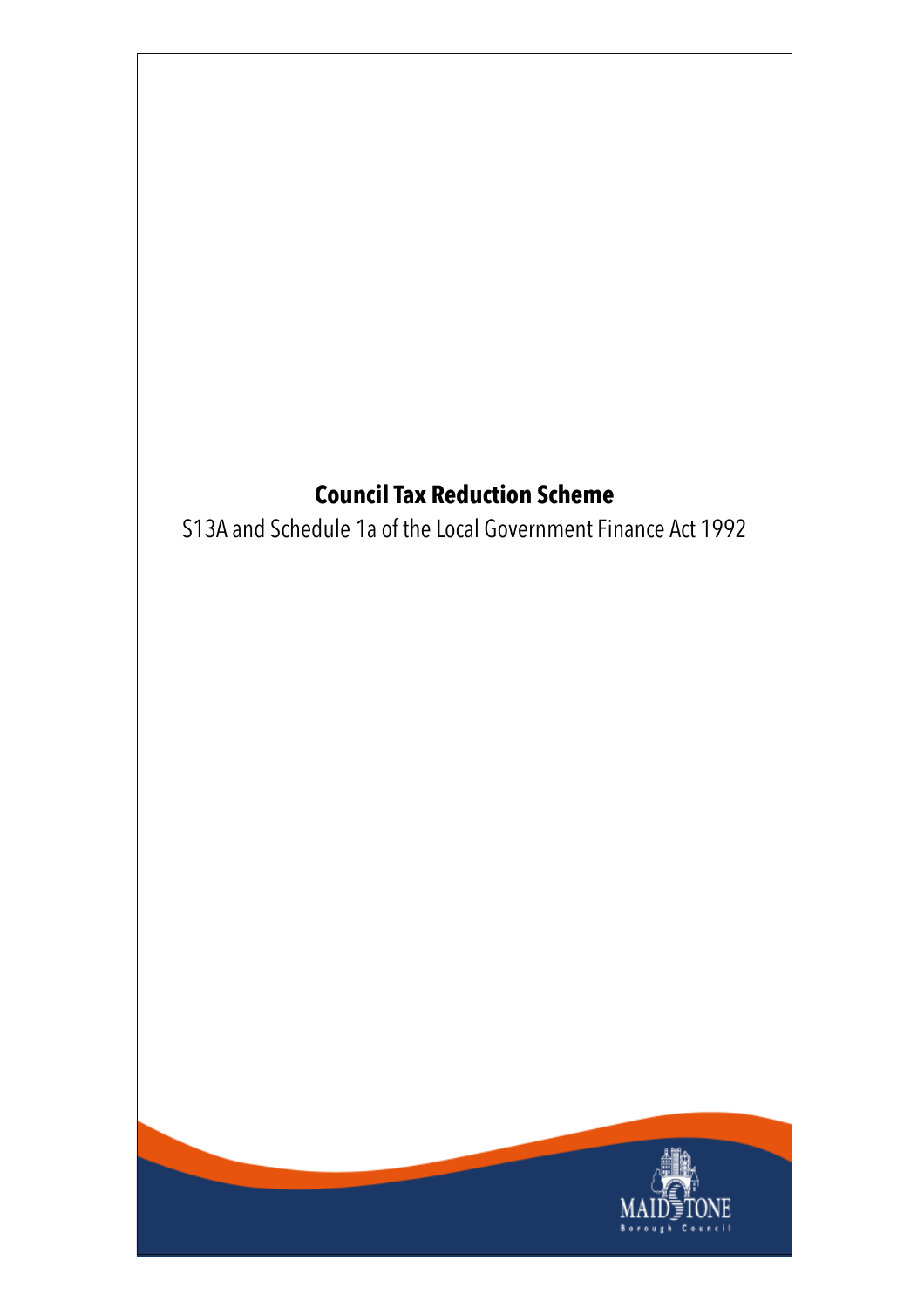| 1.0  |                                                                                                                   |   |  |  |  |
|------|-------------------------------------------------------------------------------------------------------------------|---|--|--|--|
| 2.0  |                                                                                                                   |   |  |  |  |
| 3.0  |                                                                                                                   |   |  |  |  |
| 4.0  |                                                                                                                   |   |  |  |  |
| 5.0  |                                                                                                                   |   |  |  |  |
| 6.0  |                                                                                                                   |   |  |  |  |
| 7.0  | Persons treated as not being in Great Britain and Persons Subject to Immigration Control  21                      |   |  |  |  |
| 8.0  |                                                                                                                   |   |  |  |  |
| 9.0  |                                                                                                                   |   |  |  |  |
| 10.0 | Circumstances in which a person is to be treated as responsible (or not responsible) for a child or young person. |   |  |  |  |
| 11.0 | Circumstances in which a child or young person is to be treated as being or not being a member of the             |   |  |  |  |
| 12.0 | Calculation of income and capital of members of applicant's family and of a polygamous marriage 31                |   |  |  |  |
| 13.0 | Circumstances in which capital and income of non-dependant is to be treated as applicant's  31                    |   |  |  |  |
| 14.0 |                                                                                                                   |   |  |  |  |
| 15.0 |                                                                                                                   |   |  |  |  |
| 16.0 |                                                                                                                   |   |  |  |  |
| 17.0 |                                                                                                                   |   |  |  |  |
| 18.0 |                                                                                                                   |   |  |  |  |
| 19.0 |                                                                                                                   |   |  |  |  |
| 20.0 |                                                                                                                   |   |  |  |  |
| 21.0 |                                                                                                                   |   |  |  |  |
| 22.0 |                                                                                                                   |   |  |  |  |
| 23.0 |                                                                                                                   |   |  |  |  |
| 24.0 |                                                                                                                   |   |  |  |  |
| 25.0 |                                                                                                                   |   |  |  |  |
| 26.0 |                                                                                                                   |   |  |  |  |
| 27.0 |                                                                                                                   |   |  |  |  |
| 28.0 |                                                                                                                   |   |  |  |  |
| 29.0 |                                                                                                                   |   |  |  |  |
| 30.0 |                                                                                                                   |   |  |  |  |
| 31.0 |                                                                                                                   |   |  |  |  |
| 32.0 |                                                                                                                   |   |  |  |  |
| 33.0 |                                                                                                                   |   |  |  |  |
|      |                                                                                                                   |   |  |  |  |
|      | Maidstone Borough Council- Council Tax Reduction Scheme 2021                                                      | 2 |  |  |  |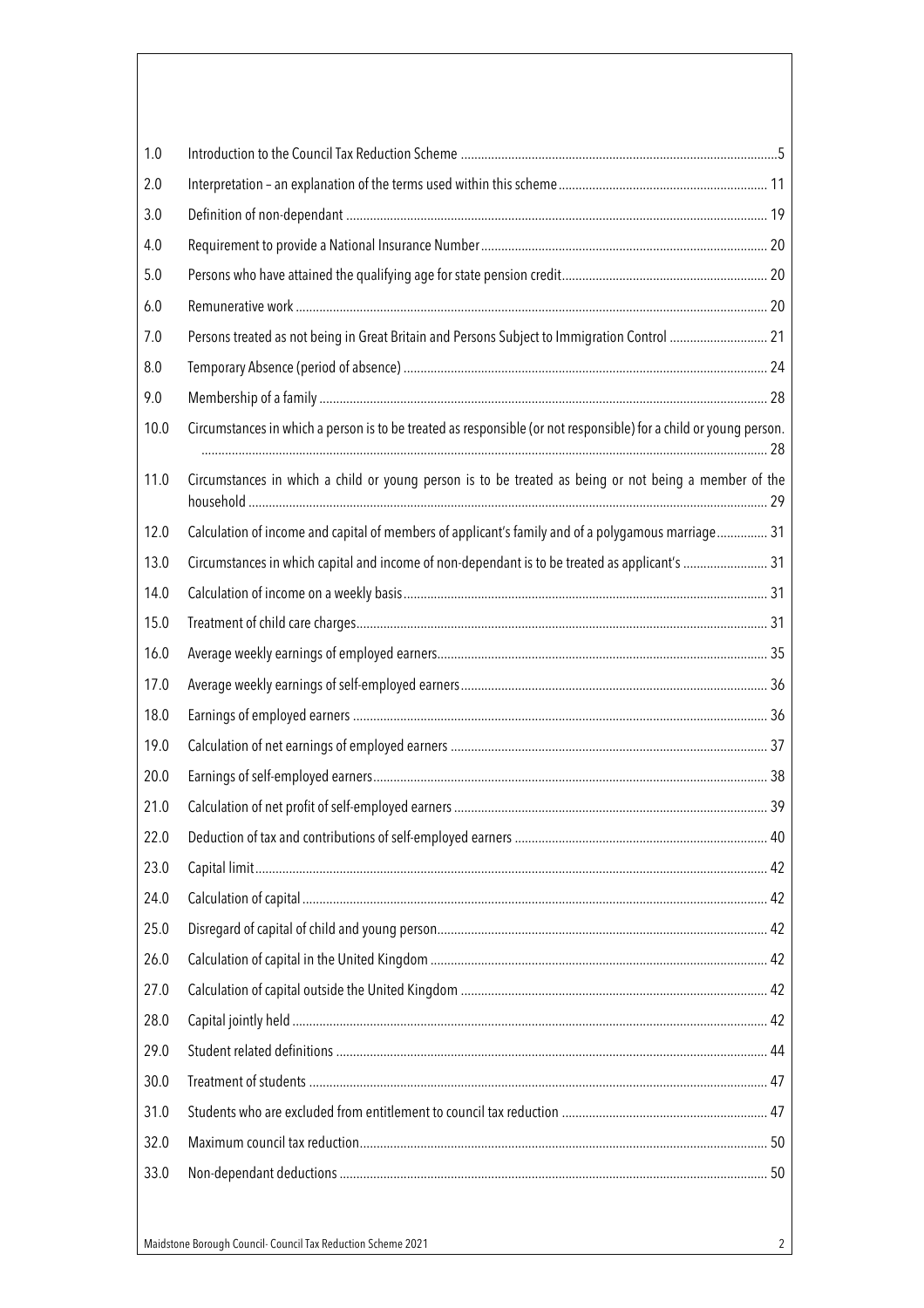| 34.0         |                                                                                                         |   |  |
|--------------|---------------------------------------------------------------------------------------------------------|---|--|
| 35.0         |                                                                                                         |   |  |
| 36.0         |                                                                                                         |   |  |
| 37.0         | Procedure by which a person may apply for a reduction under the authority's scheme56                    |   |  |
| 39.0         |                                                                                                         |   |  |
| 40.0<br>41.0 |                                                                                                         |   |  |
| 42.0         |                                                                                                         |   |  |
| 43.0         |                                                                                                         |   |  |
| 44.0         |                                                                                                         |   |  |
| 45.0         |                                                                                                         |   |  |
| 46.0         |                                                                                                         |   |  |
| 47.0         |                                                                                                         |   |  |
| 48.0         |                                                                                                         |   |  |
| 49.0         |                                                                                                         |   |  |
| 50.0         |                                                                                                         |   |  |
| 51.0         |                                                                                                         |   |  |
| 52.0         | Use of information from and to the Department of Work and Pensions (DWP) and Her Majesty's Revenues and |   |  |
| 53.0         |                                                                                                         |   |  |
| 54.0         |                                                                                                         |   |  |
| 55.0         |                                                                                                         |   |  |
| 56.0         |                                                                                                         |   |  |
|              |                                                                                                         |   |  |
| 58.0         |                                                                                                         |   |  |
| 59.0         |                                                                                                         |   |  |
| 60.0<br>61.0 | Procedure for an application to the authority for a reduction under section 13A(1)(c) of the 1992 Act73 |   |  |
| 62.0         |                                                                                                         |   |  |
| 63.0         |                                                                                                         |   |  |
| 64.0         |                                                                                                         |   |  |
| 65.0         |                                                                                                         |   |  |
| 66.0         |                                                                                                         |   |  |
| 67.0         |                                                                                                         |   |  |
| 68.0         |                                                                                                         |   |  |
| 69.0         |                                                                                                         |   |  |
|              |                                                                                                         |   |  |
|              |                                                                                                         |   |  |
|              |                                                                                                         |   |  |
|              | Maidstone Borough Council- Council Tax Reduction Scheme 2021                                            | 3 |  |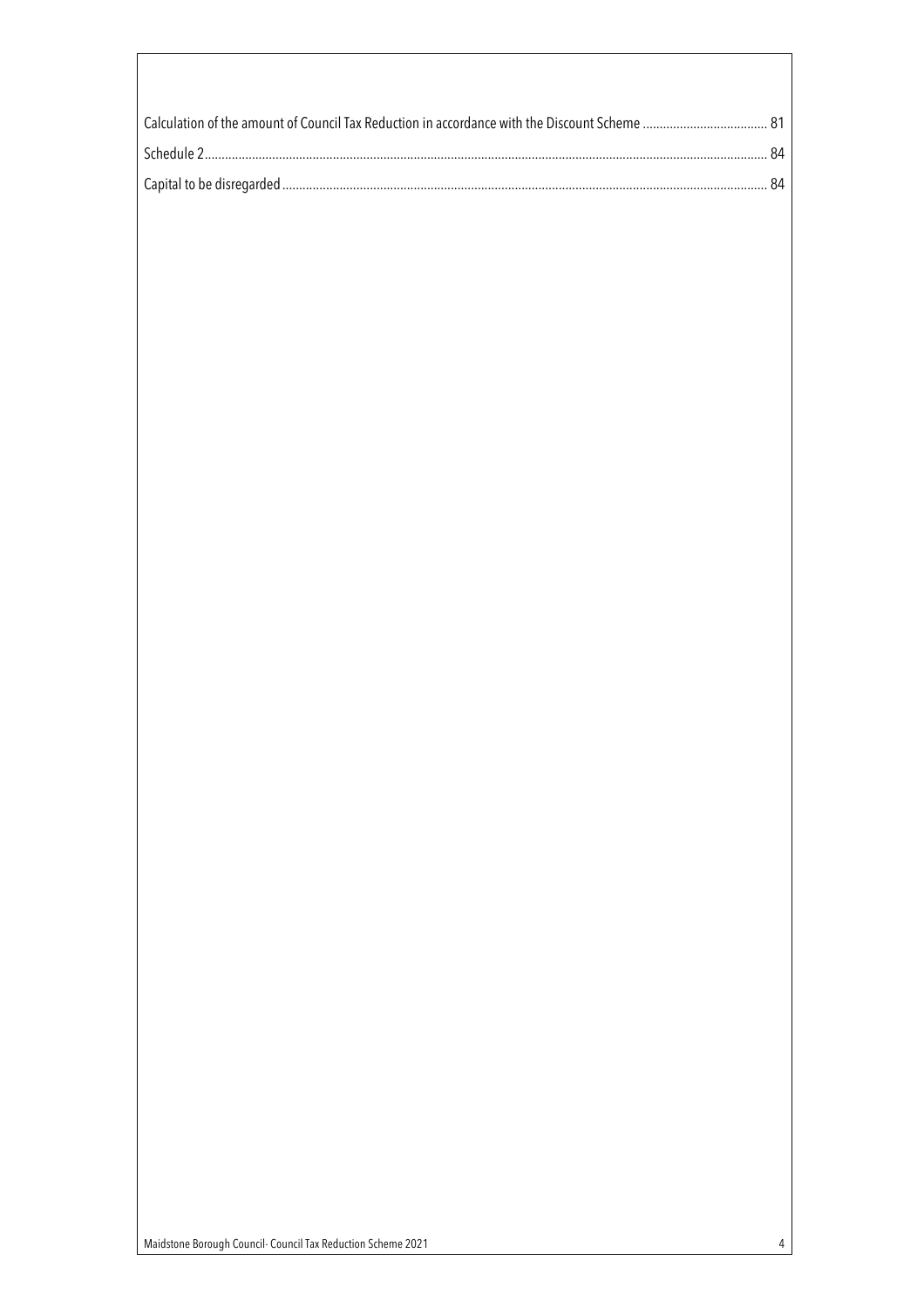#### **1.0 Introduction to the Council Tax Reduction Scheme**

- 1.1 The following has been adopted by the Council and details the Council Tax Reduction scheme for the period  $1^{st}$ April 2021 until 31<sup>st</sup> March 2022.
- 1.2 This document details how the scheme will operate for both pension credit age and working age applicants and in accordance with Section 13A of the Local Government Finance Act 1992 specifies the classes of person who are to be entitled to a reduction under the scheme and is effective from 1st April 2021 for a period of one financial year.
- 1.3 The scheme in respect of pension age applicants is defined by Central Government within the following:
	- § Council Tax Reduction Schemes (Prescribed Requirements) (England) Regulations 2012;
	- § Council Tax Reduction Schemes (Prescribed Requirements and Default Scheme) (England) (Amendment) Regulations 2012;
	- § Council Tax Reduction Schemes (Transitional Provision) (England) Regulations 2013;
	- § Council Tax Reduction Schemes (Detection of Fraud and Enforcement) (England) Regulations 2013;
	- § Council Tax Reduction Schemes (Prescribed Requirements) (England) (Amendment) Regulations 2013;
	- § The Council Tax Reduction Schemes (Prescribed Requirements) (England) (Amendment) (No. 2) Regulations2014
	- § The Council Tax Reduction Schemes (Prescribed Requirements) (England) (Amendment) Regulations 2015;
	- § The Council Tax Reduction Schemes (Prescribed Requirements) (England) (Amendment) Regulations 2016
	- § The Council Tax Reduction Schemes (Prescribed Requirements) (England) (Amendment) Regulations 2017:
	- § The Council Tax Reduction Schemes (Prescribed Requirements) (England) (Amendment) Regulations 2018;
	- § The Council Tax Reduction Schemes (Prescribed Requirements) (England) (Amendment) Regulations 2019:
	- § The Council Tax Reduction Schemes (Prescribed Requirements) (England) (Amendment) Regulations 2020: and
	- § Local Government Finance Act 1992 (as amended by the Local Government Finance Act 2012).

The Council has **no** discretion in relation to the calculation of Council Tax Reduction in respect of the pension age scheme.

# **THE SCHEME FOR PENSION AGE APPLICANTS – CENTRAL GOVERNMENT'S SCHEME AS DEFINED BY THE COUNCIL TAX REDUCTION SCHEME (PRESCRIBED REQUIREMENTS) (ENGLAND) REGULATIONS 2012**

- 1.4 There are three main classes under the prescribed pension credit age scheme, for each of which there are a number of qualifying criteria. In all cases individuals must not be of a prescribed class exempted fromreduction, such as a person subject to immigration control with limited leave to remain. The definition of a pension credit age person is a person who;
	- (a) has attained the qualifying age for state pension credit; and
	- (b) is not, or, if he has a partner, his partner is not;
		- i. a person on income support, on an income-based jobseeker's allowance or on an incomerelated employment and support allowance; or
		- ii. a person with an award of universal credit

The three prescribed classes are as follows;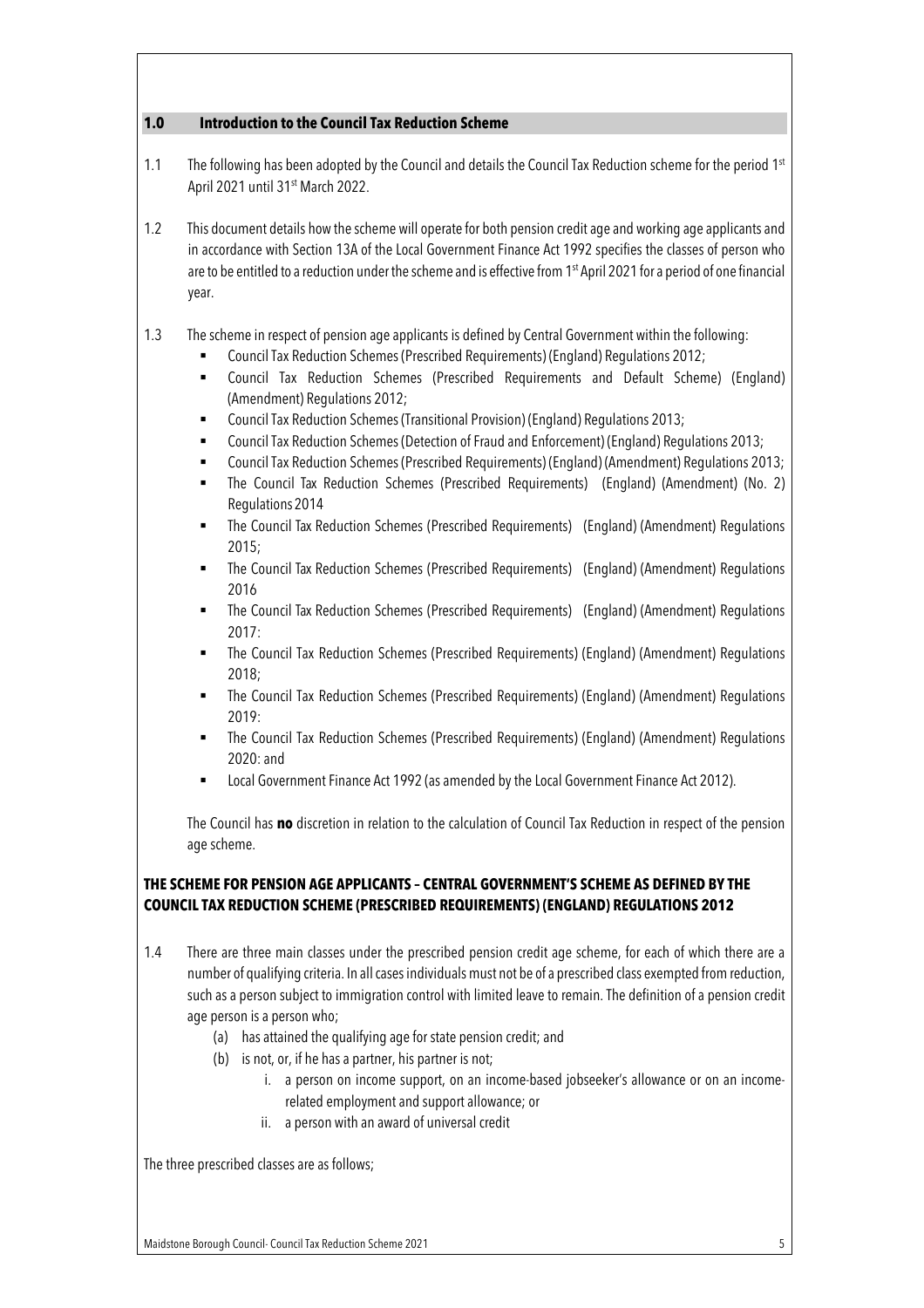## **Class A: pensioners whose income is less than the applicable amount.**

On any day Class A consists of any person who is a pensioner:

- (a) who is for that day liable to pay council tax in respect of a dwelling of which he is a resident;
- (b) who, subject to paragraph 5 of Schedule 1 of the Council Tax Reduction Schemes (Prescribed Requirements) (England) Regulations 2012, is not absent from the dwelling throughout the day;
- (c) in respect of whom a maximum Council Tax Reduction amount can be calculated;
- (d) who does not fall within a class of persons prescribed for the purposes of paragraph 2(9) of Schedule 1A to the Local Government Finance Act 1992 and excluded from the authority's scheme;
- (e) whose income (if any) for the relevant week does not exceed his applicable amount calculated in accordance with paragraph 9 and Schedule 2 of the Local Government Finance Act 1992;
- (f) not have capital savings above £16,000; and
- (g) who has made an application for a reduction under the authority's scheme.

# **Class B: pensioners whose income is greater than the applicable amount.**

On any day class B consists of any person who is a pensioner:

- (a) who is for that day liable to pay council tax in respect of a dwelling of which he is a resident;
- (b) who, subject to paragraph 5 of Schedule 1 of the Council Tax Reduction Schemes (Prescribed Requirements) (England) Regulations 2012, is not absent from the dwelling throughout the day;
- (c) in respect of whom a maximum Council Tax Reduction amount can be calculated;
- (d) who does not fall within a class of person prescribed for the purposes of paragraph 2(9) of Schedule 1A to the Local Government Finance Act 1992 and excluded from the authority's scheme;
- (e) whose income for the relevant week is greater than his applicable amount calculated in accordance with paragraph 9 and Schedule 2 to the Local Government Finance Act 1992;
- (f) in respect of whom amount A exceeds amount B where;
	- (i) amount A is the maximum Council Tax Reduction in respect of the day in the applicant's case; and (ii) amount B is 2 6/7 per cent of the difference between his income for the relevant week and his applicable amount;
- (g) not have capital savings above £16,000; and
- (h) who has made an application for a reduction under the authority's scheme.

# **Class C: alternative maximum Council Tax Reduction (Second Adult Reduction)**

On any day class C consists of any person who is a pensioner:

- (a) who is for that day liable to pay council tax in respect of a dwelling of which he is a resident;
- (b) who, subject to paragraph 5 of Schedule 1 of the Council Tax Reduction Schemes (Prescribed Requirements) (England) Regulations 2012, is not absent from the dwelling throughout the day;
- (c) in respect of whom a maximum Council Tax Reduction amount can be calculated;
- (d) who does not fall within a class of person prescribed for the purposes of paragraph 2(9) of Schedule 1A to the 1992 Act and excluded from the authority's scheme;
- (e) who has made an application for a reduction under the authority's scheme; and
- (f) in relation to whom the condition below is met.

The condition referred to in sub-paragraph (f). is that no other resident of the dwelling is liable to pay rent to the applicant in respect of the dwelling and there is an alternative maximum Council Tax Reduction in respect of the day in the case of that person which is derived from the income, or aggregate income, of one or more residents to whom this sub-paragraph applies.

The above applies to any other resident of the dwelling who:

(a) is not a person who, in accordance with Schedule 1 to the 1992 Act, falls to be disregarded for the purposes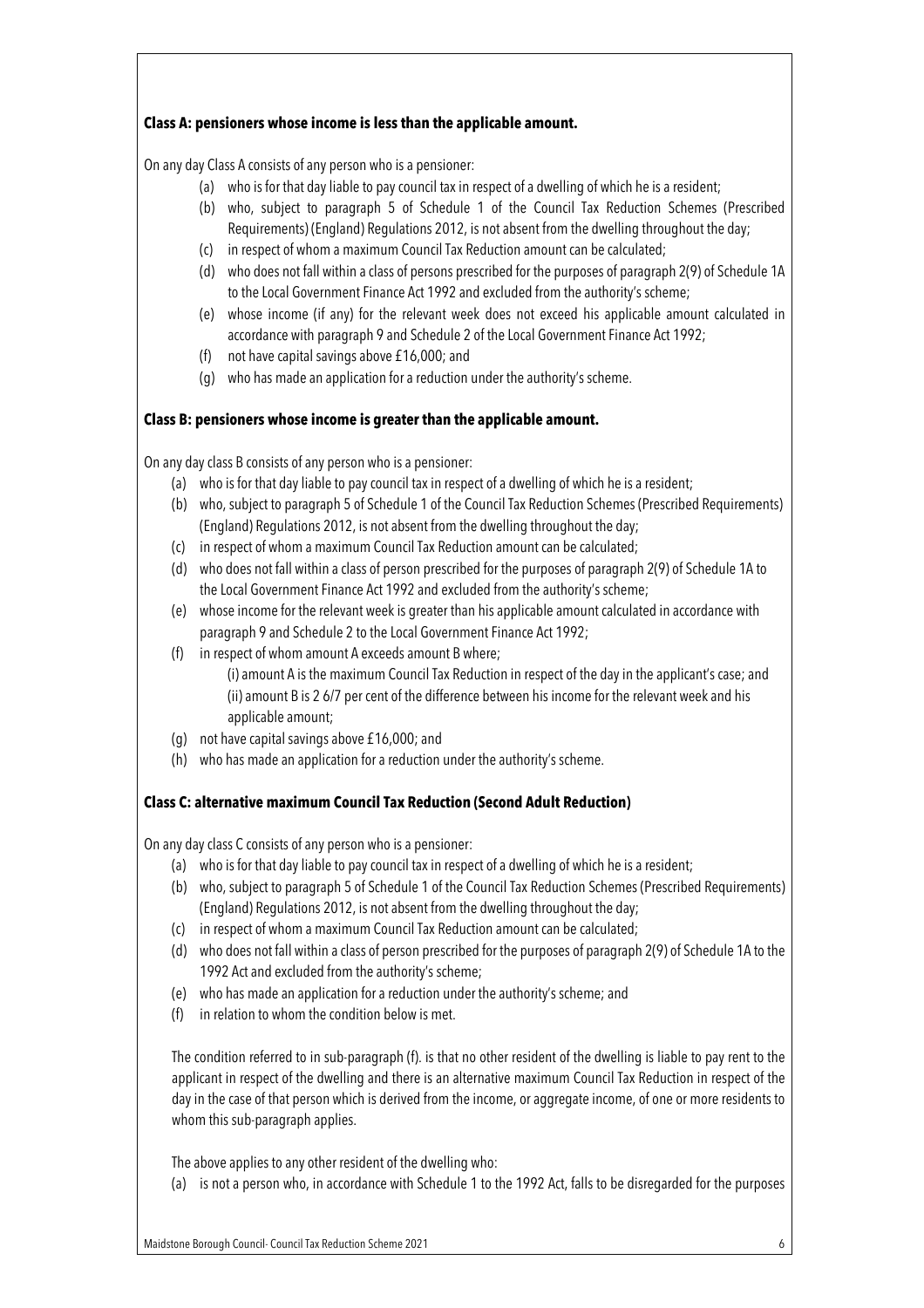of discount;

- (b) is not a person who is liable for council tax solely in consequence of the provisions of section 9 of the 1992 Act (spouse's or civil partner's joint and several liability for tax);
- (c) is not a person who is residing with a couple or with the members of a polygamous marriage where the applicant is a member of that couple or of that marriage and—

(i) in the case of a couple, neither member of that couple is a person who, in accordance with Schedule 1 to the 1992 Act, falls to be disregarded for the purposes of discount; or

(ii) in the case of a polygamous marriage, two or more members of that marriage are not persons who, in accordance with Schedule 1 to the 1992 Act, fall to be disregarded for the purposes of discount;

- (d) is not a person who, jointly with the applicant, falls within the same paragraph of section 6(2)(a) to (e) of the 1992 Act (persons liable to pay council tax) as applies in the case of the applicant; or
- (e) is not a person who is residing with two or more persons both or all of whom fall within the same paragraph of section 6(2)(a) to (e) of the 1992 Act where two or more of those persons are not persons who, in accordance with Schedule 1 to the 1992 Act, fall to be disregarded for the purposes of discount.

# **Disregard of certain incomes**

1.5 For those who have reached the qualifying age for state pension credit, the Council has resolved to enhance the government scheme (as defined by the Council Tax Reduction Scheme (Prescribed Requirements) (England) Regulations 2012 as amended) to disregard in full the following:

- (a) a war disablement pension;
- (b) a war widow's pension or war widower's pension;
- (c) a pension payable to a person as a widow, widower or surviving civil partner under any power of Her Majesty otherwise than under an enactment to make provision about pensions for or in respect of persons who have been disabled or have died in consequence of service as members of the armed forces of the Crown;
- (d) a guaranteed income payment;
- (e) a payment made to compensate for the non-payment of such a pension or payment as is mentioned in any of the preceding sub-paragraphs;
- (f) a pension paid by the government of a country outside Great Britain which is analogous to any of the pensions or payments mentioned in sub-paragraphs (a) to (d) above;
- (g) pension paid to victims of National Socialist persecution under any special provision made by the law of the Federal Republic of Germany, or any part of it, or of the Republic of Austria;
- (h) an Armed Forces Compensation Payment.

### **The provisions outlined above, enhance the Central Government's scheme.**

# THE SCHEME FOR WORKING AGE APPLICANTS – THE COUNCIL'S LOCAL SCHEME

- 1.6 The adopted scheme for working age claimants is an income test which compares earnings in an income banded scheme. Full details of the working age scheme of the authority are contained within this document from section 2 onwards. The authority is required to specify a scheme for working age and therefore this scheme only applies to a person who;
	- (a) has not attained the qualifying age for state pension credit; or
	- (b) has attained the qualifying age for state pension credit if he, and his partner, is a person on income support, on an income-based jobseeker's allowance, on an income-related employment and support allowance or on universal credit.
- 1.7 The Council has resolved that there will be *one* class of persons who will receive a reduction in line with adopted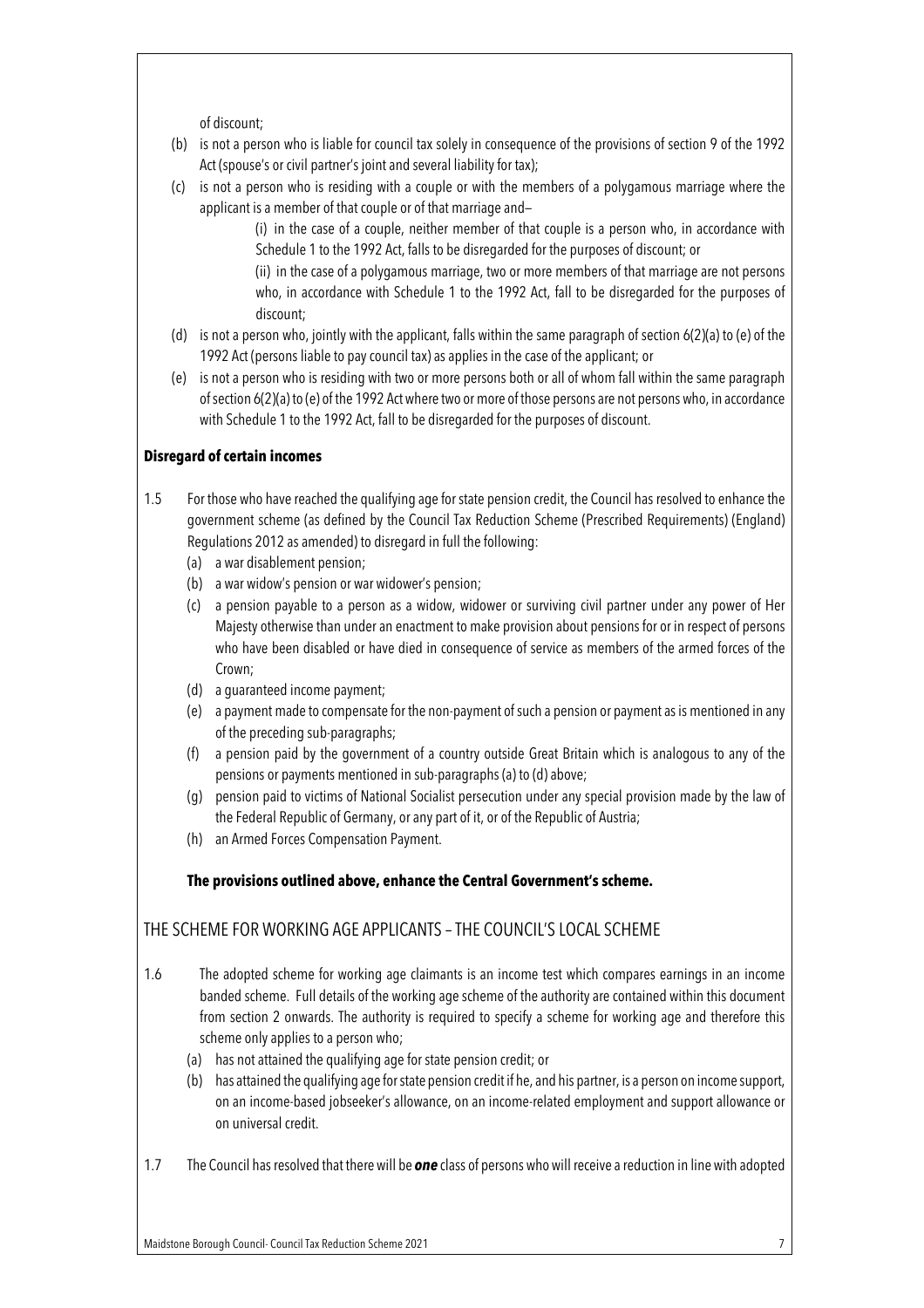scheme. In all cases individuals must not be of a prescribed class exempted from reduction as specified within section 7 of this scheme.

#### **Class D**

To obtain reduction the individual (or partner) must:

- a. have not attained the qualifying age for state pension credit; or
- b. he has attained the qualifying age for state pension credit and he, or if he has a partner, his partner, is a person on income support, on income-based jobseeker's allowance or an income-related employment and support allowance; or a person with an award of universal credit.
- c. be liable to pay council tax in respect of a dwelling in which he is solely or mainly resident;
- d. is not deemed to be absent from the dwelling;
- e. not fall within a class of person prescribed for the purposes of paragraph 2(9) of Schedule 1A to the Local Government Finance Act 1992 and excluded from the authority's scheme;
- f. be somebody in respect of whom a maximum Council Tax Reduction amount can be calculated;
- g. not have capital savings above £10,000;
- h. not have earnings above the levels specified within the scheme;
- i. be a person in respect of whom a day in which s/he is liable to pay council tax falls within a week in respect of which the person's *earnings* is within a range specified within Schedule 1; and
- j. has made a valid application for reduction

Maximum Council Tax Reduction stated above is defined within this scheme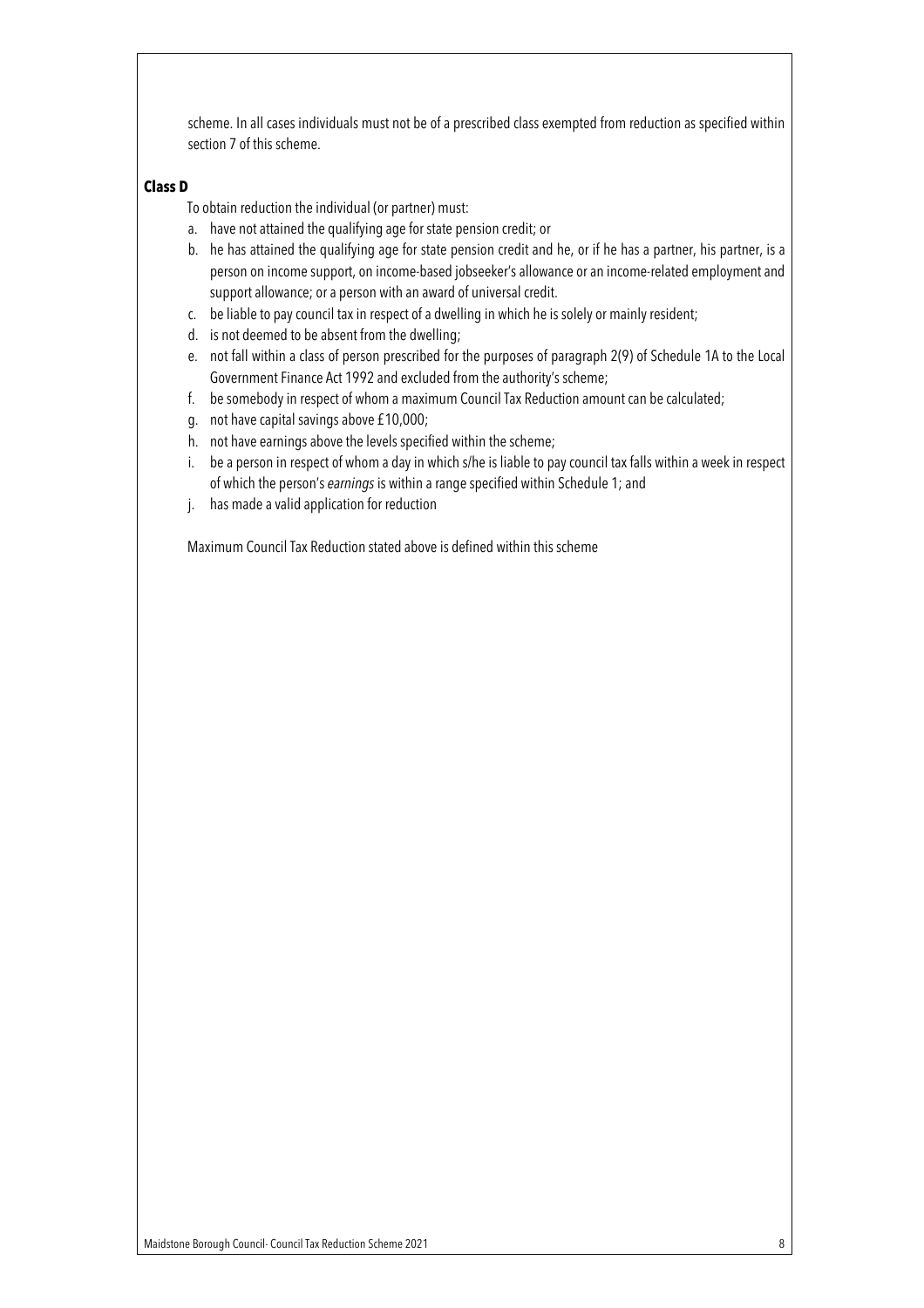# **Council Tax Reduction Scheme**

Details of reduction to be given for **working age applicants** for the financial year 2021/22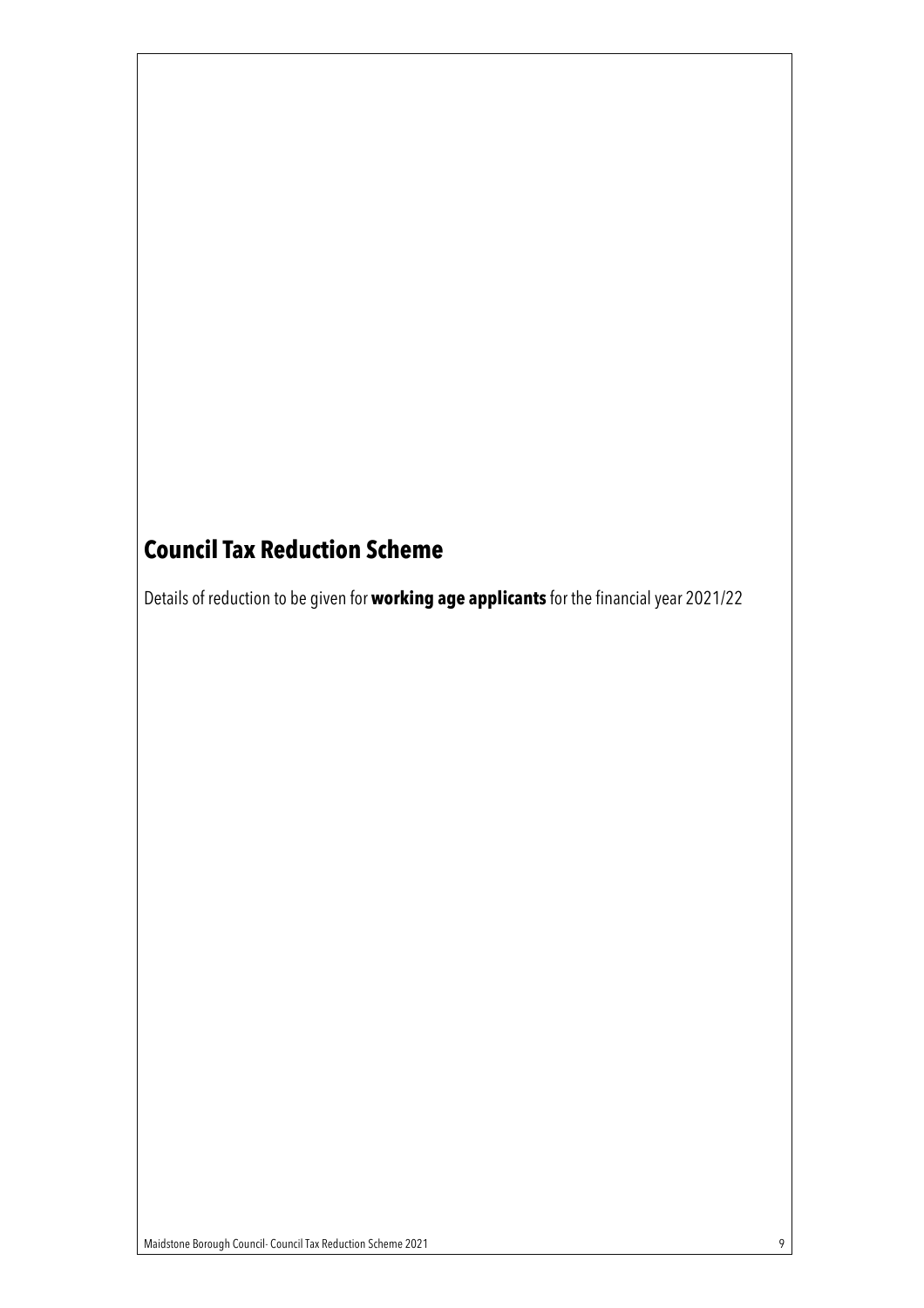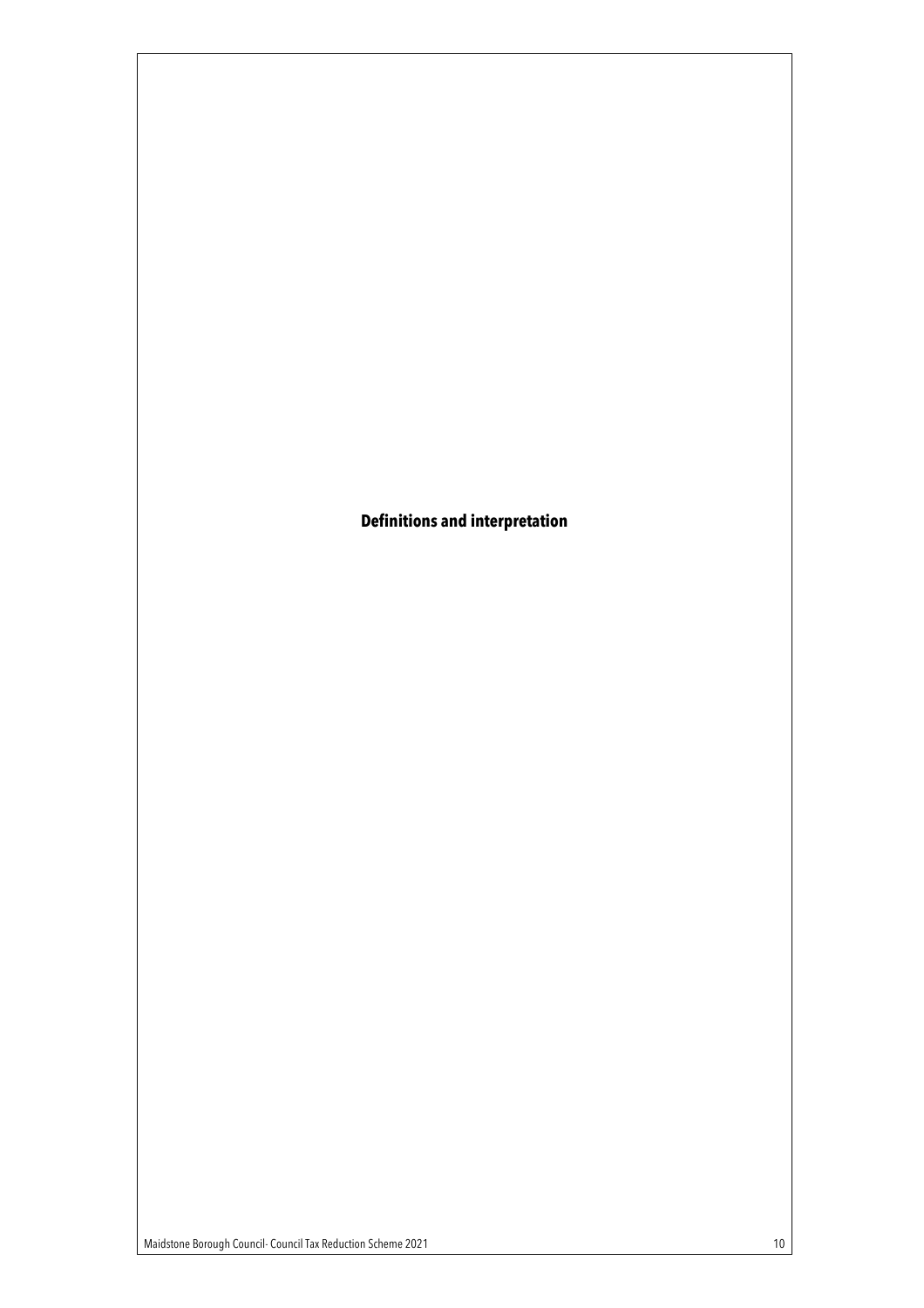#### **2.0 Interpretation – an explanation of the terms used within this scheme**

2.1 In this scheme–

**'the Act'** means the Social Security Contributions and Benefits Act 1992; **'the Administration Act'** means the Social Security Administration Act 1992;

**'the 1973 Act'** means of Employment and Training Act 1973;

**'the 1992 Act'** means the Local Government Finance Act 1992;

**'the 2000 Act'** means the Electronic Communications Act 2000;

**'Abbeyfield Home'** means an establishment run by the Abbeyfield Society including all bodies corporate or incorporate which are affiliated to that Society;

**'adoption leave'** means a period of absence from work on ordinary or additional adoption leave by virtue of section 75A or 75B of the Employment Rights Act 1996;

**'an AFIP'** means an armed forces independence payment payable in accordance with an armed and reserve forces compensation scheme established under section 1(2) of the Armed Forces (Pensions and Compensation) Act 2004

**'applicant'** means a person who the authority designates as able to claim Council tax reduction – for the purposes of this scheme all references are in the masculine gender but apply equally to male and female;

**'application'** means an application for a reduction under this scheme:

**'appropriate DWP office'** means an office of the Department for Work and Pensions dealing with state pension credit or office which is normally open to the public for the receipt of claims for income support, a jobseeker's allowance or an employment and support allowance;

**'assessment period'** means such period as is prescribed in sections 19 to 21 over which income falls to be calculated;

**'attendance allowance'** means–

(a) an attendance allowance under Part 3 of the Act;

(b) an increase of disablement pension under section 104 or 105 of the Act;

(c) a payment under regulations made in exercise of the power conferred by paragraph 7(2)(b) of Part 2 of Schedule 8 to the Act;

(d) an increase of an allowance which is payable in respect of constant attendance under paragraph 4 of Part 1 of Schedule 8 to the Act;

(e) a payment by virtue of article 14, 15, 16, 43 or 44 of the Personal Injuries (Civilians) Scheme 1983or any analogous payment; or

(f) any payment based on need for attendance which is paid as part of a war disablement pension;

**'the authority'** means a billing authority in relation to whose area this scheme has effect by virtue of paragraph 4(6) of Schedule 1A to the 1992 Act;

**'Back to Work scheme(s)'** means any scheme defined within the Jobseekers (Back to Work Schemes) Act 2013 or Jobseeker's Allowance (Schemes for Assisting Persons to Obtain Employment) Regulations 2013;

**'basic rate',** where it relates to the rate of tax, has the same meaning as in the Income Tax Act 2007 (see section 989 of that Act).

**'the benefit Acts'** means the Act (SSBA) and the Jobseekers Act 1995 and the Welfare Reform Act 2007;

**'board and lodging accommodation**' means accommodation provided to a family, for a charge which is inclusive of the provision of that accommodation and at least some cooked or prepared meals which both are cooked or prepared (by a person other than the person to whom the accommodation is provided or a member of his family) and are consumed in that accommodation or associated premises;

**'care home'** has the meaning given by section 3 of the Care Standards Act 2000 and in Scotland means a care home service within the meaning given by section 2(3) of the Regulation of Care (Scotland) Act 2001 and in Northern Ireland means a nursing home within the meaning of Article 11 of the Health and Personal Social Services (Quality, Improvement and Regulation) (Northern Ireland) Order 2003 or a residential care home within the meaning of Article 10 of that Order;

**'the Caxton Foundation'** means the charitable trust of that name established on 28th March 2011 out of funds provided by the Secretary of State for the benefit of certain persons suffering from hepatitis C and other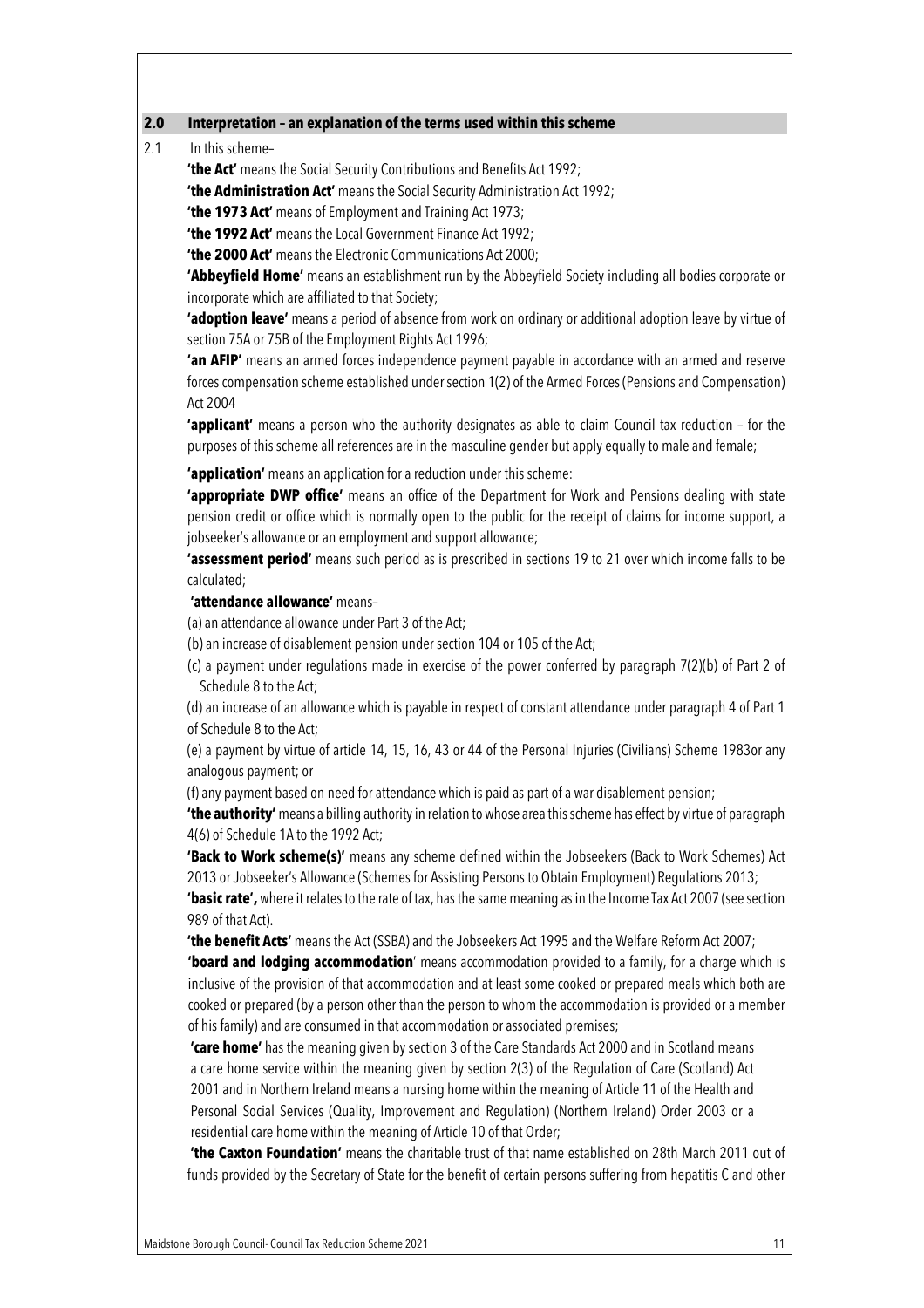persons eligible for payment in accordance with its provisions;

**'child'** means a person under the age of 16;

**'child benefit'** has the meaning given by section 141 of the SSCBA as amended by The Child Benefit (General), Child Tax Credit (Amendment) Regulations 2014 and The Child Benefit (General) (Amendment) Regulations 2015;

**'the Children Order'** means the Children (Northern Ireland) Order 1995;

**'child tax credit'** means a child tax credit under section 8 of the Tax Credits Act 2002;

**'claim'** means a claim for council tax reduction;

**'close relative'** means a parent, parent-in-law, son, son-in-law, daughter, daughter- in-law, step-parent, stepson, step-daughter, brother, sister, or if any of the preceding persons is one member of a couple, the other member of that couple;

**'concessionary payment'** means a payment made under arrangements made by the Secretary of State with the consent of the Treasury which is charged either to the National Insurance Fund or to a Departmental Expenditure Vote to which payments of benefit or tax credits under the benefit Acts or the Tax Credits Act are charged:

**'the Consequential Provisions Regulations'** means the Housing Benefit and Council tax reduction (Consequential Provisions) Regulations 2006;

**'contributory employment and support allowance**" means an allowance under Part 1 of the Welfare Reform Act 2007 as amended by the provisions of Schedule 3, and Part 1 of Schedule 14, to the Welfare Reform Act 2012 that remove references to an income-related allowance and a contributory allowance under Part 1 of the Welfare Reform Act 2007 as that Part has effect apart from those provisions;

**'converted employment and support allowance'** means an employment and support allowance which is not income-related and to which a person is entitled as a result of a conversion decision within the meaning of the Employment and Support Allowance (Existing Awards) Regulations 2008;

**'council tax benefit'** means council tax benefit under Part 7 of the SSCBA;

**'council tax reduction scheme'** has the same meaning as **'council tax reduction or reduction' 'council tax reduction'** means council tax reduction as defined by S13a Local Government Finance Act 1992 (as amended);

**'couple'** means;

- (a) a man and a woman who are married to each other and are members of the same household;
- (b) a man and a woman who are not married to each other but are living together as husband and wife;
- (c) two people of the same sex who are civil partners of each other and are members of the same household; or
- (d) two people of the same sex who are not civil partners of each other but are living together as if they were civil partners,

Two people of the same sex are to be treated as living together as if they were civil partners if, and only if, they would be treated as living together as husband and wife were they of opposite sexes. The above includes the Marriage (Same Sex Couples) Act 2013 and The Marriage (Same Sex Couples) Act 2013 (Commencement No. 3) Order 2014;

**'date of claim'** means the date on which the application or claim is made, or treated as made, for the purposes of this scheme

'**designated authority**' means any of the following;

the local authority; or a person providing services to, or authorised to exercise any function of, any such authority;

'**designated office**' means the office designated by the authority for the receipt of claims for council tax reduction;

- (a) by notice upon or with a form approved by it for the purpose of claiming council tax reduction; or
- (b) by reference upon or with such a form to some other document available from it and sent by electronic means or otherwise on application; or
- (c) by any combination of the provisions set out in sub-paragraphs (a) and (b) above;

**'disability living allowance'** means a disability living allowance under section 71 of the Act;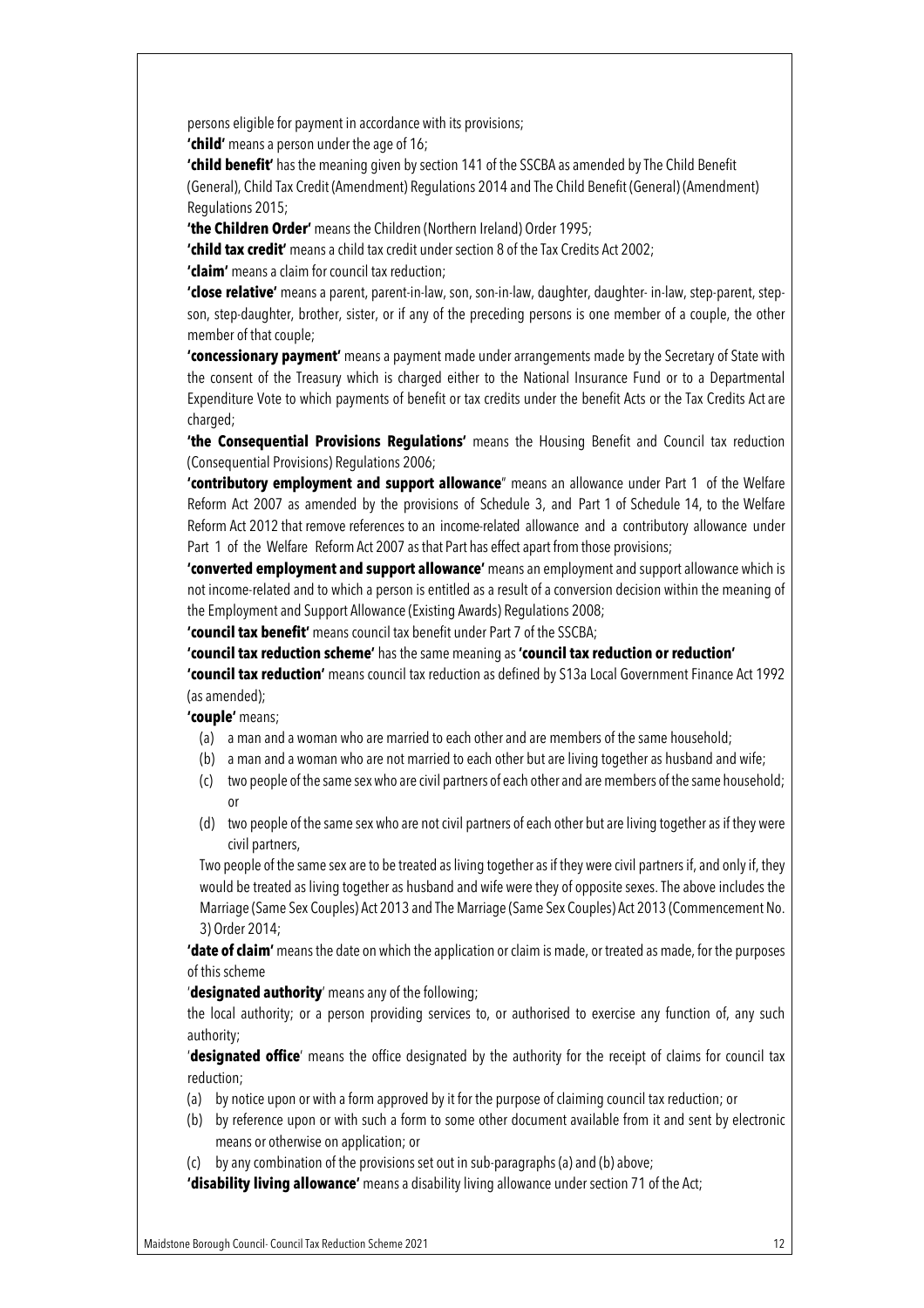**'dwelling'** has the same meaning in section 3 or 72 of the 1992 Act;

**'earnings'** has the meaning prescribed in section 25 or, as the case may be, 27;

**'the Eileen Trust'** means the charitable trust of that name established on 29th March 1993 out of funds provided by the Secretary of State for the benefit of persons eligible for payment in accordance with its provisions;

**'electronic communication'** has the same meaning as in section 15(1) of the Electronic Communications Act 2000;

**'employed earner'** is to be construed in accordance with section 2(1)(a) of the Act and also includes a person who is in receipt of a payment which is payable under any enactment having effect in Northern Ireland and which corresponds to statutory sick pay or statutory maternity pay;

**'Employment and Support Allowance Regulations'** means the Employment and Support Allowance Regulations 2008 and the Employment and Support Regulations 2013 as appropriate;

**'Employment and Support Allowance (Existing Awards) Regulations'** means the Employment and Support Allowance (Transitional Provisions, Housing Benefit and Council Tax Benefit) (Existing Awards) Regulations 2010;

**'the Employment, Skills and Enterprise Scheme'** means a scheme under section 17A (schemes for assisting persons to obtain employment; 'work for your benefit' schemes etc.) of the Jobseekers Act 1995 known by that name and provided pursuant to arrangements made by the Secretary of State that is designed to assist applicants to obtain employment, including self-employment, and which may include for any individual workrelated activity (including work experience or job search). This also includes schemes covered by The Jobseekers Allowance (Employment, Skills and Enterprise Scheme) Regulations 2011 as amended by the Jobseekers (Back to Work Schemes) Act 2013 – see **'Back to Work Schemes'**;

**'employment zone'** means an area within Great Britain designated for the purposes of section 60 of the Welfare Reform and Pensions Act 1999 and 2014 and an **'employment zone programme'** means a programme established for such an area or areas designed to assist applicants for a jobseeker's allowance to obtain sustainable employment;

**'employment zone contractor'** means a person who is undertaking the provision of facilities in respect of an employment zone programme on behalf of the Secretary of State for Work and Pensions;

**'enactment'** includes an enactment comprised in, or in an instrument made under, an Act of the Scottish Parliament;

**'extended reduction'** means a payment of council tax reduction payable pursuant to section 60;

**'extended reduction period'** means the period for which an extended reduction is payable in accordance with section 60A or 61A of this scheme;

**'extended reduction (qualifying contributory benefits)**' means a payment of council tax reduction payable pursuant to section 61;

**'family'** has the meaning assigned to it by section 137(1) of the Act and Section 9 of this scheme;

**'the Fund'** means moneys made available from time to time by the Secretary of State for the benefit of persons eligible for payment in accordance with the provisions of a scheme established by him on 24th April 1992 or, in Scotland, on 10th April 1992;

**'a guaranteed income payment'** means a payment made under article 15(1)(c) (injury benefits) or 29(1)(a) (death benefits) of the Armed Forces and Reserve Forces (Compensation Scheme) Order 2011;

**'he, him, his'** also refers to the feminine within this scheme

**'housing benefit'** means housing benefit under Part 7 of the Act; 'the Housing Benefit Regulations' means the Housing Benefit Regulations 2006;

**'Immigration and Asylum Act'** means the Immigration and Asylum Act 1999;

**'an income-based jobseeker's allowance'** and **'a joint-claim jobseeker's allowance'** have the meanings given by section 1(4) of the Jobseekers Act 1995;

**'income-related employment and support allowance'** means an income-related allowance under Part 1 of the Welfare Reform Act 2007;

**'Income Support Regulations'** means the Income Support (General) Regulations 1987; **'independent hospital'**–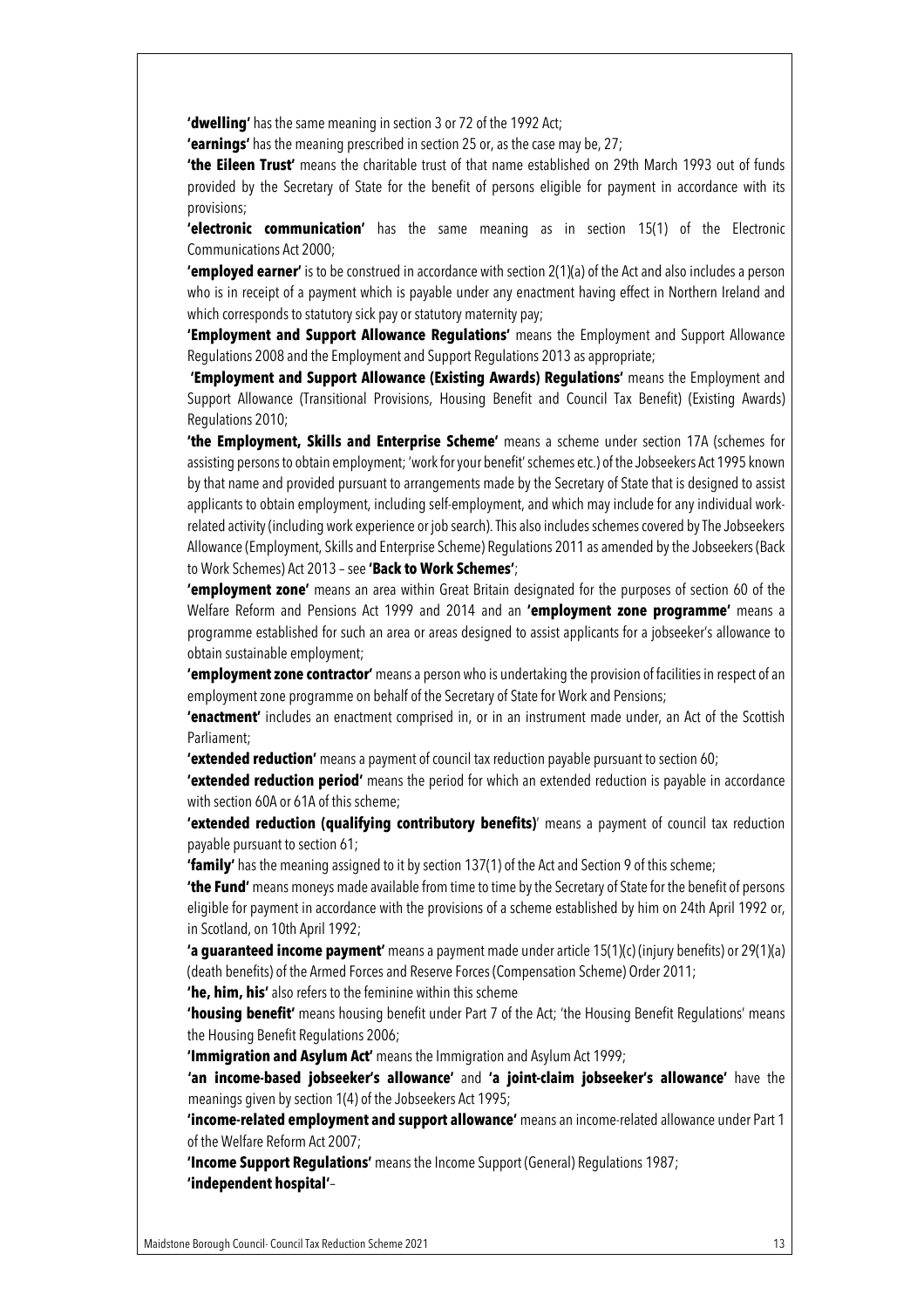(a) in England, means a hospital as defined by section 275 of the National Health Service Act 2006 that is not a health service hospital as defined by that section;

(b) in Wales, has the meaning assigned to it by section 2 of the Care Standards Act 2000; and

(c) in Scotland means an independent health care service as defined by section 10F of the National Health Service (Scotland) Act 1978;

**'the Independent Living Fund (2006)'** means the Trust of that name established by a deed dated 10th April 2006 and made between the Secretary of State for Work and Pensions of the one part and Margaret Rosemary Cooper, Michael Beresford Boyall and Marie Theresa Martin of the other part;

**'invalid carriage or other vehicle'** means a vehicle propelled by a petrol engine or by electric power supplied for use on the road and to be controlled by the occupant;

**'Jobseekers Act'** means the Jobseekers Act 1995; 'Jobseeker's Allowance Regulations' means the Jobseeker's Allowance Regulations 1996 and Jobseeker's Allowance Regulations 2013 as appropriate;

**'limited capability for work'** has the meaning given in section 1(4) of the Welfare Reform Act;

**'limited capability for work-related activity'** has the meaning given in section 2(5) of the Welfare Reform Act 2007;

**'the London Bombing Relief Charitable Fund'** means the company limited by guarantee (number 5505072), and registered charity of that name established on 11th July 2005 for the purpose of (amongst other things) relieving sickness, disability or financial need of victims (including families or dependants of victims) of the terrorist attacks carried out in London on 7th July 2005;

**'lone parent'** means a person who has no partner and who is responsible for and a member of the same household as a child or young person;

**'the Macfarlane (Special Payments) Trust'**means the trust of that name, established on 29th January 1990 partly out of funds provided by the Secretary of State, for the benefit of certain persons suffering from haemophilia;

**'the Macfarlane (Special Payments) (No.2) Trust'** means the trust of that name, established on 3rd May 1991 partly out of funds provided by the Secretary of State, for the benefit of certain persons suffering from haemophilia and other beneficiaries;

**'the Macfarlane Trust'** means the charitable trust, established partly out of funds provided by the Secretary of State to the Haemophilia Society, for the relief of poverty or distress among those suffering from haemophilia; **'main phase employment and support allowance'** means an employment and support allowance where the calculation of the amount payable in respect of the applicant includes a component under section 2(1)(b) or 4(2)(b) of the Welfare Reform Act 2007 except in Part 1 of Schedule 1;

**'the Mandatory Work Activity Scheme'** means a scheme within section 17A (schemes for assisting persons to obtain employment; 'work for your benefit' schemes etc.) of the Jobseekers Act 1995 known by that name and provided pursuant to arrangements made by the Secretary of State that is designed to provide work or work related activity for up to 30 hours per week over a period of four consecutive weeks with a view to assisting applicants to improve their prospect of obtaining employment;

**'maternity leave'** means a period during which a woman is absent from work because she is pregnant or has given birth to a child, and at the end of which she has a right to return to work either under the terms of her contract of employment or under Part 8 of the Employment Rights Act 1996;

**'member of a couple'** means a member of a married or unmarried couple;

**'MFET Limited'** means the company limited by guarantee (number 7121661) of that name, established for the purpose in particular of making payments in accordance with arrangements made with the Secretary of State to persons who have acquired HIV as a result of treatment by the NHS with blood or blood products;

**'mobility supplement'** means a supplement to which paragraph 9 of Schedule 4 refers;

**'mover'** means a applicant who changes the dwelling in which the applicant is resident and in respect of which the applicant liable to pay council tax from a dwelling in the area of the appropriate authority to a dwelling in the area of the second authority;

**'net earnings**' means such earnings as are calculated in accordance with section 26;

**'net profit'** means such profit as is calculated in accordance with section 28;

**'the New Deal options'** means the employment programmes specified in regulation 75(1)(a)(ii) of the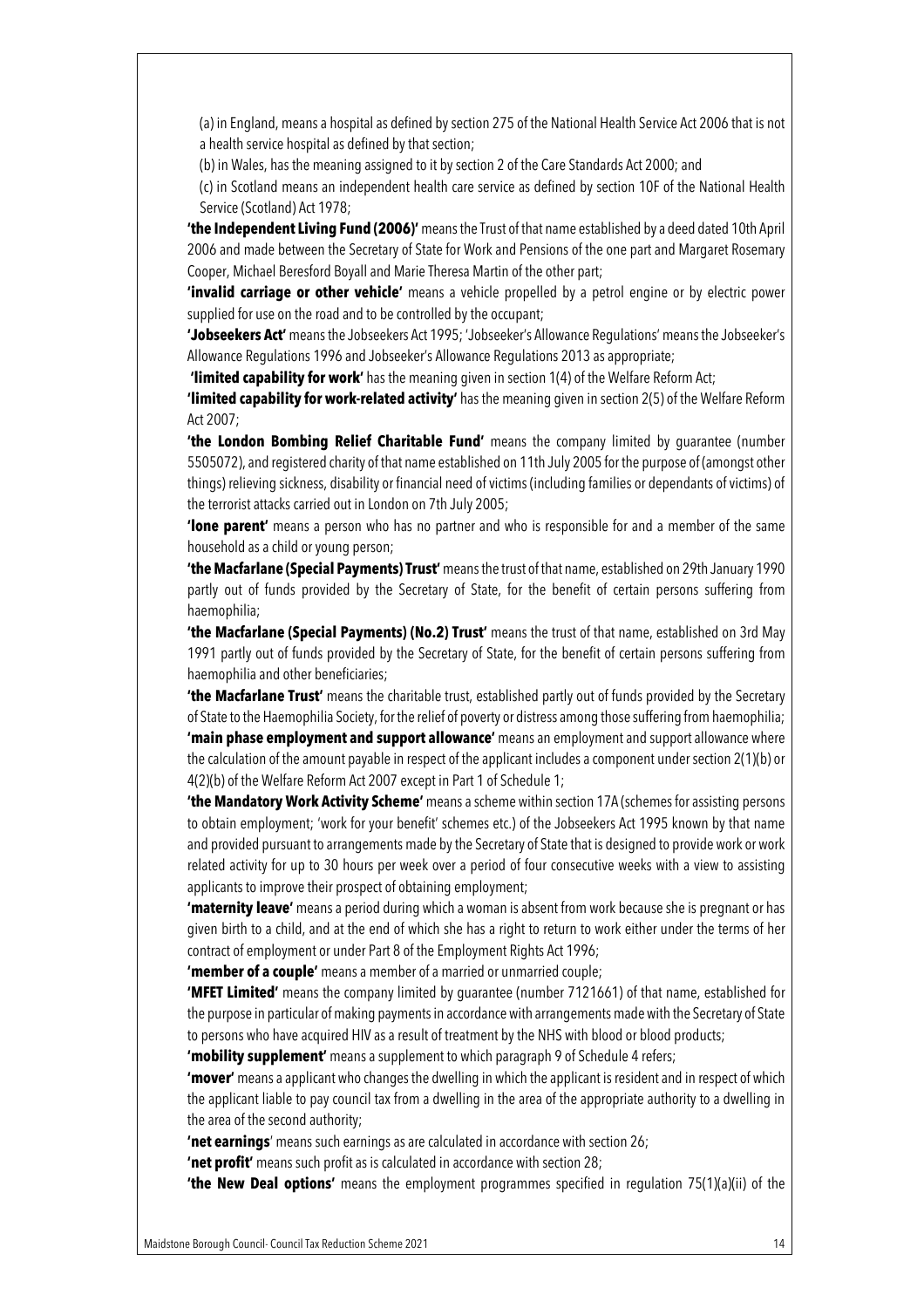Jobseeker's Allowance Regulations 1996 and the training scheme specified in regulation 75(1)(b)(ii) of those Regulations;

**'new dwelling'** means, for the purposes of the definition of 'second authority' and sections 60C, and 61C the dwelling to which a applicant has moved, or is about to move, in which the applicant is or will be resident; **'non-dependant'** has the meaning prescribed in section 3;

**'non-dependant deduction'** means a deduction that is to be made under section 58;

**'occasional assistance**' means any payment or provision made by a local authority, the Welsh Ministers or the Scottish Ministers for the purposes of:

(a) meeting, or helping to meet an immediate short-term need;

(i) arising out of an exceptional event or exceptional circumstances, or

(ii) that needs to be met to avoid a risk to the well-being of an individual, and

(b) enabling qualifying individuals to establish or maintain a settled home, and—

(i) 'local authority' has the meaning given by section 270(1) of the Local Government Act 1972; and

(ii) 'qualifying individuals' means individuals who have been, or without the assistance might otherwise be:

(aa) in prison, hospital, an establishment providing residential care or other institution, or

(bb) homeless or otherwise living an unsettled way of life; and 'local authority' means a local authority in England within the meaning of the Local Government Act 1972;

**'occupational pension'** means any pension or other periodical payment under an occupational pension scheme but does not include any discretionary payment out of a fund established for relieving hardship in particular cases;

**'occupational pension scheme'** has the same meaning as in section 1 of the Pension Schemes Act 1993 **'ordinary clothing or footwear'**means clothing or footwear for normal daily use, but does not include school uniforms, or clothing or footwear used solely for sporting activities;

**'partner'** in relation to a person, means

(a) where that person is a member of a couple, the other member of that couple;

(b) subject to paragraph (c), where that person is polygamously married to two or more members of his household, any such member to whom he is married; or

(c) where that person is polygamously married and has an award of universal credit with the other party to the earliest marriage that still subsists, that other party to the earliest marriage;

**'paternity leave'** means a period of absence from work on leave by virtue of section 80A or 80B of the Employment Rights Act 1996;

**'payment'** includes part of a payment;

**'pensionable age'** has the meaning given by the rules in paragraph 1 of Schedule 4 to the Pensions Act 1995 as amended by the Public Services Pension Act 2013 and Pensions Act 2014;

**'pension fund holder'** means with respect to a personal pension scheme or an occupational pension scheme, the trustees, managers or scheme administrators, as the case may be, of the scheme concerned;

**'pensioner'** a person who has attained the age at which pension credit can be claimed;

**'person affected'** shall be construed as a person to whom the authority decides is affected by any decision made by the council;

**'person on income support'** means a person in receipt of income support;

'**personal independence payment'** has the meaning given by Part 4 of the Welfare Reform Act 2012 and the Social Security (Personal Independence Payments) 2013;

**'person treated as not being in Great Britain'** has the meaning given by section 7; **'personal pension scheme'** means–

- (a) a personal pension scheme as defined by section 1 of the Pension Schemes Act 1993 as amended by the Public Service Pension Act 2013;
- (b) an annuity contractor trust scheme approved under section 620 or 621of the Income and Corporation Taxes Act 1988 or a substituted contract within the meaning of section 622(3) or that Act which is treated as having become a registered pension scheme by virtue of paragraph 1(1)(f)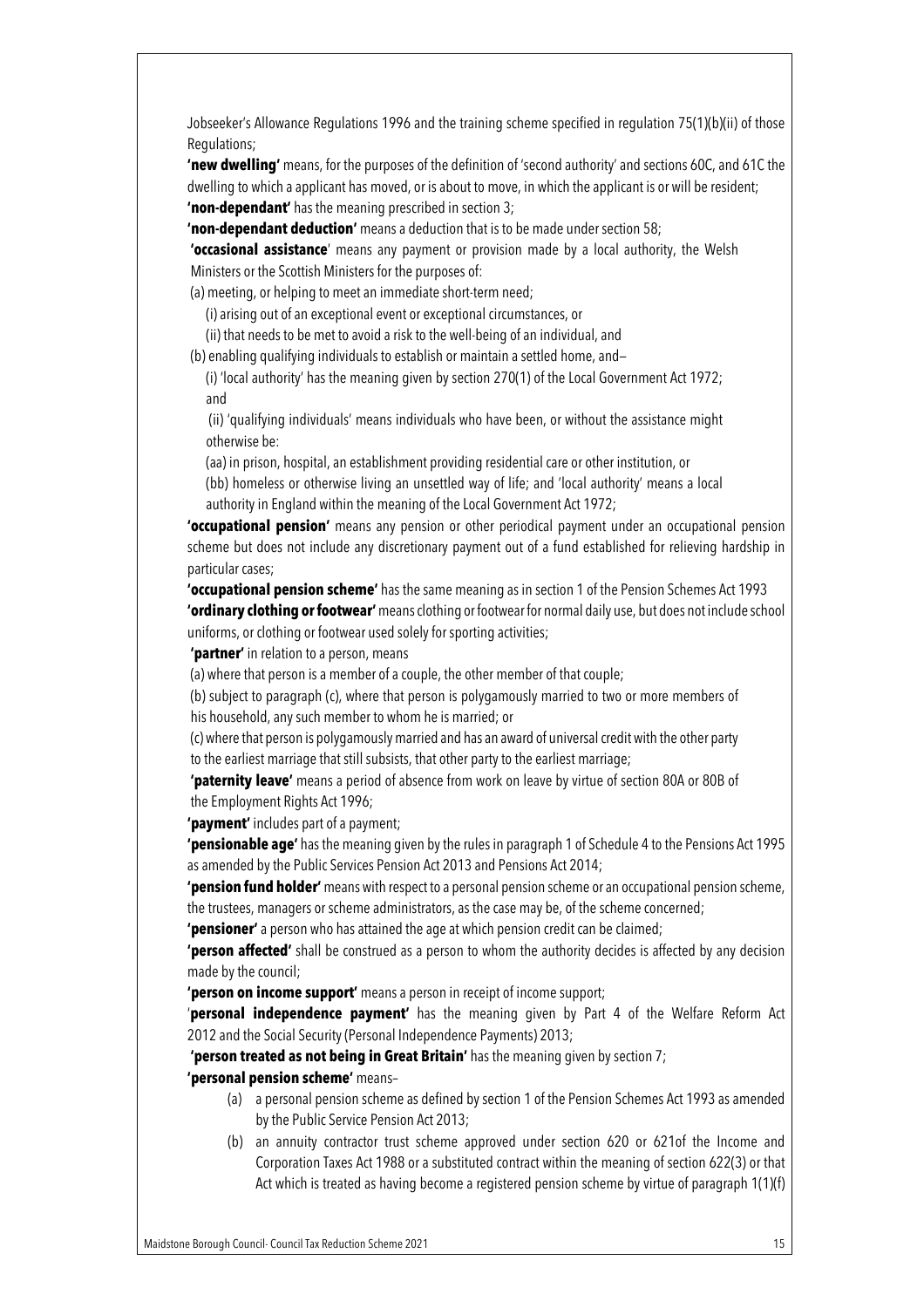of Schedule 36 of the Finance Act 20041 ;

- (c) a personal pension scheme approved under Chapter 4 of Part 14 of the Income and Corporation Taxes Act 1988 which is treated as having become a registered pension scheme by virtue of paragraph 1(1)(g) of Schedule 36 to the Finance Act 2004;
- (d) a scheme prescribed in regulation 3 of the Jobseeker's Allowance (Schemes for Assisting Persons to Obtain Employment) Regulations 2013;
- (e) Back to Work scheme;

**'policy of life insurance'** means any instrument by which the payment of money is assured on death (except death by accident only) or the happening of any contingency dependent on human life, or any instrument evidencing a contract which is subject to payment of premiums for a term dependent on human life;

**'polygamous marriage'** means a marriage to which section 133(1) of the Act refers namely;

(a) a person is a husband or wife by virtue of a marriage entered into under a law which permits polygamy; and

(b) either party to the marriage has for the time being any spouse additional to the other party.

**'public authority'** includes any person certain of whose functions are functions of a public nature;

**'qualifying age for state pension credit'** means (in accordance with section 1(2)(b) and (6) of the State Pension Credit Act 2002)–

(a) in the case of a woman, pensionable age; or

(b) in the case of a man, the age which is pensionable age in the case of a woman born on the same day as the man;

#### **'qualifying contributory benefit'** means;

(a) severe disablement allowance;

(b) incapacity benefit;

(c) contributory employment and support allowance;

**'qualifying course'** means a qualifying course as defined for the purposes of Parts 2 and 4 of the Job Seeker's Allowance Regulations 1996

#### **'qualifying income-related benefit'** means

(a) income support;

(b) income-based jobseeker's allowance;

(c) income-related employment and support allowance;

**'qualifying person'** means a person in respect of whom payment has been made from the Fund, the Eileen Trust, MFET Limited, the Skipton Fund, the Caxton Foundation or the London Bombings Relief Charitable Fund; **'reduction week'** means a period of seven consecutive days beginning with a Monday and ending with a Sunday;

**'relative'** means a close relative, grandparent, grandchild, uncle, aunt, nephew or niece;

**'relevant authority'** means an authority administering council tax reduction;

**'relevant week'** In relation to any particular day, means the week within which the day in question falls; **'remunerative work'** has the meaning prescribed in section 6;

**'rent'**means 'eligible rent' to which regulation 12 of the Housing Benefit Regulations refers less any deductions in respect of non-dependants which fall to be made under regulation 74 (non-dependant deductions) of those Regulations;

**'resident'** has the meaning it has in Part 1 or 2 of the 1992 Act;

**'second authority'** means the authority to which a mover is liable to make payments for the new dwelling; **'self-employed earner'** is to be construed in accordance with section 2(1)(b) of the Act;

**'self-employment route'** means assistance in pursuing self-employed earner's employment whilst participating in–

- (a) an employment zone programme;
- (b) a programme provided or other arrangements made pursuant to section 2 of the 1973 Act (functions of the Secretary of State) or section 2 of the Enterprise and New Towns (Scotland) Act 1990 (functions in

<sup>&</sup>lt;sup>1</sup> As amended by the Finance Act 2014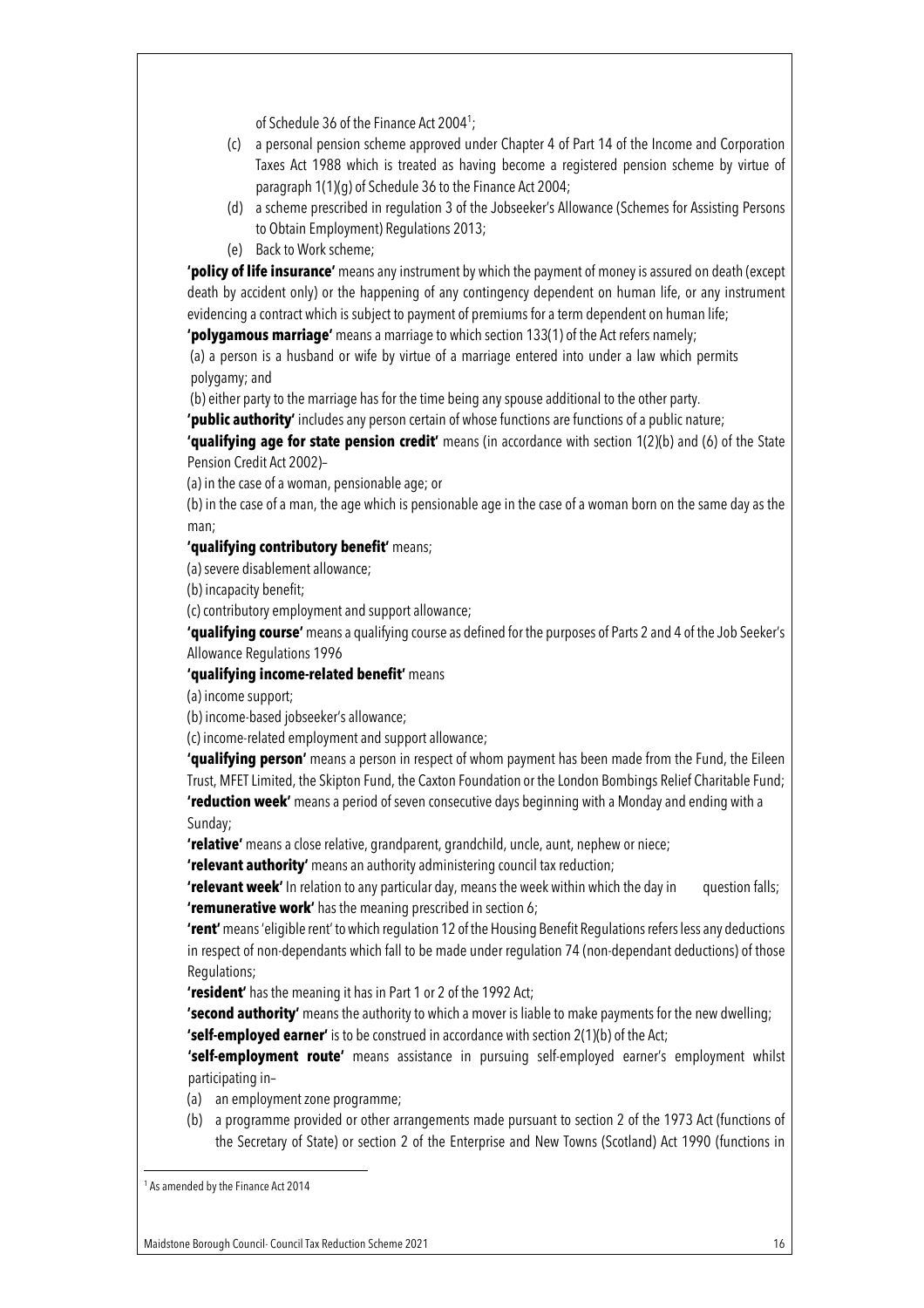relation to training for employment, etc.); or

(c) the Employment, Skills and Enterprise Scheme;

**'Service User'** references in this scheme to an applicant participating as a service user are to

(a) a person who is being consulted by or on behalf of—

(i) the Secretary of State in relation to any of the Secretary of State's functions in

the field of social security or child support or under section 2 of the Employment and Training Act 1973; or

(ii) a body which conducts research or undertakes monitoring for the purpose of

planning or improving such functions in their capacity as a person affected or potentially affected by the exercise of those functions or the carer of such a person; or

(b) b. the carer of a person consulted as described in sub-paragraph (a) where the carer is not being consulted as described in that sub-paragraph

'**single applicant'** means an applicant who neither has a partner nor is a lone parent;

**'the Skipton Fund'** means the ex-gratia payment scheme administered by the Skipton Fund Limited, incorporated on 25th March 2004, for the benefit of certain persons suffering from hepatitis C and other persons eligible for payment in accordance with the scheme's provisions.

**'special account'** means an account as defined for the purposes of Chapter 4A of Part 8 of the Jobseeker's Allowance Regulations or Chapter 5 of Part 10 of the Employment and Support Allowance Regulations;

**'sports award'** means an award made by one of the Sports Councils named in section 23(2) of the National Lottery etc Act 1993 out of sums allocated to it for distribution under that section;

**'the SSCBA'** means the Social Security Contributions and Benefits Act 1992

**'State Pension Credit Act'** means the State Pension Credit Act 2002;

**'student'** has the meaning prescribed in section 43;

**'subsistence allowance'** means an allowance which an employment zone contractor has agreed to pay to a person who is participating in an employment zone programme;

**'support or reduction week'** means a period of 7 consecutive days commencing upon a Monday and ending on a Sunday;

**'the Tax Credits Act'** means the Tax Credits Act 2002;

**'tax year'** means a period beginning with 6th April in one year and ending with 5th April in the next; **'training allowance'** means an allowance (whether by way of periodical grants or otherwise) payable–

(a) out of public funds by a Government department or by or on behalf of the Secretary of State, Skills Development Scotland, Scottish Enterprise or Highlands and Islands Enterprise, the Young People's Learning Agency for England, the Chief Executive of Skills Funding or Welsh Ministers;

(b) to a person for his maintenance or in respect of a member of his family; and

(c) for the period, or part of the period, during which he is following a course of training or instruction provided by, or in pursuance of arrangements made with, the department or approved by the department in relation to him or so provided or approved by or on behalf of the Secretary of State, Skills Development Scotland Scottish Enterprise or Highlands and Islands Enterprise or the Welsh Ministers.

It does not include an allowance paid by any Government department to or in respect of a person by reason of the fact that he is following a course of full-time education, other than under arrangements made under section 2 of the 1973 Actor is training as a teacher;

**'the Trusts'** means the Macfarlane Trust, the Macfarlane (Special Payments) Trust and the Macfarlane (Special Payments) (No. 2) Trust;

**'Universal Credit'** means any payment of Universal Credit payable under the Welfare Reform Act 2012, the Universal Credit Regulations 2013, The Universal Credit (Consequential, Supplementary, Incidental and Miscellaneous Provisions) Regulations 2013, Universal Credit (Miscellaneous Amendments) Regulations 2013 and the Universal Credit (Transitional Provisions) Regulations 2014;

**'Uprating Act'** means the Welfare Benefit Up-rating Act 2013, the Welfare Benefits Up-rating Order 2014 and the Welfare Benefits Up-rating Order 2015;

**'voluntary organisation'** means a body, other than a public or local authority, the activities of which are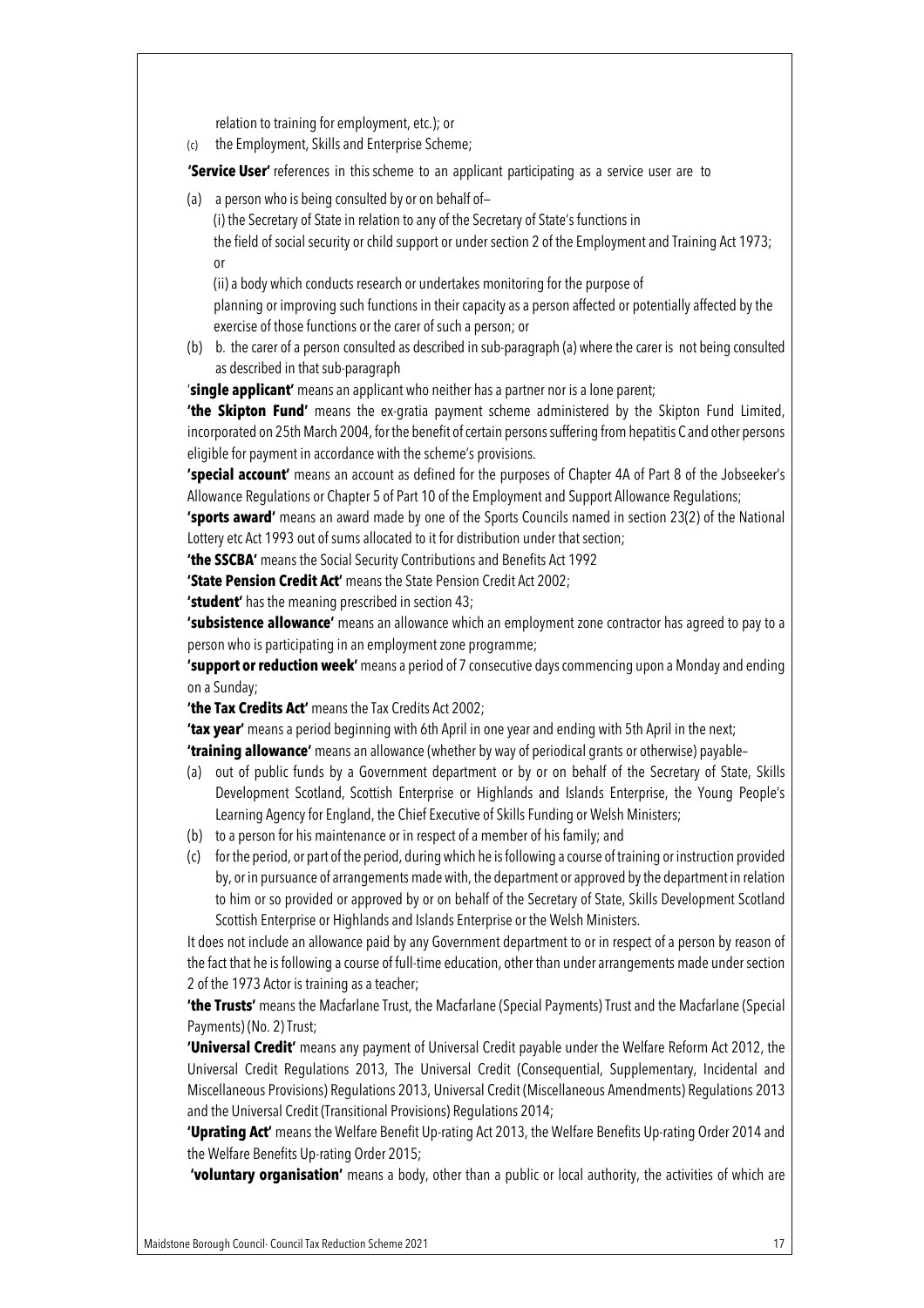carried on otherwise than for profit;

**'war disablement pension'** means any retired pay or pension or allowance payable in respect of disablement under an instrument specified in section 639(2) of the Income Tax (Earnings and Pensions) Act 2003;

'**war pension'** means a war disablement pension, a war widow's pension or a war widower's pension; **'war widow's pension'** means any pension or allowance payable to a woman as a widow under an instrument specified in section 639(2) of the Income Tax (Earnings and Pensions) Act 2003 in respect of the death or disablement of any person;

**'war widower's pension'** means any pension or allowance payable to a man as a widower or to a surviving civil partner under an instrument specified in section 639(2) of the Income Tax (Earnings and Pensions) Act 2003 in respect of the death or disablement of any person;

#### **'water charges'** means;

(a) as respects England and Wales, any water and sewerage charges under Chapter 1 of Part 5 of the Water Industry Act 1991,

(b) as respects Scotland, any water and sewerage charges established by Scottish Water under a charges scheme made under section 29A of the Water Industry (Scotland) Act 2002, in so far as such charges are in respect of the dwelling which a person occupies as his home;

**'week'** means a period of seven days beginning with a Monday;

**'Working Tax Credit Regulations'** means the Working Tax Credit (Entitlement and Maximum Rate) Regulations 2002 as amended<sup>2</sup>; and

**'young person'** has the meaning prescribed in section 9(1) and in section 142 of the SSCBA.

- 2.2 In this scheme, references to an applicant occupying a dwelling or premises as his home shall be construed in accordance with regulation 7 of the Housing Benefit Regulations 2006.
- 2.3 In this scheme, where an amount is to be rounded to the nearest penny, a fraction of a penny shall be disregarded if it is less than half a penny and shall otherwise be treated as a whole penny.
- 2.4 For the purpose of this scheme, a person is on an income-based jobseeker's allowance on any day in respect of which an income-based jobseeker's allowance is payable to him and on any day;
	- (a) in respect of which he satisfies the conditions for entitlement to an income- based jobseeker's allowance but where the allowance is not paid in accordance with regulation 27A of the Jobseeker's Allowance Regulations or section 19 or 20A or regulations made under section 17A of the Jobseekers Act (circumstances in which a jobseeker's allowance is not payable); or
	- (b) which is a waiting day for the purposes of paragraph 4 of Schedule 1 to that Act and which falls immediately before a day in respect of which an income- based jobseeker's allowance is payable to him or would be payable to him but for regulation 27A of the Jobseeker's Allowance Regulations orsection 19 or 20A or regulations made under section 17A of that Act;
	- (c) in respect of which he is a member of a joint-claim couple for the purposes of the Jobseekers Act and no joint-claim jobseeker's allowance is payable in respect of that couple as a consequence of either member of that couple being subject to sanctions for the purposes of section 20A of that Act;
	- (d) in respect of which an income-based jobseeker's allowance or a joint-claim jobseeker's allowance would be payable but for a restriction imposed pursuant to section 6B, 7, 8 or 9 of the Social Security Fraud Act 2001 (loss of benefit provisions).
- 2.5 For the purposes of this scheme, a person is on an income-related employment and support allowance on any day in respect of which an income-related employment and support allowance is payable to him and on any day;
	- (a) in respect of which he satisfies the conditions for entitlement to an income- related employment and

<sup>&</sup>lt;sup>2</sup> The Working Tax Credit (Entitlement and Maximum Rate) (Amendment) Regulations 2013; The Working Tax Credit (Entitlement and Maximum Rate) (Amendment) Regulations 2015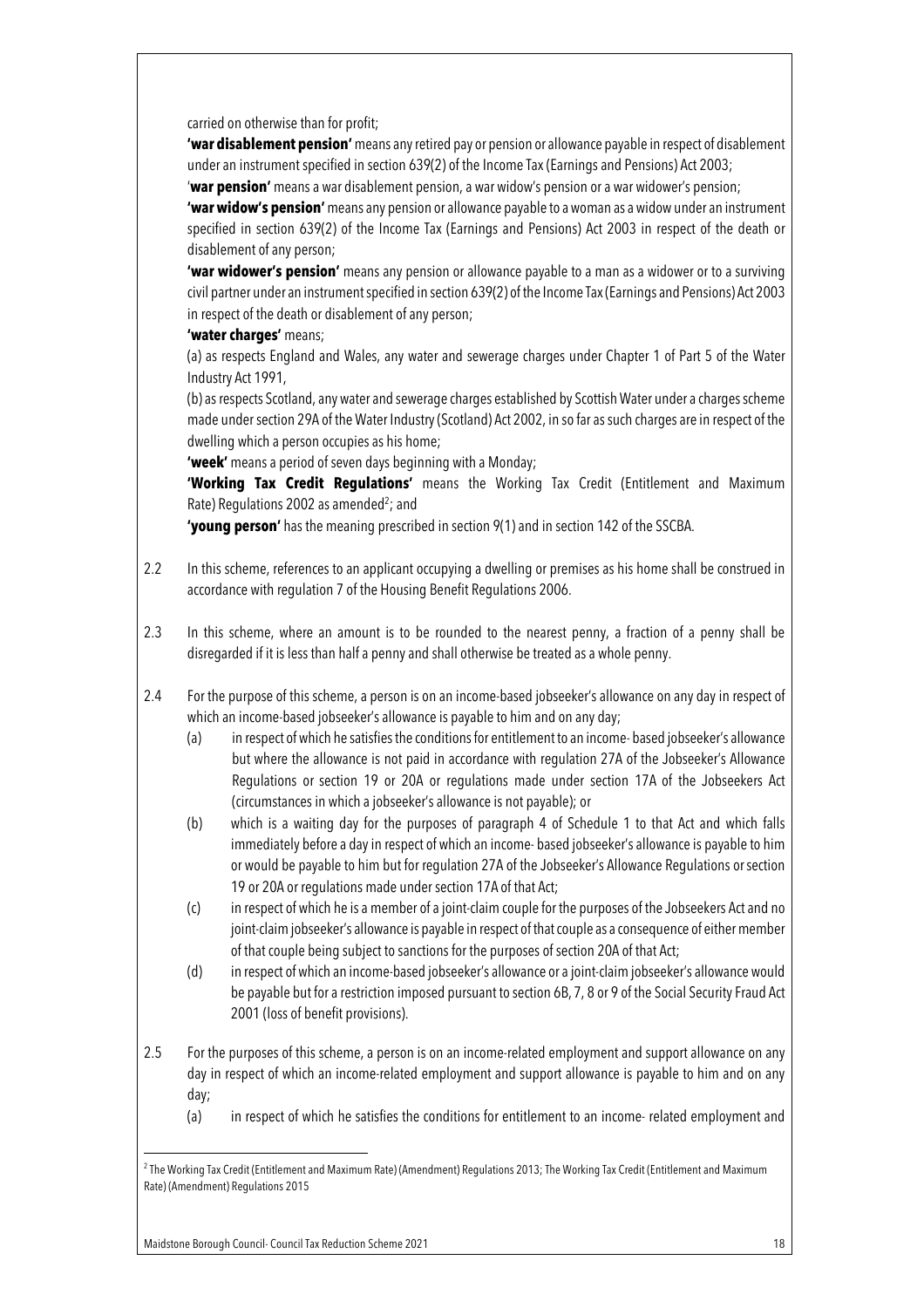support allowance but where the allowance is not paid in accordance with section 18 of the Welfare Reform Act disqualification; or

- (b) which is a waiting day for the purposes of paragraph 2 of Schedule 2 to that Act and which falls immediately before a day in respect of which an income- related employment and support allowance is payable to him or would be payable to him but for section 18 of that Act.
- 2.6 For the purposes of this scheme, two persons shall be taken to be estranged only if their estrangement constitutes a breakdown of the relationship between them.
- 2.7 In this scheme, references to any person in receipt of state pension credit includes a person who would be in receipt of state pension credit but for regulation 13 of the State Pension Credit Regulations 2002 (small amounts of state pension credit).

# **3.0 Definition of non-dependant**

- 3.1 In this policy, 'non-dependant' means any person, except someone to whom paragraph 3.2 applies, who normally resides with an applicant or with whom an applicant normally resides.
- 3.2 This paragraph applies to;
	- (a) any member of the applicant's family;
	- (b) if the applicant is polygamously married, any partner of his and any child or young person who is a member of his household and for whom he or one of his partners is responsible;
	- (c) a child or young person who is living with the applicant but who is not a member of his household by virtue of section 11(membership of the same household);
	- (d) subject to paragraph 3.3, any person who, with the applicant, is jointly and severally liable to pay council tax in respect of a dwelling for any day under sections 6, 7 or 75 of the 1992 Act (persons liable to pay council tax);
	- (e) subject to paragraph 3.3, any person who is liable to make payments on a commercial basis to the applicant or the applicant's partner in respect of the occupation of the dwelling;
	- (f) a person who lives with the applicant in order to care for him or a partner of his and who is engaged by a charitable or voluntary organisation which makes a charge to the applicant or his partner for the services provided by that person.
- 3.3 Excepting persons to whom paragraph 3.2 (a) to (c) and (f) refer, a person to whom any of the following subparagraphs applies shall be a non-dependant–
	- (a) a person who resides with the person to whom he is liable to make payments in respect of the dwelling and either;
		- (i) that person is a close relative of his or her partner; or
		- (ii) the tenancy or other agreement between them is other than on a commercial basis;
	- (b) a person whose liability to make payments in respect of the dwelling appears to the authority to have been created to take advantage of the council tax reduction scheme except someone who was, for any period within the eight weeks prior to the creation of the agreement giving rise to the liability to make such payments, otherwise liable to make payments of rent in respect of the same dwelling;
	- (c) a person who becomes jointly and severally liable with the applicant for council tax in respect of a dwelling and who was, at any time during the period of eight weeks prior to his becoming so liable, a non-dependant of one or more of the other residents in that dwelling who are so liable for the tax, unless the authority is satisfied that the change giving rise to the new liability was not made to take advantage of the reduction scheme.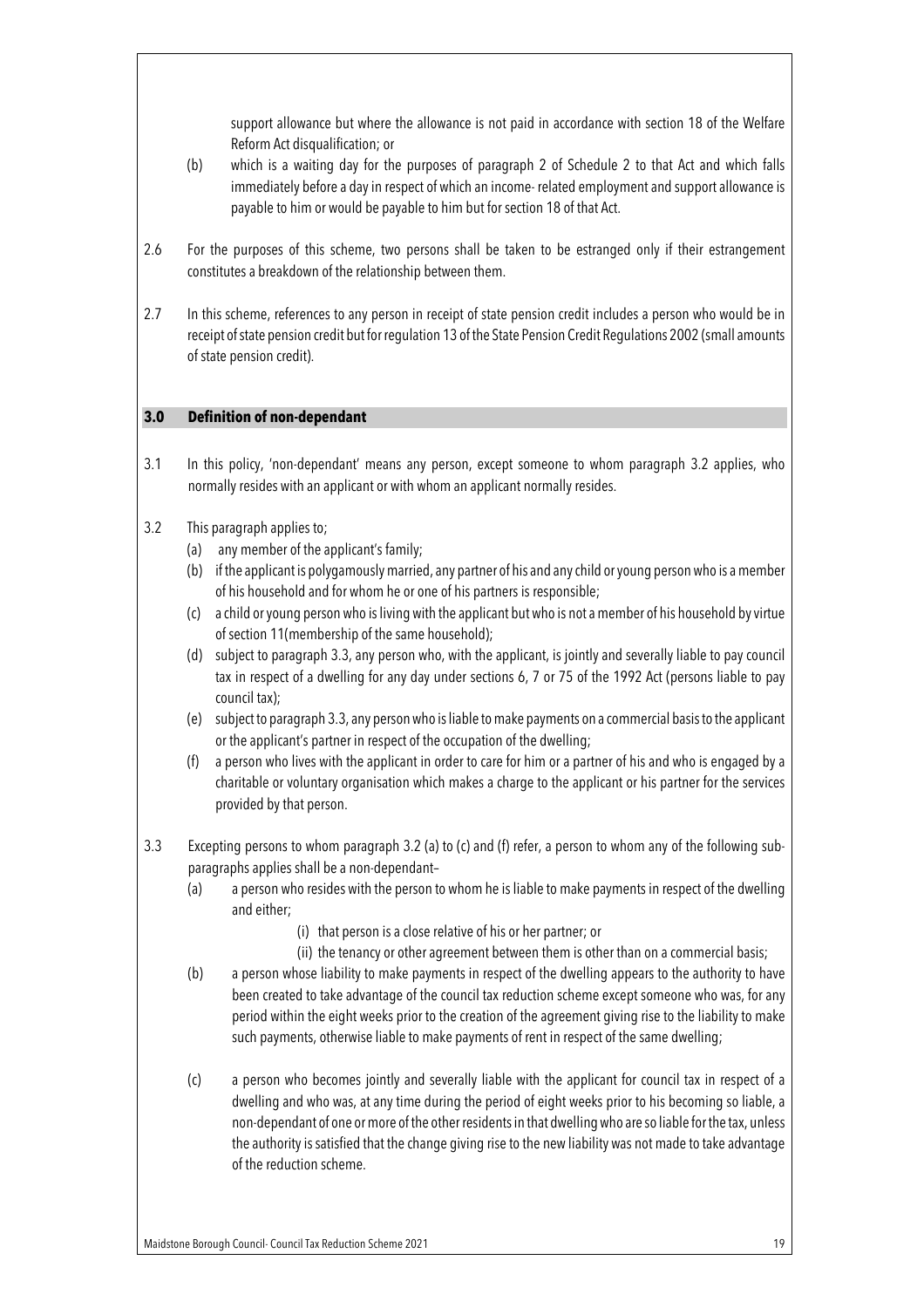| 4.0 | Requirement to provide a National Insurance Number <sup>3</sup>                                                                                                                                                                                                                                                                                                                                                                                                                                                                                                                                                                                                                                                                                |
|-----|------------------------------------------------------------------------------------------------------------------------------------------------------------------------------------------------------------------------------------------------------------------------------------------------------------------------------------------------------------------------------------------------------------------------------------------------------------------------------------------------------------------------------------------------------------------------------------------------------------------------------------------------------------------------------------------------------------------------------------------------|
| 4.1 | No person shall be entitled to reduction unless the criteria below in 4.2 is satisfied in relation both to the person<br>making the claim and to any other person in respect of whom he is claiming reduction.                                                                                                                                                                                                                                                                                                                                                                                                                                                                                                                                 |
| 4.2 | This subsection is satisfied in relation to a person if-<br>(a) the claim for reduction is accompanied by;<br>a statement of the person's national insurance number and information or evidence establishing<br>(i)<br>that that number has been allocated to the person; or<br>(ii) information or evidence enabling the national insurance number that has been allocated to the<br>person to be ascertained; or<br>(b) the person makes an application for a national insurance number to be allocated to him which is<br>accompanied by information or evidence enabling such a number to be so allocated and the application for<br>reduction is accompanied by evidence of the application and information to enable it to be allocated. |
| 4.3 | Paragraph 4.2 shall not apply-<br>in the case of a child or young person in respect of whom council tax reduction is claimed;<br>(a)<br>(b) to a person who;<br>is a person in respect of whom a claim for council tax reduction is made;<br>(i)<br>(ii) is subject to immigration control within the meaning of section 115(9)(a) of the Immigration and<br>Asylum Act;<br>(iii) is a person from abroad for the purposes of this scheme; and<br>(iv) has not previously been allocated a national insurance number.                                                                                                                                                                                                                          |
| 5.0 | Persons who have attained the qualifying age for state pension credit                                                                                                                                                                                                                                                                                                                                                                                                                                                                                                                                                                                                                                                                          |
| 5.1 | This scheme applies to a person if:<br>he has not attained the qualifying age for state pension credit; or<br>(a)<br>he has attained the qualifying age for state pension credit and he, or if he has a<br>(b)<br>partner, his partner, is;<br>(i) a person on income support, on income-based jobseeker's allowance or an income-related<br>employment and support allowance; or<br>a person with an award of universal credit.<br>(ii)                                                                                                                                                                                                                                                                                                       |
| 6.0 | <b>Remunerative work</b>                                                                                                                                                                                                                                                                                                                                                                                                                                                                                                                                                                                                                                                                                                                       |
| 6.1 | Subject to the following provisions of this section, a person shall be treated for the purposes of this scheme as<br>engaged in remunerative work for the purposes of this scheme disregards, if he is engaged, or, where his hours<br>of work fluctuate, he is engaged on average, for not less than 16 hours a week, in work for which payment is<br>made or which is done in expectation of payment.                                                                                                                                                                                                                                                                                                                                        |
| 6.2 | Subject to paragraph 6.3, in determining the number of hours for which a person is engaged in work where his<br>hours of work fluctuate, regard shall be had to the average of hours worked over;<br>if there is a recognisable cycle of work, the period of one complete cycle (including, where the cycle<br>(a)<br>involves periods in which the person does not work, those periods but disregarding any other absences);<br>in any other case, the period of 5 weeks immediately prior to that date of claim, or such other length of<br>(b)<br>time as may, in the particular case, enable the person's weekly average hours of work to be determined                                                                                    |

 $^3$  Inserted by Council Tax Reduction Schemes (Prescribed Requirements) (England) Regulations 2012

Maidstone Borough Council- Council Tax Reduction Scheme 2021 20 20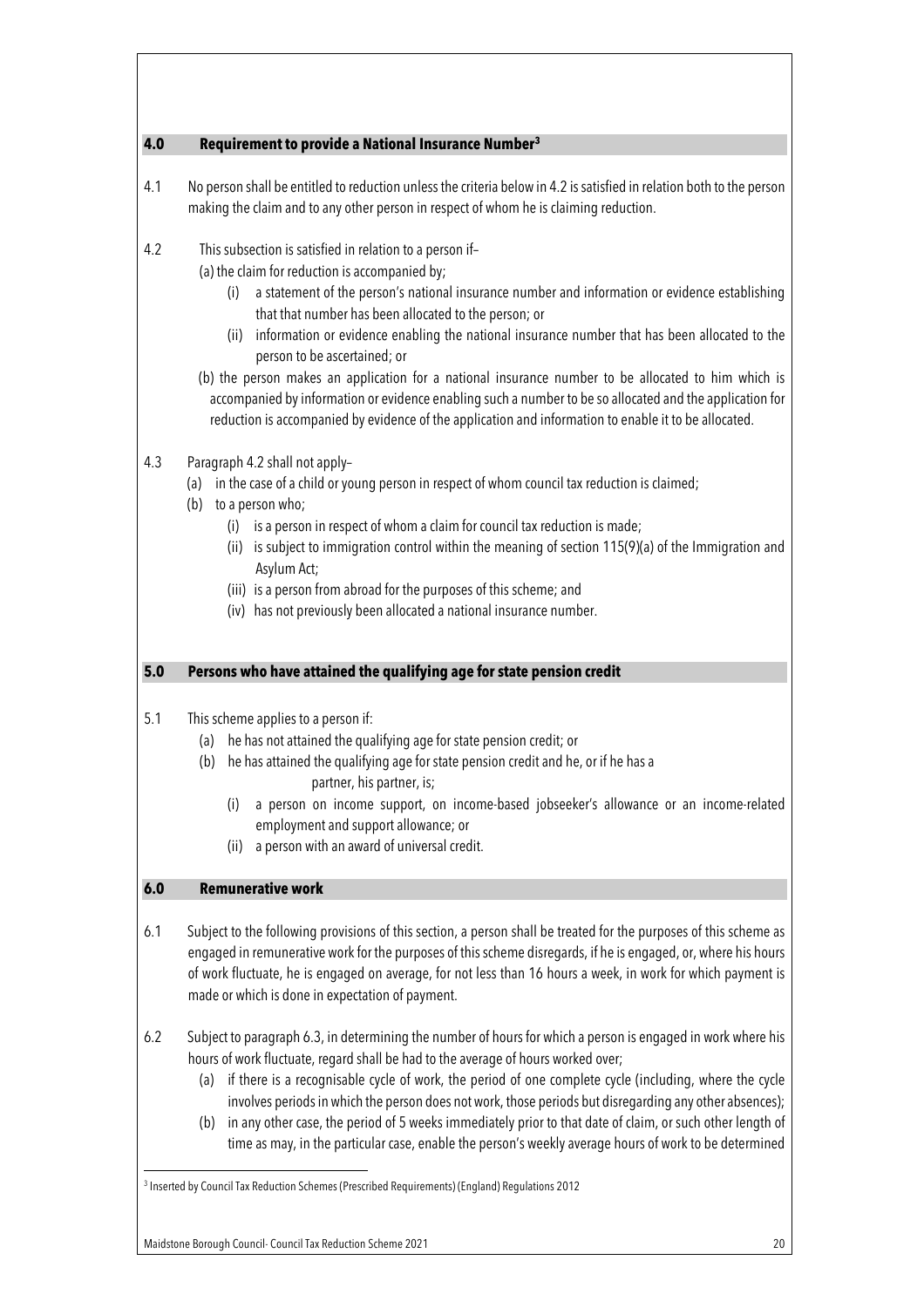#### more accurately,

- 6.3 Where, for the purposes of paragraph 6.2 a), a person's recognisable cycle of work at a school, other educational establishment or other place of employment is one year and includes periods of school holidays or similar vacations during which he does not work, those periods and any other periods not forming part of such holidays or vacations during which he is not required to work shall be disregarded in establishing the average hours for which he is engaged in work.
- 6.4 Where no recognisable cycle has been established in respect of a person's work, regard shall be had to the number of hours or, where those hours will fluctuate, the average of the hours, which he is expected to work in a week.
- 6.5 A person shall be treated as engaged in remunerative work during any period for which he is absent from work referred to in paragraph 6.1 if the absence is either without good cause or by reason of a recognised customary or other holiday.
- 6.6 A person on income support, an income-based jobseeker's allowance or an income-related employment and support allowance for more than 3 days in any reduction week shall be treated as not being in remunerative work in that week.
- 6.7 A person shall not be treated as engaged in remunerative work on any day on which the person is on maternity leave, paternity leave or adoption leave, or is absent from work because he is ill.
- 6.8 A person shall not be treated as engaged in remunerative work on any day on which he is engaged in an activity in respect of which;
	- (a) a sports award has been made, or is to be made, to him; and
	- (b) no other payment is made or is expected to be made to him.

### **7.0 Persons treated as not being in Great Britain and Persons Subject to Immigration Control**

### **Persons treated as not being in Great Britain**

- 7.1 Persons treated as not being in Great Britain are a class of person prescribed for the purposes of paragraph 2(9)(b) of Schedule 1A to the 1992 Act and which must not be included in an authority's scheme.
- 7.2 Except where a person falls within paragraph (5) or (6), a person is to be treated as not being in Great Britain if the person is not habitually resident in the United Kingdom, the Channel Islands, the Isle of Man or the Republic of Ireland.
- 7.3 A person must not be treated as habitually resident in the United Kingdom, the Channel Islands, the Isle of Man or the Republic of Ireland unless the person has a right to reside in one of those places.
- 7.4 For the purposes of paragraph (3), a right to reside does not include a right, which exists by virtue of, or in accordance with—
	- (a) regulation 13 of the EEA Regulations or Article 6 of Council Directive 2004/38/EC;
	- (aa) regulation 14 of the EEA Regulations, but only in a case where the right exists under that regulation because the person is—
		- (i) a jobseeker for the purpose of the definition of "qualified person" in regulation 6(1) of those Regulations, or
		- (ii) a family member (within the meaning of regulation 7 of those Regulations) of such a jobseeker;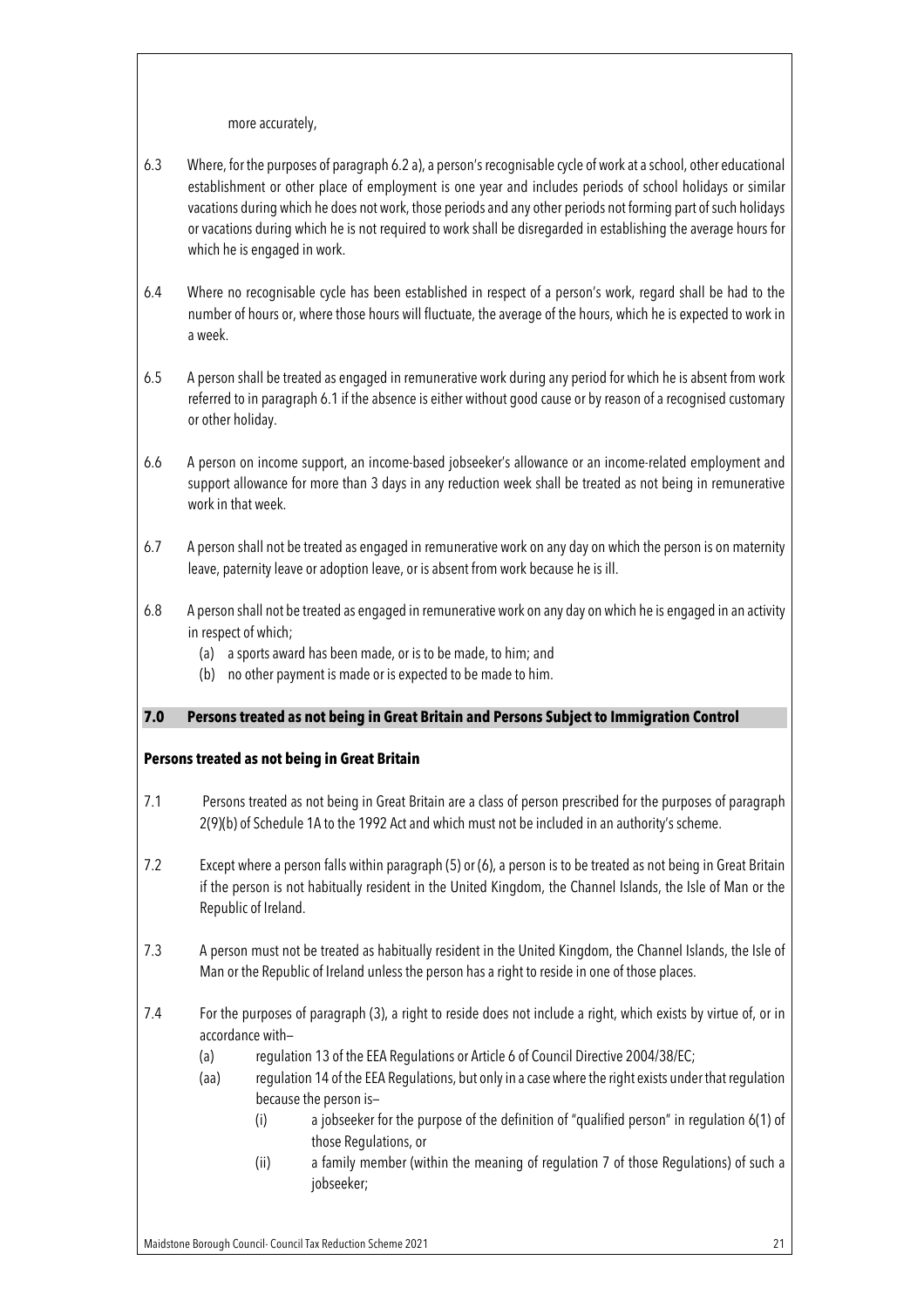|                                                                                                                  | (ab)<br>(b) | Article 45 of the Treaty on the functioning of the European Union (in a case where the person is<br>seeking work in the United Kingdom, the Channel Islands, the Isle of Man or the Republic of<br>Ireland); or<br>regulation 15A(1) of the EEA Regulations, but only in a case where the right exists under that                                                                            |  |  |  |  |
|------------------------------------------------------------------------------------------------------------------|-------------|----------------------------------------------------------------------------------------------------------------------------------------------------------------------------------------------------------------------------------------------------------------------------------------------------------------------------------------------------------------------------------------------|--|--|--|--|
|                                                                                                                  |             | regulation because the applicant satisfies the criteria in paragraph (4A) of that regulation or Article<br>20 of the Treaty on the Functioning of the European Union (in a case where the right to reside arises<br>because a British citizen would otherwise be deprived of the genuine enjoyment of their rights as<br>a European Union citizen).                                          |  |  |  |  |
| 7.5                                                                                                              |             | A person falls within this paragraph if the person is-                                                                                                                                                                                                                                                                                                                                       |  |  |  |  |
|                                                                                                                  | (a)         | a qualified person for the purposes of regulation 6 of the EEA Regulations as a worker or a self-<br>employed person;                                                                                                                                                                                                                                                                        |  |  |  |  |
|                                                                                                                  | (b)         | a family member of a person referred to in sub-paragraph (a) within the meaning of regulation<br>7(1)(a), (b) or (c) of the EEA Regulations;                                                                                                                                                                                                                                                 |  |  |  |  |
|                                                                                                                  | (c)         | a person who has a right to reside permanently in the United Kingdom by virtue of regulation<br>15(1)(c), (d) or (e) of the EEA Regulations;                                                                                                                                                                                                                                                 |  |  |  |  |
|                                                                                                                  | (d)         | a person recorded by the Secretary of State as a refugee within the definition in Article 1 of the<br>Convention relating to the Status of Refugees done at Geneva on 28th July 1951, as extended by<br>Article 1(2) of the Protocol relating to the Status of Refugees done at New York on 31st January<br>1967;                                                                            |  |  |  |  |
|                                                                                                                  | (e)         | a person who has been granted, or who is deemed to have been granted, leave outside the rules<br>made under section 3(2) of the Immigration Act 1971 <sup>4</sup> where that leave is-<br>discretionary leave to enter or remain in the United Kingdom,<br>(i)<br>leave to remain under the Destitution Domestic Violence concession which came into<br>(ii)<br>effect on 1st April 2012, or |  |  |  |  |
|                                                                                                                  |             | leave deemed to have been granted by virtue of regulation 3 of the Displaced Persons<br>(iii)<br>(Temporary Protection) Regulations 2005.                                                                                                                                                                                                                                                    |  |  |  |  |
|                                                                                                                  | (f)         | a person who has humanitarian protection granted under those rules;                                                                                                                                                                                                                                                                                                                          |  |  |  |  |
|                                                                                                                  | (g)         | a person who is not a person subject to immigration control within the meaning of section 115(9)<br>of the Immigration and Asylum Act 1999 and who is in the United Kingdom as a result of his<br>deportation, expulsion or other removal by compulsion of law from another country to the United<br>Kingdom;                                                                                |  |  |  |  |
|                                                                                                                  | (h)         | in receipt of income support or on an income-related employment and support allowance;                                                                                                                                                                                                                                                                                                       |  |  |  |  |
|                                                                                                                  | (ha)        | in receipt of an income-based jobseeker's allowance and has a right to reside other than a<br>right to reside falling within paragraph (4) or                                                                                                                                                                                                                                                |  |  |  |  |
|                                                                                                                  | (i)         | a person who is treated as a worker for the purpose of the definition of "qualified person" in<br>regulation 6(1) of the EEA Regulations pursuant to regulation 5 of the Accession of Croatia<br>(Immigration and Worker Authorisation) Regulations 2013 (right of residence of a Croatian who is<br>an "accession State national subject to worker authorisation")                          |  |  |  |  |
| 7.6                                                                                                              | overseas.   | A person falls within this paragraph if the person is a Crown servant or member of Her Majesty's forces posted                                                                                                                                                                                                                                                                               |  |  |  |  |
| 7.7                                                                                                              |             | A person mentioned in sub-paragraph (6) is posted overseas if the person is performing overseas the duties<br>of a Crown servant or member of Her Majesty's forces and was, immediately before the posting or the first of<br>consecutive postings, habitually resident in the United Kingdom.                                                                                               |  |  |  |  |
|                                                                                                                  |             |                                                                                                                                                                                                                                                                                                                                                                                              |  |  |  |  |
| <sup>4</sup> As amended by the Immigration Act 2014 and the Immigration Act 2014 (Commencement No. 2) Order 2014 |             |                                                                                                                                                                                                                                                                                                                                                                                              |  |  |  |  |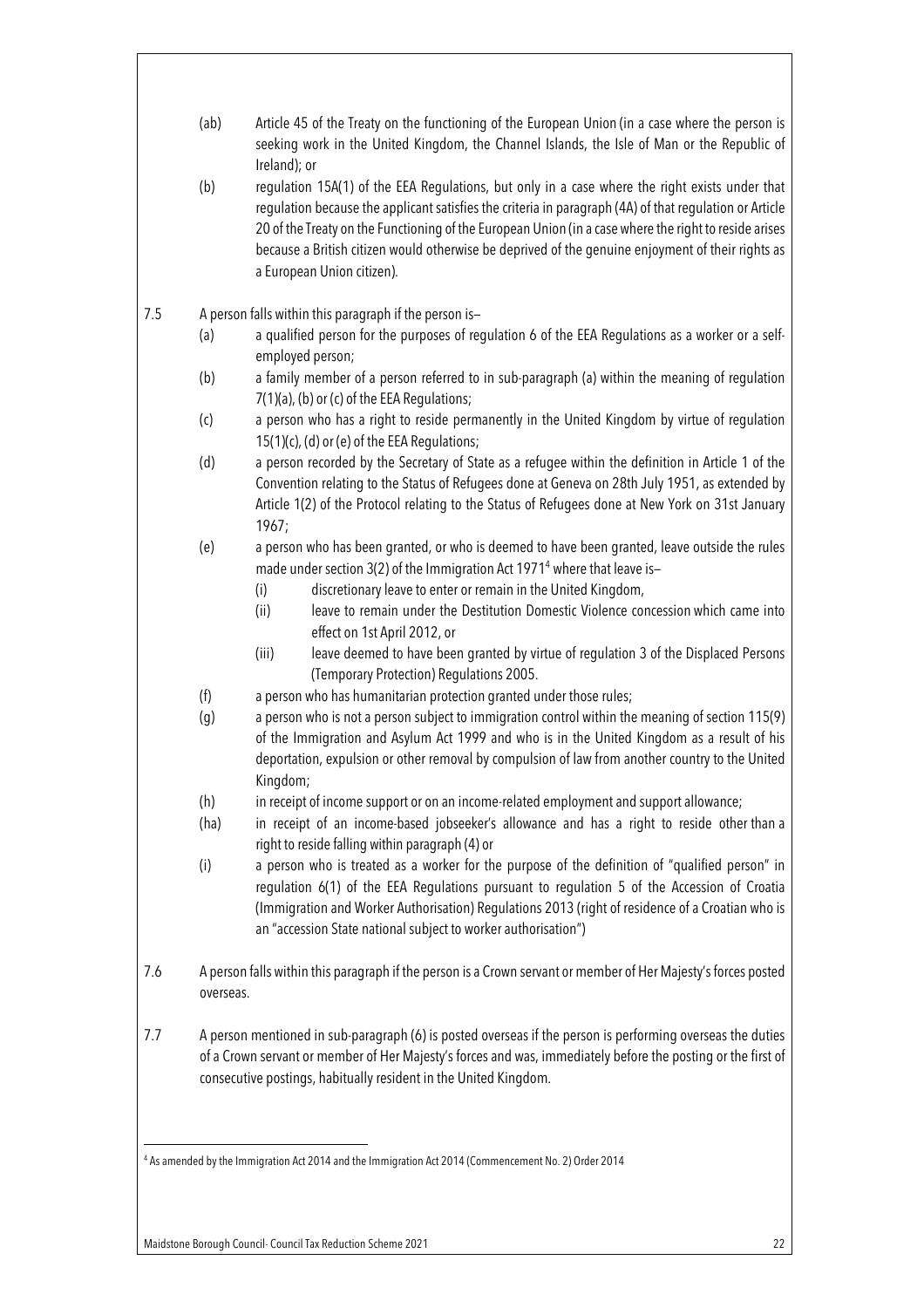#### 7.8 In this regulation—

"claim for asylum" has the same meaning as in section 94(1) of the Immigration and Asylum Act 1999; "Crown servant" means a person holding an office or employment under the Crown; "EEA Regulations" means the Immigration (European Economic Area) Regulations 2006; and the Immigration (European Economic Area) (Amendment) (No. 2) Regulations 2014; and "Her Majesty's forces" has the same meaning as in the Armed Forces Act 2006.

#### **Persons subject to immigration control**

- 7.9 Persons subject to immigration control are a class of person prescribed for the purposes of paragraph 2(9)(b) of Schedule 1A to the 1992 Act and which must not be included in an authority's scheme.
- 7.10 A person who is a national of a state which has ratified the European Convention on Social and Medical Assistance (done in Paris on 11th December 1953) or a state which has ratified the Council of Europe Social Charter (signed in Turin on 18th October 1961) and who is lawfully present in the United Kingdom is not a person subject to immigration control for the purpose of paragraph 7.9
- 7.11 "Person subject to immigration control" has the same meaning as in section 115(9) of the Immigration and Asylum Act 1999.

### **Transitional provision**

7.12 The above does not apply to a person who, on 31st March 2015—

- (a) is liable to pay council tax at a reduced rate by virtue of a council tax reduction under an authority's scheme established under section 13A(2) of the Act; and
- (b) is entitled to an income-based jobseeker's allowance, until the first of the eventsin paragraph 7A.2 occurs.
- 7.13 The events are—
	- (a) the person makes a new application for a reduction under an authority's scheme established under section 13A(2) of the Act; or
	- (b) the person ceasesto be entitled to an income-based jobseeker's allowance.
- 7.14 In this section "the Act" means the Local Government Finance Act 1992.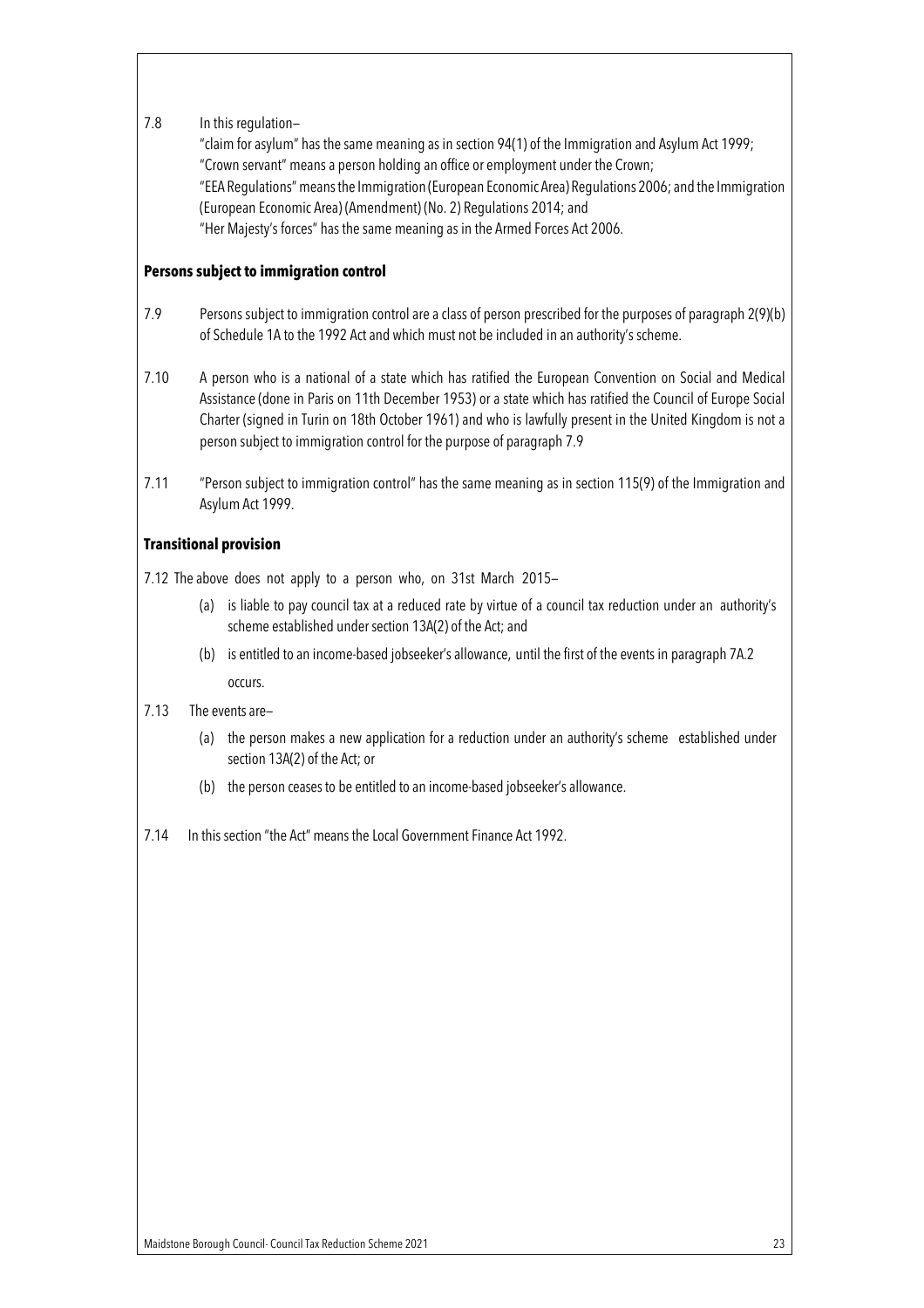### **8.0 Temporary Absence (period of absence)**

- 8.1 Where a person is absent from the dwelling throughout any day then no reduction shall be payable
- 8.2 A person shall not, in relation to any day, which falls within a period of temporary absence from that dwelling, be a prescribed person under paragraph 8.1.
- 8.3 In paragraph 8.2, a 'period of temporary absence' means–
	- (a) a period of absence within Great Britain not exceeding 13 weeks, beginning with the first whole day on which a person resides in residential accommodation in Great Britain where and for so long as:
		- (i) the person resides in that accommodation;
		- (ii) the part of the dwelling in which he usually resided is not let or sub-let; and
		- (iii) that period of absence does not form part of a longer period of absence from the dwelling of more than 52 weeks,

where he has entered the accommodation for the purpose of ascertaining whether it suits his needs and with the intention of returning to the dwelling if it proves not to suit his needs;

- (b) a period of absence not exceeding 13 weeks, beginning with the first whole day of absence from the dwelling, where and for so long as;
	- i. the person intends to return to the dwelling;
	- ii. the part of the dwelling in which he usually resided is not let or sub-let; and
	- iii. that period is unlikely to exceed 13 weeks; and
- (c) a period of absence within Great Britain not exceeding 52 weeks, beginning with the first whole day of absence, where and for so long as
	- i. the person intends to return to the dwelling;
	- ii. the part of the dwelling in which he usually resided is not let or sub-let;
	- iii. the person is a person to whom paragraph 8.4 applies; and
	- iv. the period of absence is unlikely to exceed 52 weeks or, in exceptional circumstances, is unlikely substantially to exceed that period.
- 8.4 A person who is temporarily absent from a dwelling he occupies as his home and is absent outside Great Britain shall be treated as occupying that dwelling as his home whilst he is temporarily absent, for a period not exceeding 4 weeks beginning with the first day of that absence from Great Britain, provided that—
	- (a) the person intends to return to occupy the dwelling as his home;

(b) the part of the dwelling normally occupied by the person has not been let or, as the case may be, sublet; and

- (c) the period of absence is unlikely to exceed 4 weeks.
- 8.5 A person who is temporarily absent from a dwelling he occupies as his home and is absent outside of Great Britain as a member of the armed forces away on operations, a mariner or a continental shelf worker shall be treated as occupying that dwelling as his home whilst he is temporarily absent, for a period not exceeding 26 weeks beginning with the first day of that absence from Great Britain, provided that—
	- (a) the person intends to return to occupy the dwelling as his home;
	- (b) the part of the dwelling normally occupied by the person has not been let or, as the case may be, sublet; and

(c) the period of absence is unlikely to exceed 26 weeks.

8.6 This paragraph applies where—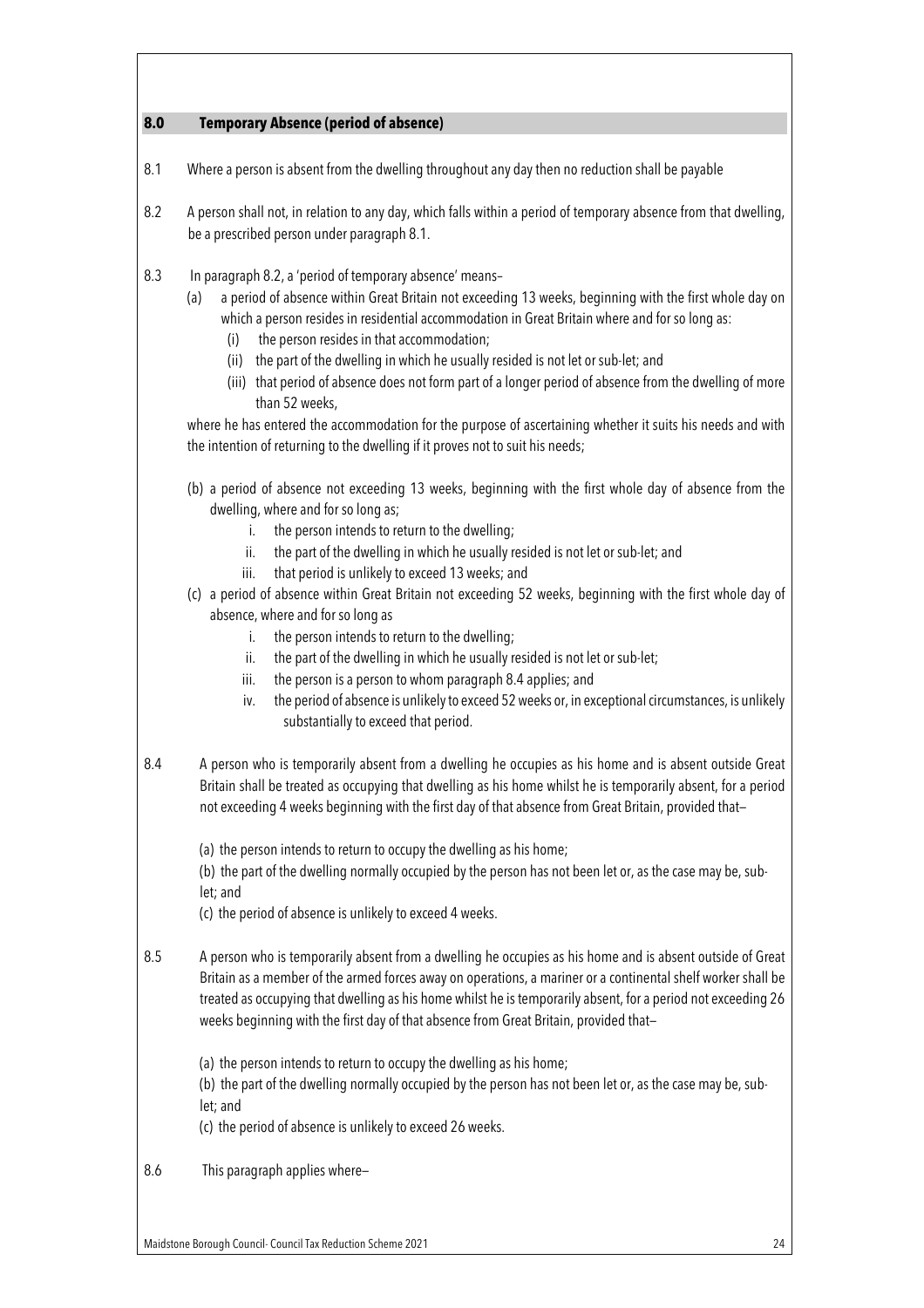(a) a person is temporarily absent from Great Britain;

- (b) the temporary absence from Great Britain is in connection with the death of the—
	- (i) person's partner or a child or young person for whom he or his partner is responsible;
	- (ii) person's close relative;
	- (iii) close relative of the person's partner; or
- (d) close relative of a child or young person for whom the person or their partner is responsible;
	- (i) the person intends to return to occupy the dwelling as his home; and
	- (ii) the part of the dwelling normally occupied by the person has not been let or, as the case may be, sub-let.

8.7 person to whom paragraph (8.6) applies shall be treated as occupying a dwelling he is absent from as his home whilst he is temporarily absent for a period not exceeding 4 weeks beginning with the first day of that absence from Great Britain.

- 8.8 The period of absence in paragraph (8.7) may be extended by up to 4 further weeks if the relevant authority considers it unreasonable to expect the person to return to Great Britain within the first 4 weeks
- 8.9 This paragraph applies to a person who is;
	- (a) detained in custody on remand pending trial or required, as a condition of bail, to reside;
		- (i) in a dwelling, other than the dwelling referred to in paragraph 8.1, or
		- (ii) in premises approved under section 13 of the Offender Management Act 2007, or, detained in custody pending sentence upon conviction;
		- (b) resident in a hospital or similar institution as a patient;
		- (c) undergoing, or his partner or his dependent child is undergoing, in Great Britain or elsewhere, medical treatment, or medically approved convalescence, in accommodation other than residential accommodation;
		- (d) following, in Great Britain or elsewhere, a training course;
		- (e) undertaking medically approved care of a person residing in Great Britain or elsewhere;
		- (f) undertaking the care of a child whose parent or guardian is temporarily absent from the dwelling normally occupied by that parent or guardian for the purpose of receiving medically approved care of medical treatment;
		- (g) in Great Britain, receiving medically approved care provided in accommodation other than residential accommodation;
		- (h) a student;
		- (i) receiving care provided in residential accommodation other than a person to whom paragraph 8.3a) applies; or
		- (j) has left the dwelling he resides in through fear of violence, in that dwelling, or by a person who was formerly a member of the family of the person first mentioned.
- 8.10 This paragraph applies to a person who is:
	- (a) detained in custody pending sentence upon conviction or under a sentence imposed by a court (other than a person who is detained in hospital under the provisions of the Mental Health Act 1983 (as amended by the Mental Health (Discrimination) Act 2013), or, in Scotland, under the provisions of the Mental Health (Care and Treatment) (Scotland) Act 2003 or the Criminal Procedure (Scotland) Act 1995) or, in Northern Ireland, under Article 4 or 12 of the Mental Health (Northern Ireland) Order 1986; and
	- (b) on temporary release from detention in accordance with Rules made under the provisions of the Prison Act 1952 or the Prisons (Scotland) Act 1989

8.11 Where paragraph 8.10 applies to a person, then, for any day when he is on temporary release-

(a) if such temporary release was immediately preceded by a period of temporary absence under paragraph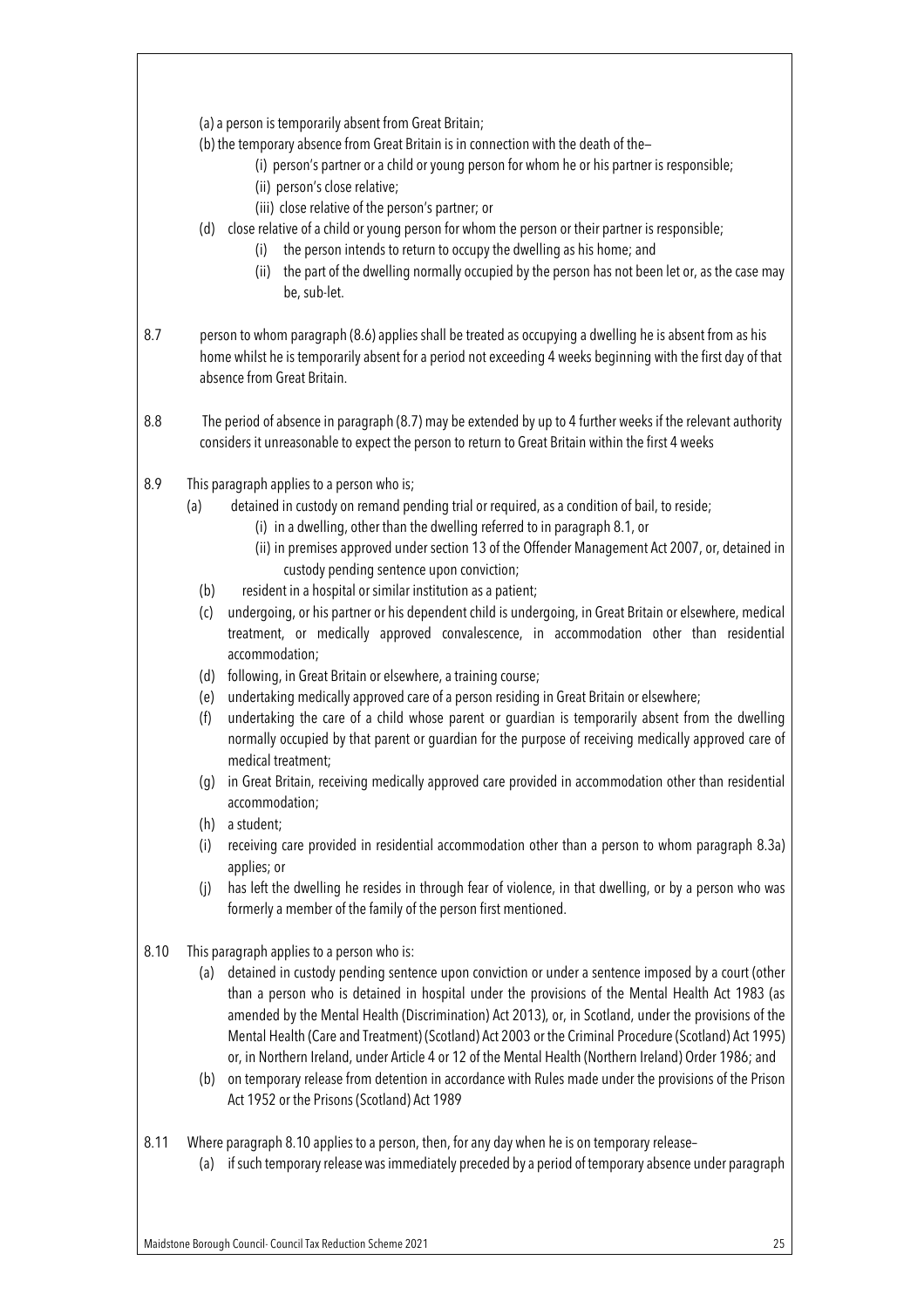8.3 b) or c), he shall be treated, for the purposes of paragraph 8.1, as if he continues to be absent from the dwelling, despite any return to the dwelling;

- (b) for the purposes of paragraph 8.4 a), he shall be treated as if he remains in detention;
- (c) If he does not fall within sub-paragraph a), he is not considered to be a person who is liable to pay Council Tax in respect of a dwelling of which he is resident

#### 8.12 In this section;

- 'medically approved' means certified by a medical practitioner;
- 'continental shelf worker' means a person who is employed, whether under a contract of service or not, in a designated area or a prescribed area in connection with any activity mentioned in section 11(2) of the Petroleum Act 1998
- 'designated area' means any area which may from time to time be designated by Order in Council under the Continental Shelf Act 1964 as an area within which the rights of the United Kingdom with respect to the seabed and subsoil and their natural resources may be exercised;

"mariner" means a person who is employed under a contract of service either as a master or member of the crew of any ship or vessel, or in any other capacity on board any ship or vessel, where:

- (a) the employment in that capacity is for the purposes of that ship or vessel or its crew or any passengers or cargo or mails carried by the ship or vessel; and
- (b) the contract is entered into in the United Kingdom with a view to its performance (in whole or in part) while the ship or vessel is on its voyage
- 'patient' means a person who is undergoing medical or other treatment as an in- patient in any hospital or similar institution; 'residential accommodation' means accommodation which is provided;
	- (a) in a care home;
	- (b) in an independent hospital;
	- (c) in an Abbeyfield Home; or
	- (d) in an establishment managed or provided by a body incorporated by Royal Charter or constituted by Act of Parliament other than a local social services authority;
- prescribed area" means any area over which Norway or any member State (other than the United Kingdom) exercises sovereign rights for the purpose of exploring the seabed and subsoil and exploiting their natural resources, being an area outside the territorial seas of Norway or such member State or any other area which is from time to time specified under section 10(8) of the Petroleum Act 1998
- 'training course' means a course of training or instruction provided wholly or partly by or on behalf of or in pursuance of arrangements made with, or approved by or on behalf of, Skills Development Scotland, Scottish Enterprise, Highlands and Islands Enterprise, a government department or the Secretary of State.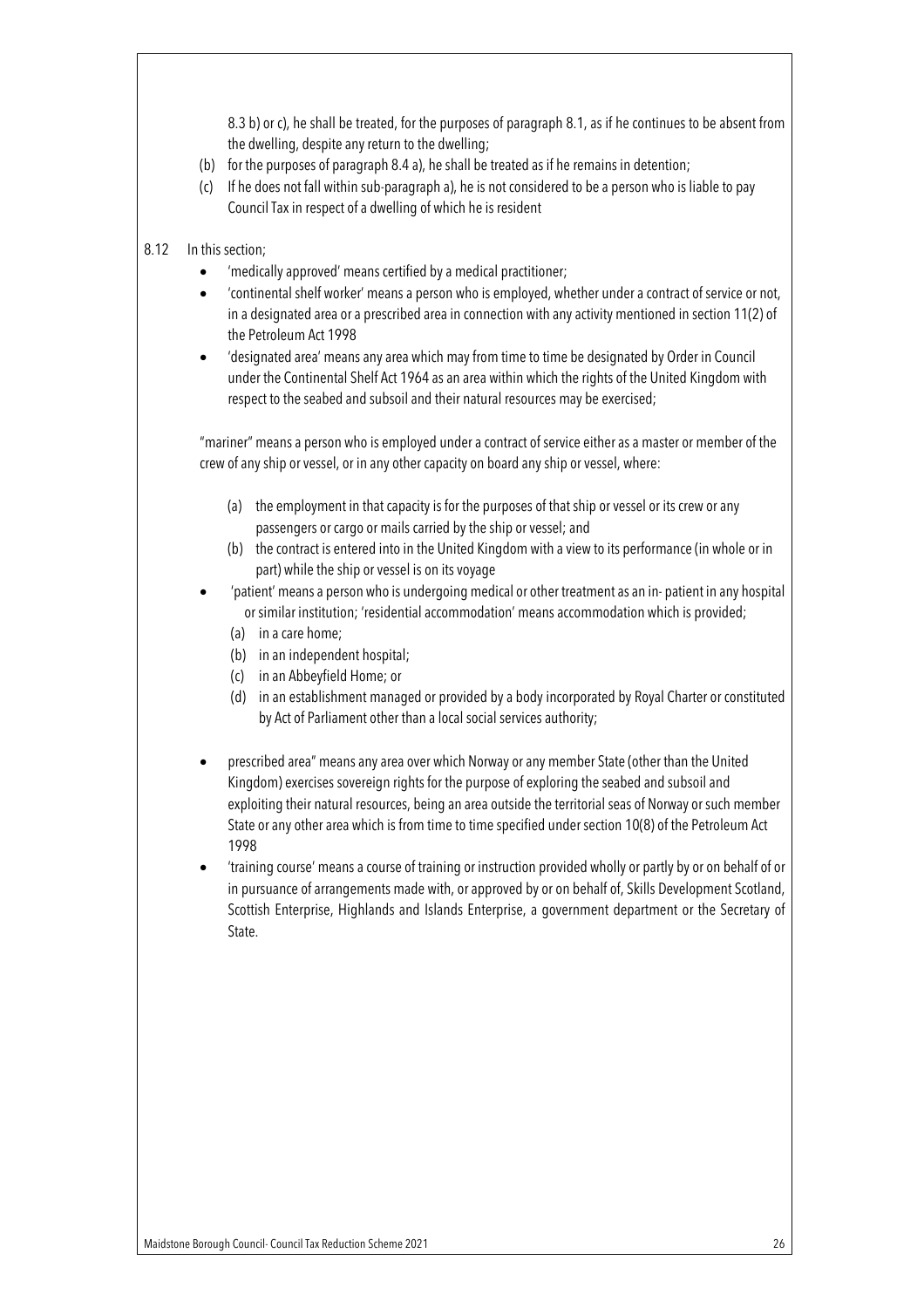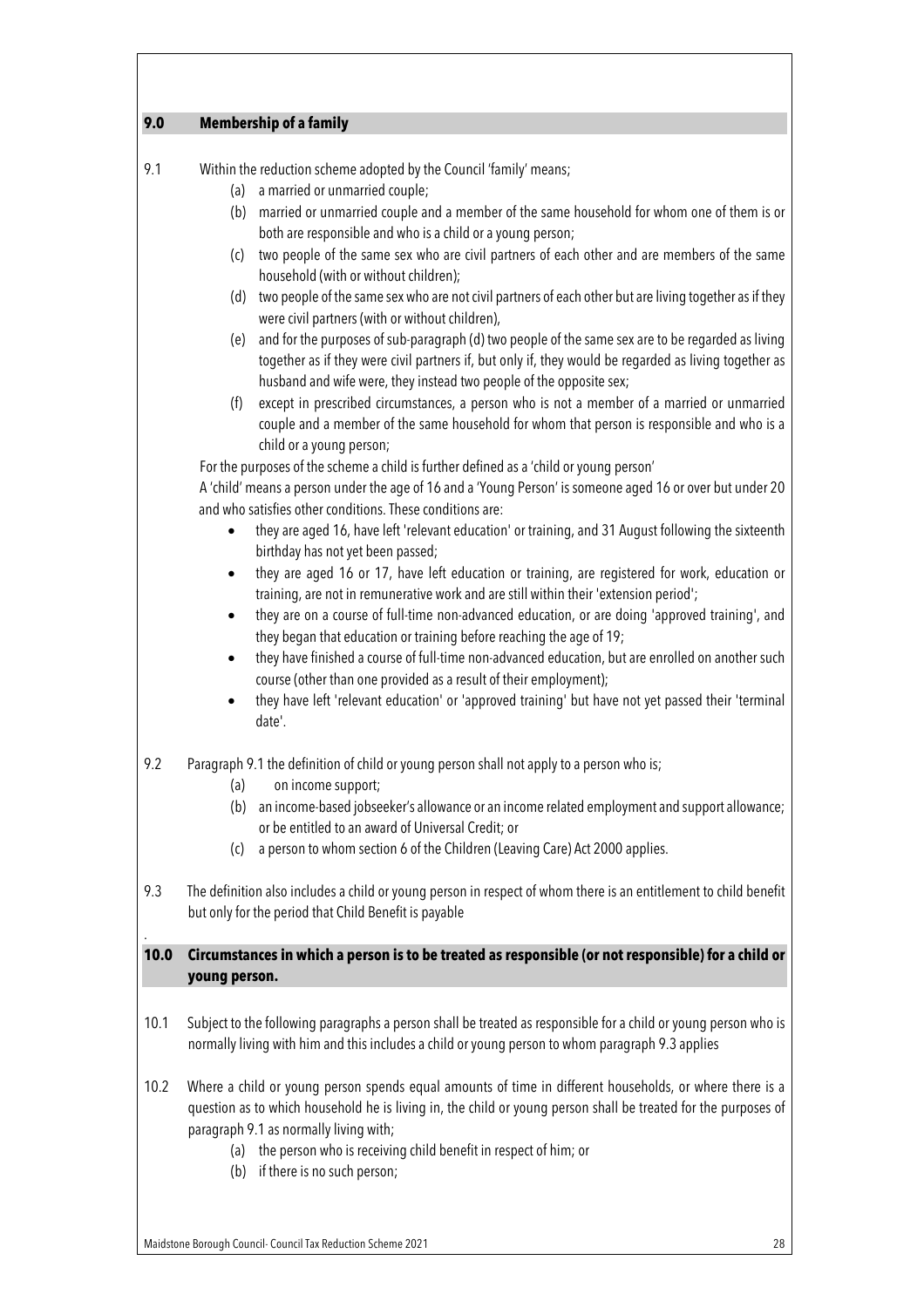- (i) where only one claim for child benefit has been made in respect of him, the person who made that claim; or
- (ii) in any other case the person who has the primary responsibility for him.
- 10.3 For the purposes of this scheme a child or young person shall be the responsibility of only one person in any reduction week and any person other than the one treated as responsible for the child or young person under this section shall be treated as not so responsible.

# **11.0 Circumstances in which a child or young person is to be treated as being or not being a member of the household**

- 11.1 Subject to paragraphs 11.2 and 11.3, the applicant and any partner and, where the applicant or his partner is treated as responsible by virtue of section 10 (circumstances in which a person is to be treated as responsible or not responsible for a child or young person) for a child or young person, that child or young person and any child of that child or young person, shall be treated as members of the same household notwithstanding that any of them is temporarily absent from that household.
- 11.2 A child or young person shall not be treated as a member of the applicant's household where he is;
	- (a) placed with the applicant or his partner by a local authority under section 23(2)(a) of the Children Act 1989 or by a voluntary organisation under section 59(1)(a) of that Act, or in Scotland boarded out with the applicant or his partner under a relevant enactment; or
	- (b) placed, or in Scotland boarded out, with the applicant or his partner prior to adoption; or
	- (c) placed for adoption with the applicant or his partner in accordance with the Adoption and Children Act 20025 or the Adoption Agencies (Scotland) Regulations 2009.
- 11.3 Subject to paragraph 11.4, paragraph 11.1 shall not apply to a child or young person who is not living with the applicant and he–
	- (a) is being looked after by, or in Scotland is in the care of, a local authority under a relevant enactment; or
	- (b) has been placed, or in Scotland boarded out, with a person other than the applicant prior to adoption; or
	- (c) has been placed for adoption in accordance with the Adoption and Children Act 2002 or the Adoption Agencies (Scotland) Regulations 2009; or in accordance with an adoption allowance scheme made under section 71 of the Adoption and Children (Scotland) Act 2007 (adoption allowances schemes).
- 11.4 The authority shall treat a child or young person to whom paragraph 11.3 a) applies as being a member of the applicant's household in any reduction week where;
	- (a) that child or young person lives with the applicant for part or all of that reduction week; and
	- (b) the authority considers that it is responsible to do so taking into account the nature and frequency of that child's or young person's visits.
- 11.5 In this paragraph 'relevant enactment' means the Army Act 1955, the Air Force Act 1955**,** the Naval Discipline Act 1957, the Matrimonial Proceedings (Children) Act 1958, the Social Work (Scotland) Act 1968, the Family Law Reform Act 1969, the Children and Young Persons Act 1969, the Matrimonial Causes Act 1973, the Children Act 1975, the Domestic Proceedings and Magistrates' Courts Act 1978, the Adoption and Children (Scotland) Act 1978, the Family Law Act 1986, the Children Act 1989**,** the Children (Scotland) Act 1995 and the Legal Aid, Sentencing and Punishment of Offenders Act 2012 as amended.

<sup>5</sup> The Adoption and Children Act 2002 (Commencement No. 12) Order 2014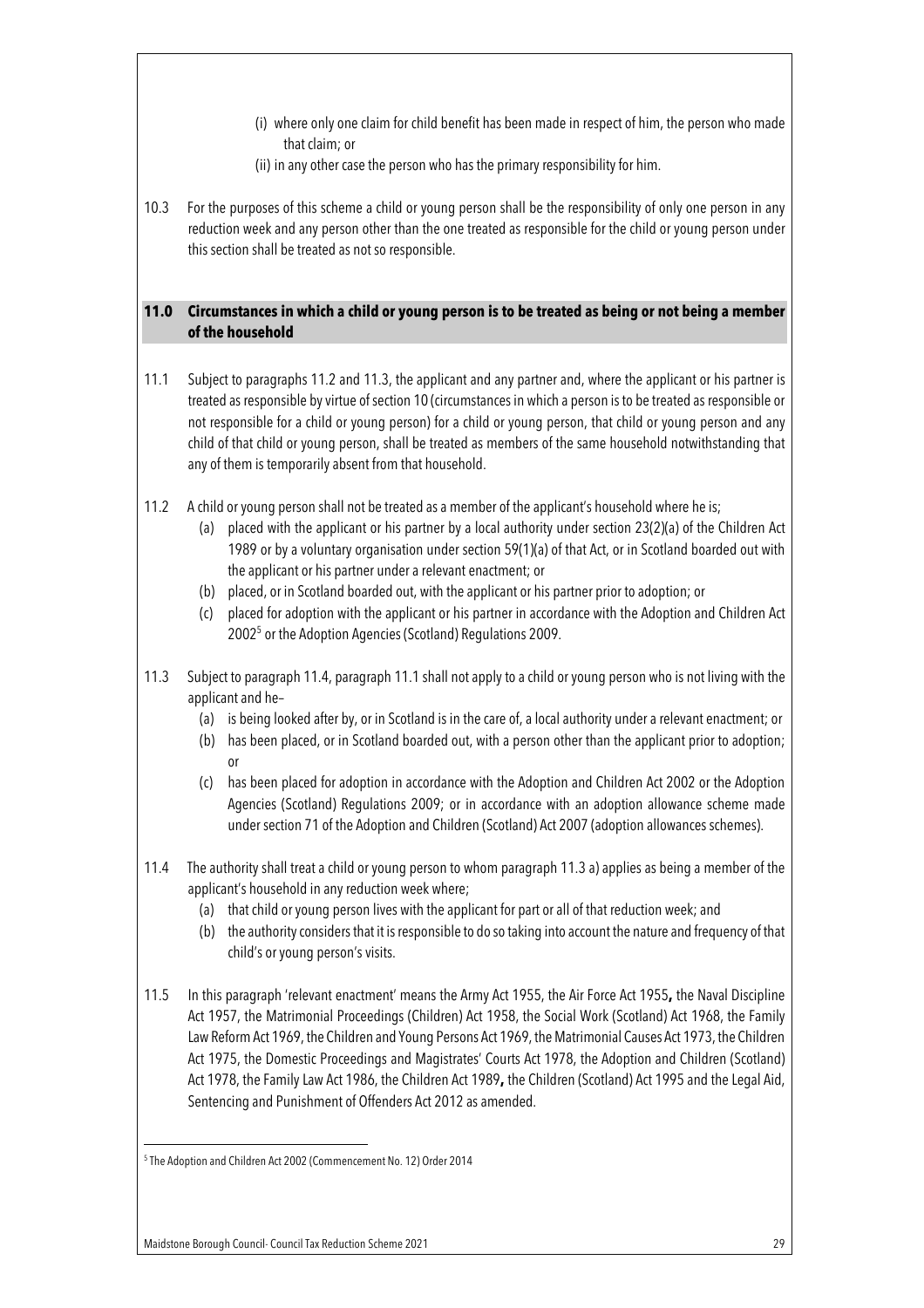**Definition and the treatment of income for Council Tax Reduction purposes**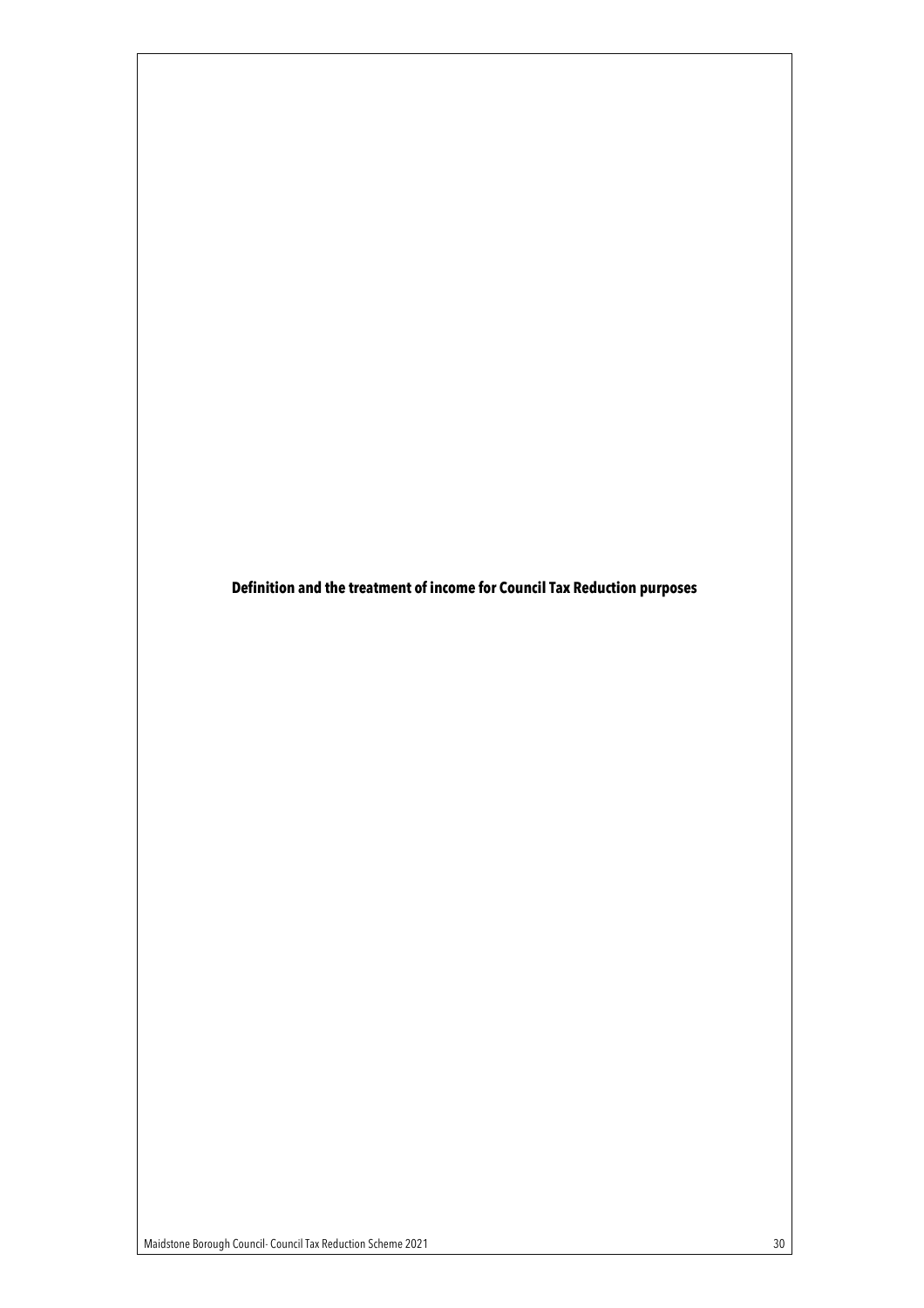# **12.0 Calculation of income and capital of members of applicant's family and of a polygamous marriage** 12.1 The income and capital of: (a) an applicant; and

(b) any partner of that applicant,

is to be calculated in accordance with the following provisions.

- 12.2 The income and capital of any partner of the applicant is to be treated as income and capital of the applicant, and in this Part any reference to the applicant applies equally to any partner of that applicant.
- 12.3 Where an applicant or the partner of an applicant is married polygamously to two or more members of his household:
	- (a) the applicant must be treated as possessing capital and income belonging to each such member; and
	- (b) the income and capital of that member is to be calculated in accordance with the following provisions of this Part in like manner as for the applicant.

#### **13.0 Circumstances in which capital and income of non-dependant is to be treated as applicant's**

- 13.1 Where it appears to the authority that a non-dependant and the applicant have entered into arrangements in order to take advantage of the council tax reduction scheme and the non-dependant has more capital and income than the applicant, that authority shall, except were the applicant is on income support, an incomebased jobseeker's allowance or an income-related employment and support allowance, treat the applicant as possessing capital and income belonging to that non-dependant, and, in such a case, shall disregard any capital and income which the applicant does possess.`
- 13.2 Where an applicant is treated as possessing capital and income belonging to a non-dependant under paragraph 13.1 the capital and income of that non-dependant shall be calculated in accordance with the following provisions in like manner as for the applicant and any reference to 'the applicant' shall, except where the context otherwise requires, be construed for the purposes of this scheme as if it were a reference to that non-dependant.

#### **14.0 Calculation of income on a weekly basis**

- 14.1 For the purposes of this scheme, only earnings will be calculated as the income of an applicant and this shall be calculated on a weekly basis;
	- (a) by estimating the amount which is likely to be his average weekly income; and
	- (b) by then deducting any relevant child care charges
- 14.2 The maximum deduction to which paragraph 14.1 b) above refers shall be;
	- (a) where the applicant's family includes only one child in respect of whom relevant child care charges are paid, £175.00 per week.
	- (b) where the applicant's family includes more than one child in respect of whom relevant child care charges are paid, £300.00 per week.

### **15.0 Treatment of child care charges**

- 15.1 This section applies where an applicant is incurring relevant child-care charges and;
	- (a) is a lone parent and is engaged in remunerative work;
	- (b) is a member of a couple both of whom are engaged in remunerative work; or
	- (c) is a member of a couple where one member is engaged in remunerative work and the other;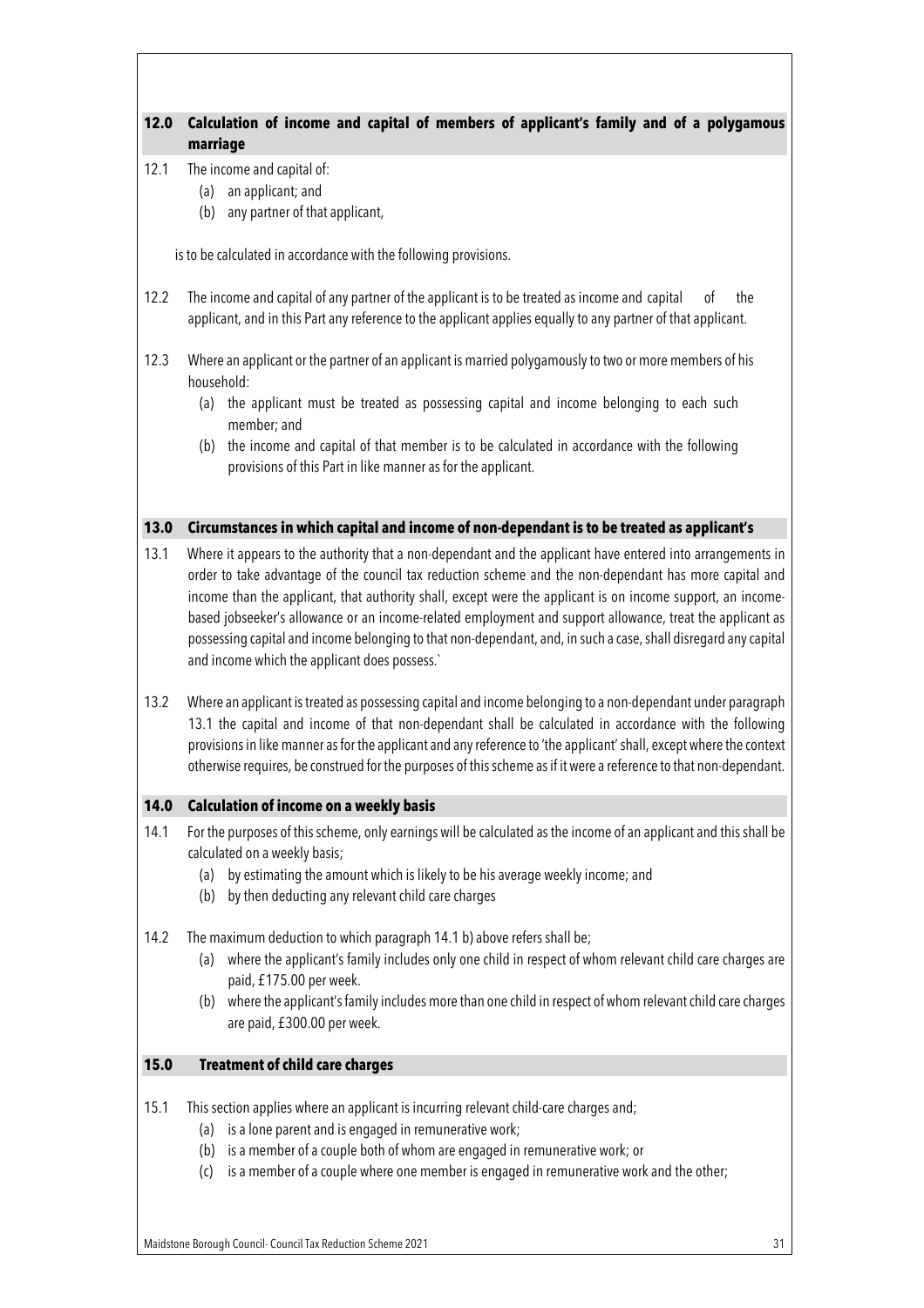| (i) is incapacitated; |  |
|-----------------------|--|
|-----------------------|--|

- (ii) is an in-patient in hospital; or
- (iii)is in prison (whether serving a custodial sentence or remanded in custody awaiting trial or sentence).
- 15.2 For the purposes of paragraph 15.1 and subject to paragraph 15.4, a person to whom paragraph 15.3 applies shall be treated as engaged in remunerative work for a period not exceeding 28 weeks during which he–
	- (a) is paid statutory sick pay;
	- (b) is paid short-term incapacity benefit at the lower rate under sections 30A to 30E of the Act;
	- (c) is paid an employment and support allowance;
	- (d) is paid income support on the grounds of incapacity for work under regulation 4ZA of, and paragraph 7 or 14 of Schedule 1B to, the Income Support Regulations 1987; or
	- (e) is credited with earnings on the grounds of incapacity for work or limited capability for work under regulation 8B of the Social Security (Credits) Regulations 1975**.**
- 15.3 This paragraph applies to a person who was engaged in remunerative work immediately before
	- (a) the first day of the period in respect of which he was first paid statutory sick pay, short-term incapacity benefit, an employment and support allowance or income support on the grounds of incapacity for work; or
	- (b) the first day of the period in respect of which earnings are credited, as the case may be.
- 15.4 In a case to which paragraph 15.2 (d) or (e) applies, the period of 28 weeks begins on the day on which the person is first paid income support or on the first day of the period in respect of which earnings are credited, as the case may be.
- 15.5 Relevant child care charges are those charges for care to which paragraphs 15.6 and 15.7 apply, and shall be calculated on a weekly basis in accordance with paragraph 15.10.
- 15.6 The charges are paid by the applicant for care, which is provided
	- (a) in the case of any child of the applicant's family who is not disabled, in respect of the period beginning on that child's date of birth and ending on the day preceding the first Monday in September following that child's fifteenth birthday; or
	- (b) in the case of any child of the applicant's family who is disabled, in respect of the period beginning on that person's date of birth and ending on the day preceding the first Monday in September following that person's sixteenth birthday.
- 15.7 The charges are paid for care, which is provided by one, or more of the care providers listed in paragraph 18.8 and are not paid–
	- (a) in respect of the child's compulsory education;
	- (b) by an applicant to a partner or by a partner to an applicant in respect of any child for whom either or any of them is responsible in accordance with section 10 (circumstances in which a person is treated as responsible or not responsible for another); or
	- (c) in respect of care provided by a relative of the child wholly or mainly in the child's home.
- 15.8 The care to which paragraph 15.7 refers may be provided;
	- (a) out of school hours, by a school, on school premises or by a local authority;
		- (i) for children who are not disabled in respect of the period beginning on their eight birthday and ending on the day preceding the first Monday in September following their fifteenth birthday; or
		- (ii) for children who are disabled in respect of the period beginning on their eight birthday and ending on the day preceding the first Monday in September following their sixteenth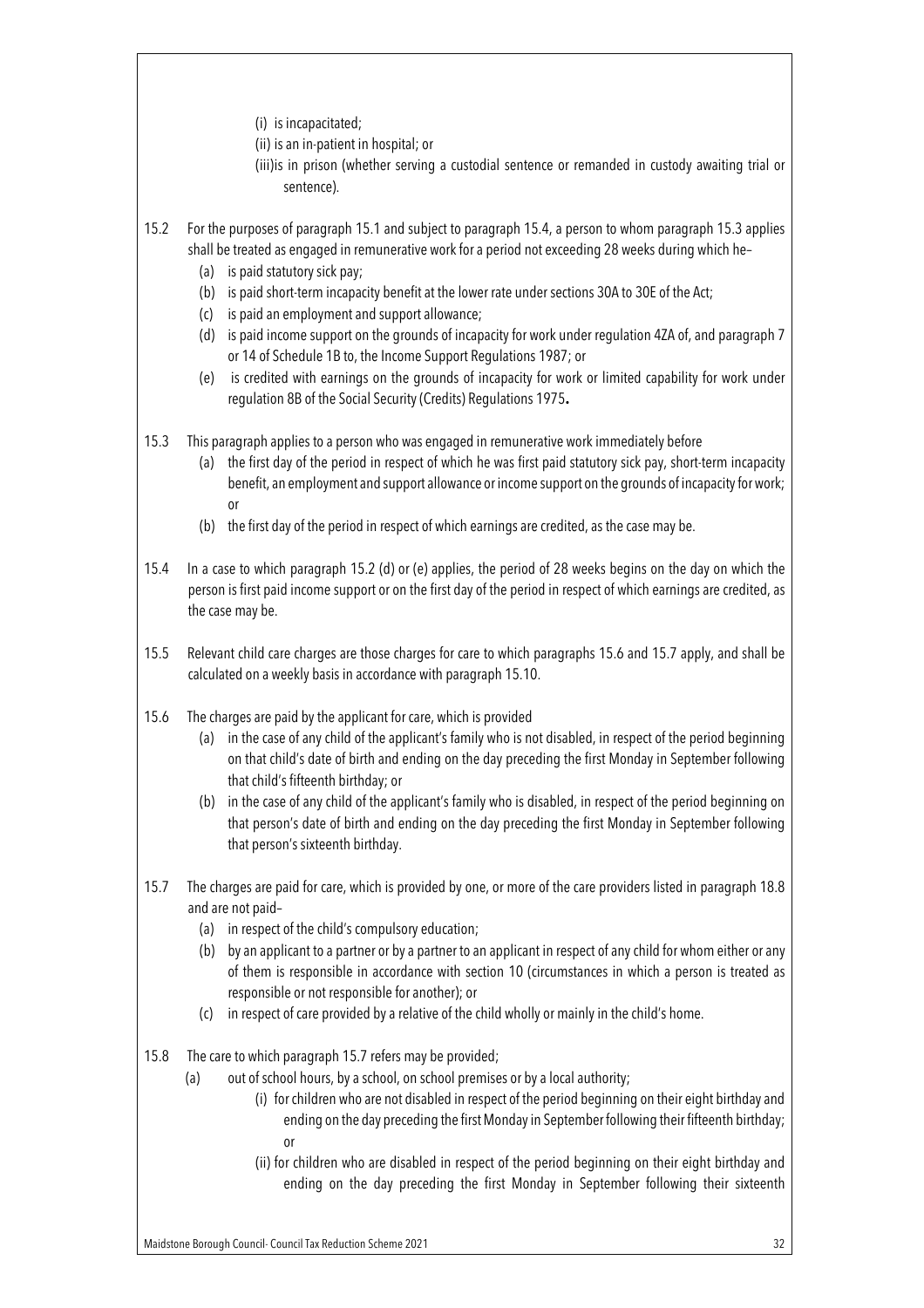birthday; or (b) by a child care provider approved in accordance with by the Tax Credit (New Category of Child Care Provider) Regulations 1999; (c) by persons registered under Part 2 of the Children and Families (Wales) Measure 2010; or (d) by a person who is excepted from registration under Part 2 of the Children and Families (Wales) Measure 2010 because the child care that person provides is in a school or establishment referred to in article 11, 12 or 14 of the Child Minding and Day Care Exceptions (Wales) order 2010; or (e) by; (i) persons registered under section 59(1) of the Public Services Reform Scotland Act 2010; or (ii) local authorities registered under section 8(1) of that Act, where the care provided is child minding or daycare within the meaning of that Act; or (f) by a person prescribed in regulations made pursuant to section 12(4) of the Tax Credits Act 2002 or (g) by a person who is registered under Chapter 2 or 3 of Part 3 of the Childcare Act 2006; or (h) by any of the schools mentioned in section 34(2) of the Childcare Act 2006 in circumstances where the requirement to register under Chapter 2 of Part 3 of that Act does not apply by virtue of section 34(2) of that Act; or (i) by any of the schools mentioned in section 53(2) of the Childcare Act 2006 in circumstances where the requirement to register under Chapter 3 of Part 3 of that Act does not apply by virtue of section 53(2) of that Act; or (j) by any of the establishments mentioned in section 18(5) of the Childcare Act 2006 in circumstances where the care is not included in the meaning of 'childcare' for the purposes of Part 1 and Part 3 of that Act by virtue of that subsection; or (k) by a foster parent or kinship carer under the Fostering Services Regulations 2002, the Fostering Services (Wales) Regulations 2003 or the Looked After Children (Scotland) Regulations 2009 in relation to a child other than one whom the foster parent is fostering or kinship carer is looking after; or (l) by a domiciliary care worker under the Domiciliary Care Agencies Regulations 2002 or the Domiciliary Care Agencies (Wales) Regulations 2004; or (m) by a person who is not a relative of the child wholly or mainly in the child's home. 15.9 In paragraphs 15.6 and 15.8 (a), 'the first Monday in September' means the Monday which first occurs in the month of September in any year. 15.10 Relevant child care charges shall be estimated over such period, not exceeding a year, as is appropriate in order that the average weekly charge may be estimated accurately having regard to information as to the amount of that charge provided by the child minder or person providing the care. 15.11 For the purposes of paragraph 15.1 (c) the other member of a couple is incapacitated where (a) **but for the implementation of this scheme**, the applicant's applicable amount includes a disability premium on account of the other member's incapacity or the support component or the work- related activity component on account of his having limited capability for work (b) **but for the implementation of this scheme**, the applicant's applicable amount would include a disability premiumon account of the other member's incapacity but for that other member being treated as capable of work by virtue of a determination made in accordance with regulation made under section 171E of the Act; (c) the applicant's applicable amount would include the support component or the work-related activity component on account of the other member having limited capability for work but for that other member being treated as not having limited capability for work by virtue of a determination made in accordance with the Employment and Support Allowance Regulations 2008 or 2013 as appropriate;

(d) the applicant (within the meaning of this scheme) is, or is treated as, incapable of work and has been so incapable, or has been so treated as incapable, of work in accordance with the provisions of, and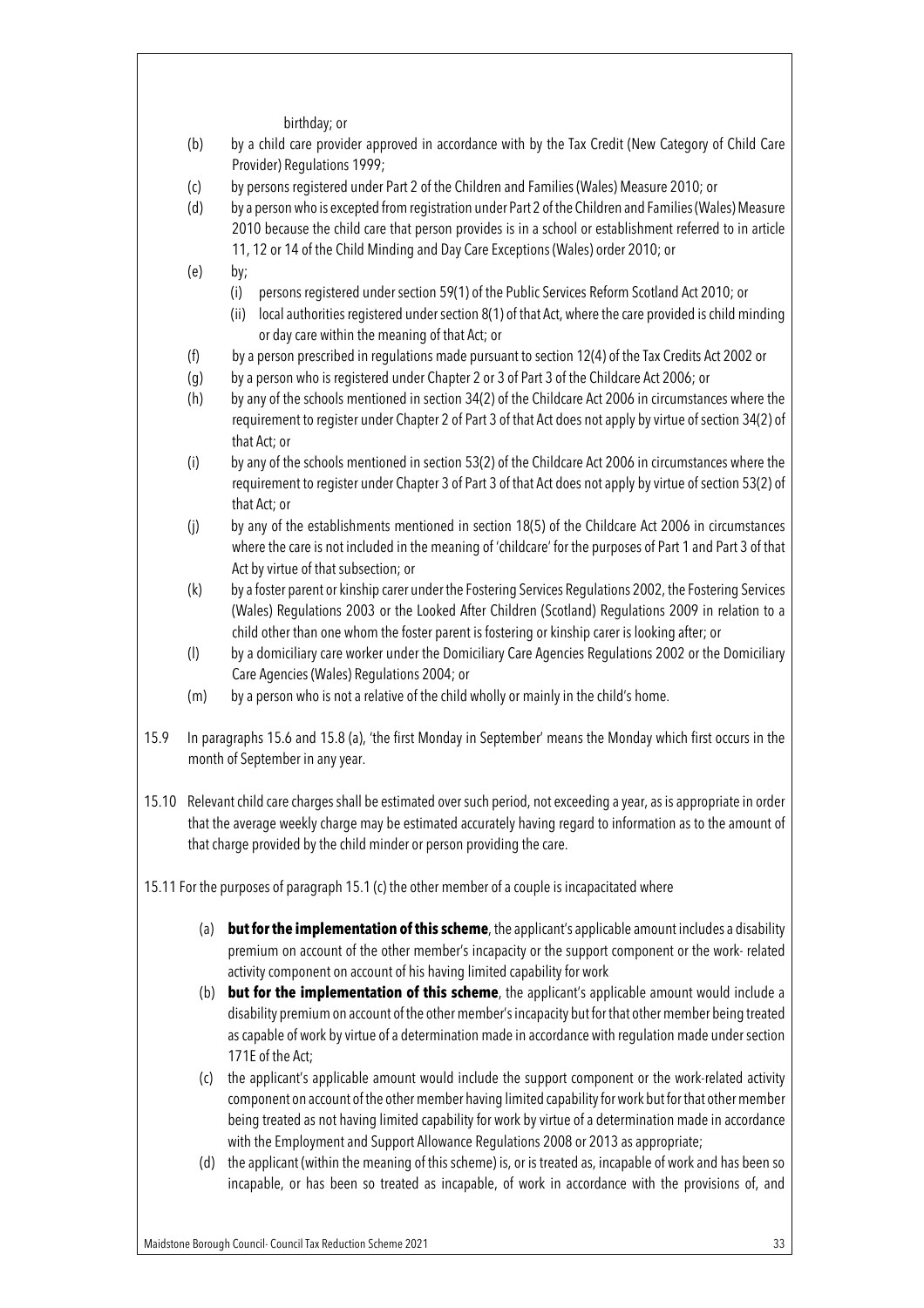regulations made under, Part 12A of the Act (incapacity for work) for a continuous period of not less than 196 days; and for this purpose any two or more separate periods separated by a break of not more than 56 days shall be treated as one continuous period;

- (e) the applicant (within the meaning of this scheme) has, or is treated as having, limited capability for work and has had, or been treated as having, limited capability for work in accordance with the Employment and Support Allowance Regulations for a continuous period of not less than 196 days and for this purpose any two or more separate periods separated by a break of not more than 84 days must be treated as one continuous period;
- (f) there is payable in respect of him one or more of the following pensions or allowances–
	- (i) long-term incapacity benefit or short-term incapacity benefit at the higher rate under Schedule 4 to the Act;
	- (ii) attendance allowance under section 64 of the Act;
	- (iii) severe disablement allowance under section 68 of the Act;
	- (iv) disability living allowance under section 71 of the Act;
	- (v) personal independence payment under the Welfare Reform Act 2012;
	- (vi) an AFIP;
	- (vii) increase of disablement pension under section 104 of the Act;
	- (viii) a pension increase paid as part of a war disablement pension or under an industrial injuries scheme which is analogous to an allowance or increase of disablement pension under head (ii), (iv) or (v) above;
	- (ix) main phase employment and support allowance;
- (g) a pension or allowance to which head (ii), (iv). (v) or (vi) of sub-paragraph (f) above refers was payable on account of his incapacity but has ceased to be payable in consequence of his becoming a patient, which in this section shall mean a person (other than a person who is serving a sentence of imprisonment or detention in a youth custody institution) who is regarded as receiving free in-patient treatment within the meaning of social security (Hospital In-Patients) Regulations 2005.
- (h) an AFIP would be payable to that person but for any suspension of payment in accordance with any terms of the armed and reserve forces compensation scheme which allow for a suspension because a person is undergoing medical treatment in a hospital or similar institution;
- (i) paragraphs (f) or (g) would apply to him if the legislative provisions referred to in those sub-paragraphs were provisions under any corresponding enactment having effect in Northern Ireland; or
- (j) he has an invalid carriage or other vehicle provided to him by the Secretary of State under section 5(2)(a) of and Schedule 2 to the National Health Service Act 1977 or under section 46 of the National Health Service (Scotland) Act 1978 or provided by the Department of Health, Social Services and Public Safety in Northern Ireland under Article 30(1) of the Health and Personal Social Services (Northern Ireland) Order 1972.
- 15.12 For the purposes of paragraph 15.11 once paragraph 15.11(d) applies to the applicant, if he then ceases, for a period of 56 days or less, to be incapable, or to be treated as incapable, of work, that paragraph shall, on his again becoming so incapable, or so treated as incapable, of work at the end of that period, immediately thereafter apply to him for so long as he remains incapable, or is treated as remaining incapable, of work.
- 15.12AFor the purposes of paragraph 15.11, once paragraph 15.11(e) applies to the applicant, if he then ceases, for a period of 84 days or less, to have, or to be treated as having, limited capability for work, that paragraph is, on his again having, or being treated as having, limited capability for work at the end of that period, immediately thereafter apply to him for so long as he has, or is treated as having, limited capability for work.
- 15.13 For the purposes of paragraphs 15.6 and 15.8 (a), a person is disabled if he is a person–
	- (a) in respect of whom disability living allowance or personal independence payment is payable, or has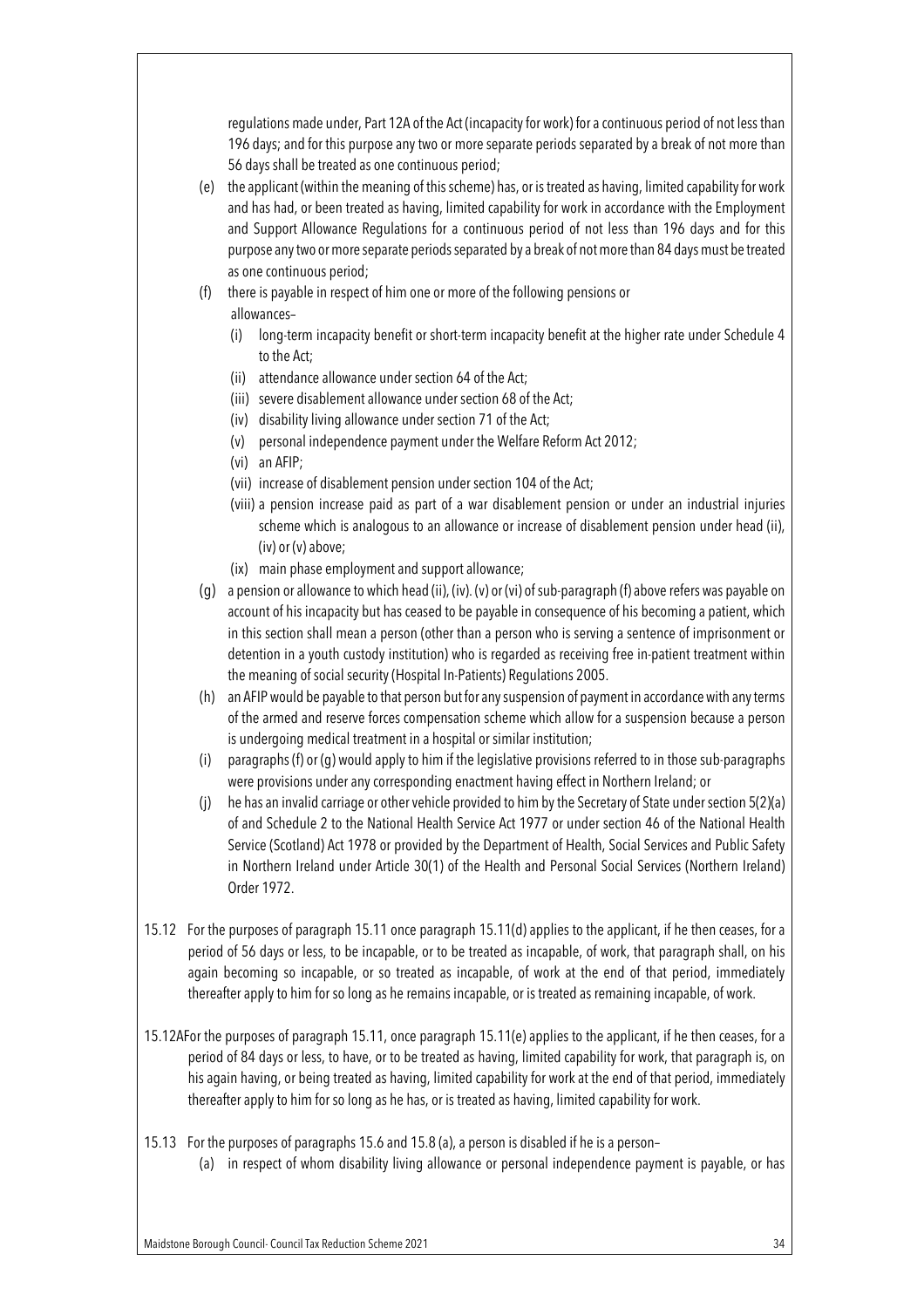ceased to be payable solely because he is a patient;

- (b) who is registered as blind in a register compiled under section 29 of the National Assistance Act 1948 welfare services) or, in Scotland, has been certified as blind and in consequence he is registered as blind in a register maintained by or on behalf of a council constituted under section 2 of the Local Government (Scotland) Act 1994; or
- (c) who ceased to be registered as blind in such a register within the period beginning 28 weeks before the first Monday in September following that person's fifteenth birthday and ending on the day preceding that person's sixteenth birthday.
- 15.14 For the purposes of paragraph 15.1 a person on maternity leave, paternity leave or adoption leave shall be treated as if they are engaged in remunerative work for the period specified in paragraph 18.15 ('the relevant period') provided that–
	- (a) in the week before the period of maternity leave, paternity leave, shared parental leave (effective from 5/4/2015) or adoption leave began, they were in remunerative work;
	- (b) the applicant is incurring relevant child care charges within the meaning of paragraph 18.5; and
	- (c) the person is entitled to either statutory maternity pay under section 164 of the Act, statutory paternity pay by virtue of section 171ZA or 171ZB of the Act statutory adoption pay by of section 171ZL of the Act, maternity allowance under section 35 of the Act or qualifying support.
- 15.15 For the purposes of paragraph 18.14 the relevant period shall begin on the day on which the person's maternity, paternity leave or adoption leave commences and shall end on–
	- (a) the date that leave ends;
	- (b) if no child care element of working tax credit is in payment on the date that entitlement to maternity allowance, qualifying support, statutory maternity pay, statutory paternity pay or statutory adoption pay ends, the date that entitlement ends; or
	- (c) if a child care element of working tax credit is in payment on the date that entitlement to maternity allowance or qualifying support, statutory maternity pay or statutory adoption pay ends, the date that entitlement to that award of the child care element of the working tax credits ends. whichever shall occur first.
- 15.16 In paragraphs 15.14 and 15.15
	- (a) **'qualifying support'** means income support to which that person is entitled by virtue of paragraph 14B of Schedule 1B to the Income Support Regulations 1987**;** and
	- (b) **'child care element'** of working tax credit means the element of working tax credit prescribed under section 12 of the Tax Credits Act (child care element) 2002.

15.17 In this section 'applicant' does not include an applicant;

- (a) who has, or
- (b) who (jointly with his partner) has,

an award of universal credit

### **16.0 Average weekly earnings of employed earners**

- 16.1 Where an applicant's income consists of earnings from employment as an employed earner his average weekly earnings shall be estimated by reference to his earnings from that employment–
	- (a) over a period immediately preceding the reduction week in which the claim is made or treated as made and being a period of
		- (i) 5 weeks, if he is paid weekly; or
		- (ii) 2 months, if he is paid monthly; or
	- (b) whether or not sub-paragraph 16.1a (i) or (ii) applies, where an applicant's earnings fluctuate, over such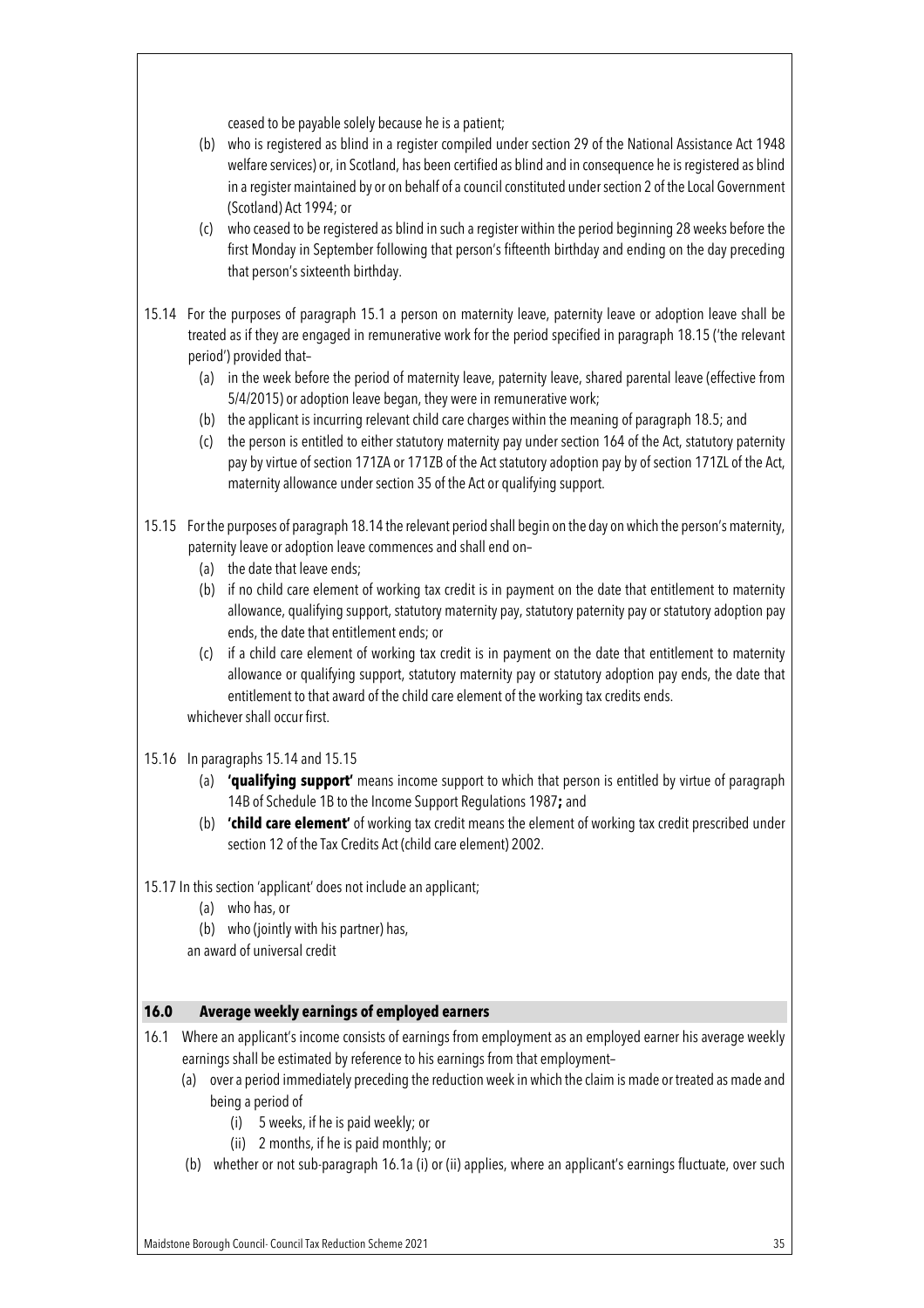other period preceding the reduction week in which the claim is made or treated as made as may, in any particular case, enable his average weekly earnings to be estimated more accurately.

- 16.2 Where the applicant has been in his employment for less than the period specified in paragraph 16.1(a)(i) or (ii)
	- (a) if he has received any earnings for the period that he has been in that employment and those earnings are likely to represent his average weekly earnings from that employment his average weekly earnings shall be estimated by reference to those earnings;
	- (b) in any other case, the authority shall require the applicant's employer to furnish an estimate of the applicant's likely weekly earnings over such period as the authority may require and the applicant's average weekly earnings shall be estimated by reference to that estimate.
- 16.3 Where the amount of an applicant's earnings changes during an award the authority shall estimate his average weekly earnings by reference to his likely earnings from the employment over such period as is appropriate in order that his average weekly earnings may be estimated accurately but the length of the period shall not in any case exceed 52 weeks.
- 16.4 For the purposes of this section the applicant's earnings shall be calculated in accordance with sections 25 and 26

# **17.0 Average weekly earnings of self-employed earners**

17.1 Where an applicant's income consists of earnings from employment as a self-employed earner his average weekly earnings shall be estimated by reference to his earnings from that employment over such period as is appropriate in order that his average weekly earnings may be estimated accurately but the length of the period shall not in any case exceed a year.

### **18.0 Earnings of employed earners**

- 18.1 Subject to paragraph 18.2, 'earnings' means in the case of employment as an employed earner, any remuneration or profit derived from that employment and includes–
	- (a) any bonus or commission;
	- (b) any payment in lieu of remuneration except any periodic sum paid to an applicant on account of the termination of his employment by reason of redundancy;
	- (c) any payment in lieu of notice or any lump sum payment intended as compensation for the loss of employment but only in so far as it represents loss of income;
	- (d) any holiday pay except any payable more than 4 weeks after termination or interruption of the employment;
	- (e) any payment by way of a retainer;
	- (f) any payment made by the applicant's employer in respect of expenses not wholly, exclusively and necessarily incurred in the performance of the duties of the employment, including any payment made by the applicant's employer in respect of–
	- (g) (i) travelling expenses incurred by the applicant between his home and his place of employment;
		- (ii) expenses incurred by the applicant under arrangements made for the care of a member of his family owing to the applicant's absence from home;
	- (h) any award of compensation made under section 112(4) or 117(3)(a) of the Employment Rights Act 1996 (remedies and compensation for unfair dismissal);
	- (i) any payment or remuneration made under section 28, 34, 64, 68 or 70 of the Employment Rights Act 1996 (right to guarantee payments, remuneration on suspension on medical or maternity grounds, complaints to employment tribunals);
	- (j) any such sum as is referred to in section 112 of the Act (certain sums to be earnings for social security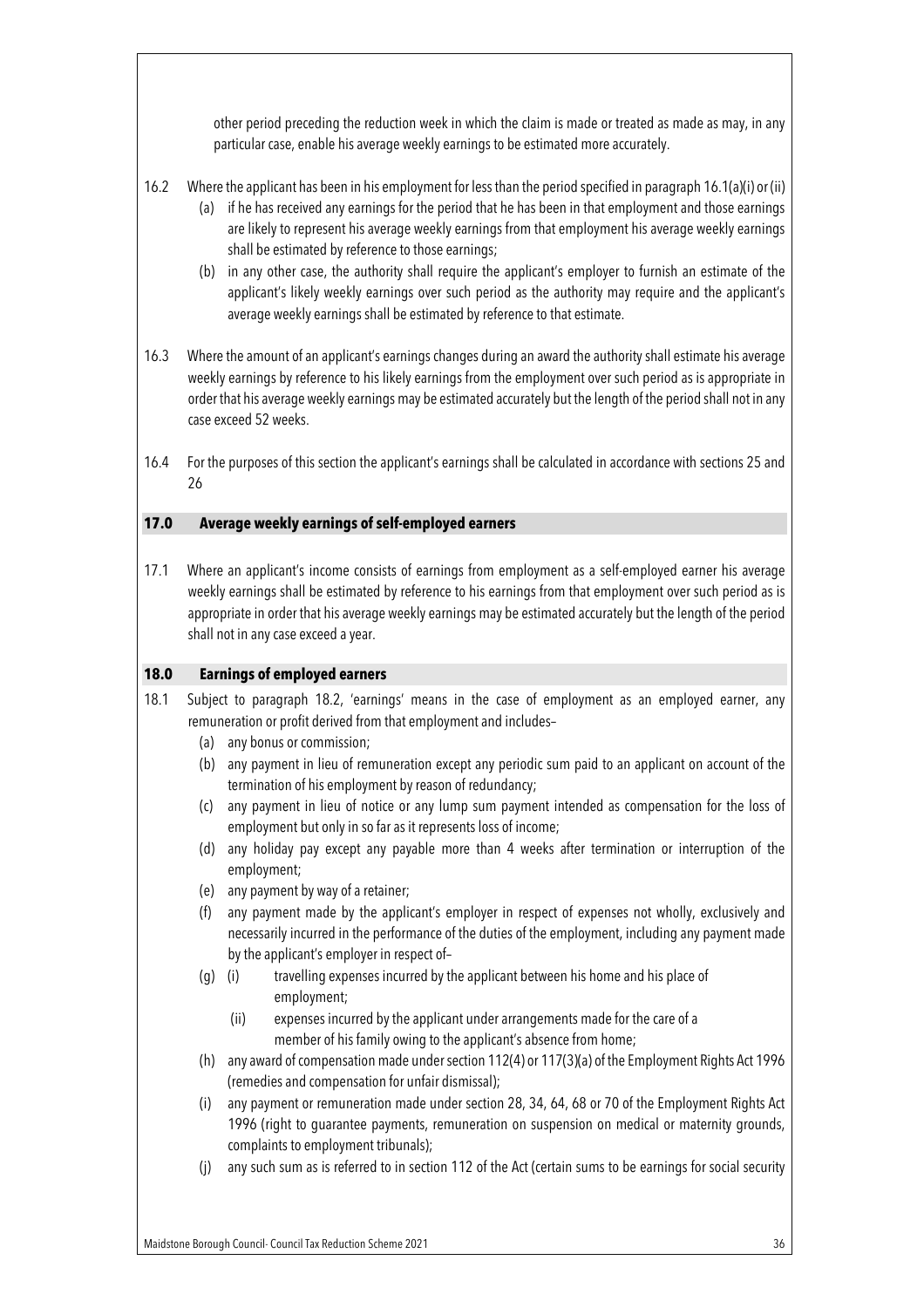purposes);

- (k) any statutory sick pay, statutory maternity pay, statutory paternity pay, shared parental pay or statutory adoption pay, or a corresponding payment under any enactment having effect in Northern Ireland;
- (l) any remuneration paid by or on behalf of an employer to the applicant who for the time being is on maternity leave, paternity leave, shared parental pay or adoption leave or is absent from work because he is ill;
- (m) the amount of any payment by way of a non-cash voucher which has been taken into account in the computation of a person's earnings in accordance with Part 5 of Schedule 3 to the Social Security (Contributions) Regulations 2001 as amended ;
- (n) dividends from a registered limited company where the applicant or partner is a director or shareholder of that company; and
- (o) monies drawn form a company or monies owed in a director's loan account where the applicant or partner is a director or shareholder of that company.
- 18.2 Earnings shall not include–
	- (a) subject to paragraph 18.3, any payment in kind;
	- (b) any payment in respect of expenses wholly, exclusively and necessarily incurred in the performance of the duties of employment;
	- (c) any occupational pension
	- (d) any payment in respect of expenses arising out of an applicant participating as a service user
- 18.3 Paragraph 18.2 (a) shall not apply in respect of any non-cash voucher 18.1(m)

# **19.0 Calculation of net earnings of employed earners**

- 19.1 For the purposes of section 17 (average weekly earnings of employed earners), the earnings of an applicant derived or likely to be derived from employment as an employed earner to be taken into account shall, subject to paragraph 19.2, be his net earnings.
- 19.2 There shall be no further disregards other than specified in this scheme.
- 19.3 For the purposes of paragraph 19.1 net earnings shall, except where paragraph 19.6 applies, be calculated by taking into account the gross earnings of the applicant from that employment over the assessment period, less;
	- (a) any amount deducted from those earnings by way of (i) income tax;
		- (ii) primary Class 1 contributions under the Act;
	- (b) one-half of any sum paid by the applicant by way of a contribution towards an occupational pension scheme;
	- (c) one-half of the amount calculated in accordance with paragraph 19.5 in respect of any qualifying contribution payable by the applicant; and
	- (d) where those earnings include a payment which is payable under any enactment having effect in Northern Ireland and which corresponds to statutory sick pay, statutory maternity pay, statutory paternity pay or statutory adoption pay, any amount deducted for those earnings by way of any contributions which are payable under any enactment having effect in Northern Ireland and which correspond to primary Class 1 contributions under the Act.
- 19.4 In this section 'qualifying contribution' means any sum which is payable periodically as a contribution towards a personal pension scheme.
- 19.5 The amount in respect of any qualifying contribution shall be calculated by multiplying the daily amount of the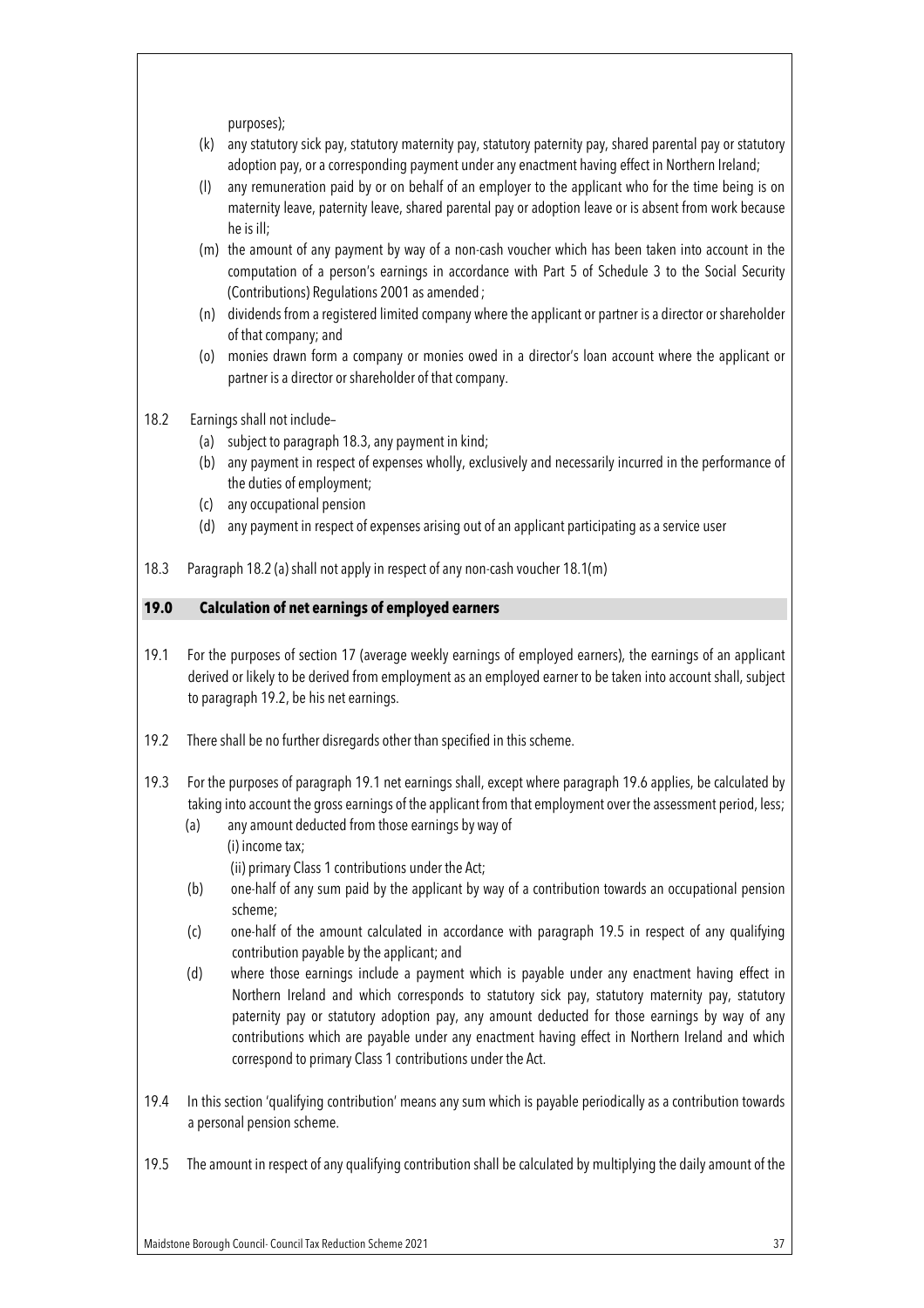qualifying contribution by the number equal to the number of days in the assessment period; and for the purposes of this section the daily amount of the qualifying contribution shall be determined–

- (a) where the qualifying contribution is payable monthly, by multiplying the amount of the qualifying contribution by 12 and dividing the product by 365;
- (b) in any other case, by dividing the amount of the qualifying contribution by the number equal to the number of days in the period to which the qualifying contribution relates.
- 19.6 Where the earnings of an applicant are estimated his net earnings shall be calculated by taking into account those earnings over the assessment period, less–
	- (a) an amount in respect of income tax equivalent to an amount calculated by applying to those earnings the basic rate of tax applicable to the assessment period less only the personal relief to which the applicant is entitled under sections 257(1) of the Income and Corporation Taxes Act 1988(personal allowances) as is appropriate to his circumstances but, if the assessment period is less than a year, the earnings to which the basic rate of tax is to be applied and the amount of the personal relief deductible under this sub-paragraph shall be calculated on a pro rata basis;
	- (b) an amount equivalent to the amount of the primary Class 1 contributions that would be payable by him under the Act in respect of those earnings if such contributions were payable; and
	- (c) one-half of any sum which would be payable by the applicant by way of a contribution towards an occupational or personal pension scheme, if the earnings so estimated were actual earnings.

### **20.0 Earnings of self-employed earners**

- 20.1 Subject to paragraph 20.2, 'earnings', in the case of employment as a self- employed earner, means the gross income of the employment any allowance paid under section 2 of the 1973 Act or section 2 of the Enterprise and New Towns (Scotland) Act 1990 to the applicant for the purpose of assisting him in carrying on his business unless at the date of claim the allowance has been terminated.
- 20.2 'Earnings' shall not include any payment in respect of a person accommodated with the applicant under arrangements made by a local authority or voluntary organisation and payments made to the applicant by a health authority, local authority or voluntary organisation in respect of persons temporarily in the applicant's care) nor shall it include any sports award.

#### 20.3 This paragraph applies to–

- (a) royalties or other sums paid as a consideration for the use of, or the right to use, any copyright, design, patent or trade mark; or
- (b) any payment in respect of any– (i) book registered under the Public Lending Right Scheme 1982; or (ii) work made under any international public lending right scheme that is analogous to the Public Lending Right Scheme 1982, where the applicant is the first owner of the copyright, design, patent or trade mark, or an original contributor to the book of work concerned.
- 20.4 Where the applicant's earnings consist of any items to which paragraph 20.3 applies, those earnings shall be taken into account over a period equal to such number of weeks as is equal to the number obtained (and any fraction shall be treated as a corresponding fraction of a week) by dividing the earnings by the amount of council tax reduction which would be payable had the payment not been made plus an amount equal to the total of the sums which would fall to be disregarded from the payment under the sums to be disregarded in the calculation of earnings, as appropriate in the applicant's case.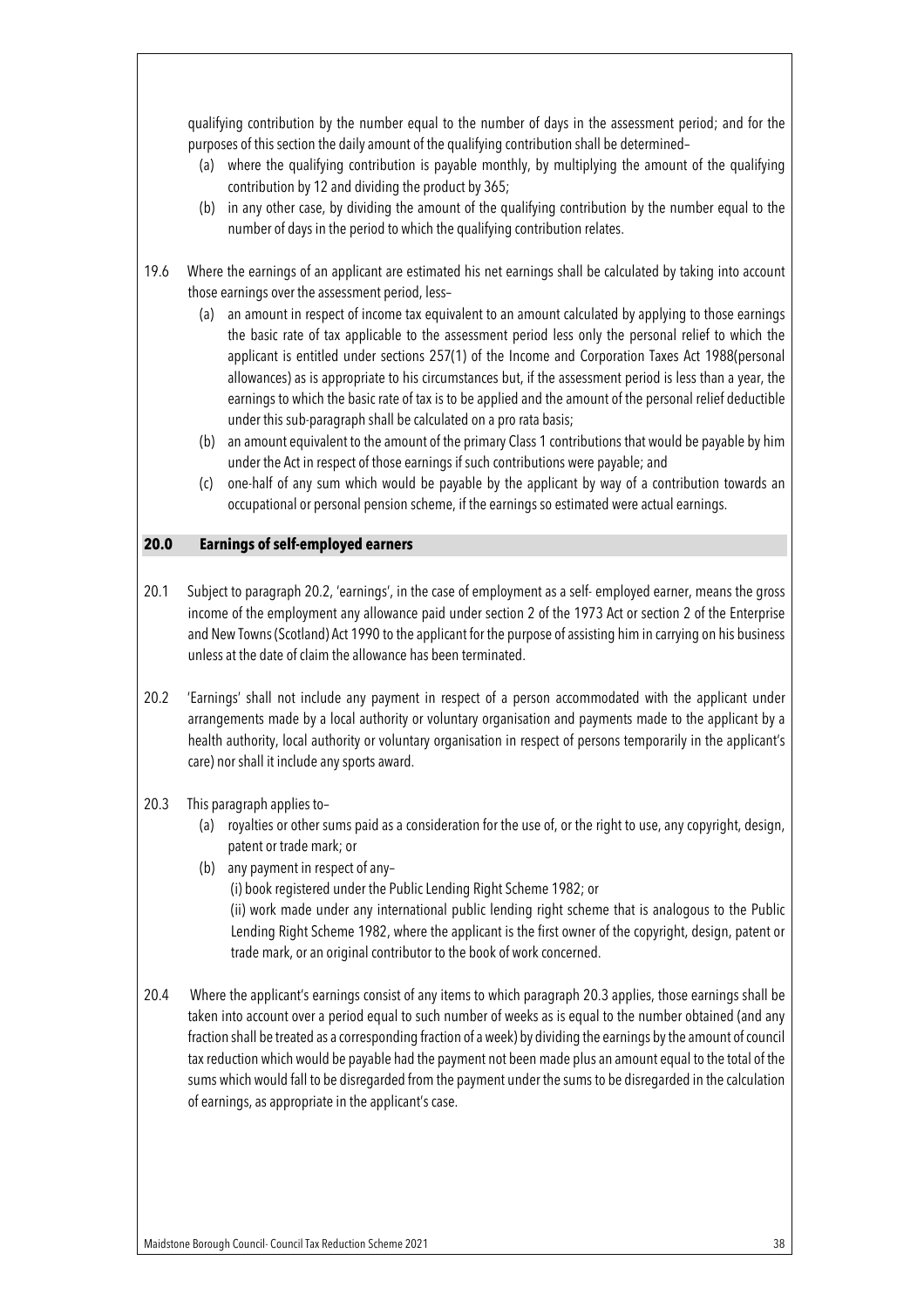## **21.0 Calculation of net profit of self-employed earners**

- 21.1 For the purposes of the average weekly earnings of self- employed earners, the earnings of an applicant to be taken into account shall be the net profit derived from that employment;
- 21.2 There shall be no further disregards other than specified in this scheme.
- 21.3 For the purposes of paragraph 21.1 the net profit of the employment must, except where paragraph 21.9 applies, be calculated by taking into account the earnings for the employment over the assessment period less
	- (a) subject to paragraphs 21.5 to 21.7, any expenses wholly and exclusively incurred in that period for the purposes of that employment;
	- (b) an amount in respect of; (i) income tax, and (ii) national insurance contributions payable under the Act, calculated in accordance with section 22 (deduction of tax and contributions for self-employed earners); and
	- (c) one-half of the amount calculated in accordance with paragraph (21.11) in respect of any qualifying premium.
- 21.4 The net profit of the employment shall be calculated by taking into account the earnings of the employment over the assessment period less, subject to paragraphs 21.5 to 21.7, any expenses wholly and exclusively incurred in that period for the purposes of the employment.
- 21.5 Subject to paragraph 21.6 no deduction shall be made under paragraph 21.3 (a) or 21.4, in respect of–
	- (a) any capital expenditure;
	- (b) the depreciation of any capital asset;
	- (c) any sum employed or intended to be employed in the setting up or expansion of the employment;
	- (d) any loss incurred before the beginning of the assessment period;
	- (e) the repayment of capital on any loan taken out for the purposes of the employment;
	- (f) any expenses incurred in providing business entertainment, and
	- (g) any debts, except bad debts proved to be such, but this sub-paragraph shall not apply to any expenses incurred in the recovery of a debt.
- 21.6 A deduction shall be made under paragraph 21.3 (a) or 21.4 in respect of the repayment of capital on any loan used for–
	- (a) the replacement in the course of business of equipment or machinery; and
	- (b) the repair of an existing business asset except to the extent that any sum is payable under an insurance policy for its repair.
- 21.7 The authority shall refuse to make deduction in respect of any expenses under paragraph 21.3 (a) or 21.4 where it is not satisfied given the nature and the amount of the expense that it has been reasonably incurred.
- 21.8 For the avoidance of doubt–
	- (a) deduction shall not be made under paragraph 21.3 (a) or 21.4 in respect of any sum unless it has been expended for the purposes of the business;
	- (b) a deduction shall be made thereunder in respect of–
		- (i) the excess of any value added tax paid over value added tax received in the assessment period;
		- (ii) any income expended in the repair of an existing business asset except to the extent that any sum is payable under an insurance policy for its repair;
		- (iii) any payment of interest on a loan taken out for the purposes of the employment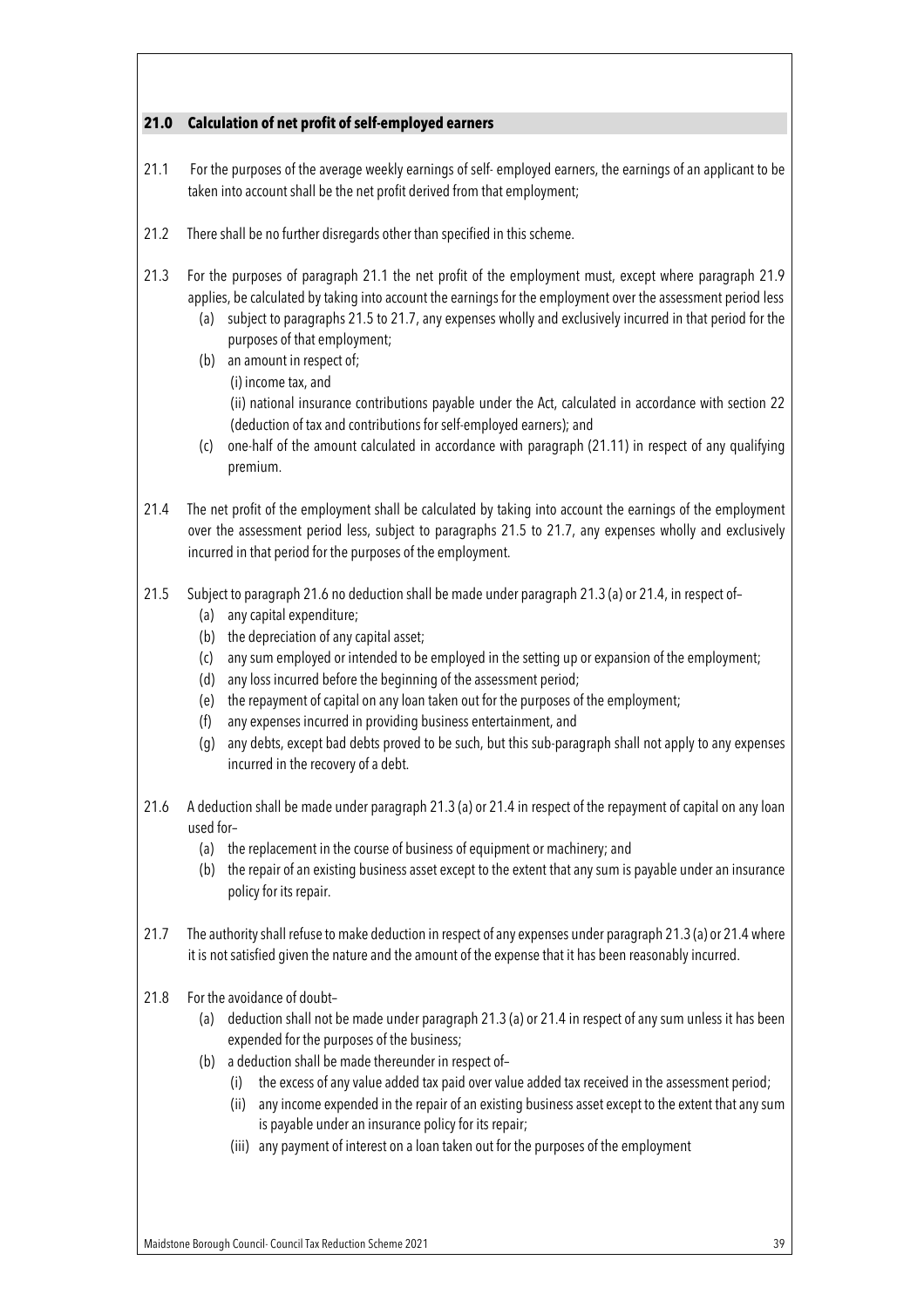- 21.9 Where an applicant is engaged in employment, as a child minder the net profit of the employment shall be onethird of the earnings of that employment, less an amount in respect of
	- (a) income tax; and
	- (b) national insurance contributions payable under the Act, calculated in accordance with section 22 (deduction of tax and contributions for self-employed earners); and
	- (c) one-half of the amount calculated of any qualifying contribution.
- 21.10 For the avoidance of doubt where an applicant is engaged in employment as a self-employed earner and he is also engaged in one or more other employments as a self-employed or employed earner any loss incurred in any one of his employments shall not be offset against his earnings in any other of his employments.
- 21.11 The amount in respect of any qualifying premium shall be calculated by multiplying the daily amount of the qualifying premium by the number equal to the number of days in the assessment period; and for the purposes of this section the daily amount of the qualifying premium shall be determined
	- (a) where the qualifying premium is payable monthly, by multiplying the amount of the qualifying premium by 12 and divided the product by 365;
	- (b) in any other case, by dividing the amount of the qualifying premium by the number equal to the number of days in the period to which the qualifying premium relates.
- 21.12 In this section, 'qualifying premium' means any premium which is payable periodically in respect of a personal pension scheme and is so payable on or after the date of claim.

## **22.0 Deduction of tax and contributions of self-employed earners**

- 22.1 The amount to be deducted in respect of income tax shall be calculated on the basis of the amount of chargeable income and as if that income were assessable to income tax at the basic rate of tax applicable to the assessment period less only the personal relief to which the applicant is entitled under section 257(1) of the Income and Corporation Taxes Act 1988(personal allowances) as is appropriate to his circumstances; but, if the assessment period is less than a year, the earnings to which the basic rate of tax is to be applied and the amount of the personal reliefs deductible under this paragraph shall be calculated on a pro rata basis.
- 22.2 The amount to be deducted in respect of national insurance contributions shall be the total of-
	- (a) the amount of Class 2 contributions payable under section 11(1) or, as the case may be, 11(3) of the Act at the rate applicable to the assessment period except where the applicant's chargeable income is less than the amount specified in section 11(4) of the Act (small profits threshold) for the tax year applicable to the assessment period; but if the assessment period is less than a year, the amount specified for that tax year shall be reduced pro rata; and
	- (b) the amount of Class 4 contributions (if any) which would be payable under section 15 of the Act (Class 4 contributions recoverable under the Income Tax Acts) at the percentage rate applicable to the assessment period on so much of the chargeable income as exceeds the lower limit but does not exceed the upper limit of profits and gains applicable for the tax year applicable to the assessment period; but if the assessment period is less than a year, those limits shall be reduced pro rata.
- 22.3 In this section 'chargeable income' means–
	- (a) except where sub-paragraph (b) applies, the earnings derived from the employment less any expenses deducted under paragraph (21.3) (a) or, as the case may be, (21.4) of section 21;
	- (b) in the case of employment as a child minder, one-third of the earnings of that employment.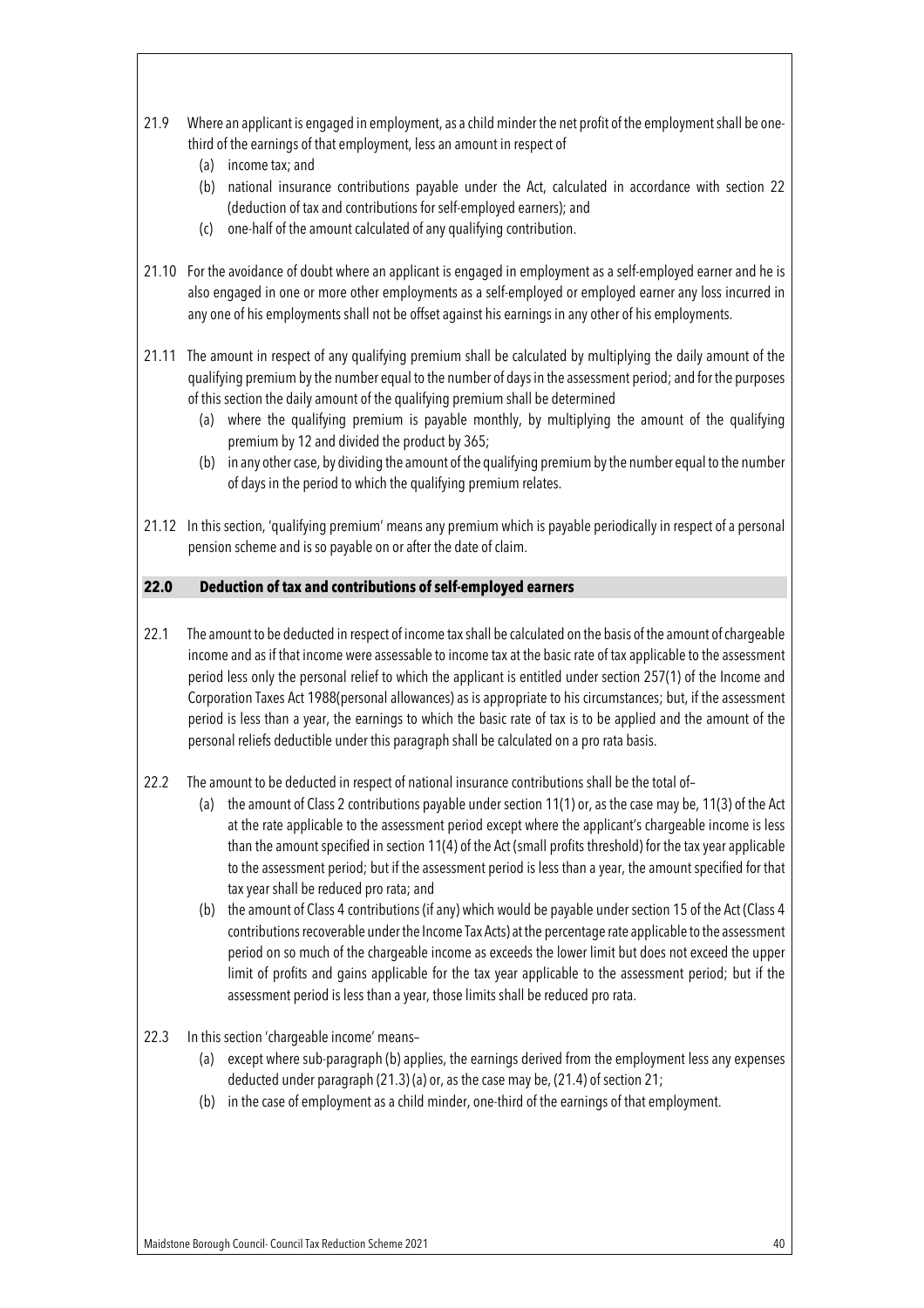**Definition and the treatment of capital for Council Tax Reduction purposes**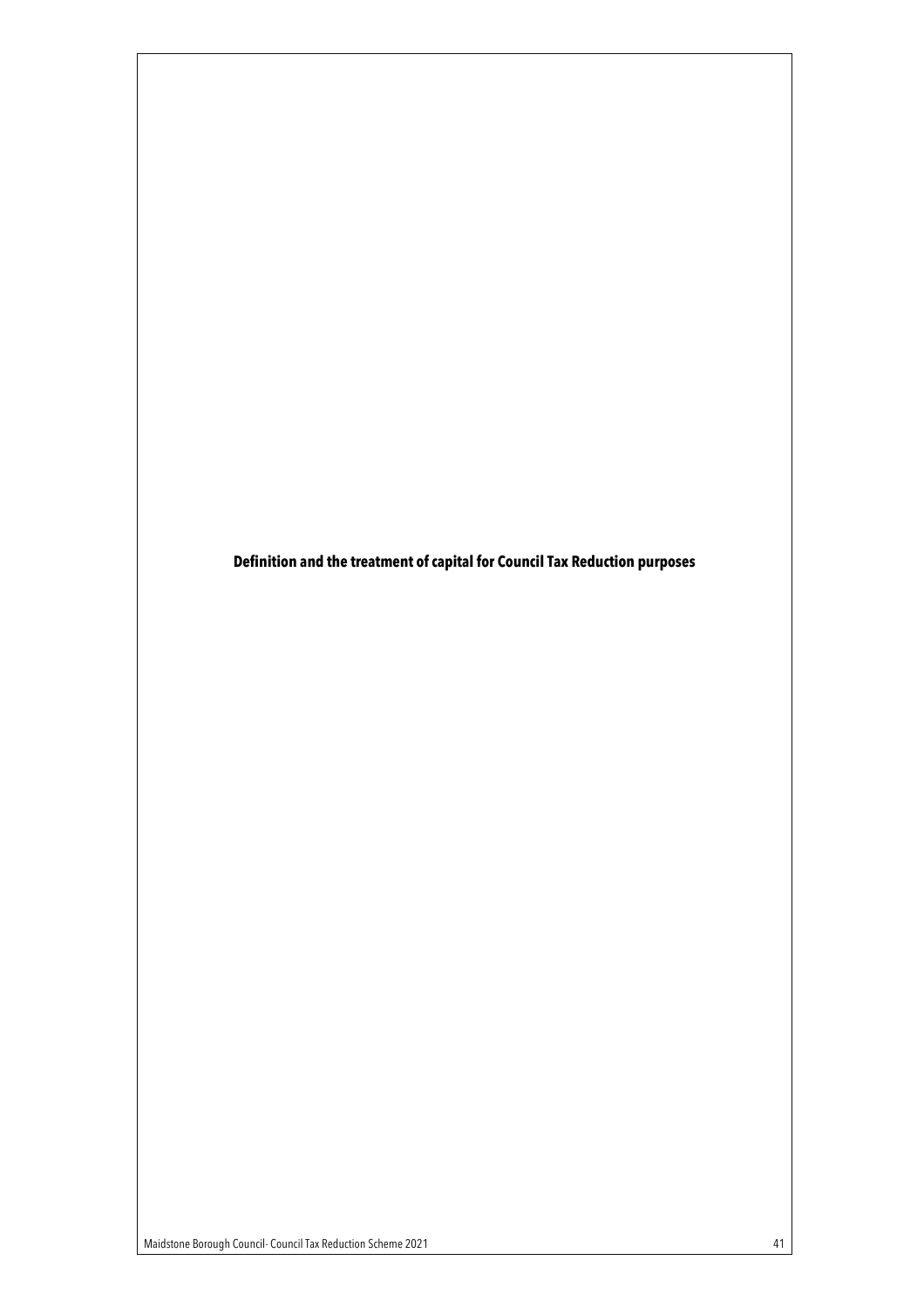### **23.0 Capital limit**

23.1 For the purposes of this scheme, the prescribed amount is £10,000 and no reduction shall be granted when the applicant has an amount greater that this level.

### **24.0 Calculation of capital**

- 24.1 For the purposes of this scheme, the capital of an applicant to be taken into account shall, subject to paragraph (24.2), be the whole of his capital calculated in accordance with this scheme.
- 24.2 There shall be disregarded from the calculation of an applicant's capital under paragraph (24.1), any capital, where applicable, specified in Schedule 2.

### **25.0 Disregard of capital of child and young person**

25.1 The capital of a child or young person who is a member of the applicant's family shall not be treated as capital of the applicant.

## **26.0 Calculation of capital in the United Kingdom**

- 26.1 Capital which an applicant possesses in the United Kingdom shall be calculated at its current market or surrender value less–
	- a. where there would be expenses attributable to the sale, 10 per cent.; and
	- b. the amount of any encumbrance secured on it;

### **27.0 Calculation of capital outside the United Kingdom**

- 27.1 Capital which an applicant possesses in a country outside the United Kingdom shall be calculated
	- a. in a case where there is no prohibition in that country against the transfer to the United Kingdom of an amount equal to its current market or surrender value in that country, at that value.
	- b. in a case where there is such a prohibition, at the price which it would realise if sold in the United Kingdom to a willing buyer,

less, where there would be expenses attributable to sale, 10 per cent. and the amount of any encumbrances secured on it.

#### **28.0 Capital jointly held**

28.1 Except where an applicant possesses capital which is disregarded, where an applicant and one or more persons are beneficially entitled in possession to any capital asset they shall be treated as if each of them were entitled in possession to the whole beneficial interest therein in an equal share and the foregoing provisions of this Section shall apply for the purposes of calculating the amount of capital which the applicant is treated as possessing as if it were actual capital which the applicant does possess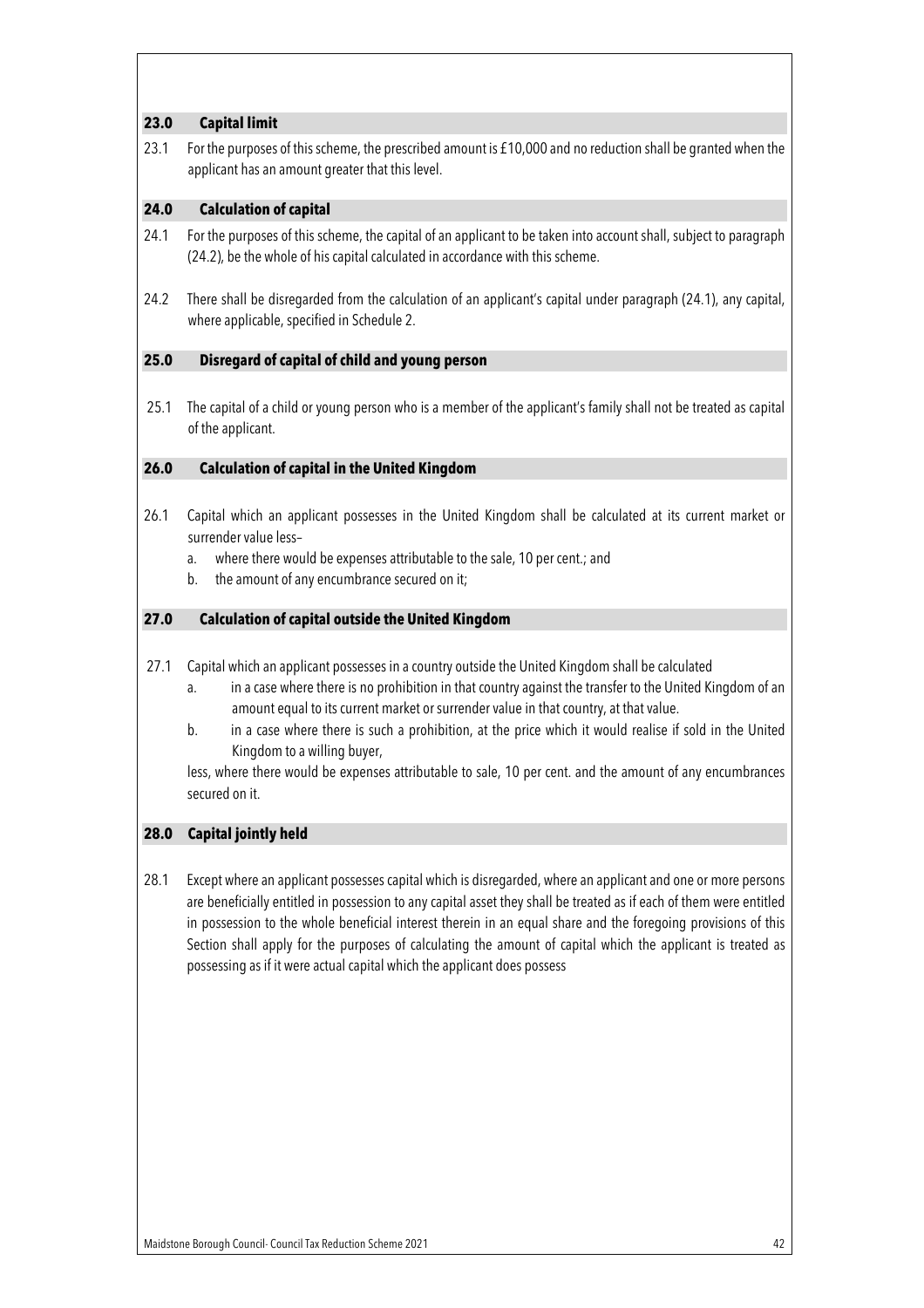**Definition and the treatment of students for Council Tax Reduction purposes**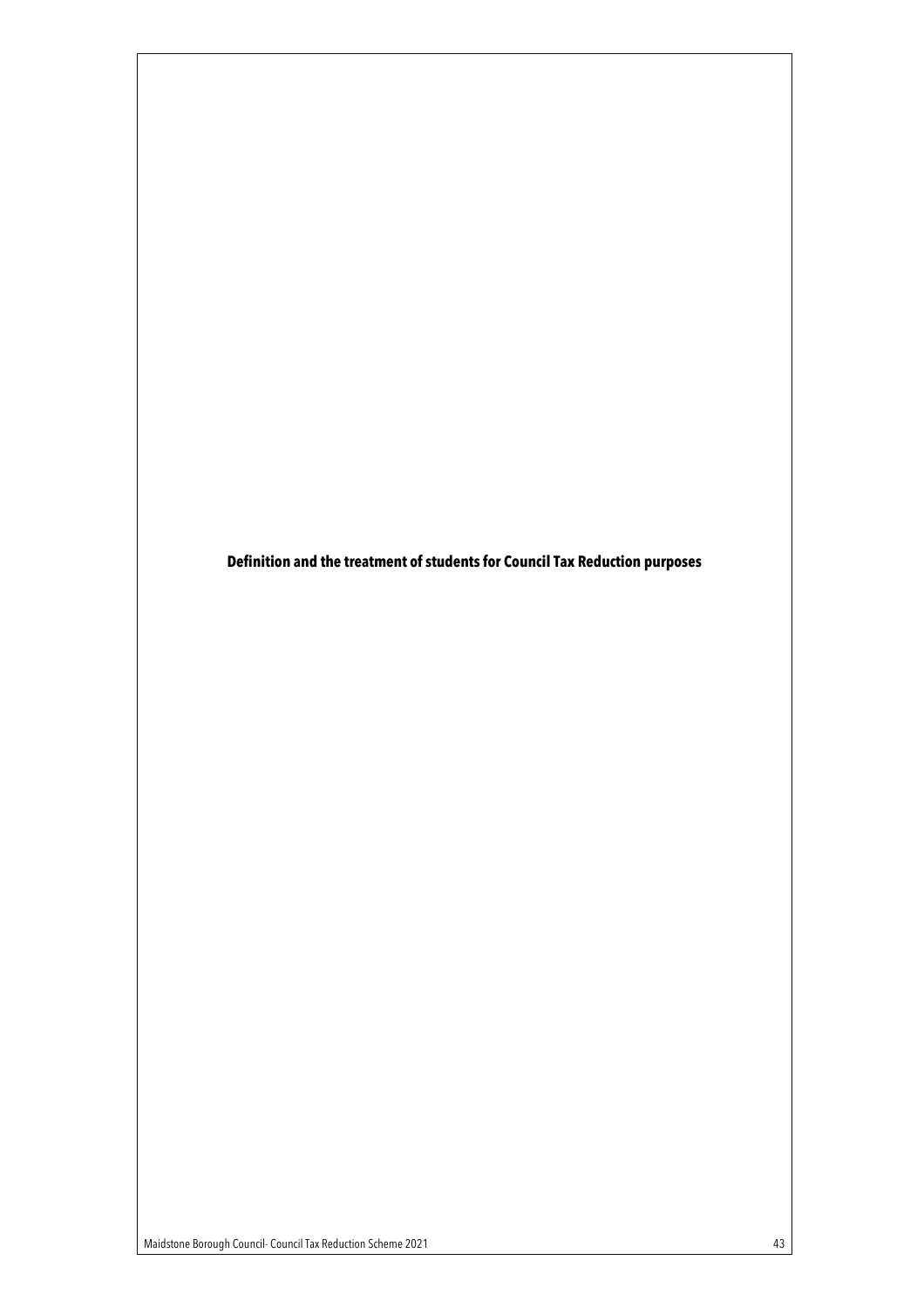#### **29.0 Student related definitions**

### 29.1 In this scheme the following definitions apply;

**'academic year'** means the period of twelve months beginning on 1st January 1st April, 1st July or 1st September according to whether the course in question begins in the winter, the spring, the summer or the autumn respectively but if students are required to begin attending the course during August or September and to continue attending through the autumn, the academic year of the course shall be considered to begin in the autumn rather than the summer;

## **'access funds'** means;

- (a) grants made under section 68 of the Further and Higher Education Act 1992 for the purpose of providing funds on a discretionary basis to be paid to students;
- (b) grants made under section 73(a) and (c) and 74(1) of the Education (Scotland) Act 1980;
- (c) grants made under Article 30 of the Education and Libraries (Northern Ireland) Order 1993 or grants, loans or other payments made under Article 5 of the Further Education (Northern Ireland) Order 1997in each case being grants, or grants, loans or other payments as the case may be, for the purpose of assisting students in financial difficulties;
- (d) discretionary payments, known as "learner support funds", which are made available to students in further education by institutions out of funds provided by the Secretary of State under section 14 of the Education Act 2002 or the Chief Executive of Skills Funding under sections 100 and 101 of the Apprenticeships, Skills, Children and Learning Act 2009; or
- (e) Financial Contingency Funds made available by the Welsh Ministers;

**'college of further education'** means a college of further education within the meaning of Part 1 of the Further and Higher Education (Scotland) Act 1992;

### **'contribution'** means;

- (a) any contribution in respect of the income of a student or any person which the Secretary of State, the Scottish Ministers or an education authority takes into account in ascertaining the amount of a student's grant or student loan; or
- (b) any sums, which in determining the amount of a student's allowance or bursary in Scotland under the Education (Scotland) Act 1980, the Scottish Ministers or education authority takes into account being sums which the Scottish Ministers or education authority consider that it is reasonable for the following person to contribute towards the holder's expenses;
	- (i) the holder of the allowance or bursary;
	- (ii) the holder's parents;
	- (iii) the holders parent's spouse, civil partner or a person ordinarily living with the holder's parent as if he or she were the spouse or civil partner of that parent; or
	- (iv) the holder's spouse or civil partner;

**'course of study'** means any course of study, whether or not it is a sandwich course and whether or not a grant is made for attending or undertaking it;

**'covenant income'** means the gross income payable to a full-time student under a Deed of Covenant by his parent;

**'education authority'** means a government department, a local education authority as defined in section 12 of the Education Act 1996 (interpretation), a local education authority as defined in section 123 of the Local Government (Scotland) Act 1973 an education and library board established under Article 3 of the Education and Libraries (Northern Ireland) Order 1986, any body which is a research council for the purposes of the Science and Technology Act 1965 or any analogous government department, authority, board or body of the Channel Island, Isle of Man or any other country outside Great Britain;

**'full-time course of study'** means a full time course of study which;

- (a) is not funded in whole or in part by the Secretary of State under section 14 of the
- (b) Education Act 2002, the Chief Executive of Skills Funding or by the Welsh Ministers or a full-time course of study which is not funded in whole or in part by the Scottish Ministers at a college of further education or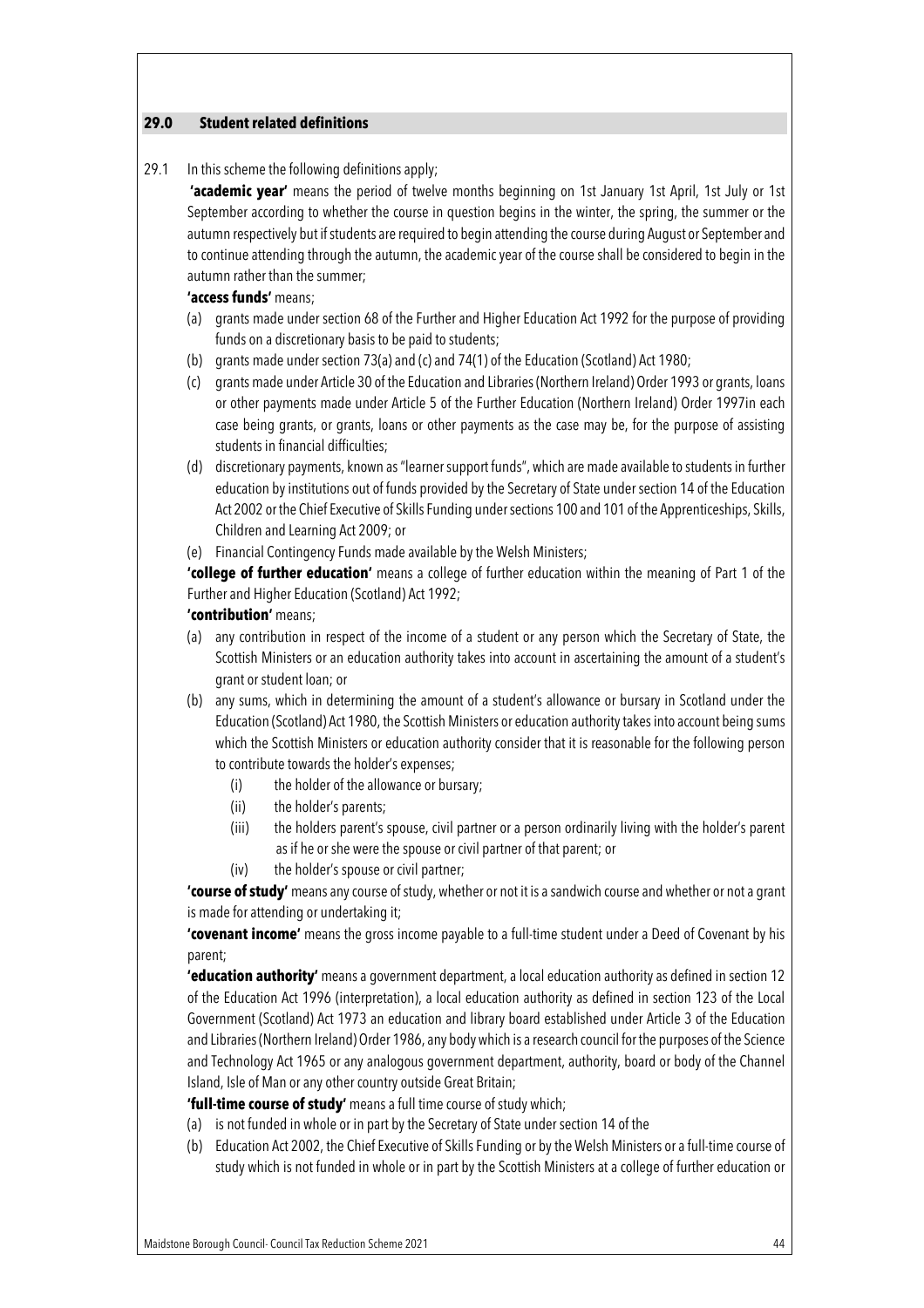a full-time course of study which is a course of higher education and is funded in whole or in part by the Scottish Ministers;

(c) is funded in whole or in part by the Secretary of State under section 14 of the Education Act 2002, the Chief Executive of Skills Funding or by the Welsh Ministers if it involves more than 16 guided learning hours per week for the student in question, according to the number of guided learning hours per week for that student set out—

(i) in the case of a course funded by the Secretary of State under section 14 of the Education Act 2002 or the Chief Executive of Skills Funding, in the student's learning agreement signed on behalf of the establishment which is funded by either

of those persons for the delivery of that course; or

- (ii) in the case of a course funded by the Welsh Ministers, in a document signed on
- behalf of the establishment which is funded by that Council for the delivery of that course; or
- (d) is not higher education and is funded in whole or in part by the Scottish Ministers at a college of further education and involves—

(i) more than 16 hours per week of classroom-based or workshop-based programmed learning under the direct guidance of teaching staff according to the number of hours set out in a document signed on behalf of the college; or

(ii) 16 hours or less per week of classroom-based or workshop-based programmed

learning under the direct guidance of teaching staff and additional hours using structured learning packages supported by the teaching staff where the combined total of hours exceeds 21 hours per week, according to the number of hours set out in a document signed on behalf of the college;

**'full-time student'** means a person attending or undertaking a full-time course of study and includes a student on a sandwich course;

**'grant'** (except in the definition of 'access funds') means any kind of educational grant or award and includes any scholarship, studentship, exhibition allowance or bursary but does not include a payment from access funds or any payment to which paragraph 12 of Schedule 4 or paragraph 53 of Schedule 5 applies;

# **'grant income'** means

- (a) any income by way of a grant;
- (b) any contribution whether or not it is paid;

**'higher education'** means higher education within the meaning of Part 2 of the Further and Higher Education (Scotland) Act 1992; 'last day of the course' means;

- (a) in the case of a qualifying course, the date on which the last day of that course falls or the date on which the final examination relating to that course is completed, whichever is the later;
- (b) in any other case, the date on which the last day of the final academic term falls in respect of the course in which the student is enrolled;

#### **'period of study'** means–

- (a) in the case of a course of study for one year or less, the period beginning with the start of the course and ending with the last day of the course;
- (b) in the case of a course of study for more than one year, in the first or, as the case may be, any subsequent year of the course, other than the final year of the course, the period beginning with the start of the course or, as the case may be, the year's start and ending with either–

(i) the day before the start of the next year of the course in a case where the student's grant or loan is assessed at a rate appropriate to his studying throughout the year, or, if he does not have a grant or loan, where a loan would have been assessed at such a rate had he had one; or

(ii) in any other case, the day before the start of the normalsummer vacation appropriate to his course;

(c) in the final year of a course of study of more than one year, the period beginning with that year's start and ending with the last day of the course;

**'periods of experience'** means periods of work experience which form part of a

#### sandwich course;

**'qualifying course'** means a qualifying course as defined for the purposes of Parts 2 and 4 of the Jobseeker's Allowance Regulations;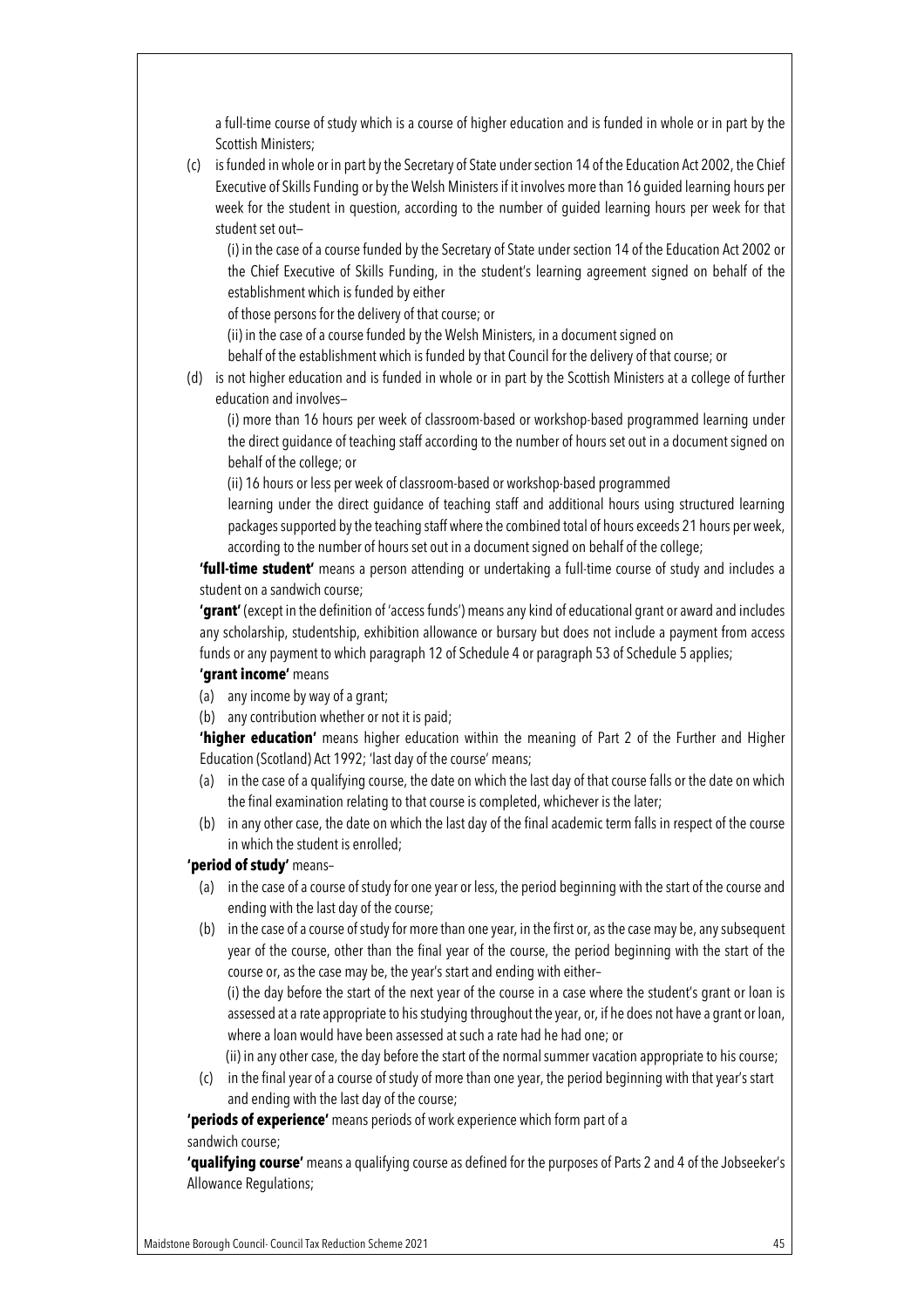**'modular course'** means a course of study which consists of two or more modules, the successful completion of a specified number of which is required before a person is considered by the educational establishment to have completed the course.

**'sandwich course'** has the meaning prescribed in regulation 2(9) of the Education (Student Support) Regulations 2008, regulation 4(2) of the Education (Student Loans), (Scotland), Regulations 2007 or regulation 2(8) of the Education (Student Support) Regulations (Northern Ireland) 2007, as the case may be;

### **'standard maintenance grant'** means–

- (a) except where paragraph (b) or (c) applies, in the case of a student attending or undertaking a course of study at the University of London or an establishment within the area comprising the City of London and the Metropolitan Police District, the amount specified for the time being in paragraph 2(2)(a) of Schedule 2 to the Education (Mandatory Awards) Regulations 2003 ('the 2003 Regulations') for such a student;
- (b) except where paragraph (c) applies, in the case of a student residing at his parent's home, the amount specified in paragraph 3 thereof;
- (c) in the case of a student receiving an allowance or bursary under the Education (Scotland) Act 1980**,** the amount of money specified as 'standard maintenance allowance' for the relevant year appropriate for the student set out in the Student Support in Scotland Guide issued by the student Awards Agency for Scotland, or its nearest equivalent in the case of a bursary provided by a college of further education or a local education authority;
- (d) in any other case, the amount specified in paragraph 2(2) of Schedule 2 to the 2003 Regulations other than in sub-paragraph (a) or (b) thereof;

**'student'** means a person, other than a person in receipt of a training allowance, who is attending or undertaking–

- (a) a course of study at an educational establishment; or
- (b) a qualifying course;

**'student' loan'** means a loan towards a student's maintenance pursuant to any regulations made under section 22 of the Teaching and Higher Education Act 1998, section 73 of the Education (Scotland) Act 1980 or Article 3 of the Education (Student Support) (Northern Ireland) Order 1998 and shall include, in Scotland, a young student's bursary paid under regulation 4(1)(c) of the Student's Allowances (Scotland) Regulations 2007

- 29.2 For the purposes of the definition of 'full-time student', a person shall be regarded as attending or, as the case may be, undertaking a full-time course of study or as being on a sandwich course
	- (a) in the case of a person attending or undertaking a part of a modular course which would be a full-time course of study for the purposes of this Part, for the period beginning on the day on which that part of the course starts and ending;

(i) on the last day on which he is registered with the educational establishment as attending or undertaking that part as a full-time course of study; or

- (ii) on such earlier date (if any) as he finally abandons the course or is dismissed from it;
- (b) in any other case, throughout the period beginning on the date on which he starts attending or undertaking the course and ending on the last day of the course or on such earlier date (if any) as he finally abandons it or is dismissed from it.
- 29.3 For the purposes of sub-paragraph (a) of paragraph 29.2, the period referred to in that sub-paragraph shall include;
	- (a) where a person has failed examinations or has failed to successfully complete a module relating to a period when he was attending or undertaking a part of the course as a full-time course of study, any period in respect of which he attends or undertakes the course for the purpose of retaking those examinations or that module;
	- (b) any period of vacation within the period specified in that paragraph or immediately following that period except where the person has registered with the educational establishment to attend or undertake the final module in the course and the vacation immediately follows the last day on which he is required to attend or undertake the course.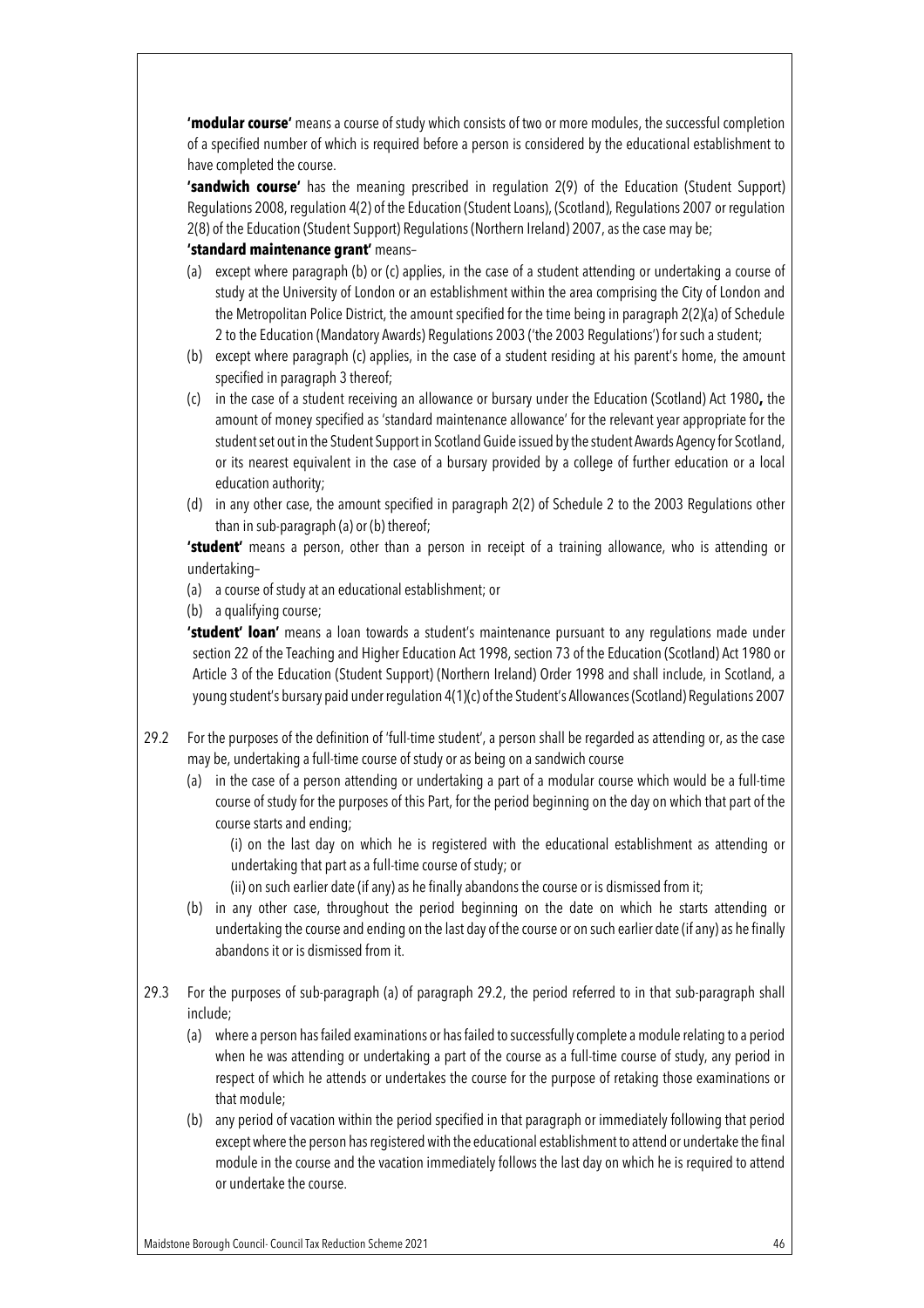#### **30.0 Treatment of students**

30.1 The following sections relate to students who claim Council Tax Reduction

#### **31.0 Students who are excluded from entitlement to council tax reduction**

- 31.1 Students (except those specified in paragraph 31.3) are not able to claim Council Tax Reduction under the Council's reduction scheme.
- 31.2 To be eligible for reduction, the student must be liable for Council Tax under Section 6 of the Local Government Finance Act 1992 and they must not be deemed to be a full time student or a person from abroad within the meaning of section 7 of this scheme (persons from aboard).
- 31.3 Paragraph 31.2 shall not apply to a student

(a) who is a person on income support, an income-based jobseeker's allowance or an income-related employment and support allowance;

(b) who is a lone parent;

(c) **but for the implementation of this scheme** whose applicable amount would, but for this section, include the disability premium or severe disability premium;

(d) whose applicable amount would include the disability premium but for his being treated as capable of work byvirtue of a determination made in accordance with regulations made under section 171E of the Act; (e)who is, or is treated as, incapable of work and has been so incapable, or has been so treated as incapable, of work in accordance with the provisions of, and regulations made under, Part 12A of the Act (incapacity for work) for a continuous period of not less than 196 days; and for this purpose any two or more separate periods separated by a break of not more than 56 days shall be treated as one continuous period;

(f) who has, or is treated as having, limited capability for work and has had, or been treated as having, limited capability for work in accordance with the Employment and Support Allowance Regulations for a continuous period of not less than 196 days, and for this purpose any two or more separate periods separated by a break of not more than 84 days must be treated as one continuous period.

(g) who has a partner who is also a full-time student, if he or that partner is treated as responsible for a child or young person;

(h)who is a single applicant with whom a child is placed by a local authority or voluntary organisation within the meaning of the Children Act 1989, or, in Scotland, boarded out within the meaning of the Social Work (Scotland) Act 1968;

(i) who is;

(i) aged under 21 and whose course of study is not a course of higher education, or

(ii) a qualifying young person or child within the meaning of section 142 of the Act (child and qualifying young person);

(j) in respect of whom

(i) a supplementary requirement has been determined under paragraph 9 of Part 2 of Schedule 2 to the Education (Mandatory Awards) Regulations 2003;

(ii) an allowance, or as the case may be, bursary has been granted which includes a sum under paragraph (1)(d) or regulation 4 of the Students' Allowances (Scotland) Regulations 1999 or, as the case may be, under paragraph (1)(d) of regulation 4 of the Education Authority (Bursaries) (Scotland) Regulations 1995, in respect of expenses incurred;

(iii) a payment has been made under section 2 of the Education Act 1962 or under or by virtue of regulations made under the Teaching and Higher Education Act 1998;

(iv) a grant has been made under regulation 13 of the Education (Student Support) Regulations 2005 or under regulation 13 of the Education (Student Support) Regulations (Northern Ireland) 2000; or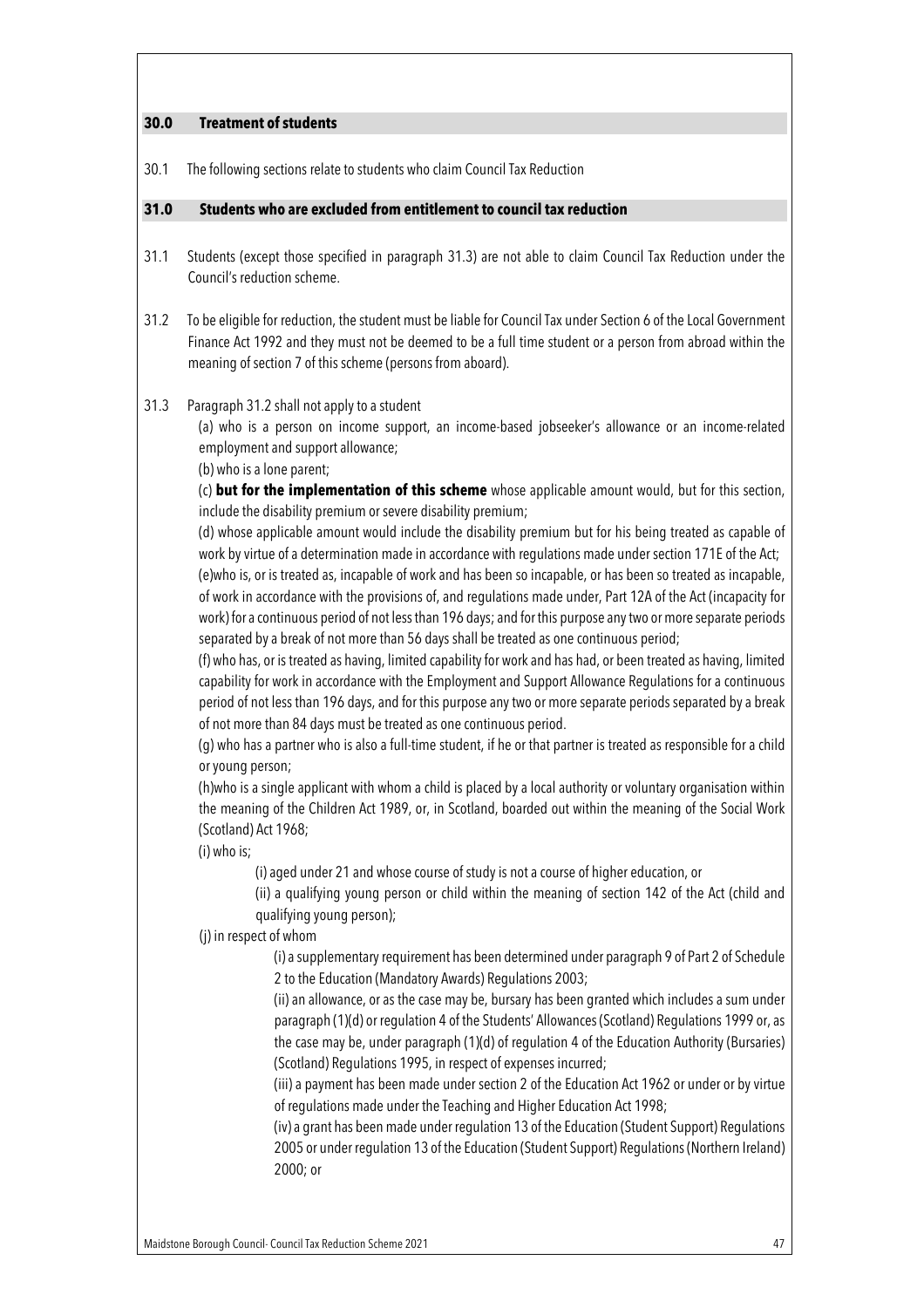(v) a supplementary requirement has been determined under paragraph 9 of Schedule 6 to the Students Awards Regulations (Northern Ireland) 1999 or a payment has been made under Article 50(3) of the Education and Libraries (Northern Ireland) Order 1986,

on account of his disability by reason of deafness.

31.4 For the purposes of paragraph 31.3(h) he student must have begun or been enrolled or accepted onto the course before attaining the age of 19. For the purposes of paragraph 31.3, once paragraph 31.3(e) applies to a fulltime student, if he then ceases, for a period of 56 days or less, to be incapable, or to be treated as incapable, of work, that paragraph shall, on his again becoming so incapable, or so treated as incapable, of work at the end of that period, immediately thereafter apply to him for so long as he remains incapable or is treated as remaining incapable, of work.

- 31.5 In paragraph 31.3(h) the reference to a course of higher education is a reference to a course of any description mentioned in Schedule 6 to the Education Reform Act 1988.
- 31.6 A full-time student to whom sub-paragraph (i) of paragraph 31.3 applies, shall be treated as satisfying that subparagraph from the date on which he made a request for the supplementary requirement, allowance, bursary or payment as the case may be.
- 31.7 Paragraph 31.2 shall not apply to a full-time student for the period specified in paragraph 31.8 if;
	- (a) at any time during an academic year, with the consent of the relevant educational establishment, he ceases to attend or undertake a course because he is; (i) engaged in caring for another person; or (ii) ill;
	- (b) he has subsequently ceased to be engaged in engaging in caring for that person or, as the case may be, he has subsequently recovered from that illness; and
	- (c) he is not eligible for a grant or a student loan.
- 31.8 The period specified for the purposes of paragraph 31.7 is the period, not exceeding one year, beginning on the day on which he ceased to be engaged in caring for that person or, as the case may be, the day on which he recovered from that illness and ending on the day before;
	- (a) the day on which he resumes attending or undertaking the course; or
	- (b) the day from which the relevant educational establishment has agreed that he may resume attending or undertaking the course,

which shall first occur.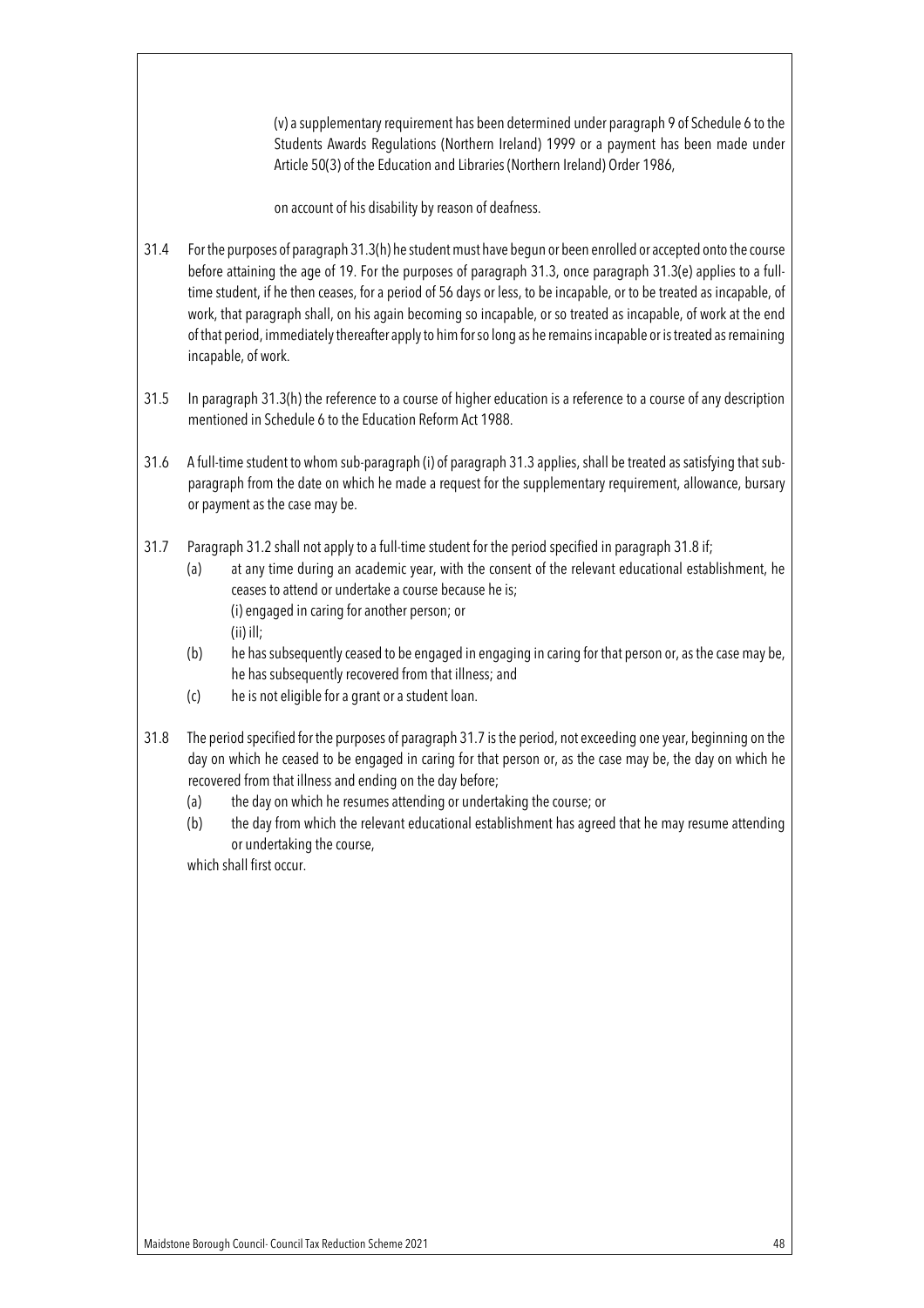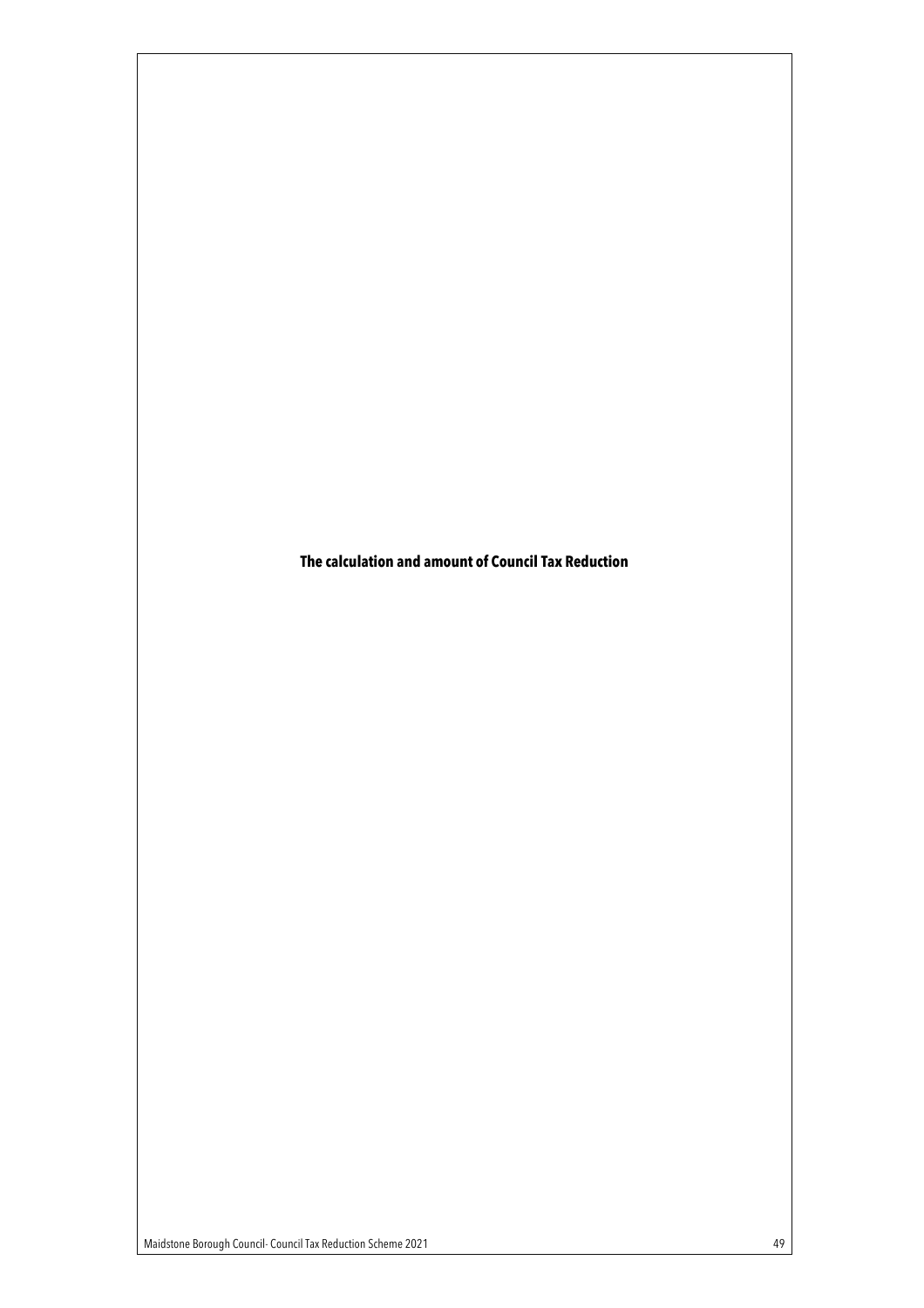### **32.0 Maximum council tax reduction**

- 32.1 Subject to paragraphs 32.2 to 32.4, the amount of a person's maximum council tax reduction in respect of a day for which he is liable to pay council tax, shall be 80 per cent, of the amount A divided by B where;
	- (a) A is the amount set by the appropriate authority as the council tax for the relevant financial year in respect of the dwelling in which he is a resident and for which he is liable, subject to any discount which may be appropriate to that dwelling under the 1992 Act; and
	- (b) B is the number of days in that financial year,

less any deductions in respect of non-dependants which fall to be made under section 58 (non-dependant deductions).

In this paragraph "relevant financial year" means, in relation to any particular day, financial year within which the day in question falls

- 32.2 In calculating a person's maximum council tax reduction any reduction in the amount that person is liable to pay in respect of council tax, which is made in consequence of any enactment in, or made under, the 1992 Act, shall be taken into account.
- 32.3 Subject to paragraph 32.4, where an applicant is jointly and severally liable for council tax in respect of a dwelling in which he is resident with one or more other persons but excepting any person so residing with the applicant who is a student, in determining the maximum council tax reduction in his case in accordance with paragraph 32.1, the amount A shall be divided by the number of persons who are jointly and severally liable for that tax.
- 32.4 Where an applicant is jointly and severally liable for council tax in respect of a dwelling with only his partner, paragraph 32.3 shall not apply in his case

### **33.0 Non-dependant deductions**

- 33.1 Subject to the following provisions of this paragraph, the non-dependant deductions in respect of a day referred to in section 37 (maximum council tax reduction) shall be:
	- (a) in respect of a non-dependant aged 18 or over in remunerative work,  $£10.00 \times 1/7$ ;
	- (b) in respect of a non-dependant aged 18 or over not in remunerative work, £5.00 x 1/7.
- 33.2 Only one deduction shall be made under this section in respect of a couple or, as the case may be, members of a polygamous marriage and, where, but for this paragraph, the amount that would fall to be deducted in respect of one member of a couple or polygamous marriage is higher than the amount (if any) that would fall to be deducted in respect of the other, or any other, member, the higher amount shall be deducted.
- 33.3 Where in respect of a day–
	- (a) a person is a resident in a dwelling but is not himself liable for council tax in respect of that dwelling and that day;
	- (b) other residents in that dwelling (the liable persons) have joint and several liability for council tax in respect of that dwelling and that day otherwise than by virtue of section 9 or 77 or 77A of the 1992 Act (liability of spouses and civil partners); and
	- (c) the person to whom sub-paragraph (a) refers is a non-dependant of two or more of the liable persons, the deduction in respect of that non-dependant shall be apportioned equally between those liable persons.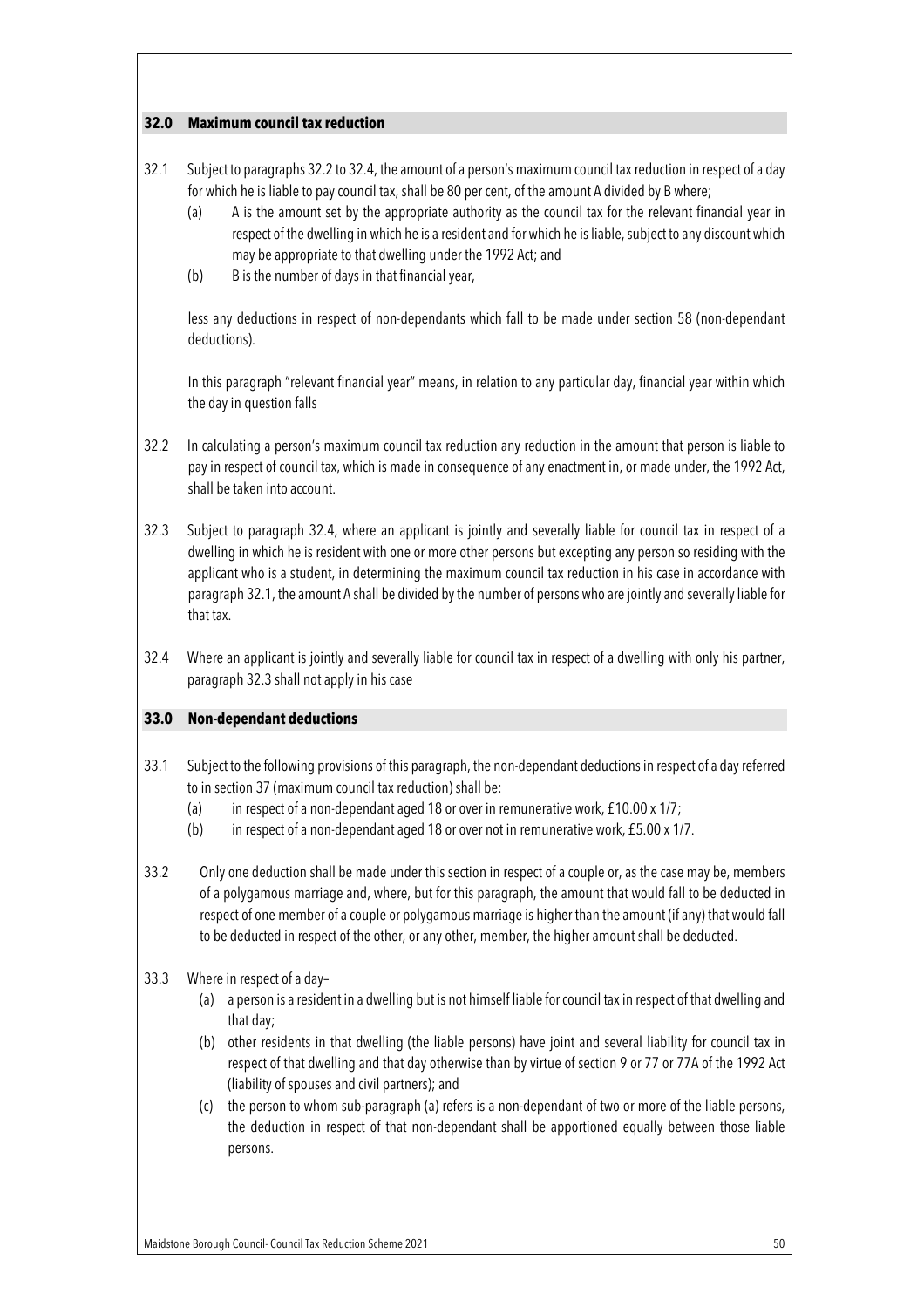- 33.4 No deduction shall be made in respect of any non-dependants occupying an applicant's dwelling if the applicant or his partner is–
	- (a) blind or treated as blind by virtue of paragraph 9 of Schedule 1 (additional condition for the disability premium); or
	- (b) receiving in respect of himself:
		- attendance allowance, or would be receiving that allowance but for:
		- (i) a suspension of benefit in accordance with regulations under section 113(2) of The Act; or
		- (ii) an abatement as a result of hospitalisation; or
		- the care component of the disability living allowance, or would be receiving that component but for:
		- (i) a suspension of benefit in accordance with regulations under section 113(2) of The Act; or
		- (ii) an abatement as a result of hospitalisation; or
	- (c) the daily living component of personal independence payment, or would be receiving that allowance but for a suspension of benefit in accordance with regulations under section 86 of the Welfare Reform Act 2012 (hospital in-patients);
	- (d) an AFIP, or would be receiving that payment but for a suspension of it in accordance with any terms of the armed and reserve forces compensation scheme which allows for a suspension because a person is undergoing medical treatment in a hospital or similar institution;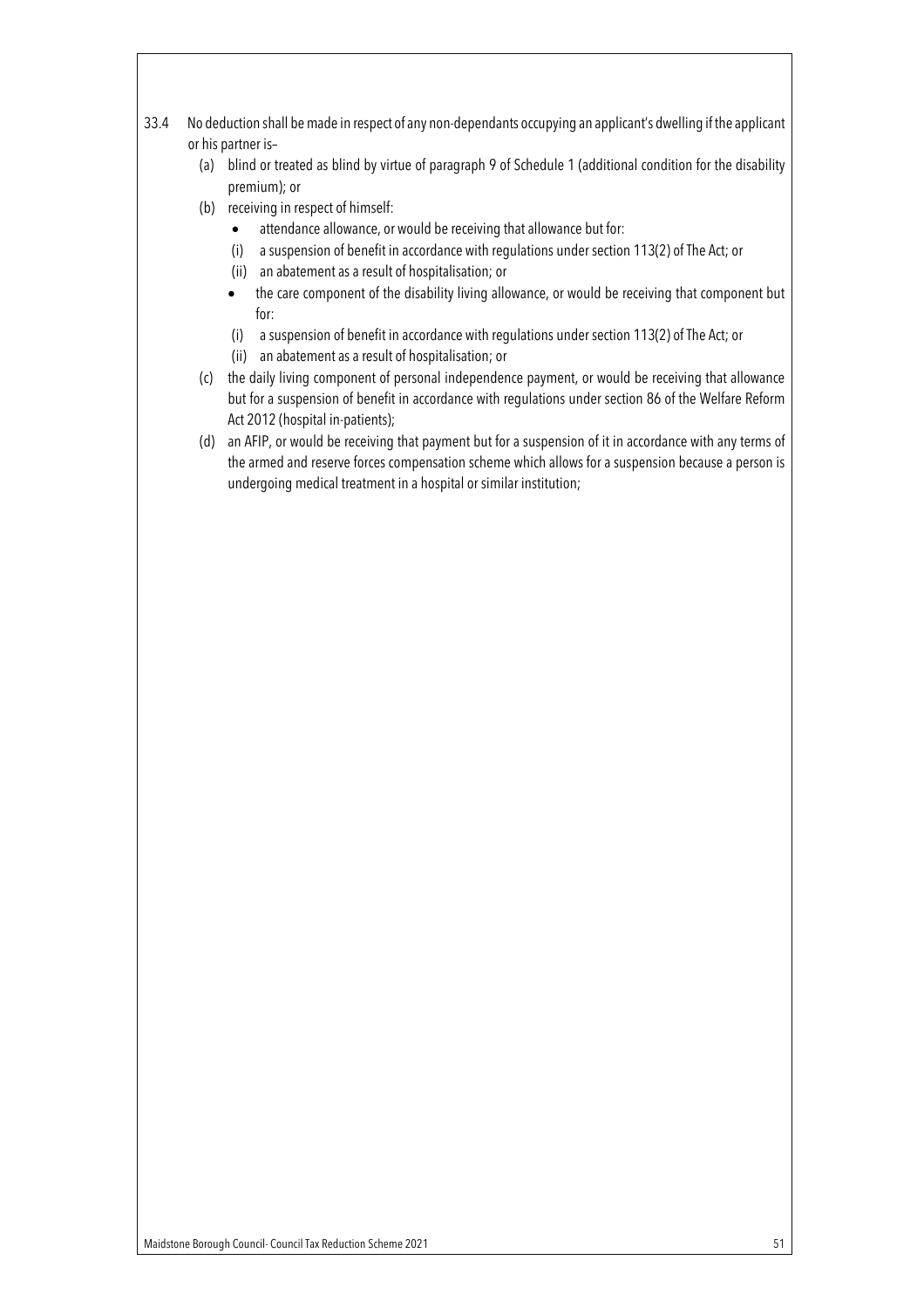**Dates on which entitlement and changes of circumstances are to take effect**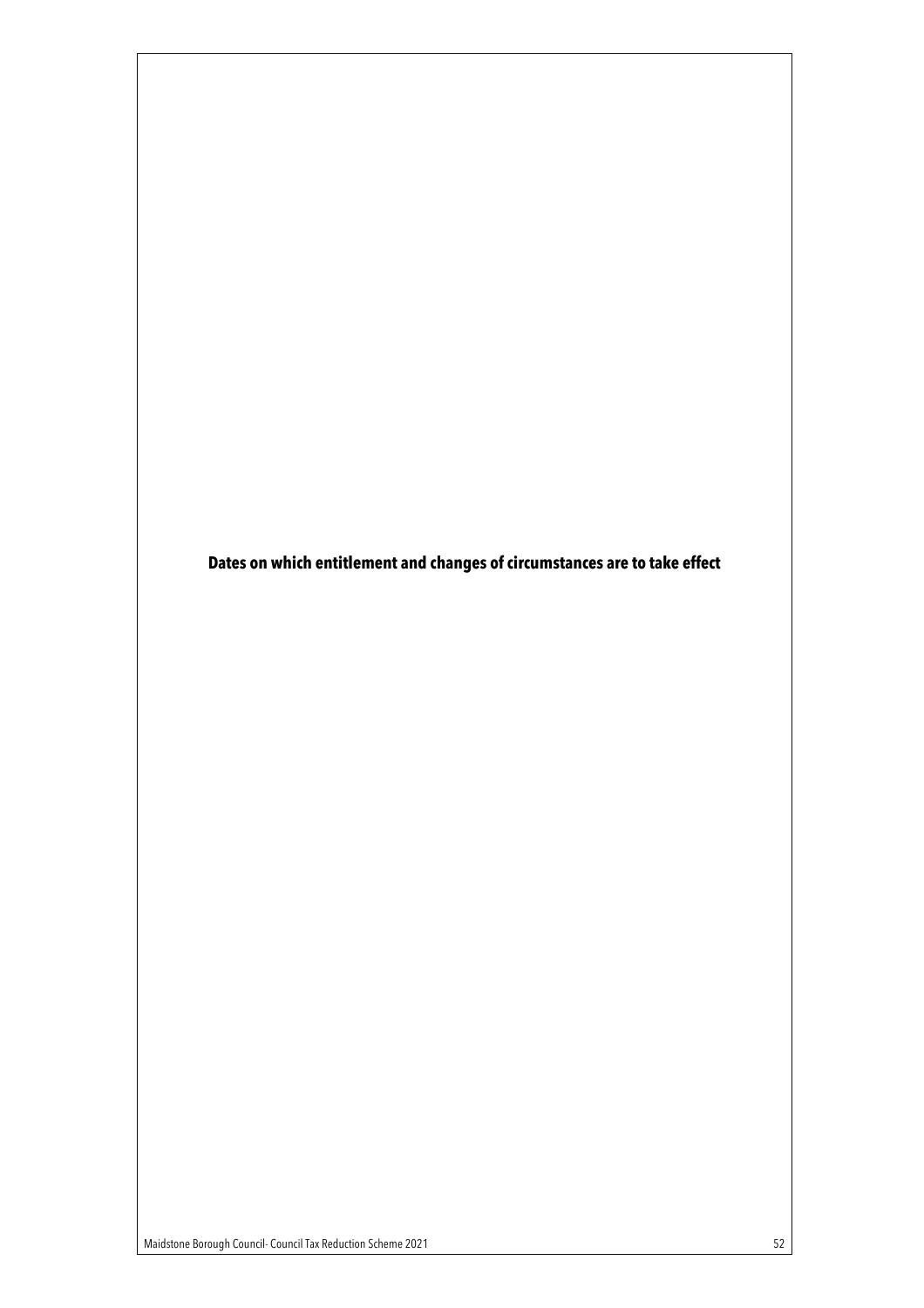### **34.0 Date on which entitlement is to begin**

34.1 Any person to whom or in respect of whom a claim for council tax reduction is made and who is otherwise entitled to that reduction shall be so entitled from the date on which that claim is made or is treated as made.

#### **35.0 Date on which change of circumstances is to take effect**

35.1 The amount of, a reduction under the authority's scheme ("change of circumstances"), takes effect from the date on which the change actually occurs.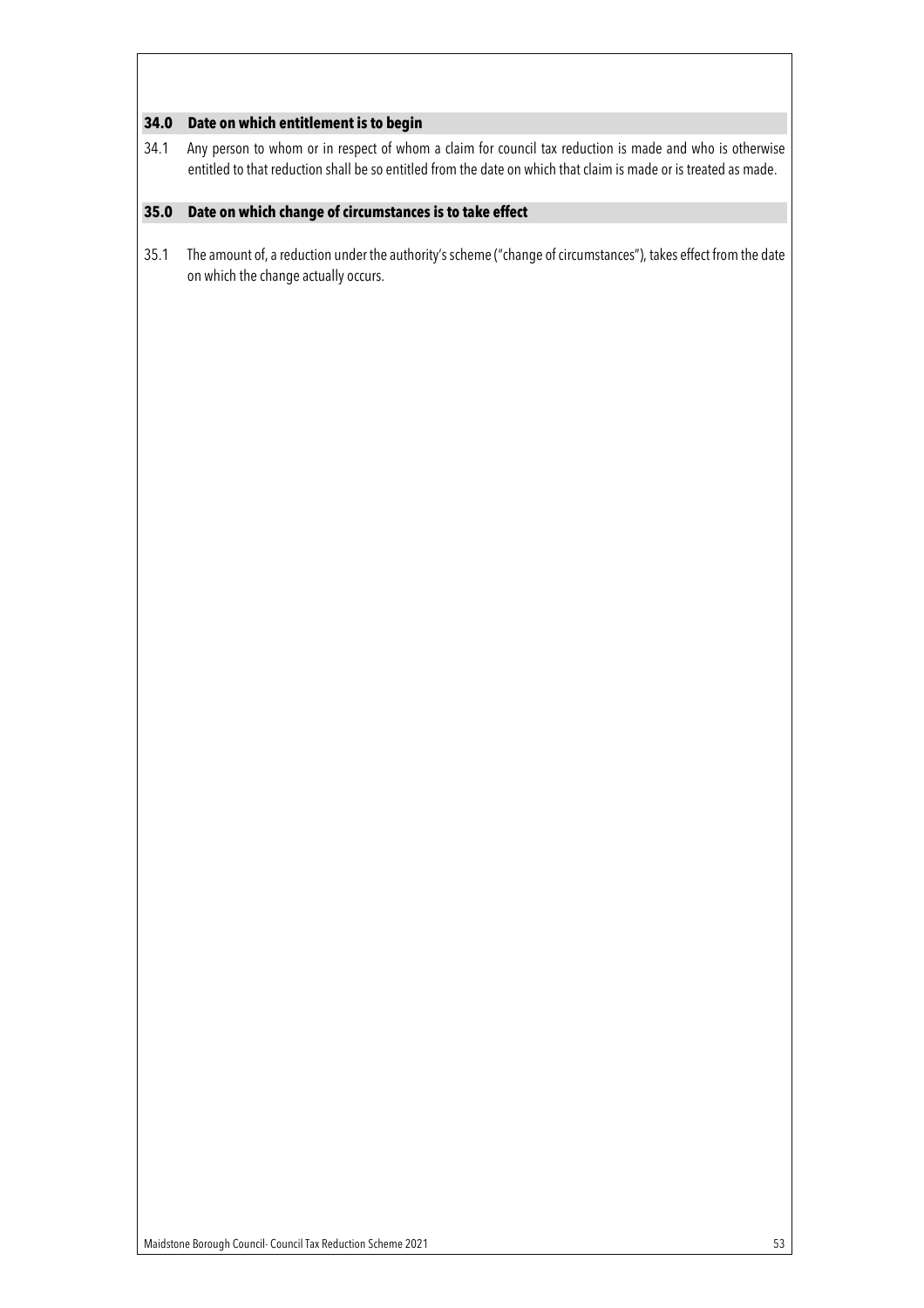**Claiming and the treatment of claims for Council Tax Reduction purposes**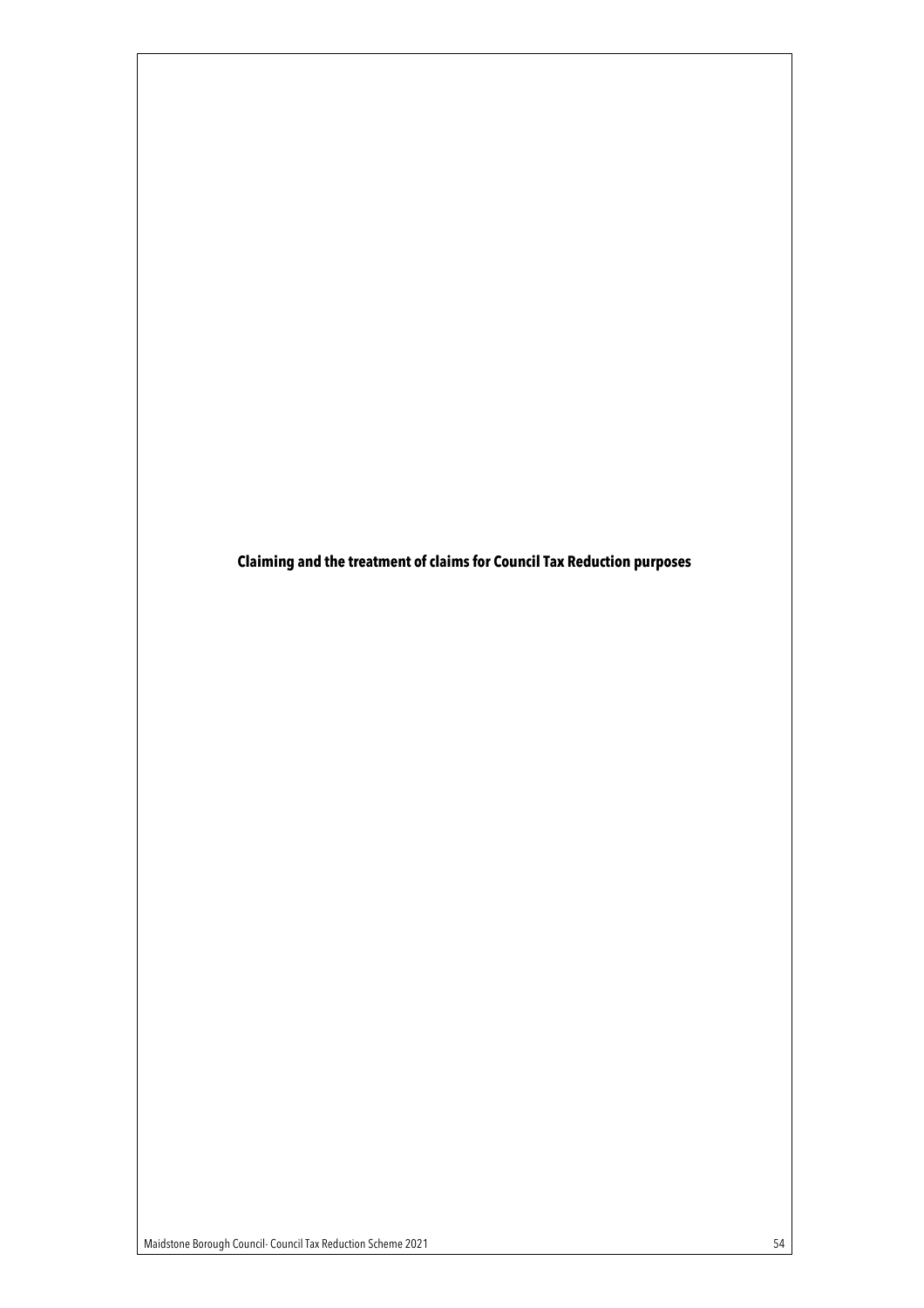### **36.0 Making an application6**

- 36.1 In the case of a couple or members of a polygamous marriage an application is to be made by whichever one of them they agree should so apply or, in default of agreement, by one of them as the authority determines.
- 36.2 Where a person who is liable to pay council tax in respect of a dwelling is unable for the time being to act, and;
	- (a) a deputy has been appointed by the Court of Protection with power to claim, or as the case may be, receive benefit on his behalf; or
	- (b) in Scotland, his estate is being administered by a judicial factor or any guardian acting or appointed under the Adults with Incapacity (Scotland) Act 2000 who has power to apply or, as the case may be, receive benefit on his behalf; or
	- (c) an attorney with a general power or a power to apply or, as the case may be, receive benefit, has been appointed by that person under the Powers of Attorney Act 1971, the Enduring Powers of Attorney Act 1985 or the Mental Capacity Act 2005 or otherwise,

that deputy, judicial factor, guardian or attorney, as the case may be, may make an application on behalf of that person.

- 36.3 Where a person who is liable to pay council tax in respect of a dwelling is unable for the time being to act and sub-paragraph (2) does not apply to him, the authority may, upon written application made to them by a person who, if a natural person, is over the age of 18, appoint that person to exercise on behalf of the person who is unable to act, any right to which that person might be entitled under the authority's scheme and to receive and deal on his behalf with any sums payable to him.
- 36.4 Where a person who is liable to pay council tax in respect of a dwelling is for the time being unable to act and the Secretary of State has appointed a person to act on his behalf under regulation 33 of the Social Security (Claims and Payments) Regulations 1987 (persons unable to act), the authority may if that person agrees, treat him as if he had been appointed by them under sub-paragraph (3).
- 36.5 Where the authority has made an appointment under sub-paragraph (3) or treated a person as an appointee under sub-paragraph (4);
	- (a) it may at any time revoke the appointment;
	- (b) the person appointed may resign his office after having given 4 week's notice in writing to the authority of his intention to do so;
	- (c) any such appointment terminates when the authority is notified of the appointment of a person mentioned in sub-paragraph (2).
- 36.6 Anything required by the authority's scheme to be done by or to any person who is for the time being unable to act may be done by or to the persons mentioned in sub-paragraph (2) above or by or to the person appointed or treated as appointed under this paragraph and the receipt of any such person so appointed shall be a good discharge to the authority for any sum paid.
- 36.7 The authority must;
	- (a) inform any person making an application of the duty imposed on them to notify any change;
	- (b) explain the possible consequences (including prosecution) of failing to comply with that duty; and
	- (c) set out the circumstances a change in which might affect entitlement to the reduction or its amount.

Maidstone Borough Council- Council Tax Reduction Scheme 2021 55

<sup>6</sup> Inserted by Council Tax Reduction Schemes (Prescribed Requirements) (England) Regulations 2012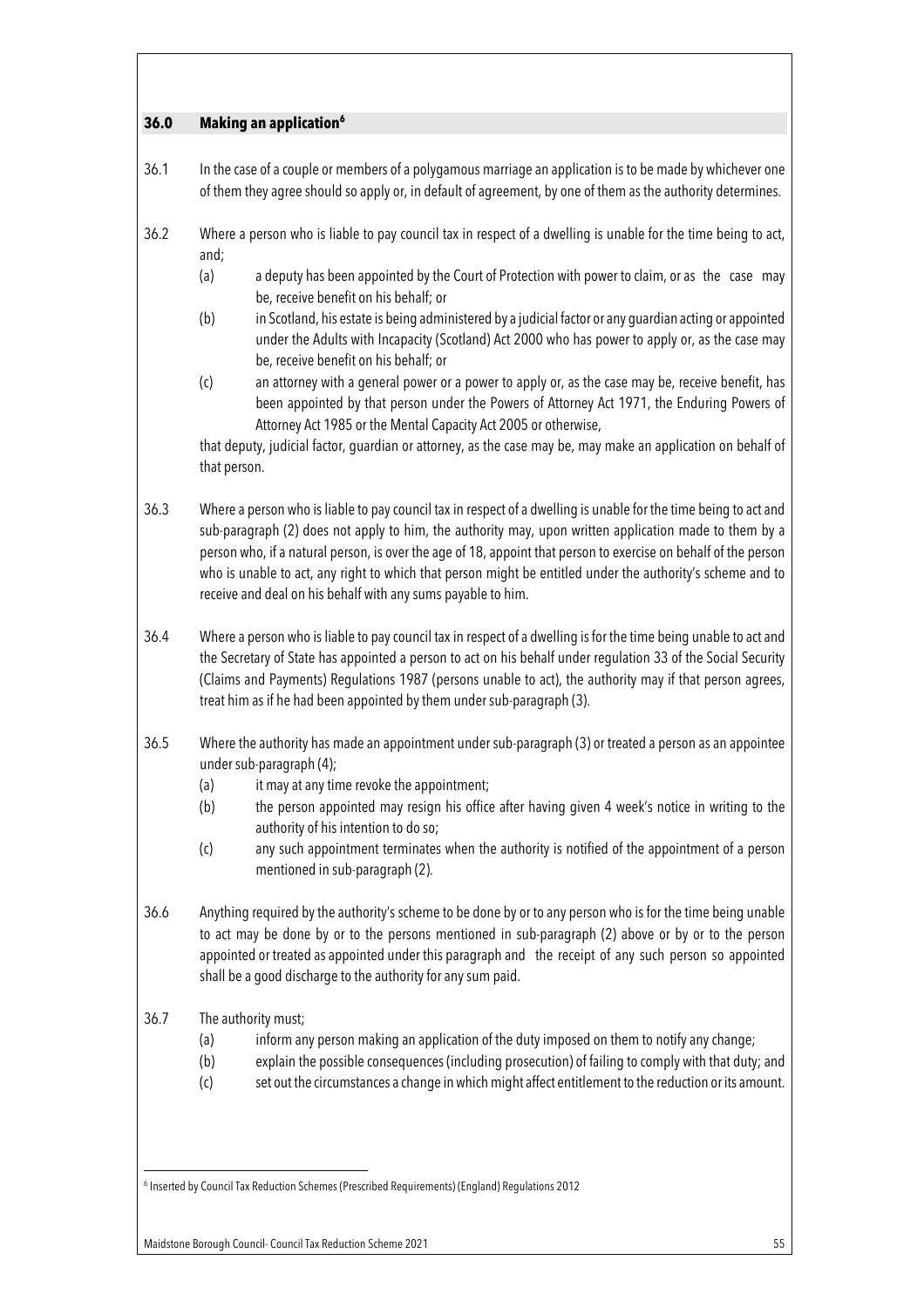| 37.0  |                                                                                                                                                                                                                                                                                                                                                                                                                    | Procedure by which a person may apply for a reduction under the authority's scheme <sup>7</sup>                                                                                                                                                                                                                                                                                                                                                                                                                                                                                                                                                                                                                                                                                  |  |  |
|-------|--------------------------------------------------------------------------------------------------------------------------------------------------------------------------------------------------------------------------------------------------------------------------------------------------------------------------------------------------------------------------------------------------------------------|----------------------------------------------------------------------------------------------------------------------------------------------------------------------------------------------------------------------------------------------------------------------------------------------------------------------------------------------------------------------------------------------------------------------------------------------------------------------------------------------------------------------------------------------------------------------------------------------------------------------------------------------------------------------------------------------------------------------------------------------------------------------------------|--|--|
|       | 37.1. Paragraphs 2 to 7 apply to an application made under the authority's scheme.                                                                                                                                                                                                                                                                                                                                 |                                                                                                                                                                                                                                                                                                                                                                                                                                                                                                                                                                                                                                                                                                                                                                                  |  |  |
|       |                                                                                                                                                                                                                                                                                                                                                                                                                    | 37.2. An application may be made;                                                                                                                                                                                                                                                                                                                                                                                                                                                                                                                                                                                                                                                                                                                                                |  |  |
|       | (a)<br>(b)<br>(c)                                                                                                                                                                                                                                                                                                                                                                                                  | in writing,<br>by means of an electronic communication in accordance with this scheme, or<br>where the authority has published a telephone number for the purpose of receiving such applications,<br>by telephone.                                                                                                                                                                                                                                                                                                                                                                                                                                                                                                                                                               |  |  |
| 37.3  |                                                                                                                                                                                                                                                                                                                                                                                                                    | (a) An application which is made in writing must be made to the designated office on a properly completed<br>form.                                                                                                                                                                                                                                                                                                                                                                                                                                                                                                                                                                                                                                                               |  |  |
|       |                                                                                                                                                                                                                                                                                                                                                                                                                    | (b) The form must be provided free of charge by the authority for the purpose.                                                                                                                                                                                                                                                                                                                                                                                                                                                                                                                                                                                                                                                                                                   |  |  |
| 37.4  | (a)<br>(b)                                                                                                                                                                                                                                                                                                                                                                                                         | (1) Where an application made in writing is defective because-<br>it was made on the form supplied for the purpose but that form is not accepted by the authority as<br>being properly completed; or<br>it was made in writing but not on the form approved for the purpose and the authority does not<br>accept the application as being in a written form which is sufficient in the circumstances of the case<br>having regard to the sufficiency of the written information and evidence, the authority may, in a<br>case to which sub-paragraph (a) applies, request the applicant to complete the defective application<br>or, in the case to which sub-paragraph (b) applies, supply the applicant with the approved form or<br>request further information and evidence. |  |  |
|       |                                                                                                                                                                                                                                                                                                                                                                                                                    | (2) An application made on a form provided by the authority is properly completed if it is completed in<br>accordance with the instructions on the form, including any instructions to provide information and<br>evidence in connection with the application.                                                                                                                                                                                                                                                                                                                                                                                                                                                                                                                   |  |  |
| 37.5. | (1)                                                                                                                                                                                                                                                                                                                                                                                                                | If an application made by electronic communication is defective the authority must<br>provide the person making the application with an opportunity to correct the defect.                                                                                                                                                                                                                                                                                                                                                                                                                                                                                                                                                                                                       |  |  |
|       | (2)                                                                                                                                                                                                                                                                                                                                                                                                                | An application made by electronic communication is defective if the applicant does<br>not provide all the information the authority requires.                                                                                                                                                                                                                                                                                                                                                                                                                                                                                                                                                                                                                                    |  |  |
| 37.6. |                                                                                                                                                                                                                                                                                                                                                                                                                    | In a particular case the authority may determine that an application made by telephone is only valid if the<br>person making the application approves a written statement of his circumstances provided by the authority.                                                                                                                                                                                                                                                                                                                                                                                                                                                                                                                                                        |  |  |
| 37.7  | (1)                                                                                                                                                                                                                                                                                                                                                                                                                | If an application made by telephone is defective the authority must provide the person making the<br>application with an opportunity to correct the defect.                                                                                                                                                                                                                                                                                                                                                                                                                                                                                                                                                                                                                      |  |  |
|       | (2)                                                                                                                                                                                                                                                                                                                                                                                                                | An application made by telephone is defective if the applicant does not provide all the<br>information the authority requests during the telephone call.                                                                                                                                                                                                                                                                                                                                                                                                                                                                                                                                                                                                                         |  |  |
| 37.8  | Notwithstanding other paragraphs within this section, the authority will determine the method by which<br>claims are to be made as well as where claims should be sent or delivered. For the purposes of this scheme a<br>Local Authority Information Document (LAID) or Local Authority Customer Information document (LACI) issued<br>by the Department for Work and Pensions shall be treated as a valid claim. |                                                                                                                                                                                                                                                                                                                                                                                                                                                                                                                                                                                                                                                                                                                                                                                  |  |  |
|       |                                                                                                                                                                                                                                                                                                                                                                                                                    | <sup>7</sup> Inserted by Council Tax Reduction Schemes (Prescribed Requirements) (England) Regulations 2012                                                                                                                                                                                                                                                                                                                                                                                                                                                                                                                                                                                                                                                                      |  |  |

Maidstone Borough Council- Council Tax Reduction Scheme 2021 56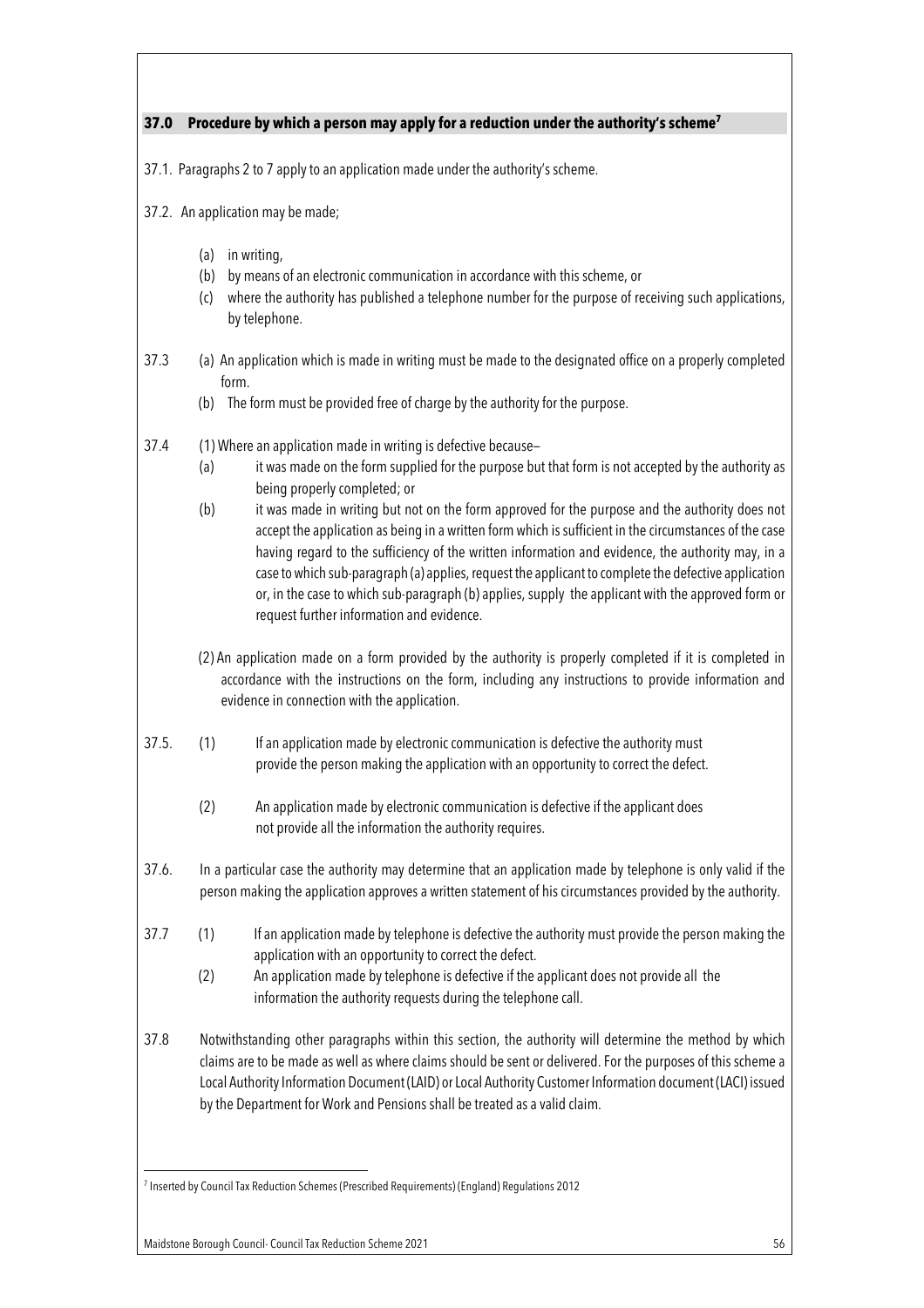37.9 Where an applicant ('C')–

- (a) makes a claim which includes (or which C subsequently requests should include) a period before the claim is made; and
- (b) from a day, in that period, up to the date when C made the claim (or subsequently requested that the claim should include a past period), C had continuous good cause for failing to make a claim (or request that the claim should include that period),
	- the claim is to be treated as made on the date determined in accordance with paragraph 37.10

37.10 The date is the latest of–

- (a) the first day from which C had continuous good cause;
- (b) the day 1 month before the date the claim was made;
- (c) the day 1 month before the date when C requested that the claim should include a past period.

### **38.0 Date on which an application is made**

38.1 Subject to sub-paragraph (7), the date on which an application is made is;

(a) in a case where;

- (i) an award of income support, an income-based jobseeker's allowance or an income-related employment and support allowance or an award of universal credit has been made to the applicant or his partner, and
- (ii) the application is made within one month of the date on which the claim for that income support, jobseeker's allowance, employment and support allowance or universal credit was received,
- the first day of entitlement to income support, an income-based jobseeker's allowance, an incomerelated employment and support allowance or universal credit arising from that claim;
- (b) in a case where;
	- (i) an applicant or his partner is a person on income support, an income-based jobseeker's allowance or an income-related employment and support allowance or has an award of universal credit,
	- (ii) the applicant becomes liable for the first time to pay council tax in respect of the dwelling which he occupies as his home, and
	- (iii) the application is received at the designated office within one month of the date of the change, the date on which the change takes place;

# (c) in a case where;

- (i) an applicant is the former partner of a person whowas, at the date of his death or their separation, entitled to a reduction under the authority's scheme, and
- (ii) the applicant makes an application for a reduction under that scheme within one month of the date of the death or the separation, the date of the death or separation;
- (d) except where paragraph c) is satisfied, in a case where a properly completed application is received within one month (or such longer period as the authority considers reasonable) of the date on which an application form was issued to an applicant following the applicant first notifying, by whatever means, the authority of an intention to make an application, the date of first notification;
- (e) in any other case, the date on which an application is received at the designated office.
- 38.2 For the purposes only of sub-paragraph (1)(c) a person who has been awarded an income-based jobseeker's allowance or an income-related employment and support allowance is to be treated as entitled to that allowance for any days which immediately precede the first day in that award and on which he would, but for regulations made under;
	- (a) in the case of income-based jobseeker's allowance, paragraph 4 of Schedule 1 to the Jobseekers Act 1995 (waiting days); or
	- (b) in the case of income-related employment and support allowance, paragraph 2 of Schedule 2 to the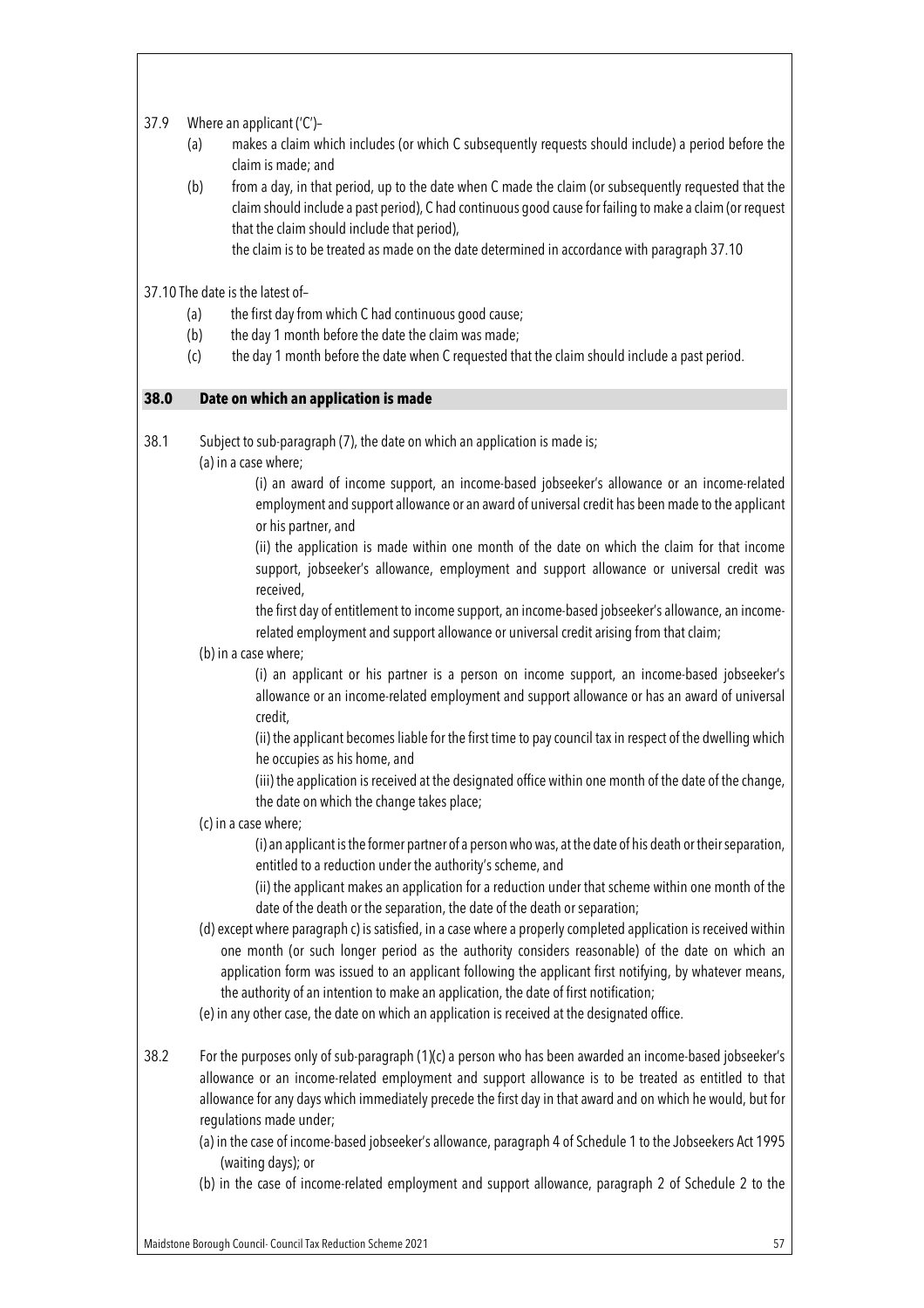|      | Welfare Reform Act 2007 (waiting days), have been entitled to that allowance.                                                                                                                                                                                                                                                                                                                                                                                                                                                                                                                                                                                                                                                                                                                                                                                                                                                                                                                                                                                                          |
|------|----------------------------------------------------------------------------------------------------------------------------------------------------------------------------------------------------------------------------------------------------------------------------------------------------------------------------------------------------------------------------------------------------------------------------------------------------------------------------------------------------------------------------------------------------------------------------------------------------------------------------------------------------------------------------------------------------------------------------------------------------------------------------------------------------------------------------------------------------------------------------------------------------------------------------------------------------------------------------------------------------------------------------------------------------------------------------------------|
| 38.3 | Where there is a defect in an application by telephone;<br>(a) is corrected within one month (or such longer period as the authority considers reasonable) of the date<br>the authority last drew attention to it, the authority must treat the application as if it had been duly made<br>in the first instance;<br>(b) is not corrected within one month (or such longer period as the authority considers reasonable) of the date<br>the authority last drew attention to it, the authority must treat the application as if it had been duly made<br>in the first instance where it considers it has<br>sufficient information to decide the application.                                                                                                                                                                                                                                                                                                                                                                                                                          |
| 38.4 | The authority is to treat a defective application as if it had been validly made in the first instance if, in any<br>particular case, the conditions specified in sub-paragraph (5)(a), (b) or (c) are satisfied.                                                                                                                                                                                                                                                                                                                                                                                                                                                                                                                                                                                                                                                                                                                                                                                                                                                                      |
| 38.5 | The conditions are that-<br>(a) where the authority receives the properly completed application or the information requested to complete<br>it or the evidence within one month of the request, or such longer period as the authority may consider<br>reasonable; or<br>(b) where an application is not on approved form or further information requested by authority applies;<br>(i) the approved form sent to the applicant is received at the offices of the authority properly<br>completed within one month of it having been sent to him; or, as the case may be;<br>(ii) the applicant supplies whatever information or evidence was requested within one month of<br>the request; or,<br>in either case, within such longer period as the authority may consider reasonable; or<br>(c) where the authority has requested further information, the authority receives at its offices the properly<br>completed application or the information requested to complete it within one month of the request or<br>within such longer period as the authority considers reasonable. |
| 38.6 | Except in the case of an application made by a person treated as not being in Great Britain, where a person<br>has not become liable for council tax to the authority but it is anticipated that he will become so liable within<br>the period of 8 weeks (the relevant period), he may apply for a reduction under that authority's scheme at any<br>time in that period in respect of that tax and, provided that liability arises within the relevant period, the<br>authority must treat the application as having been made on the day on which the liability for the tax arises.                                                                                                                                                                                                                                                                                                                                                                                                                                                                                                 |
| 38.7 | In this paragraph "appropriate DWP office" means an office of the Department for Work and Pensions or an<br>office which is normally open to the public for the receipt of claims of income support, a job seekers allowance,<br>employment and support allowance or Universal Credit.                                                                                                                                                                                                                                                                                                                                                                                                                                                                                                                                                                                                                                                                                                                                                                                                 |
| 39.0 | <b>Submission of evidence electronically</b>                                                                                                                                                                                                                                                                                                                                                                                                                                                                                                                                                                                                                                                                                                                                                                                                                                                                                                                                                                                                                                           |
| 39.1 | The authority may accept such evidence, documents and certificates to support the claim electronically<br>where it feels that this would be acceptable given the nature of the claim                                                                                                                                                                                                                                                                                                                                                                                                                                                                                                                                                                                                                                                                                                                                                                                                                                                                                                   |
| 40.0 | Use of telephone provided evidence                                                                                                                                                                                                                                                                                                                                                                                                                                                                                                                                                                                                                                                                                                                                                                                                                                                                                                                                                                                                                                                     |
| 40.1 | The authority may accept such evidence to support the claim by telephone where it feels that this would be<br>acceptable given the nature of the claim                                                                                                                                                                                                                                                                                                                                                                                                                                                                                                                                                                                                                                                                                                                                                                                                                                                                                                                                 |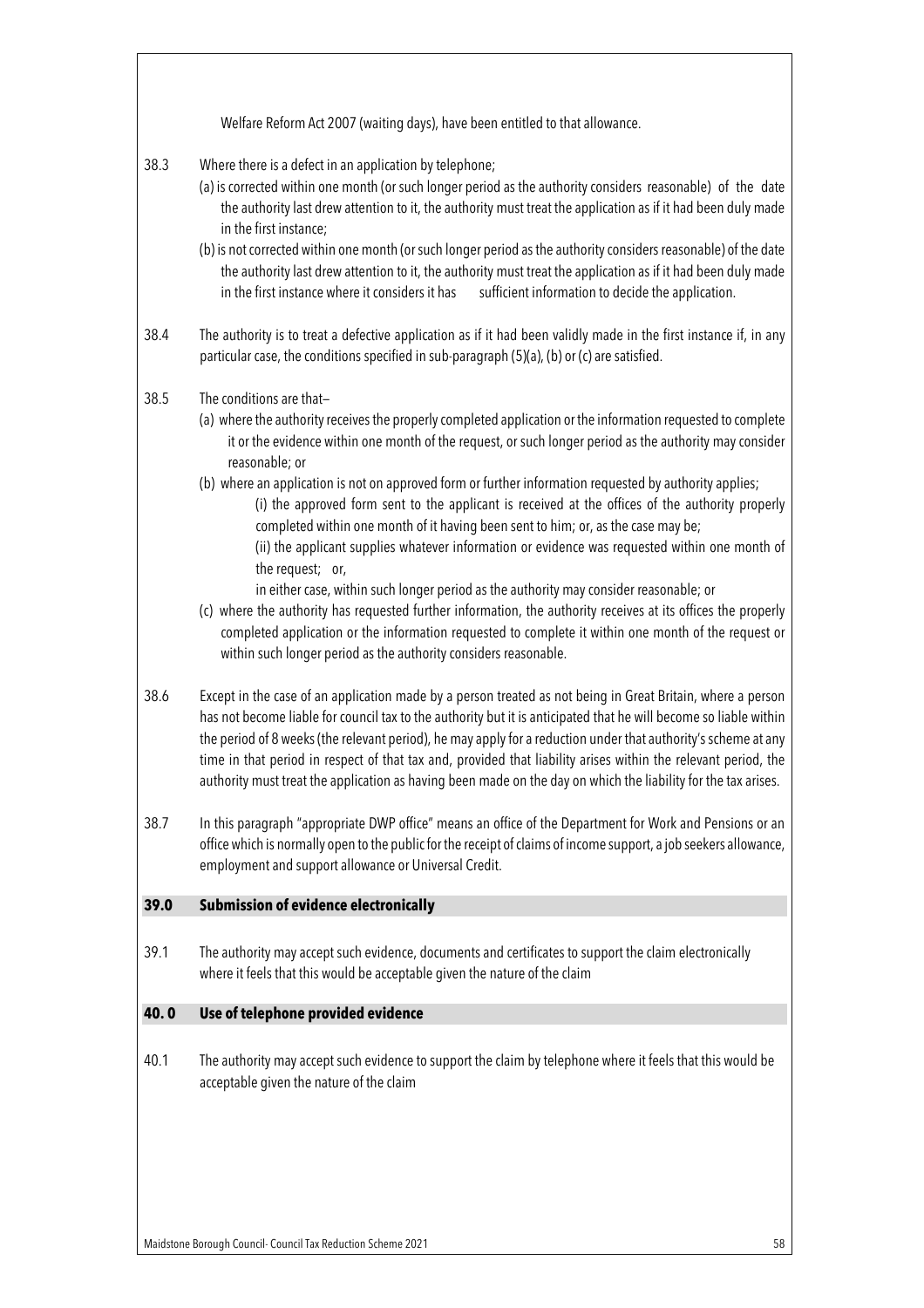| 41.0 | Information and evidence <sup>8</sup>                                                                                                                                                                                                                                                                                                                                                                                                                                                                                                                                                                                                                                                                                                           |
|------|-------------------------------------------------------------------------------------------------------------------------------------------------------------------------------------------------------------------------------------------------------------------------------------------------------------------------------------------------------------------------------------------------------------------------------------------------------------------------------------------------------------------------------------------------------------------------------------------------------------------------------------------------------------------------------------------------------------------------------------------------|
| 41.1 | Subject to sub-paragraph (3), a person who makes an application for a reduction under an authority's scheme<br>must satisfy sub-paragraph (2) in relation both to himself and to any other person in respect of whom he is<br>making the application.                                                                                                                                                                                                                                                                                                                                                                                                                                                                                           |
| 41.2 | This sub-paragraph is satisfied in relation to a person if-<br>(a) the application is accompanied by;<br>(i) a statement of the person's national insurance number and information or evidence establishing<br>that that number has been allocated to the person; or<br>(ii) information or evidence enabling the authority to ascertain the national insurance number that<br>has been allocated to the person; or<br>(b) the person has made an application for a national insurance number to be allocated to him and the<br>application for the reduction is accompanied by;<br>(i) evidence of the application for a national insurance number to be so allocated; and<br>(ii) the information or evidence enabling it to be so allocated. |
| 41.3 | Sub-paragraph (2) does not apply;<br>(a) in the case of a child or young person in respect of whom an application for a reduction is made;<br>(b) to a person who;<br>(i) is a person treated as not being in Great Britain for the purposes of this scheme;<br>(ii) is subject to immigration control within the meaning of section 115(9)(a) of the Immigration<br>and Asylum Act 1999; and<br>(iii) has not previously been allocated a national insurance number.                                                                                                                                                                                                                                                                           |
| 41.4 | Subject to sub-paragraph (5), a person who makes an application, or a person to whom a reduction under the<br>authority's scheme has been awarded, must furnish such certificates, documents, information and evidence<br>in connection with the application or the award, or any question arising out of the application or the award,<br>as may reasonably be required by that authority in order to determine that person's entitlement to, or<br>continuing entitlement to a reduction under its scheme and must do so within one month of the authority<br>requiring him to do so or such longer period as the authority may consider reasonable.                                                                                          |
| 41.5 | Where the authority makes a request under sub-paragraph (4), it must;<br>(a) inform the applicant or the person to whom a reduction under its scheme has been awarded of his duty<br>under paragraph 9 (duty to notify change of circumstances) to notify the authority of any change of<br>circumstances; and<br>(b) without prejudice to the extent of the duty owed under paragraph 9, indicate to him either orally or by<br>notice or by reference to some other document available to him on application and without charge, the<br>kind of change of circumstances which must be notified.                                                                                                                                               |
| 41.6 | This sub-paragraph applies to any of the following payments;<br>(a) a payment which is made under or by the Trusts, the Fund, the Eileen Trust, MFET Limited, the Skipton<br>Fund, the Caxton Foundation he London Emergencies Trust, the We Love Manchester Emergency Fund, or the<br>London Bombings Relief Charitable Fund;<br>(b) a payment which is disregarded under paragraph 24 of Schedule 5, other than a payment under the<br>Independent Living Fund (2006);<br>(c) a payment which is disregarded under paragraph 58.9.                                                                                                                                                                                                            |
| 41.7 | Where an applicant or a person to whom a reduction under the authority's scheme has been awarded or any                                                                                                                                                                                                                                                                                                                                                                                                                                                                                                                                                                                                                                         |

 $^8$  Inserted by Council Tax Reduction Schemes (Prescribed Requirements) (England) Regulations 2012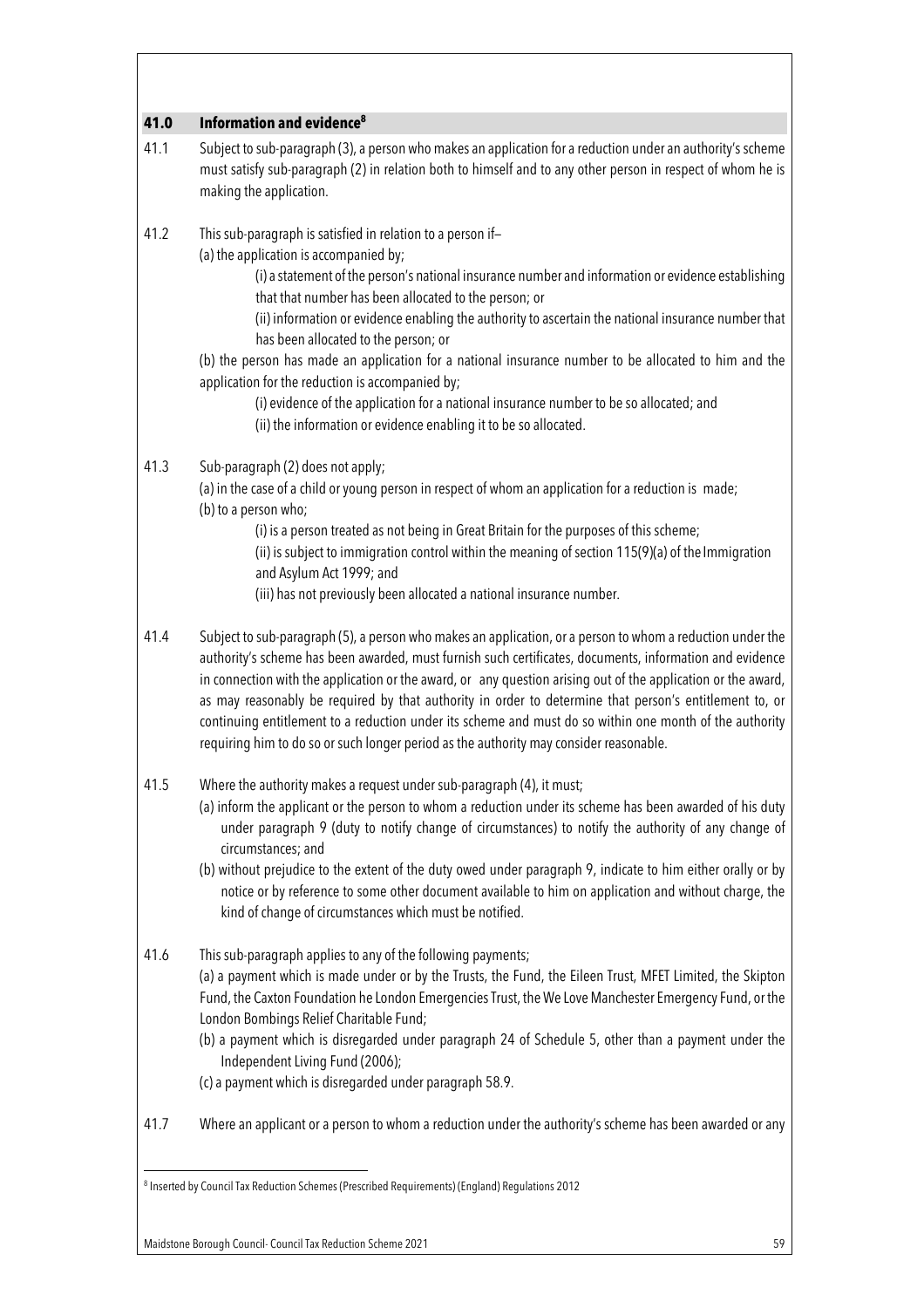partner has attained the qualifying age for state pension credit and is a member of, or a person deriving entitlement to a pension under, a personal pension scheme, he must where the authority so requires furnish the following information;

(a) the name and address of the pension fund holder;

(b) such other information including any reference or policy number as is needed to enable the personal pension scheme to be identified.

### **42.0 Amendment and withdrawal of application9**

- 42.1 A person who has made an application may amend it at any time before a decision has been made on it by a notice in writing delivered or sent to the designated office.
- 42.2 Where the application was made by telephone the amendment may also be made by telephone.
- 42.3 Any application amended is to be treated as if it had been amended in the first instance.
- 42.4 A person who has made an application may withdraw it by notice to the designated office at any time before a decision has been made on it.
- 42.5 Where the application was made by telephone, the withdrawal may also be made by telephone.
- 42.6 Any notice of withdrawal given in accordance with sub-paragraph (4) or (5) has effect when it is received.
- 42.7 Where a person, by telephone, amends or withdraws an application the person must (if required to do so by the authority) confirm the amendment or withdrawal by a notice in writing delivered or sent to the designated office.

#### **43.0 Duty to notify changes of circumstances10**

- 43.1 Subject to sub-paragraphs (3), (6) and (7), an applicant (or any person acting on his behalf) must comply with sub-paragraph (2) if there is a relevant change of circumstances at any time;
	- (a) between the making of an application and a decision being made on it, or
	- (b) after the decision is made (where the decision is that the applicant is entitled to a reduction under the authority's scheme) including at any time while the applicant is in receipt of such a reduction.
- 43.2 The applicant (or any person acting on his behalf) must notify any change of circumstances which the applicant (or that person) might reasonably be expected to know might affect his entitlement to, or the amount of, a reduction under the authority's scheme (a "relevant change of circumstances") by giving notice to the authority;

(a) in writing; or

(b) by telephone—

- $(i)$  where the authority has published a telephone number for that purpose unless the authority determines that in any particular case or class of case notification may not be given by telephone; or
- (ii) in any case or class of case where the authority determines that notice may be given by telephone; or
- (c) by any other means which the authority agrees to accept in any particular case,

within a period of 21 days beginning with the day on which the change occurs, or as soon as reasonably practicable after the change occurs, whichever is later.

<sup>9</sup> Inserted by Council Tax Reduction Schemes (Prescribed Requirements) (England) Regulations 2012

<sup>10</sup> Inserted by Council Tax Reduction Schemes (Prescribed Requirements) (England) Regulations 2012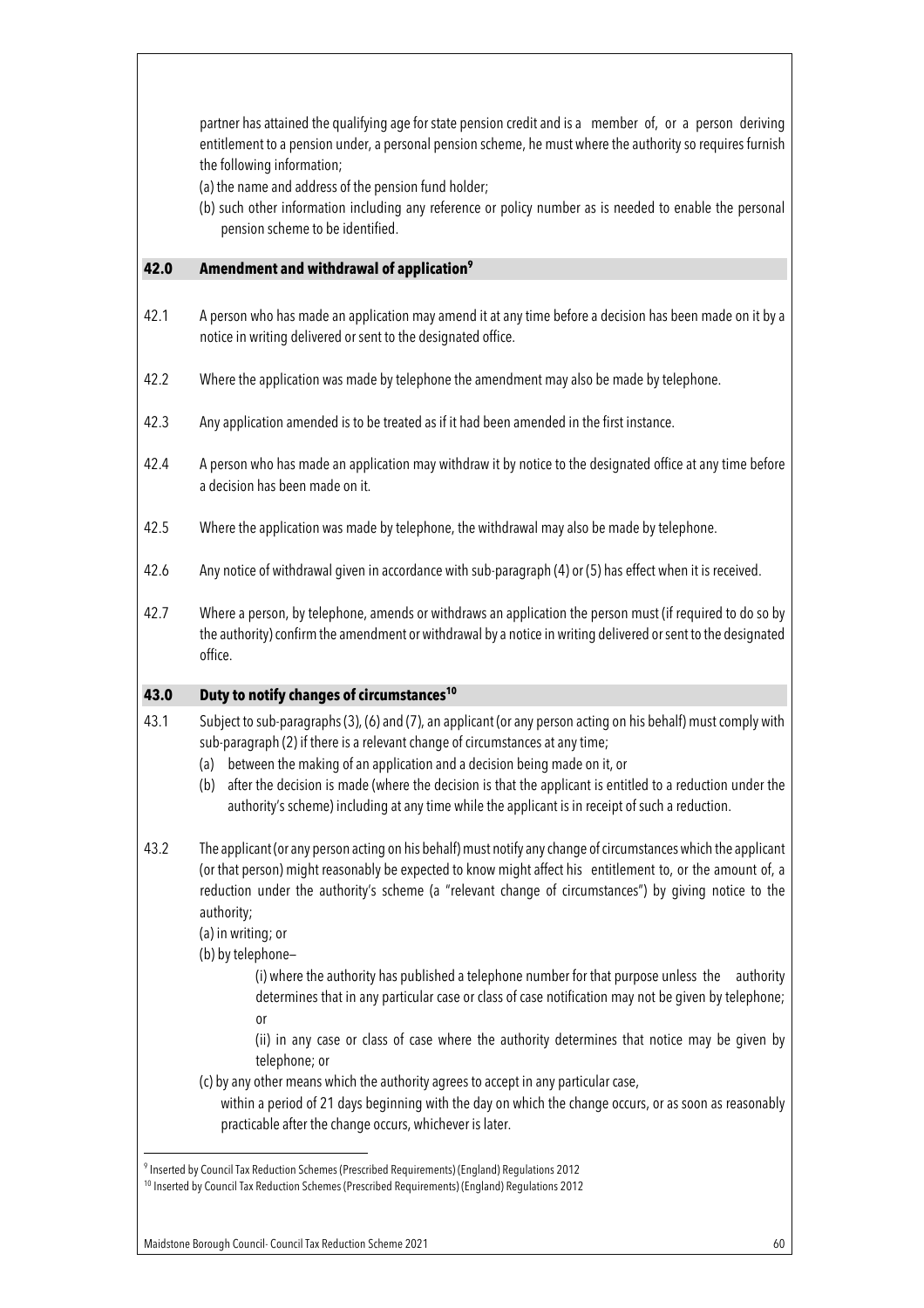- 43.3 The duty imposed on a person by sub-paragraph (1) does not extend to notifying (a) changes in the amount of council tax payable to the authority; (b) changes in the age of the applicant or that of any member of his family; (c) in the case of an applicant in receipt of a relevant benefit, changes in circumstances which affect the amount of the benefit but not the amount of the reduction under the authority's scheme to which he is entitled, other than the cessation of that entitlement to the benefit.
- 43.4 For the purposes of sub-paragraph (3)(c) "relevant benefit" means income support, an income-based jobseeker's allowance or an income-related employment and support allowance or universal credit.
- 43.5 Notwithstanding sub-paragraph (3)(b) or (c) an applicant is required by sub-paragraph (1) to notify the authority of any change in the composition of his family arising from the fact that a person who was a member of his family is now no longer such a person because he has ceased to be a child or young person.
- 43.6 The duty imposed on a person by sub-paragraph (1) includes in the case of a person falling within alternative maximum council tax reduction, giving written notice to the authority of changes which occur in the number of adults in the dwelling or in their total gross incomes and, where any such adult ceases to be in receipt of state pension credit, the date when this occurs.
- 43.7 All changes in circumstances should be notified to the authority in writing (or by whatever format agreed by the authority) within 21 days of the happening of the event or change in circumstance. This timescale may be extended at the discretion of the authority. Where such a change is not received within that timescale and where the change would increase the level of reduction payable, the authority may use a date later that the actual change of circumstances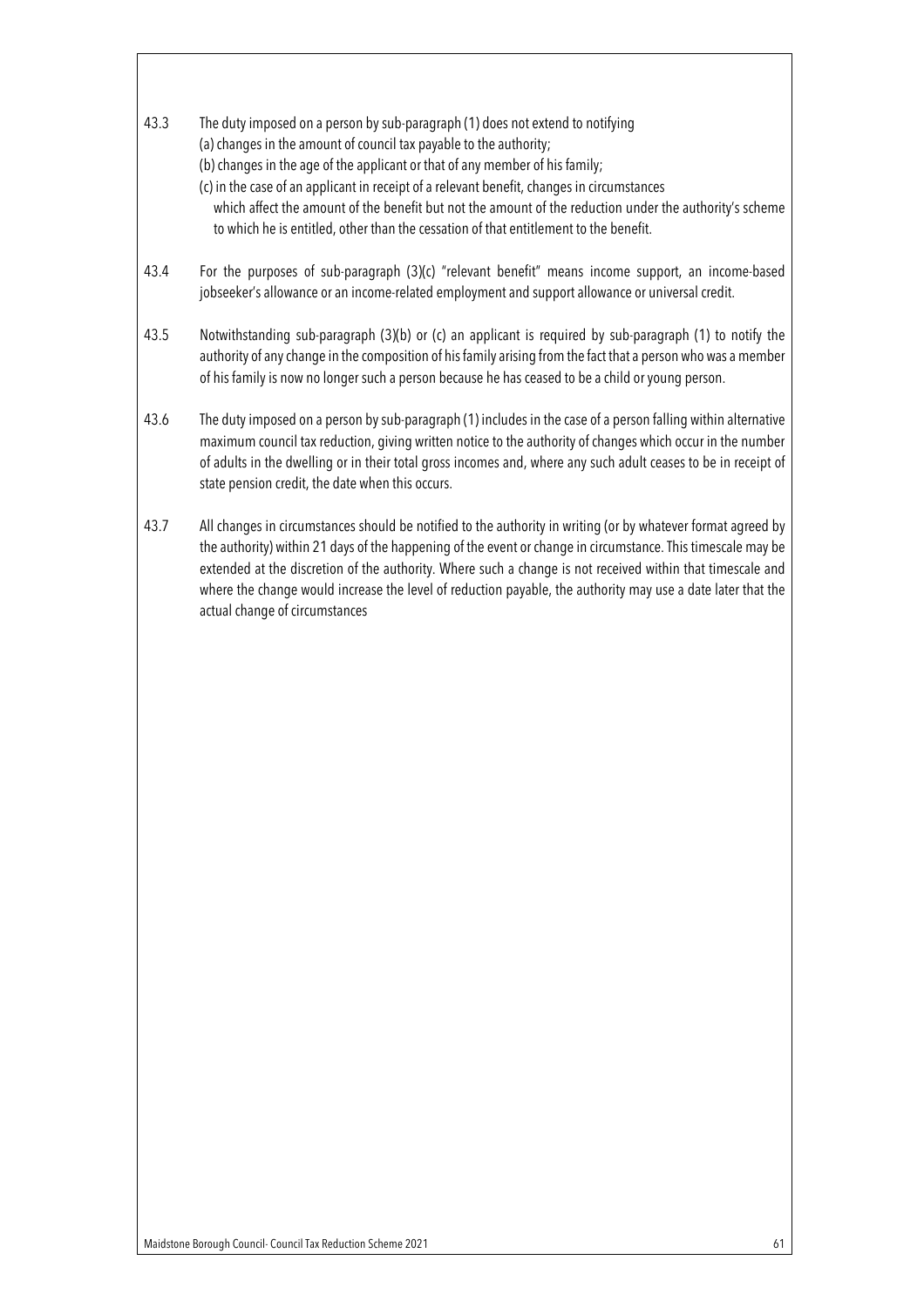**Decisions, decision notices and awards of Council Tax Reduction**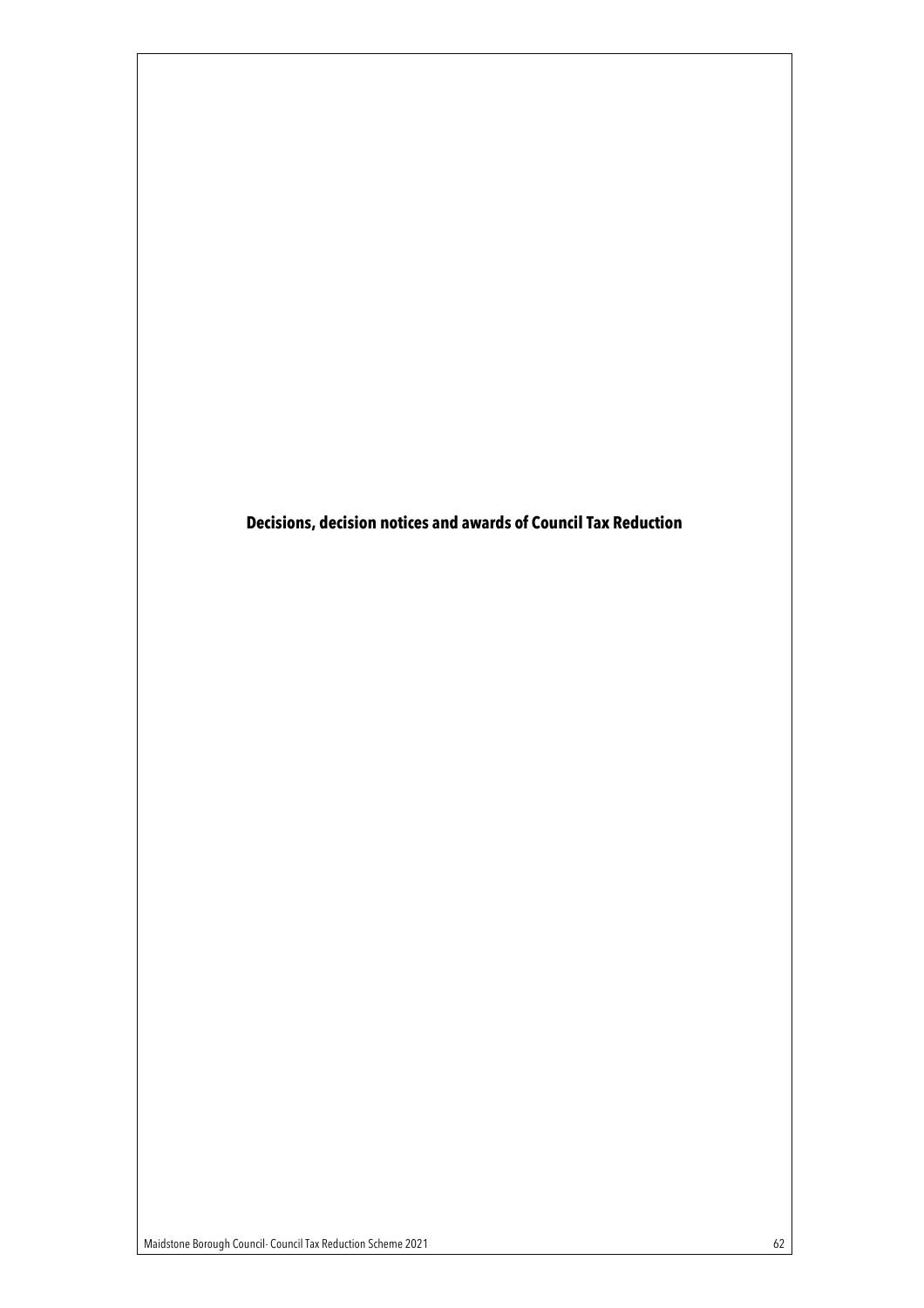| 44.0 | Decisions by the authority <sup>11</sup>                                                                                                                                                                                                                                                                                                                                                                                |
|------|-------------------------------------------------------------------------------------------------------------------------------------------------------------------------------------------------------------------------------------------------------------------------------------------------------------------------------------------------------------------------------------------------------------------------|
| 44.1 | The authority must make a decision on an application under its scheme within 14 days, or as soon as<br>reasonably practicable thereafter.                                                                                                                                                                                                                                                                               |
| 45.0 | Notification of decision <sup>12</sup>                                                                                                                                                                                                                                                                                                                                                                                  |
| 45.1 | The authority must notify in writing any person affected by a decision made by it under its scheme;<br>(a) in the case of a decision on an application, forthwith or as soon as reasonably practicable thereafter;<br>(b) in any other case, within 14 days of that decision or as soon as reasonably practicable thereafter.                                                                                           |
| 45.2 | Where the decision is to award a reduction, the notification under sub-paragraph (1) must include a<br>statement;<br>(a) informing the person affected of the duty imposed by this scheme;<br>(b) explaining the possible consequences (including prosecution) of failing to comply with that duty; and<br>(c) setting out the circumstances a change in which might affect entitlement to the reduction or its amount. |
| 45.3 | Where the decision is to award a reduction, the notification under sub-paragraph (1) must include a statement<br>as to how that entitlement is to be discharged.                                                                                                                                                                                                                                                        |
| 45.4 | In any case, the notification under sub-paragraph (1) must inform the person affected of the procedure by<br>which an appeal may be made and must refer the person to the provisions in the authority's scheme relating<br>to the procedure for making an appeal.                                                                                                                                                       |
| 45.5 | A person affected to whom the authority sends or delivers a notification of decision may, within one month of<br>the date of the notification of that decision request in writing the authority to provide a written statement<br>setting out the reasons for its decision on any matter set out in the notice.                                                                                                         |
| 45.6 | The written statement referred to in sub-paragraph (5) must be sent to the person requesting it within 14 days<br>or as soon as reasonably practicable thereafter.                                                                                                                                                                                                                                                      |
| 45.7 | For the purposes of this paragraph a person is to be treated as a person affected by a decision of the authority<br>under its scheme where the rights, duties or obligations of that person are affected by that decision and the<br>person falls within sub-paragraph (8).                                                                                                                                             |
| 45.8 | This sub-paragraph applies to-<br>(a) the applicant;<br>(b) in the case of a person who is liable to pay council tax in respect of a dwelling and is unable for the time                                                                                                                                                                                                                                                |
|      | being to act;<br>(i) a deputy appointed by the Court of Protection with power to claim, or as the case may be, receive<br>benefit on his behalf; or                                                                                                                                                                                                                                                                     |
|      | (ii) in Scotland, a judicial factor or any guardian acting or appointed under the Adults with Incapacity<br>(Scotland) Act 2000 who has power to apply or, as the case may be, receive benefit on the person's<br>behalf; or                                                                                                                                                                                            |
|      | (iii) an attorney with a general power or a power to apply or, as the case may be, receive benefit,<br>has been appointed by that person under the Powers of Attorney Act 1971, the Enduring Powers of<br>Attorney Act 1985 or the Mental Capacity Act 2005 or otherwise,                                                                                                                                               |
|      | (c) a person appointed by the authority to act for a person unable to act.                                                                                                                                                                                                                                                                                                                                              |
|      | <sup>11</sup> Inserted by Council Tax Reduction Schemes (Prescribed Requirements) (England) Regulations 2012                                                                                                                                                                                                                                                                                                            |

<sup>&</sup>lt;sup>12</sup> Inserted by Council Tax Reduction Schemes (Prescribed Requirements) (England) Regulations 2012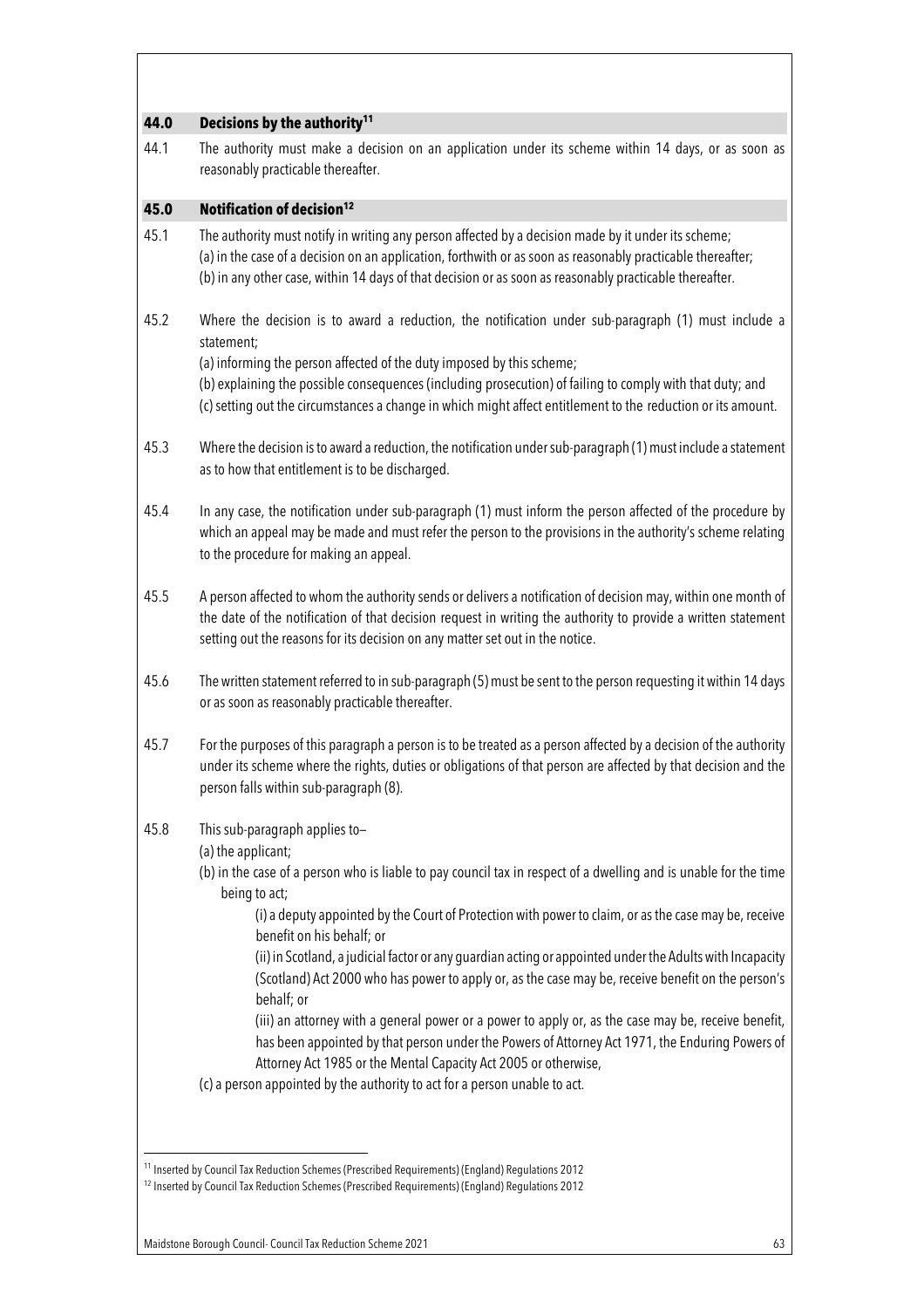### **46.0 Time and manner of granting council tax reduction13**

- 46.1 Where a person is entitled to a reduction under this authority's scheme in respect of his liability for the authority's council tax as it has effect in respect of a chargeable financial year ("the chargeable year"), the authority must discharge his entitlement;
	- (a) by reducing, so far as possible, the amount of his liability to which regulation 20(2) of the Council Tax (Administration and Enforcement) Regulations 1992 refers; or
	- (b) where;

(i) such a reduction is not possible; or

(ii) such a reduction would be insufficient to discharge the entitlement to a reduction under the authority's scheme; or

(iii) the person entitled to the reduction is jointly and severally liable for the council tax and the authority determines that such a reduction would be inappropriate, by making payment to him of the amount of reduction to which he is entitled, rounded where necessary to the nearest penny.

- 46.2 The authority must notify the person entitled to a reduction under this scheme of the amount of that reduction and how his entitlement is to be discharged in pursuance of paragraph (1).
- 46.3 In a case to which paragraph (1)(b) refers;
	- (a) if the amount of the council tax for which he remains liable in respect of the chargeable year, after any reduction to which sub-paragraph (1)(a) refers has been made, is insufficient to enable his entitlement to a reduction under the authority's scheme in respect thereof to be discharged, upon the final instalment of that tax becoming due any outstanding reduction;

(i) must be paid to that person if he so requires; or

(ii) in any other case must (as the authority determines) either be repaid or credited against any subsequent liability of the person to make a payment in respect of the authority's council tax as it has effect for any subsequent year;

- (b) if that person has ceased to be liable for the authority's council tax and has discharged the liability for that tax, the outstanding balance (if any) of the reduction under the authority's scheme in respect thereof must be paid within 14 days or, if that is not reasonably practicable, as soon as practicable thereafter
- (c) in any other case, the reduction under the authority's scheme must be paid within 14 days of the receipt of the application at the offices of the authority or, if that is not reasonably practicable, as soon as practicable thereafter.
- 46.4 For the purposes of this paragraph "instalment" means any instalment of the authority's council tax to which regulation 19 of the Council Tax (Administration and Enforcement) Regulations 1992 refers (council tax payments).

### **47.0 Persons to whom reduction is to be paid 14**

- 47.1 Any payment of the amount of a reduction must be made to the applicant where liable for council tax
- 47.2 Where a person other than a person who is entitled to a reduction under this authority's scheme made the application for the reduction and that first person is a person acting pursuant to an appointment or is treated as having been so appointed, the amount of the reduction may be paid to that person.

<sup>13</sup> Inserted by Council Tax Reduction Schemes (Prescribed Requirements) (England) Regulations 2012

<sup>14</sup> Inserted by Council Tax Reduction Schemes (Prescribed Requirements) (England) Regulations 2012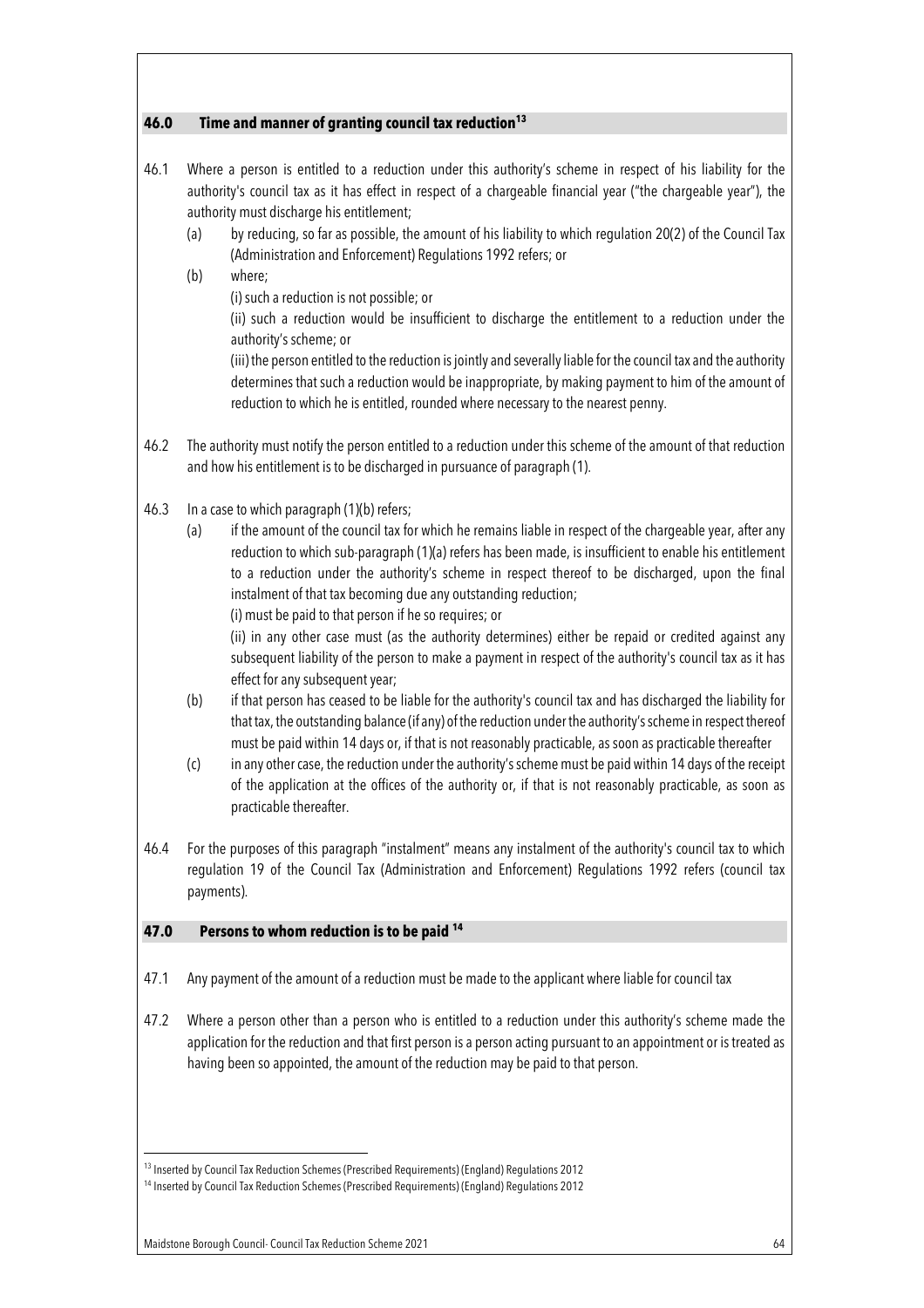### **48.0 Shortfall in reduction15**

- 48.1 Where, on the revision of a decision allowing a reduction under the authority's scheme to a person, it is determined that the amount allowed was less than the amount to which that person was entitled, the authority must either;
	- (a) make good any shortfall in reduction which is due to that person, by reducing so far as possible the next and any subsequent payments he is liable to make in respect of the council tax of the authority as it has effect for the chargeable financial year until that shortfall is made good; or
	- (b) where this is not possible or the person concerned so requests, pay the amount of any shortfall in reduction due to that person within 14 days of the revision of the decision being made or if that is not reasonable practicable, as soon as possible afterwards.

#### **49.0 Payment on the death of the person entitled16**

49.1 Where the person entitled to any reduction under this scheme has died and it is not possible to award the reduction which is due in the form of a reduction of the council tax for which he was liable, the authority must make payment of the amount of the reduction to his executor or administrator in accordance with regulation 58(4) of the Council Tax (Administration and Enforcement) Regulations 1992.

### **50.0 Offsetting**

50.1 Where a person has been allowed or paid a sum of council tax reduction under a decision which is subsequently revised or further revised, any sum allowed or paid in respect of a period covered by the subsequent decision shall be offset against arrears of entitlement under the subsequent decision except to the extent that the sum exceeds the arrears and shall be treated as properly awarded or paid on account of them.

### **51 .0 Payment where there is joint and several liability17**

51.1 Where;

(a) a person is entitled to a reduction under the authority's scheme in respect of his liability for the authority's council tax as it has effect in respect of a chargeable financial year;

(b) the person entitled to the reduction is jointly and severally liable for the council tax; and (c) the authority determines that discharging his entitlement by reducing the amount of his liability to which regulation 20(2) of the Council Tax (Administration and Enforcement) Regulations 1992(7) refers would be inappropriate,

it may make a payment to him of the amount of the reduction to which he is entitled, rounded where necessary to the nearest penny.

- 51.2 Subject to sub-paragraph (3) any payment made under sub-paragraph (1) must be made to the person who is entitled to the reduction.
- 51.3 Where a person other than a person who is entitled to a reduction under the authority's scheme made the application and that first person is a person acting pursuant to an appointment under paragraph 4(3) or is treated as having been so appointed by virtue of paragraph 4(4), the amount of the reduction may be paid to that person.

<sup>&</sup>lt;sup>15</sup> Inserted by Council Tax Reduction Schemes (Prescribed Requirements) (England) Regulations 2012

<sup>16</sup> Inserted by Council Tax Reduction Schemes (Prescribed Requirements) (England) Regulations 2012

<sup>17</sup> Inserted by Schedule 8 of the Council Tax Reductions Scheme (Prescribed Requirements) (England) Regulations 2012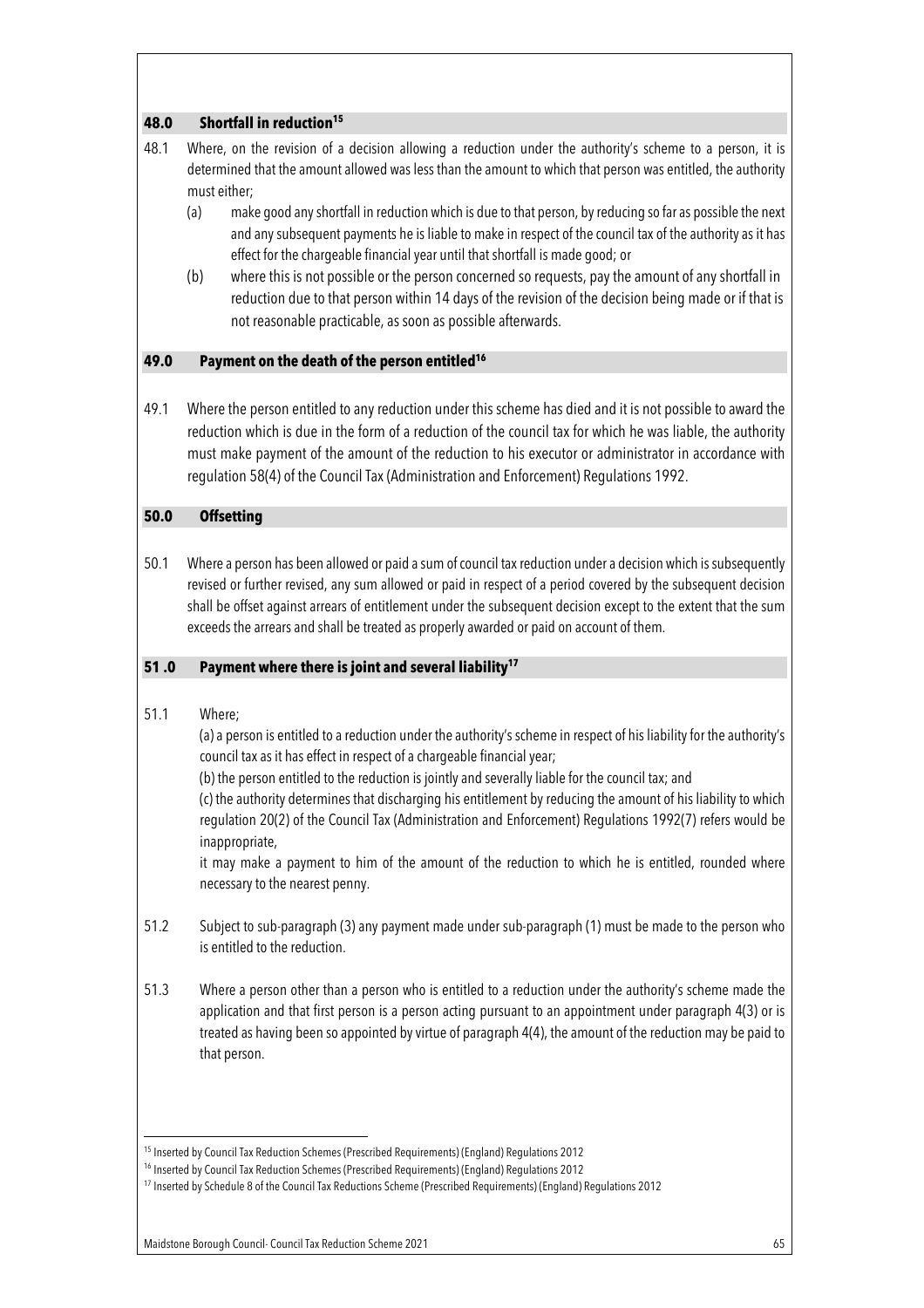**Collection, holding and forwarding of information for Council Tax Reduction purposes**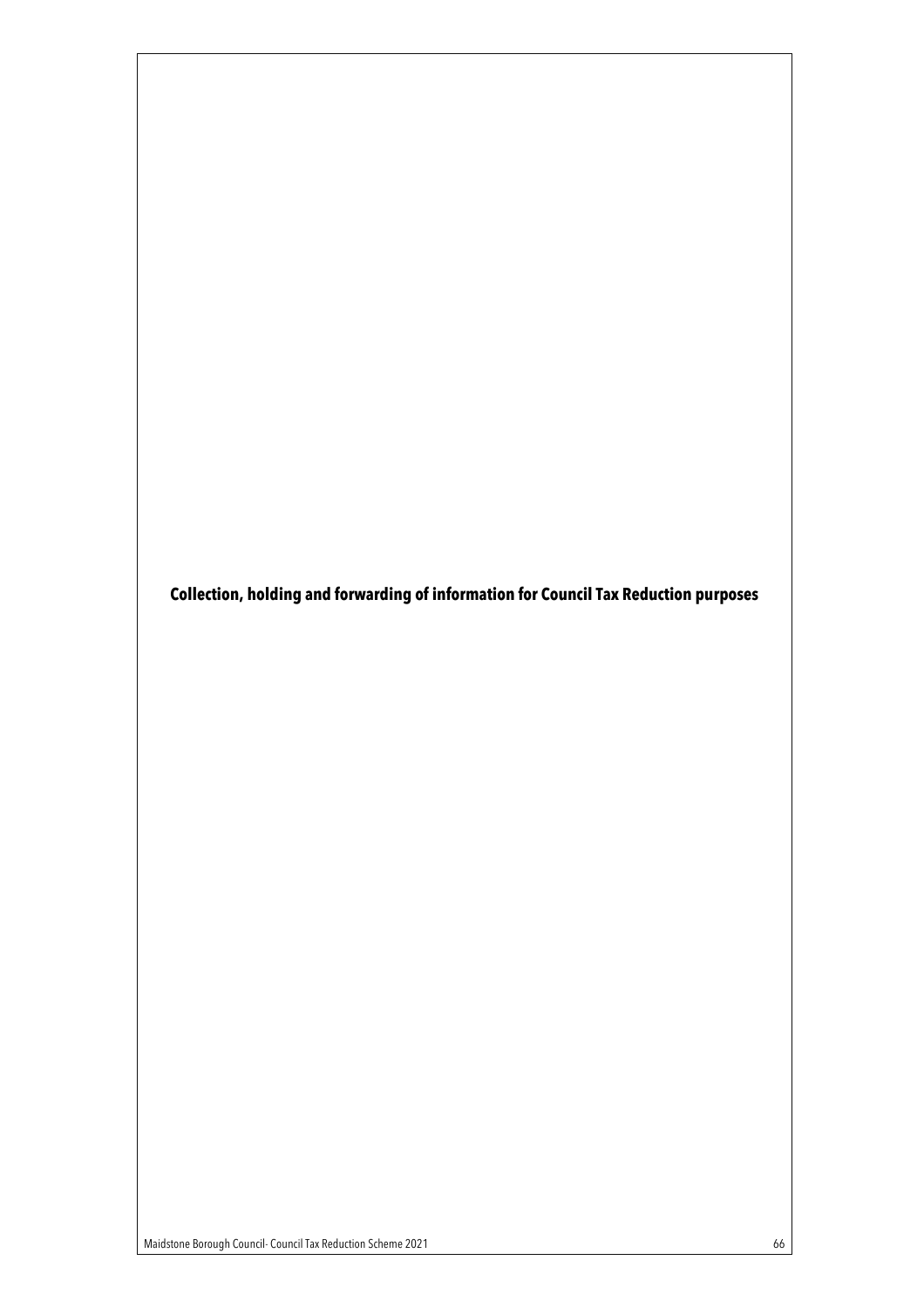# **52.0 Use of information from and to the Department of Work and Pensions (DWP) and Her Majesty's Revenues and Customs (HMRC)**

- 52.1 The authority will use information provided by the DWP and HMRC for the purposes of Council Tax Reduction, council tax liability, billing, administration and enforcement as outlined within Schedule 2 of the Local Government Finance Act 1992 as amended by the Local Government Finance Act 2012 and the Social Security (Information-sharing in relation to Welfare Services etc.) (Amendment) Regulations 2013
- 52.2 Where required by the relevant department and where required by law, the authority will share information obtained for Council Tax Reduction with the DWP or HMRC as appropriate and in accordance with Data Protections requirements<sup>18</sup>.

### **53.0 Collection of information**

- 53.1 The authority may receive and obtain information and evidence relating to claims for council tax reduction, the council may receive or obtain the information or evidence from–
	- (a) persons making claims for council tax reduction;
	- (b) other persons in connection with such claims;
	- (c) other local authorities; or
	- (d) central government departments including the DWP and HMRC
- 53.2 The authority may verify relevant information supplied to, or obtained.

## **54.0 Recording and holding information**

- 54.1 The authority may
	- (a) may make a record of such information; and
	- (b) may hold that information, whether as supplied or obtained or recorded, for the purpose of forwarding it to the person or authority for the time being administering council tax reduction.

### **55.0 Forwarding of information**

55.1 The authority may forward it to the person or authority for the time being administering claims to or awards of council tax reduction to which the relevant information relates, being

(i) a local authority;

(ii) a person providing services to a local authority; or

(iii) a person authorised to exercise any function of a local authority relating to council tax reduction.

<sup>18</sup> Data Retention and Investigatory Powers Act 2014 and Data Retention Regulations 2014

Maidstone Borough Council- Council Tax Reduction Scheme 2021 67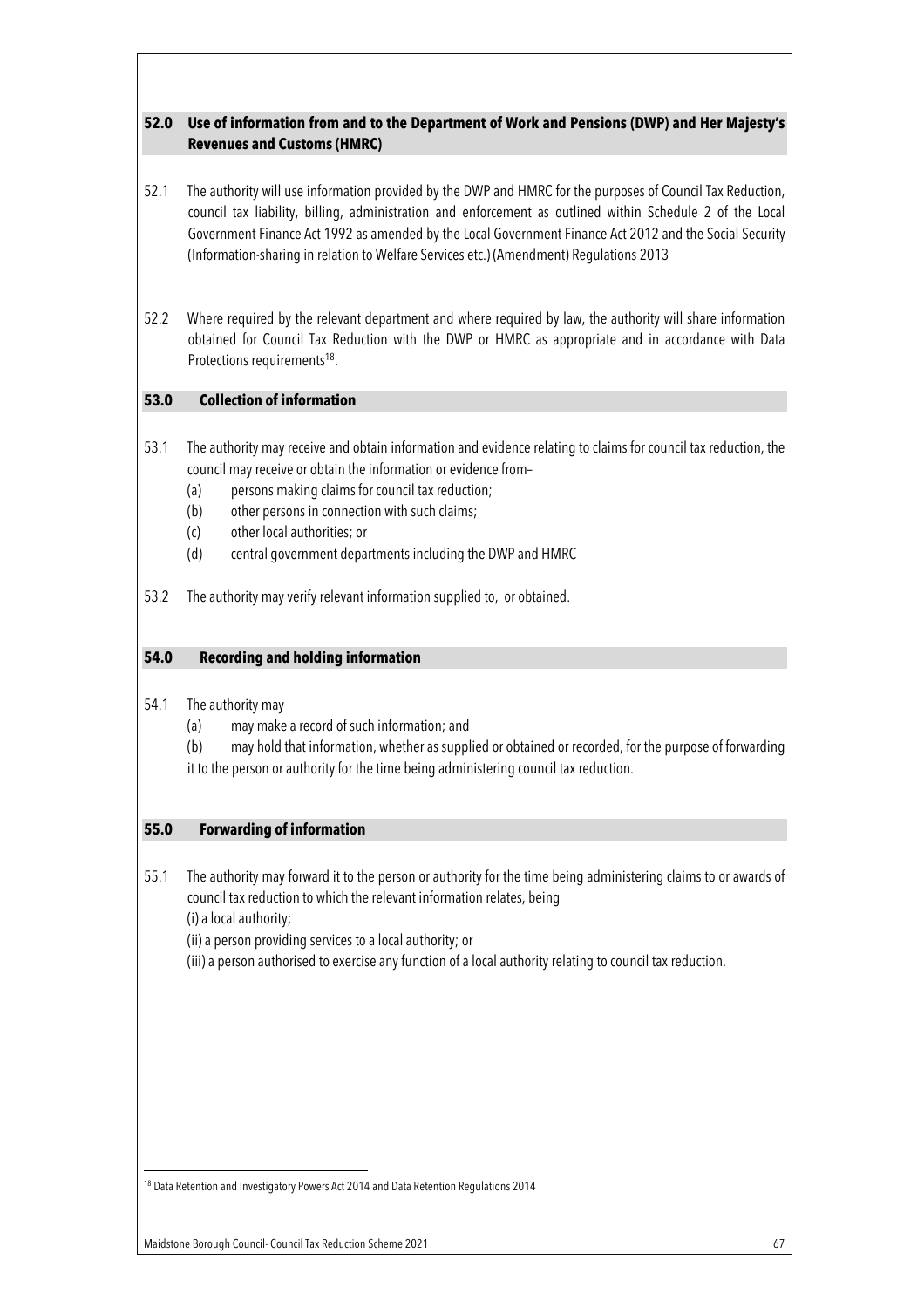**Revisions, Written Statements, Termination of Council Tax Reduction**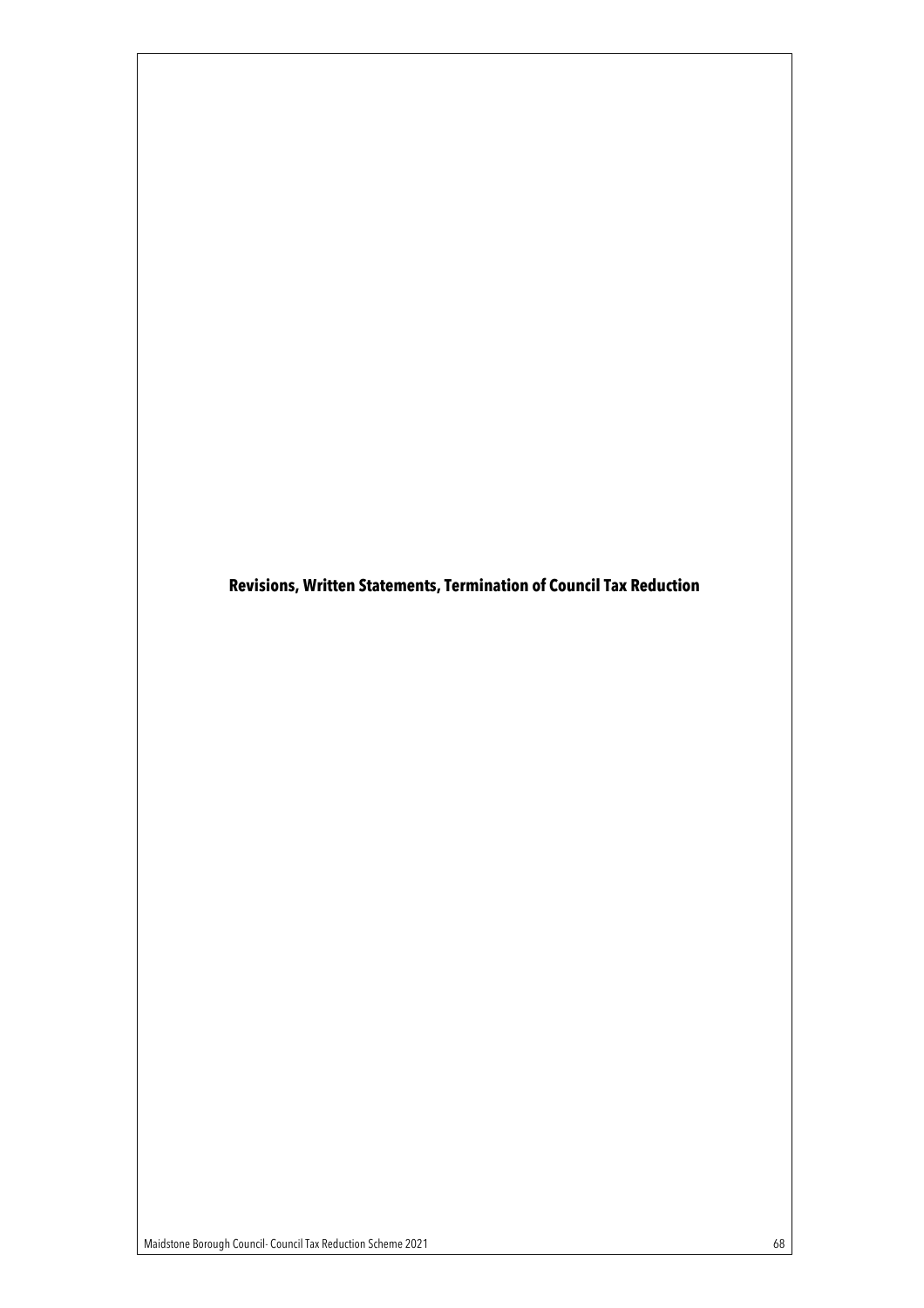## **56.0 Persons affected by Decisions**

- 56.1 A person is to be treated as a person affected by a relevant decision of the authority where that person is;
	- (a) an applicant;
	- (b) in the case of a person who is liable to make payments in respect of a dwelling and is unable for the time being to act

(i) a Deputy appointed by the Court of Protection with power to claim, or as the case may be, receive benefit or reduction on his behalf,

(ii) in Scotland, a tutor, curator, judicial factor or other guardian acting or appointed in terms of law administering that person's estate, or

(iii) an attorney with a general power or a power to receive benefit or reduction appointed by the person liable to make those payments under the Powers of Attorney Act 1971, the Enduring Powers of Attorney Act 1985 or the Mental Capacity Act 2005 or otherwise;

(c) a person appointed by the authority under this scheme;

## **57.0 Revisions of Decisions**

57.1 Subject to the provisions in this scheme, a relevant decision ('the original decision) may be revised or further revised by the authority, which made the decision where the person affected makes an application for a revision within;

(i) one month of the date of notification of the original decision; or

(ii) such extended time as the authority may allow.

57.2 The authority may revise or further revise that original decision at any time. Where further information is required from the person affected, the authority shall request such information and evidence as it feels is reasonable. Such information must be supplied within;

i) one month of the date of notification of the additional information; or

(ii) such extended time as the authority may allow

### **58.0 Written Statements**

58.1 Subject to the provisions in the scheme, the authority may upon a written request issue a written statement to a person affected to further explain the decision of the authority in relation to Council Tax Reduction. The request must be received within one month of the date of the notification being issued by the authority.

### **59.0 Terminations**

- 59.1 The authority may terminate, in whole or in part the Council Tax Reduction where it appears to the authority that an issue arises whether;
	- (a) the conditions for entitlement to Council Tax Reduction are or were fulfilled; or
	- (b) a decision as to an award of such a reduction should be revised or superseded.
- 59.2 The authority may terminate, in whole or in part the Council Tax Reduction where it appears to the authority that an issue arises whether;
	- (a) the conditions for entitlement to Council Tax Reduction are or were fulfilled; or
	- (b) a decision as to an award of such a reduction should be revised or superseded.

Where the person fails to provide information to the authority as requested in relation to any matter relating to their liability for Council Tax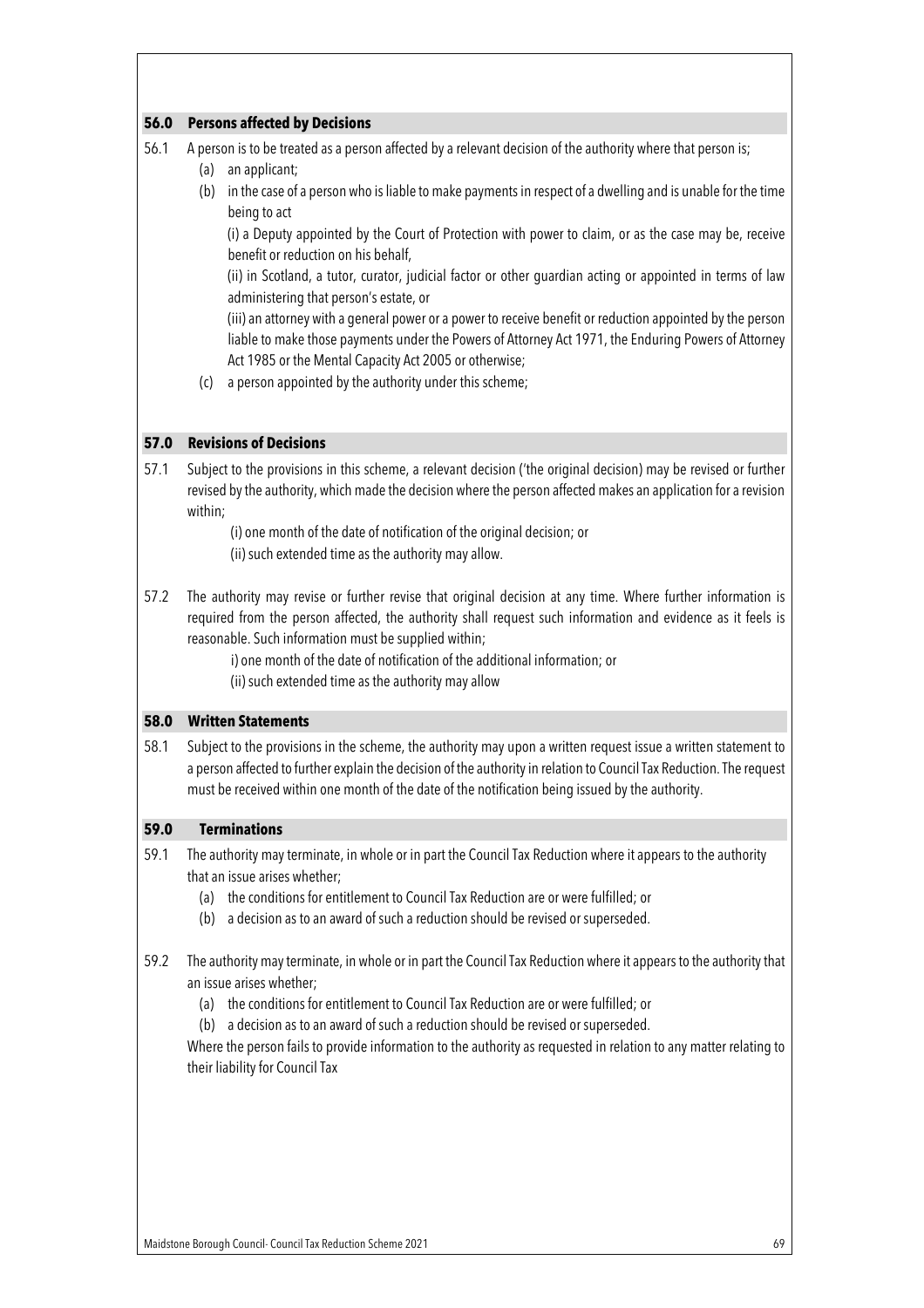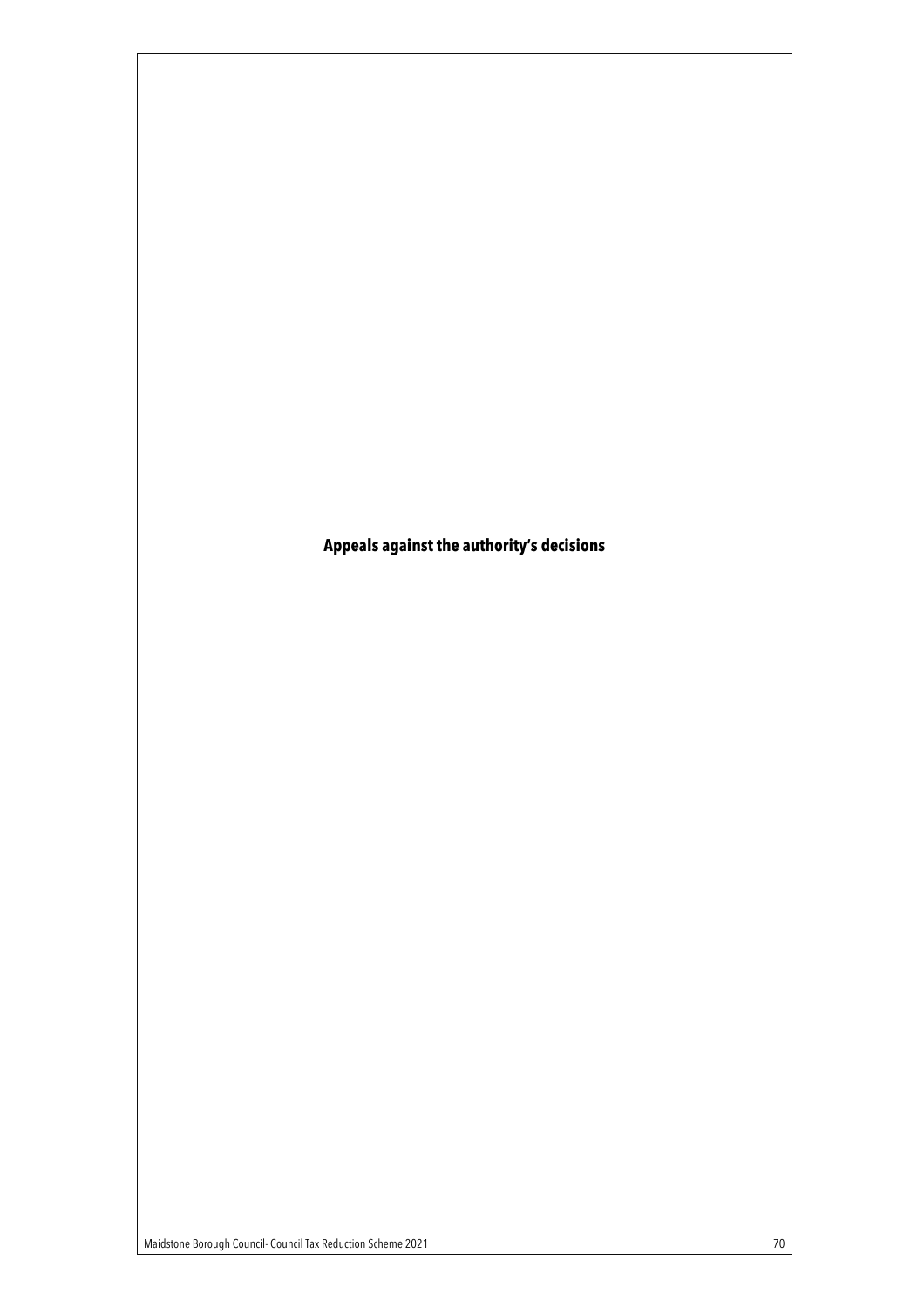## **60.0 Procedure by which a person may make an appeal against certain decisions of the authority19**

- 60.1 A person who is aggrieved by a decision of the authority, which affects;
	- (a) the person's entitlement to a reduction under its scheme, or
		- (b) the amount of any reduction to which that person is entitled,

may serve a written notice on the authority stating the matter by which, and the grounds on which, he is aggrieved.

- 60.2 The authority must
	- (a) consider the matter to which the notice relates;
	- (b) notify the aggrieved person in writing;
		- (i) that the ground is not well founded, giving reasons for that belief; or
		- (ii) that steps have been taken to deal with the grievance, stating the steps taken.
- 60.3 Where, following notification the person is still aggrieved, or if the authority fails to notify the person aggrieved within two months of the service of his notice, he may appeal to the valuation tribunal under section 16 of the 1992 Act.

<sup>19</sup> Inserted by Council Tax Reduction Schemes (Prescribed Requirements) (England) Regulations 2012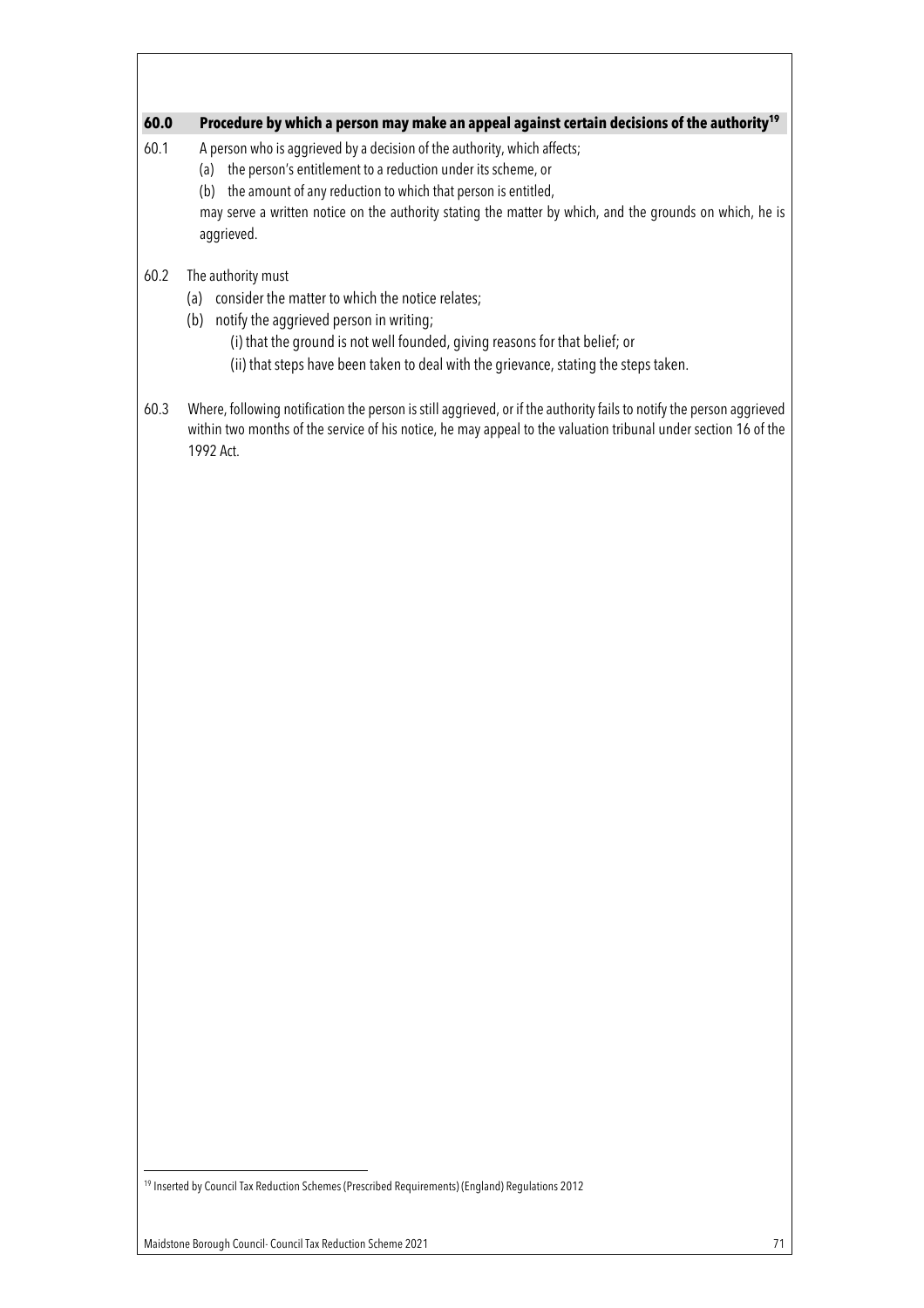**Procedure for applying for a discretionary reduction**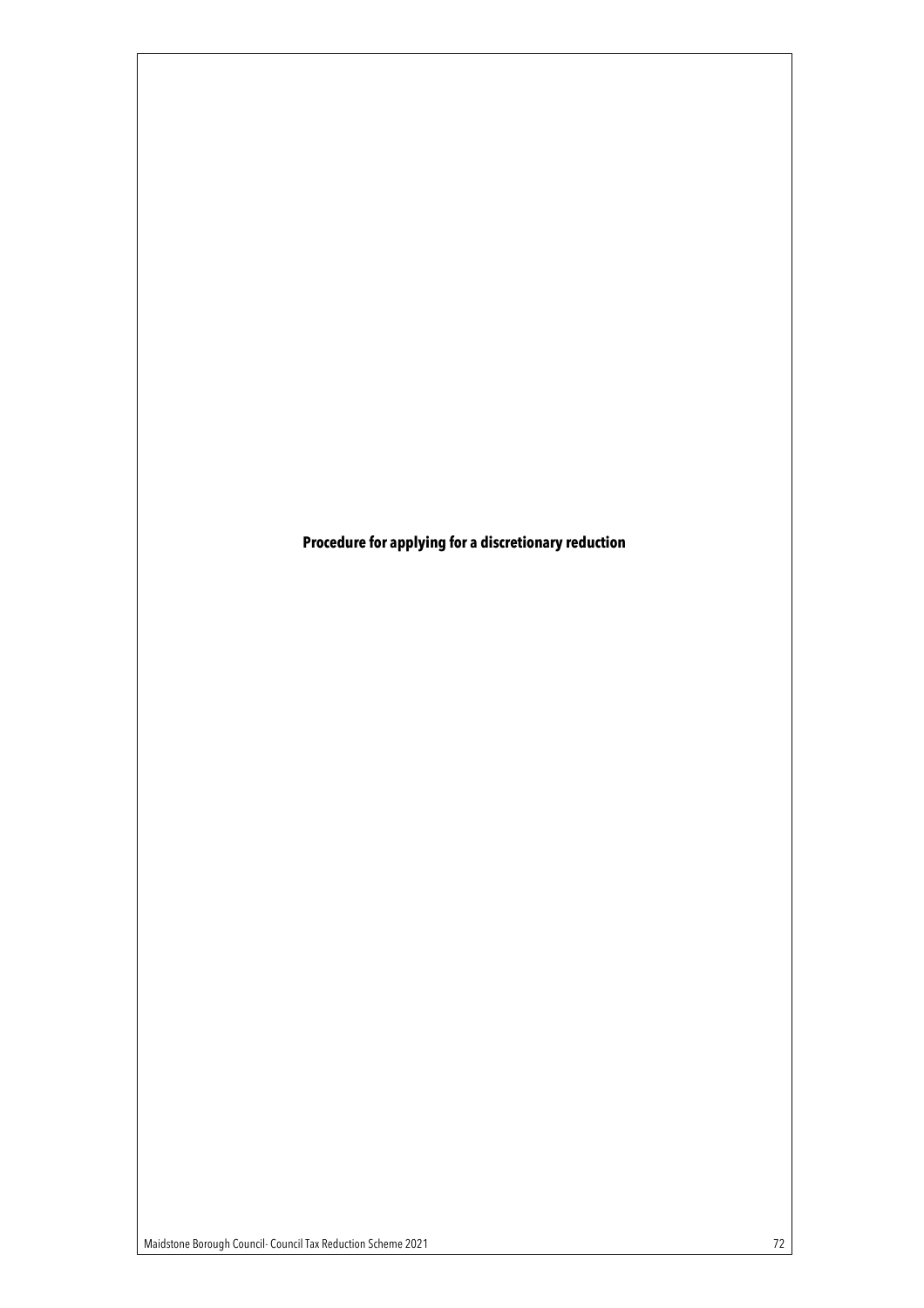## **61.0 Procedure for an application to the authority for a reduction under section 13A(1)(c) of the 1992 Act20**

- 61.1 An application to the authority for a reduction under section 13A(1)(c) of the 1992 Act may be made;
	- (a) in writing,
	- (b) by means of an electronic communication in accordance with this scheme, or
	- (c) where the authority has published a telephone number for the purpose of receiving such applications, by telephone.

## 61.2 Where;

- (a) the authority has made a determination under section 13A(1)(c) in relation to a class of case in which liability is to be reduced; and
- (b) a person in that class would otherwise be entitled to a reduction under its scheme, that person's application for a reduction under the authority's scheme may also be treated as an application for a reduction under section 13A(1)(c).

<sup>&</sup>lt;sup>20</sup> Inserted by Council Tax Reduction Schemes (Prescribed Requirements) (England) Regulations 2012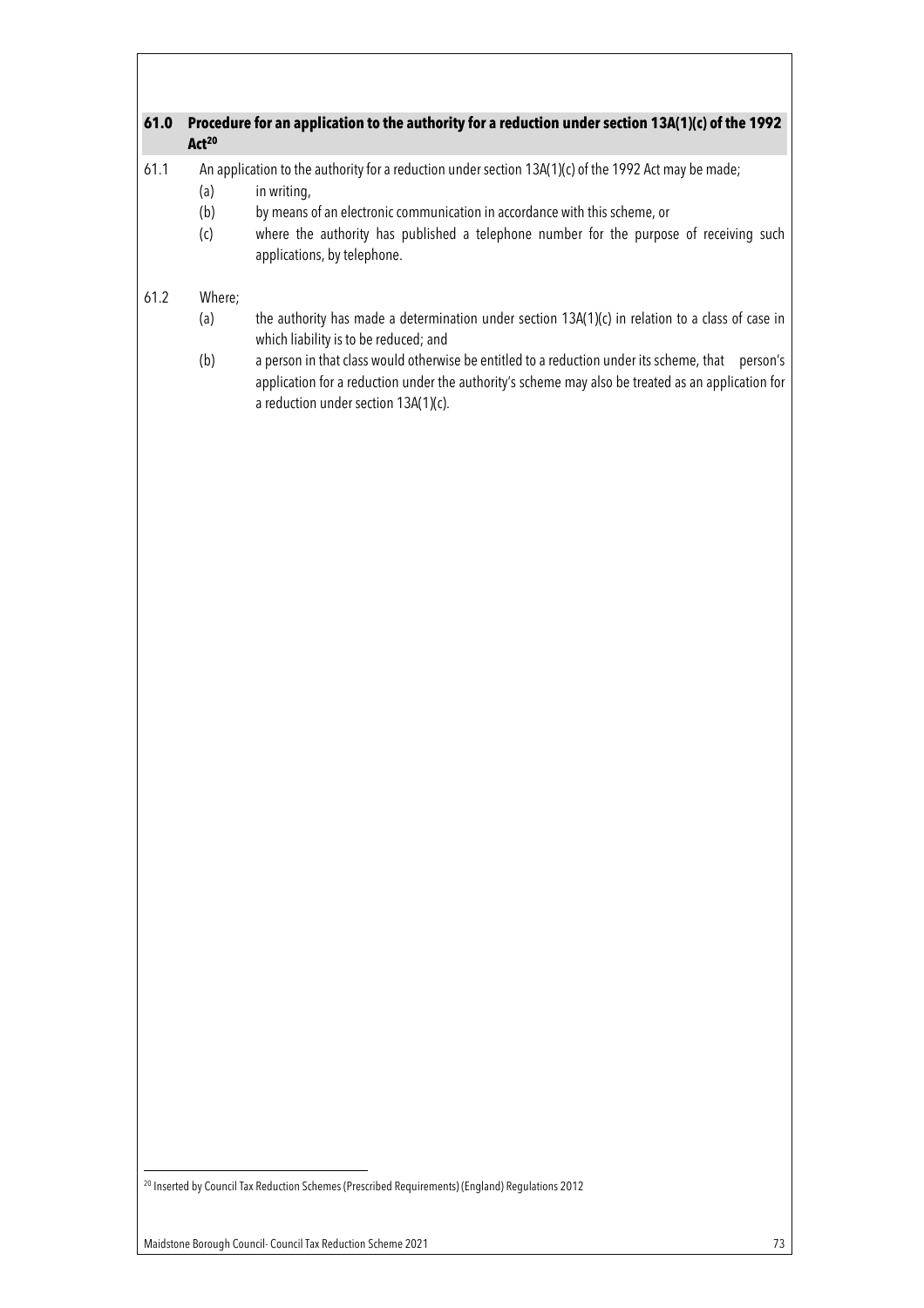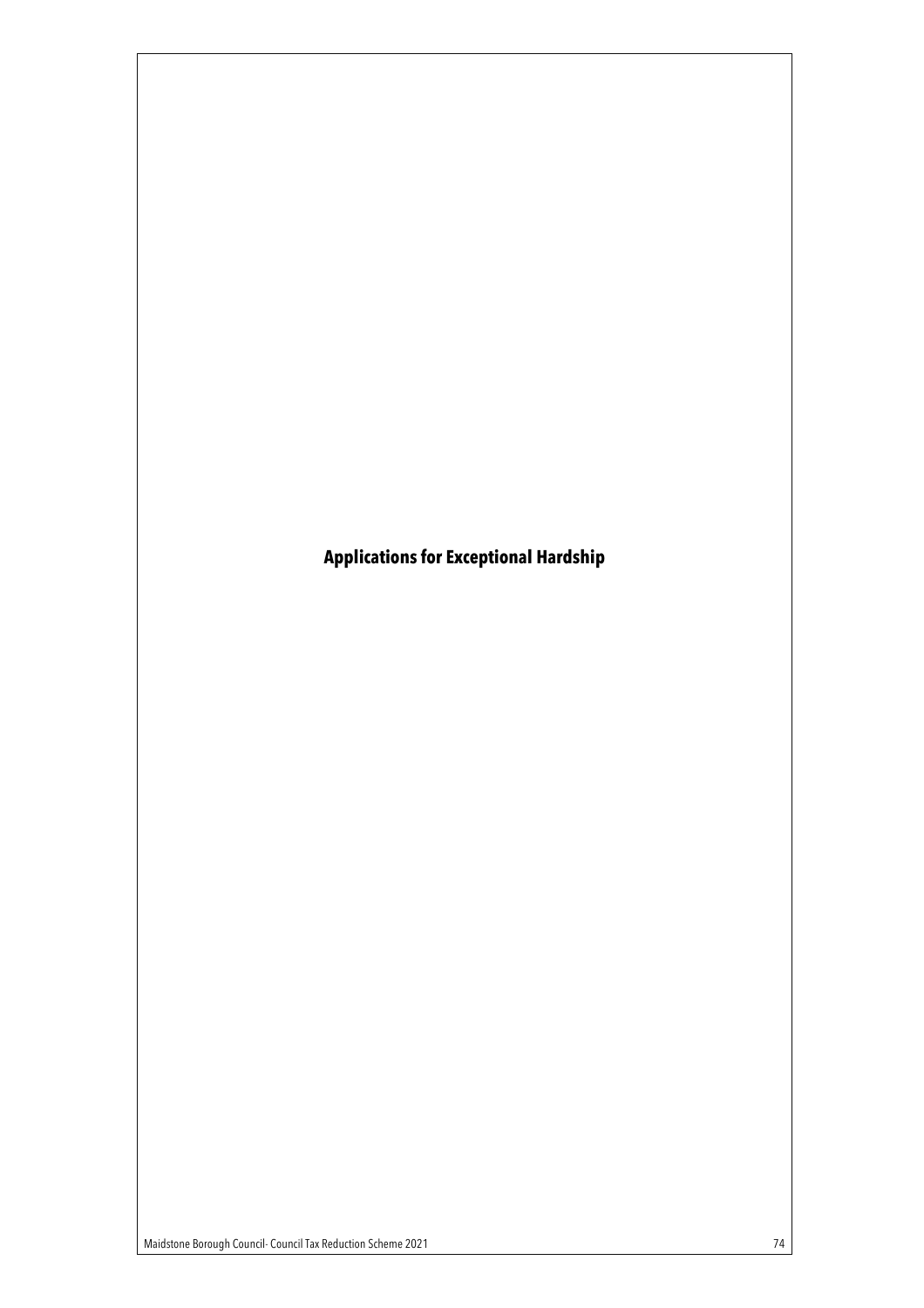## **62.0 Applications for Exceptional Hardship**

- 62.1 An application to the authority for an Exceptional Hardship payment under this scheme (Section13A(1)(a)) may be made;
	- (a) in writing,
	- (b) by means of an electronic communication in accordance with this scheme, or
	- (c) where the authority has published a telephone number for the purpose of receiving such applications, by telephone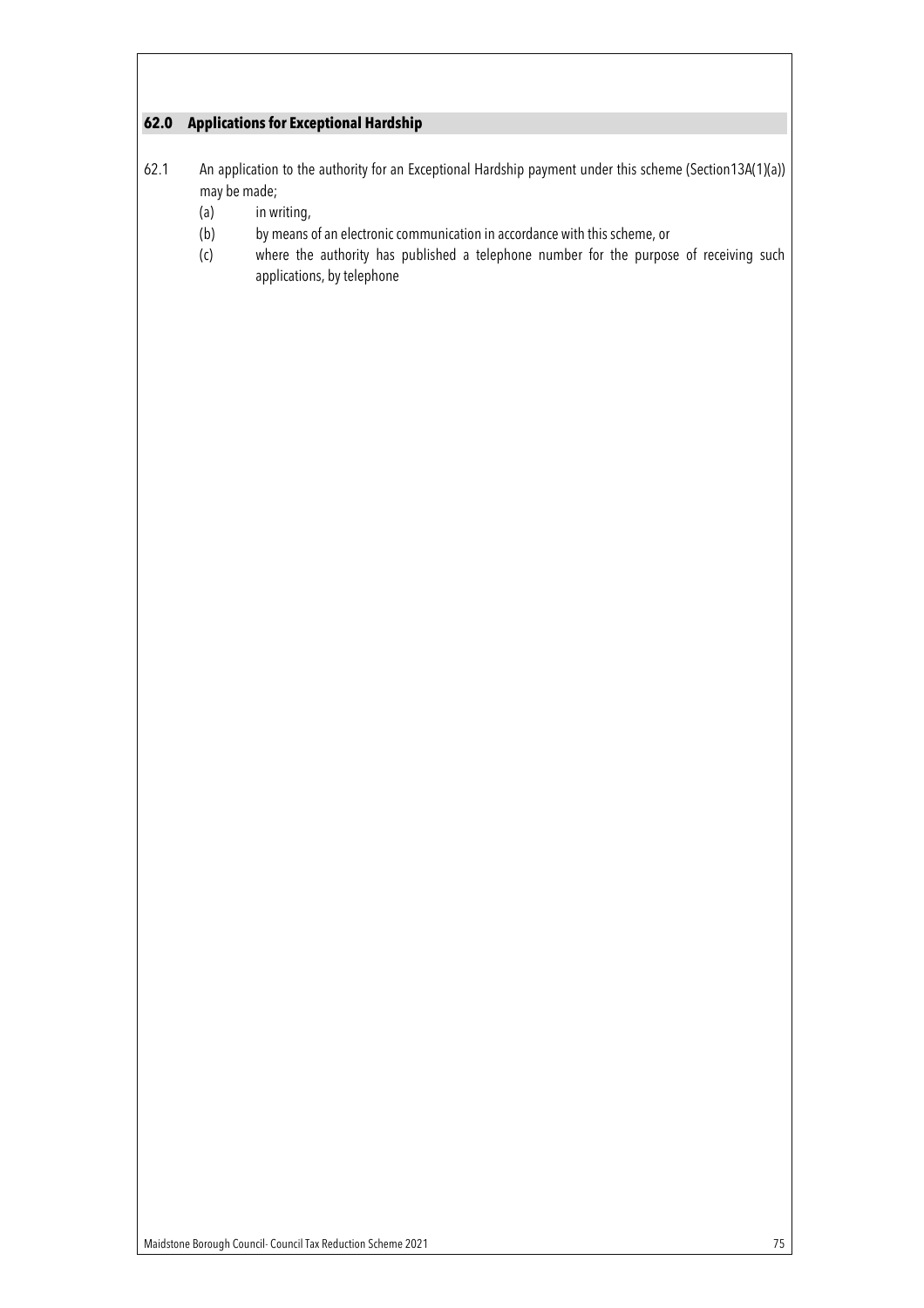**Electronic Communication**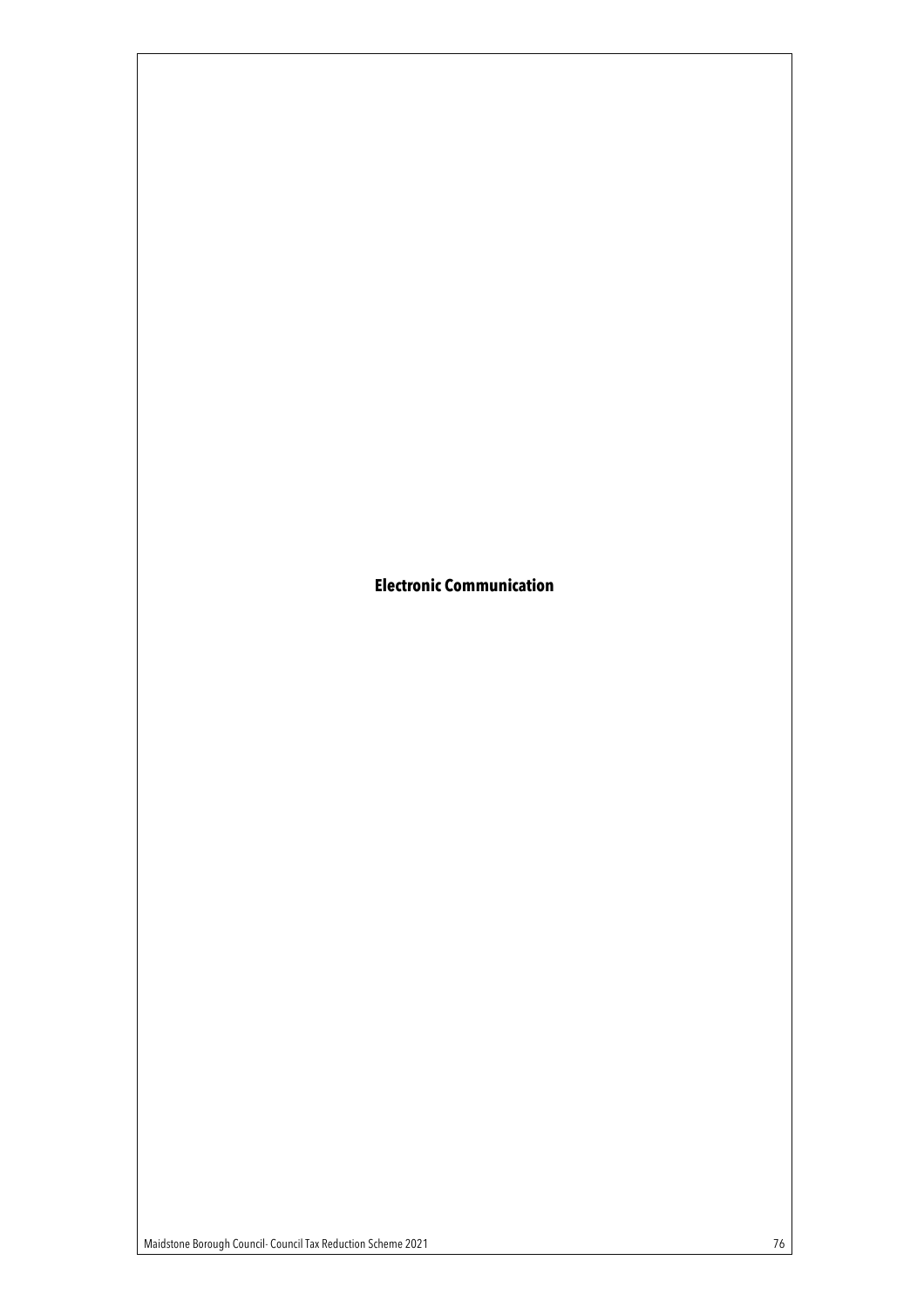# **63.0 Interpretation**

| 63.1 | In this Part;<br>"information" includes an application, a certificate, notice or other evidence; and<br>"official computer system" means a computer system maintained by or on behalf of an authority for<br>sending, receiving, processing or storing of any information.                                                                                                       |  |  |  |  |
|------|----------------------------------------------------------------------------------------------------------------------------------------------------------------------------------------------------------------------------------------------------------------------------------------------------------------------------------------------------------------------------------|--|--|--|--|
| 64.0 | <b>Conditions for the use of electronic communication</b>                                                                                                                                                                                                                                                                                                                        |  |  |  |  |
| 64.1 | The authority may use an electronic communication in connection with applications for, and awards of,<br>reductions under its scheme.                                                                                                                                                                                                                                            |  |  |  |  |
| 64.2 | A person other than the authority may use an electronic communication in connection with the matters<br>referred to in sub-paragraph (1) if the conditions specified in sub-paragraphs (3) to (6) are satisfied.                                                                                                                                                                 |  |  |  |  |
| 64.3 | The first condition is that the person is for the time being permitted to use an electronic<br>communication by an authorisation given by means of a direction of the Chief Executive of the authority.                                                                                                                                                                          |  |  |  |  |
| 64.4 | The second condition is that the person uses an approved method of;<br>authenticating the identity of the sender of the communication;<br>(a)<br>(b)<br>electronic communication;<br>authenticating any application or notice delivered by means of an electronic communication; and<br>(c)<br>subject to sub-paragraph (7), submitting to the authority any information.<br>(d) |  |  |  |  |
| 64.5 | The third condition is that any information sent by means of an electronic communication is in a form<br>approved for the purposes.                                                                                                                                                                                                                                              |  |  |  |  |
| 64.6 | The fourth condition is that the person maintains such records in written or electronic form as may be specified<br>in a direction given by the Chief Executive of the authority.                                                                                                                                                                                                |  |  |  |  |
| 64.7 | Where the person uses any method other than the method approved of submitting any information, that<br>information is to be treated as not having been submitted.                                                                                                                                                                                                                |  |  |  |  |
| 64.8 | In this paragraph "approved" means approved by means of a direction given by the Chief Executive of the<br>authority for the purposes of this section.                                                                                                                                                                                                                           |  |  |  |  |
| 65.0 | <b>Use of intermediaries</b>                                                                                                                                                                                                                                                                                                                                                     |  |  |  |  |
| 65.1 | The authority may use intermediaries in connection with;<br>(a) the delivery of any information by means of an electronic communication; and<br>(b) the authentication or security of anything transmitted by such means,<br>and may require other persons to use intermediaries in connection with those matters.                                                               |  |  |  |  |
| 66.0 | Effect of delivering information by means of electronic communication                                                                                                                                                                                                                                                                                                            |  |  |  |  |
| 66.1 | Any information which is delivered by means of an electronic communication is to be treated as having been<br>delivered in the manner or form required by any provision of an authority's scheme on the day the conditions<br>imposed;<br>(a) by this section; and<br>(b) by or under an enactment,                                                                              |  |  |  |  |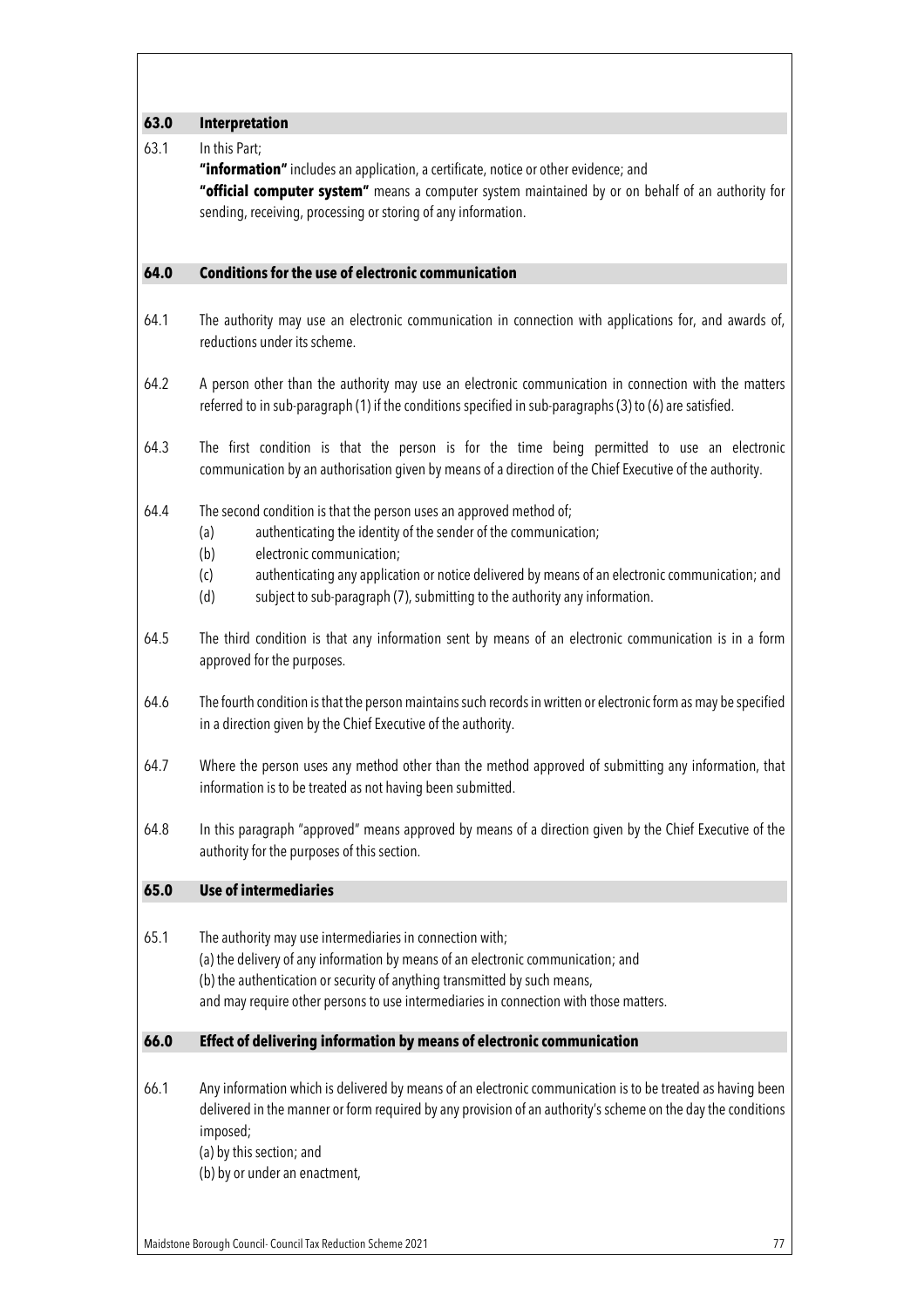are satisfied.

- 66.2 The authority may determine that any information is to be treated as delivered on a different day (whether earlier or later) from the day provided for in sub-paragraph (1).
- 66.3 Information may not be taken to have been delivered to an official computer system by means of an electronic communication unless it is accepted by the system to which it is delivered.

## **67.0 Proof of identity of sender or recipient of information**

67.1 If it is necessary to prove, for the purpose of any legal proceedings, the identity of-(a) the sender of any information delivered by means of an electronic communication to an official computer system; or

(b) the recipient of any such information delivered by means of an electronic communication from an official computer system,

the sender or recipient, as the case may be, is to be presumed to be the person whose name is recorded as such on that official computer system.

### **68.0 Proof of delivery of information**

68.1 If it is necessary to prove, for the purpose of any legal proceedings, that the use of an electronic communication has resulted in the delivery of any information this is presumed to have been the case where; (a) any such information has been delivered to the relevant authority, if the delivery of that information has been recorded on an official computer system; or

(b) any such information has been delivered by the relevant authority, if the delivery of that information has been recorded on an official computer system.

- 68.2 If it is necessary to prove, for the purpose of any legal proceedings, that the use of an electronic communication has resulted in the delivery of any such information, this is presumed not to be the case, if that information delivered to the relevant authority has not been recorded on an official computer system.
- 68.3 If it is necessary to prove, for the purpose of any legal proceedings, when any such information sent by means of an electronic communication has been received, the time and date of receipt is presumed to be that recorded on an official computer system.

### **69.0 Proof of content of information**

69.1 If it is necessary to prove, for the purpose of any legal proceedings, the content of any information sent by means of an electronic communication, the content is presumed to be that recorded on an official computer system.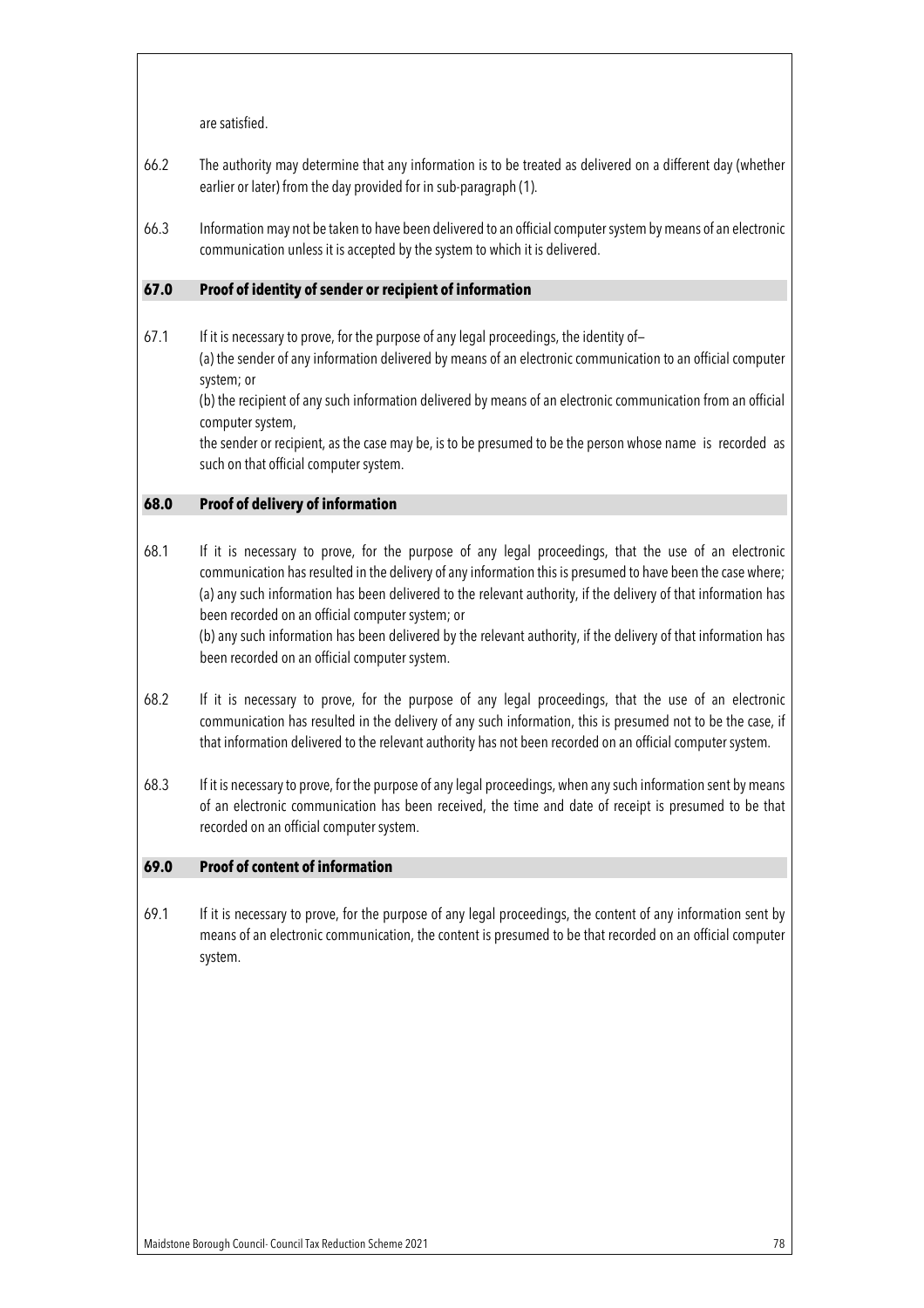**Counter Fraud and Compliance**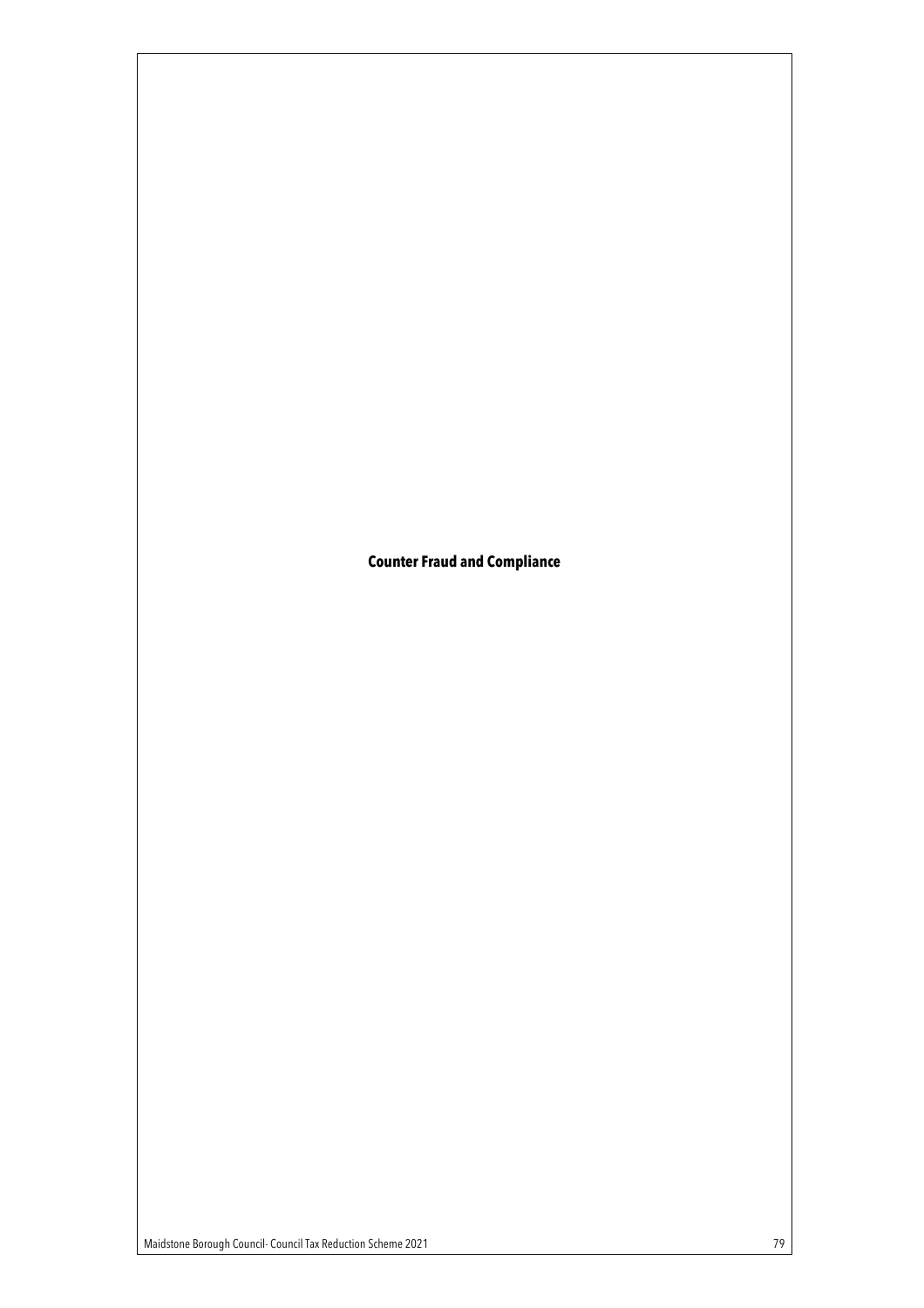### **70.0 Counter Fraud and compliance**

- 70.1 In order to protect the finances of the authority and also in the interests of all council taxpayers, the authority will undertake such actions as allowed by law to;
	- a. Prevent and detect fraudulent claims and actions in respect of Council Tax Reduction;
	- b. Carry out investigations fairly, professionally and in accordance with the law; and
	- c. Ensure that sanctions are applied in appropriate cases

70.2 The authority believes that it is important to minimise the opportunity for fraud and;

- a.will implement rigorous procedures for the verification of claims for council tax reduction;
- b. will employ sufficient Officers to fulfil the authority's commitment to combat fraud;

c.will actively tackle fraud where it occurs in accordance with this scheme;

- d. will co-operate with the Department for Work and Pensions (DWP), Her Majesty's Revenues and Customs and take part in joint working including prosecutions; and
- e. will in all cases seek to recover all outstanding council tax.
- 70.3 The authority shall put into place such administrative policies, procedures and processes as are necessary to ensure that the actions outlined within paragraph (1) and (2) can be carried out successfully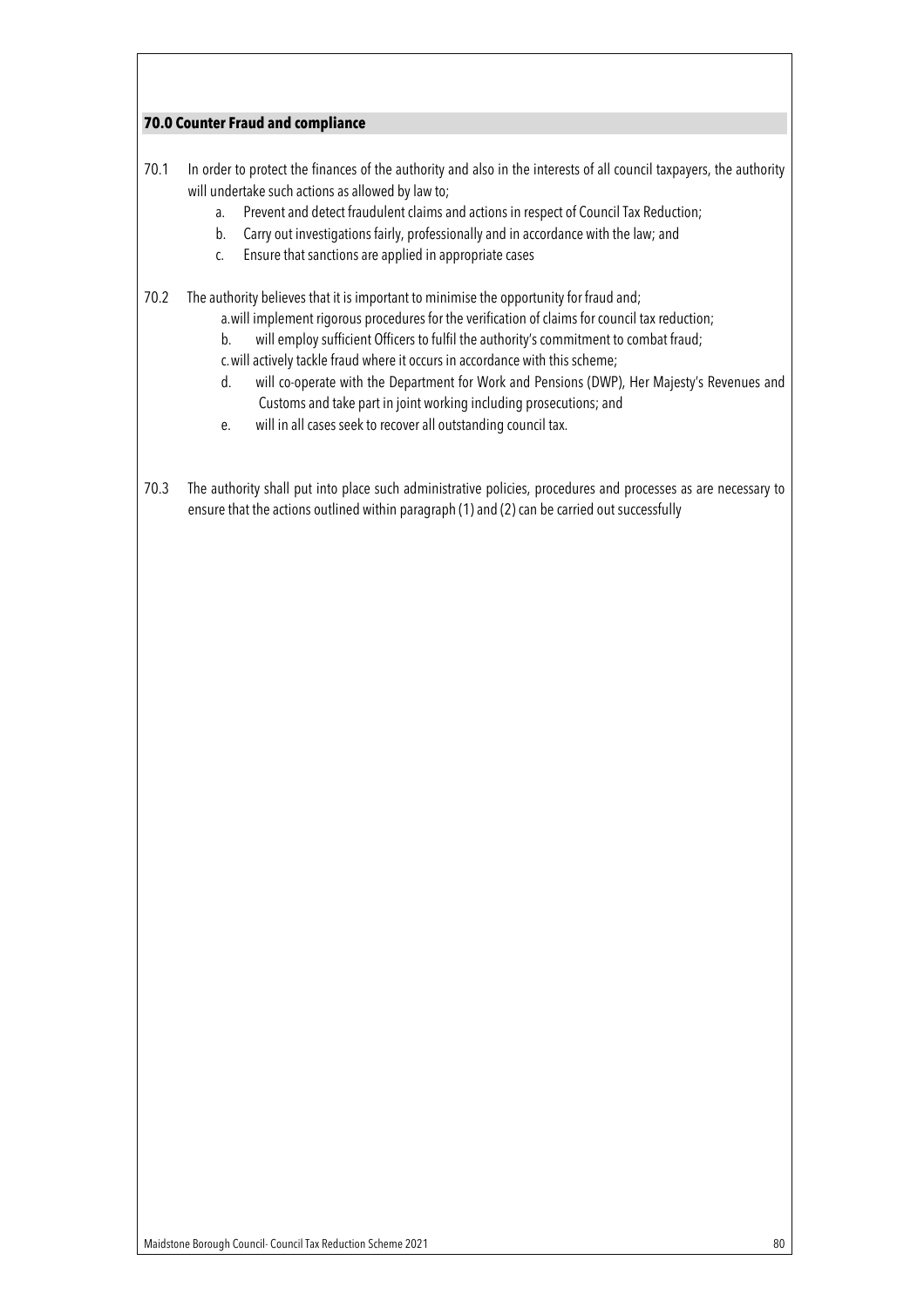**Schedule 1**

**Calculation of the amount of Council Tax Reduction in accordance with the Discount Scheme**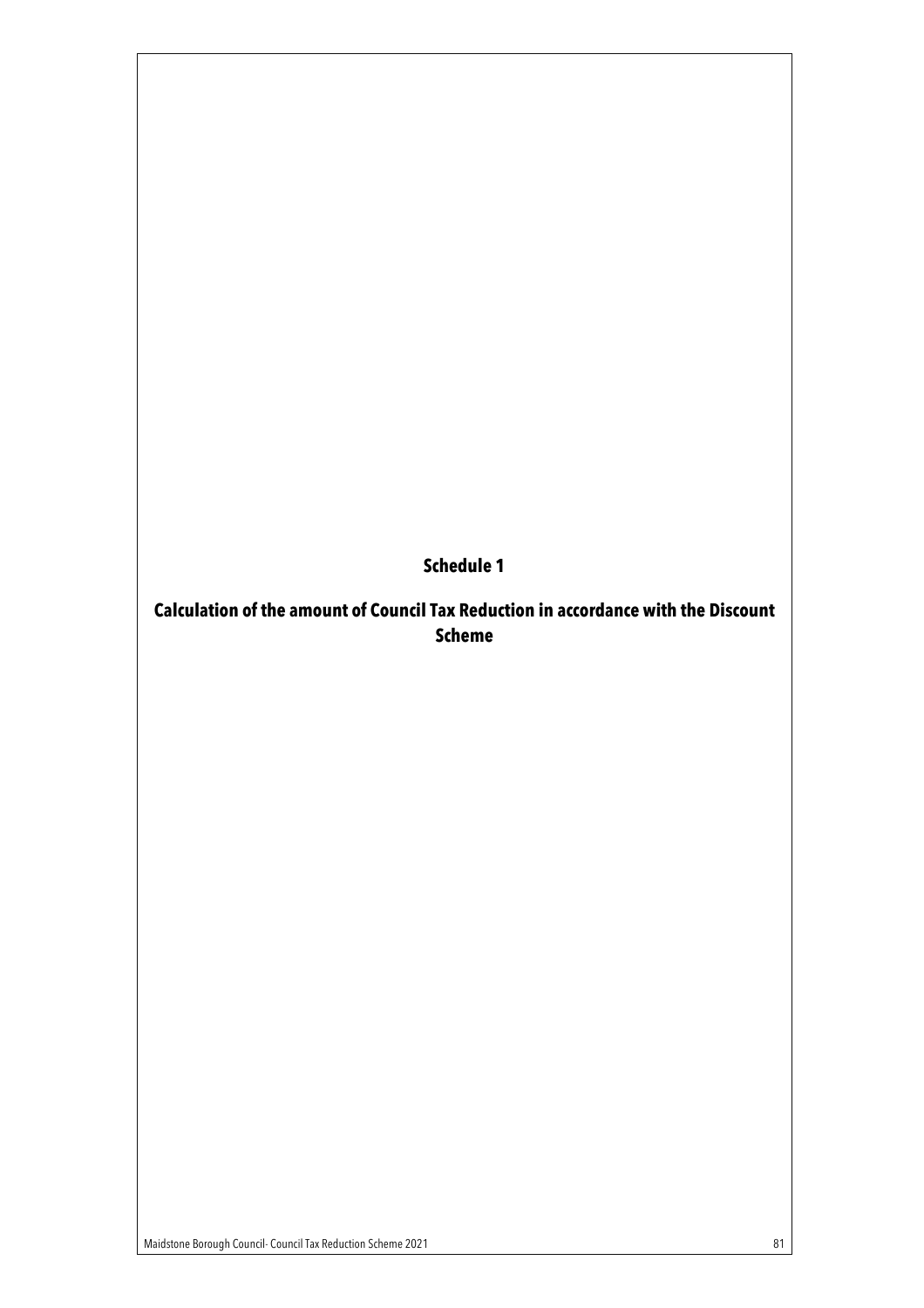- 1 The authority's Council Tax Reduction scheme from 2021/22 shall be calculated on the basis of the following Banded Discount Scheme. It should be noted that **only** earnings calculated in line with this scheme are used in the calculation of the discount.
- 2. Where an applicant or partner (determined in accordance with this scheme) would, **but for the implementation of this scheme**, be entitled to a disability premium or a disabled child premium, an additional discount would be applied as indicated by the  $+$  sign.

| Discount Level                  |     | No Dependants<br>(weekly net earnings<br>level)                       | 1 - 2 dependants<br>(weekly net earnings<br>level)                    | 3 or more<br>dependants<br>(weekly net earnings<br>level)             |
|---------------------------------|-----|-----------------------------------------------------------------------|-----------------------------------------------------------------------|-----------------------------------------------------------------------|
| Band 1                          | 80% | Passported Benefit<br>or in receipt of<br>Maximum Universal<br>Credit | Passported Benefit<br>or in receipt of<br>Maximum Universal<br>Credit | Passported Benefit<br>or in receipt of<br>Maximum Universal<br>Credit |
| Band 2<br>65%                   |     | Less than £72.92                                                      | Less than £89.31                                                      | Less than £101.77                                                     |
| Band $2 +$                      | 70% |                                                                       |                                                                       |                                                                       |
| Band 3                          | 50% |                                                                       | £89.32 - £178.84                                                      | £101.78 - £203.77                                                     |
| Band 3+<br>55%                  |     | £72.93 -£145.84                                                       |                                                                       |                                                                       |
| Band 4<br>25%<br>Band 4+<br>30% |     | £145.85 - £218.77                                                     | £178.85 - £268.38                                                     | £203.78 - £305.77                                                     |
|                                 |     |                                                                       |                                                                       |                                                                       |
| Band 5+<br>15%                  |     |                                                                       |                                                                       |                                                                       |

3 The amount of discount to be granted is to be based on the following factors:

- a. The maximum Council Tax Reduction as defined within this scheme;
- b. The Council Tax household as defined within this scheme;
- c. The earnings of the applicant as defined within this scheme;
- d. The capital of the applicant as defined within this scheme.
- 4 Discount bands vary depending on both earnings and the household (family as defined within this scheme).
- 5 Any applicant who capital is greater than £10,000 shall not be entitled to any Council Tax Reduction whatsoever.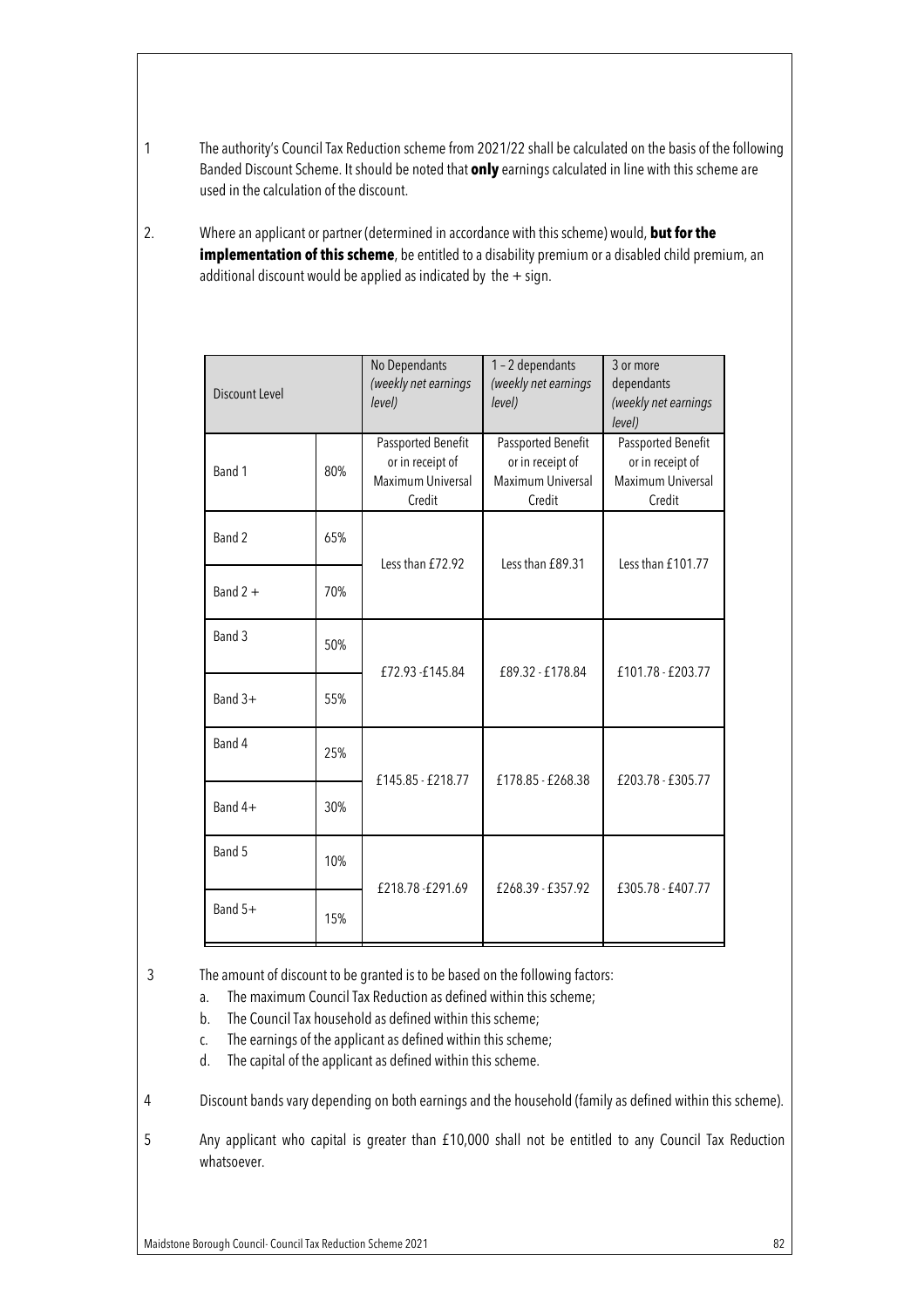- 6. The authority may increase the level of earnings within the grid specified in paragraph 1 on an annual basis by the appropriate level of inflation measured by the Consumer Price Index (CPI) at 1st October preceding the effective financial year.
- 7. Where an applicant or partner is in receipt of a relevant benefit namely Income Support, Income Related Employment and Support Allowance or Income Based Jobseeker's Allowance, or maximum Universal Credit, discount will be award at 80%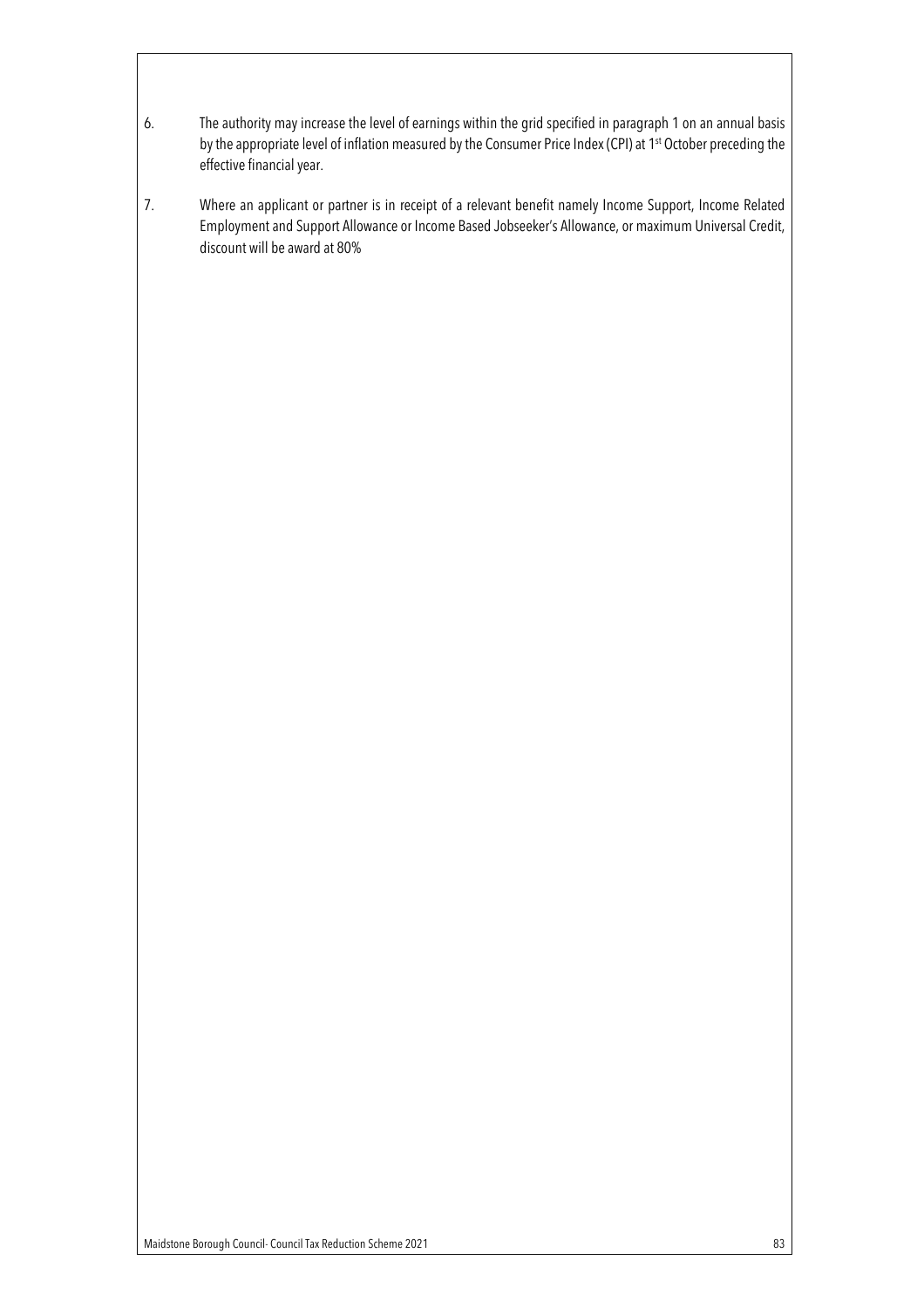**Schedule 2**

**Capital to be disregarded**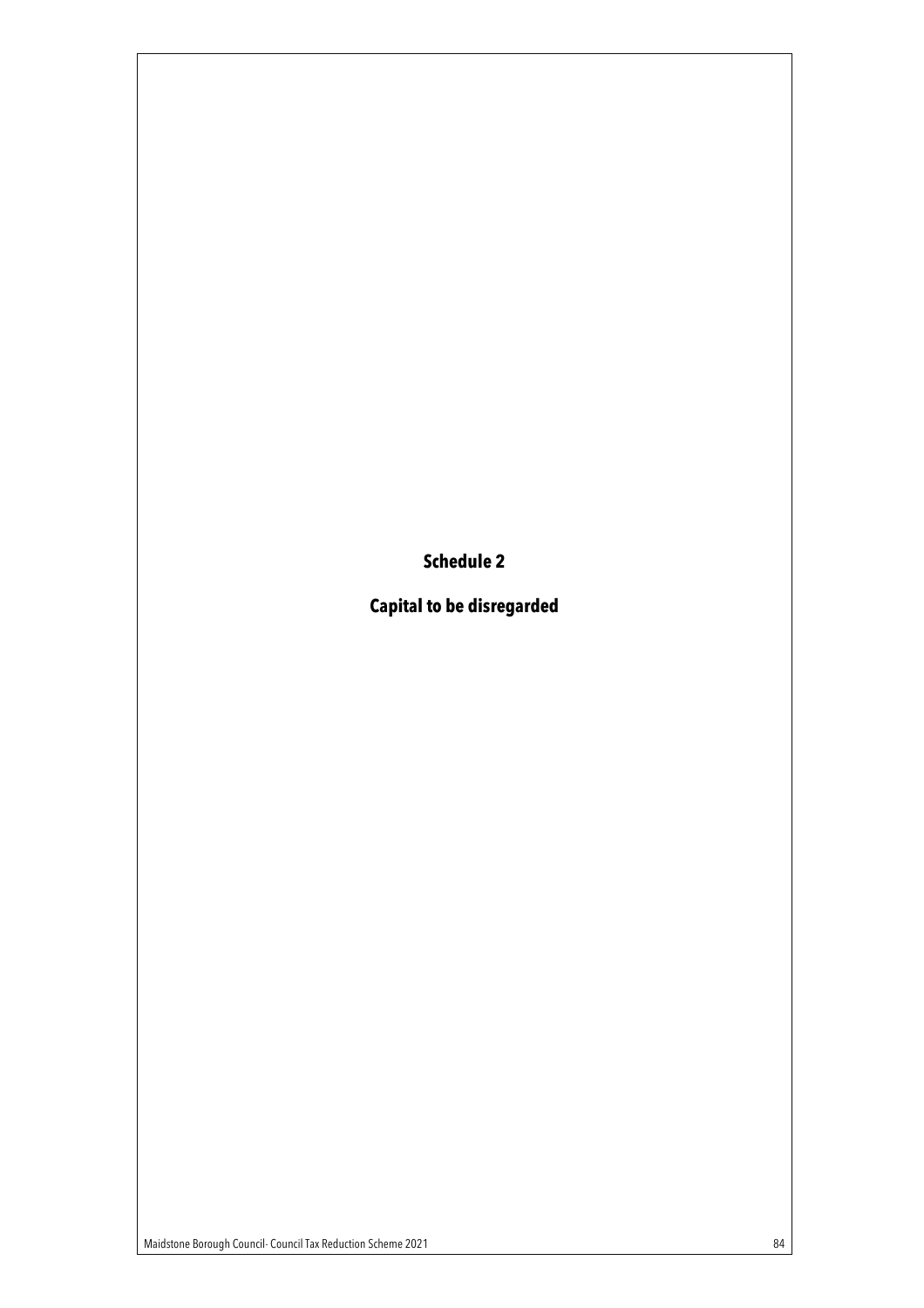- **1.** The dwelling together with any garage, garden and outbuildings, normally occupied by the applicant as his home including any premises not so occupied which it is impracticable or unreasonable to sell separately, in particular 5, in Scotland, any croft land on which the dwelling is situated; but, only one dwelling shall be disregarded under this paragraph.
- **2.** Any payment made to the applicant in respect of any travel or other expenses incurred, or to be incurred, by him in respect of his participation in the Mandatory Work Activity Scheme but only for 52 weeks beginning with the date of receipt of the payment.
- **3.** Any payment made to the applicant in respect of any travel or other expenses incurred or to be incurred, by him in respect of his participation in the Employment, Skills and Enterprise Scheme or Back to Work Scheme but only for 52 weeks beginning with the date of receipt of the payment but only for 52 weeks beginning with the date of receipt of payment.
- **4.** Any premises acquired for occupation by the applicant, which he intends to occupy as his home within 26 weeks of the date of acquisition or such longer period as is reasonable in the circumstances to enable the applicant to obtain possession and commence occupation of the premises.
- **5.** Any sum directly attributable to the proceeds of sale of any premises formerly occupied by the applicant as his home which is to be used for the purchase of other premises intended for such occupation within 26 weeks of the date of sale or such longer period as is reasonable in the circumstances to enable the applicant to complete the purchase.
- **6.** Any premises occupied in whole or in part–
	- (a) by a partner or relative of a single applicant or any member of the family as his home where that person has attained the qualifying age for state pension credit or is incapacitated;
	- (b) by the former partner of the applicant as his home; but this provision shall not apply where the former partner is a person from whom the applicant is estranged or divorced or with whom he had formed a civil partnership that has been dissolved.
- **7.** Where an applicant is on income support, an income-based jobseeker's allowance or an income-related employment and support allowance, the whole of his capital.
- 8. Where the applicant is a member of a joint-claim couple for the purposes of the Jobseekers Act 1995 and his partner is on income-based jobseeker's allowance, the whole of the applicant's capital.
- **9.** Any future interest in property of any kind, other than land or premises in respect of which the applicant has granted a subsisting lease or tenancy, including sub- leases or sub-tenancies.
- **8.** (1) The assets of any business owned in whole or in part by the applicant and for the purposes of which he is engaged as a self-employed earner, or if he has ceased to be so engaged, for such period as may be reasonable in the circumstances to allow for disposal of any such asset.

(2) The assets of any business owned in whole or in part by the applicant where–

- (a) he is not engaged as a self-employed earner in that business by reason of some disease or bodily or mental disablement; but
- (b) he intends to become engaged or, as the case may be, re-engaged as a self- employed earner in that business as soon as he recovers or is able to become engaged or re-engaged in that business;

for a period of 26 weeks from the date on which the claim for council tax reduction is made, or is treated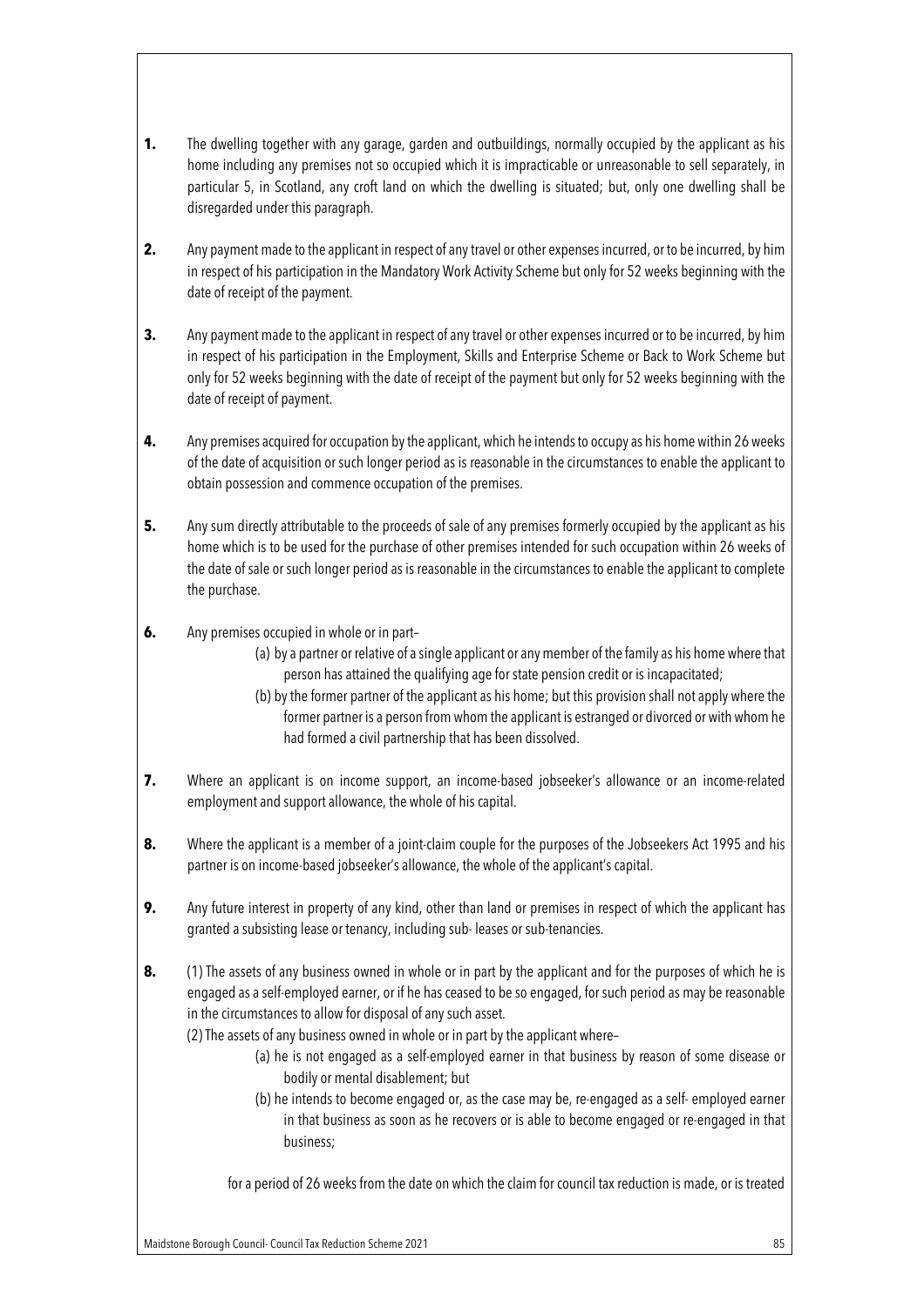as made, or, if it is unreasonable to expect him to become engaged or re-engaged in that business within that period, for such longer period as is reasonable in the circumstances to enable him to become so engaged or re-engaged.

- (2) In the case of a person who is receiving assistance under the self-employment route, the assets acquired by that person for the purpose of establishing or carrying on the commercial activity in respect of which such assistance is being received.
- (3) In the case of a person who has ceased carrying on the commercial activity in respect of which assistance was received as specified in sub-paragraph (3), the assets relating to that activity for such period as may be reasonable in the circumstances to allow for disposal of any such asset.
- **9.** (1) Subject to sub-paragraph (2), any arrears of, or any concessionary payment made to compensate for arrears due to the non-payment of;
	- (a) an income-related benefit under Part 7 of the Act;
	- (b) an income-based jobseeker's allowance;
	- (c) any discretionary housing payment paid pursuant to regulation 2(1) of the Discretionary Financial Assistance Regulations 2001;
	- (d) working tax credit and child tax credit
	- (e) an income-related employment and support allowance
	- (f) Universal Credit

but only for a period of 52 weeks from the date of the receipt of arrears or of the concessionary payment.

(2) In a case where the total of any arrears and, if appropriate, any concessionary payment referred to in subparagraph (1) relating to one of the specified payments, benefits or allowances amounts to £5,000 or more (referred to in this sub-paragraph and in sub-paragraph (3) as 'the relevant sum') and is

- (a) paid in order to rectify or to compensate for, an official error as defined in regulation 1(2) of the Decisions and Appeals Regulations; and
- (b) received by the applicant in full on or after 14th October 2001,

sub-paragraph (1) shall have effect in relation to such arrears or concessionary payment either for a period of 52 weeks from the date of receipt, or, if the relevant sum is received in its entirety during the award of council tax reduction, for the remainder of that award if that is a longer period.

(3) For the purposes of sub-paragraph (2),'the award of council tax reduction' means–

(a) the award in which the relevant sum is first received (or the first part thereof where it is paid in more than one instalment); and

(b) where that award is followed by one or more further awards which, or each of which, begins immediately after the end of the previous award, such further award provided that for that further award the applicant;

(i) is the person who received the relevant sum; or

(ii) is the partner of the person who received the relevant sum, or was that person's partner at the date of his death.

### **10.** Any sum

- (a) paid to the applicant in consequence of damage to, or loss of the home or any personal possession and intended for its repair or replacement; or
- (b) acquired by the applicant (whether as a loan or otherwise) on the express condition that it is to be used for effecting essential repairs or improvement to the home, which is to be used for the intended purpose, for a period of 26 weeks from the date on which it was so paid or acquired or such longer period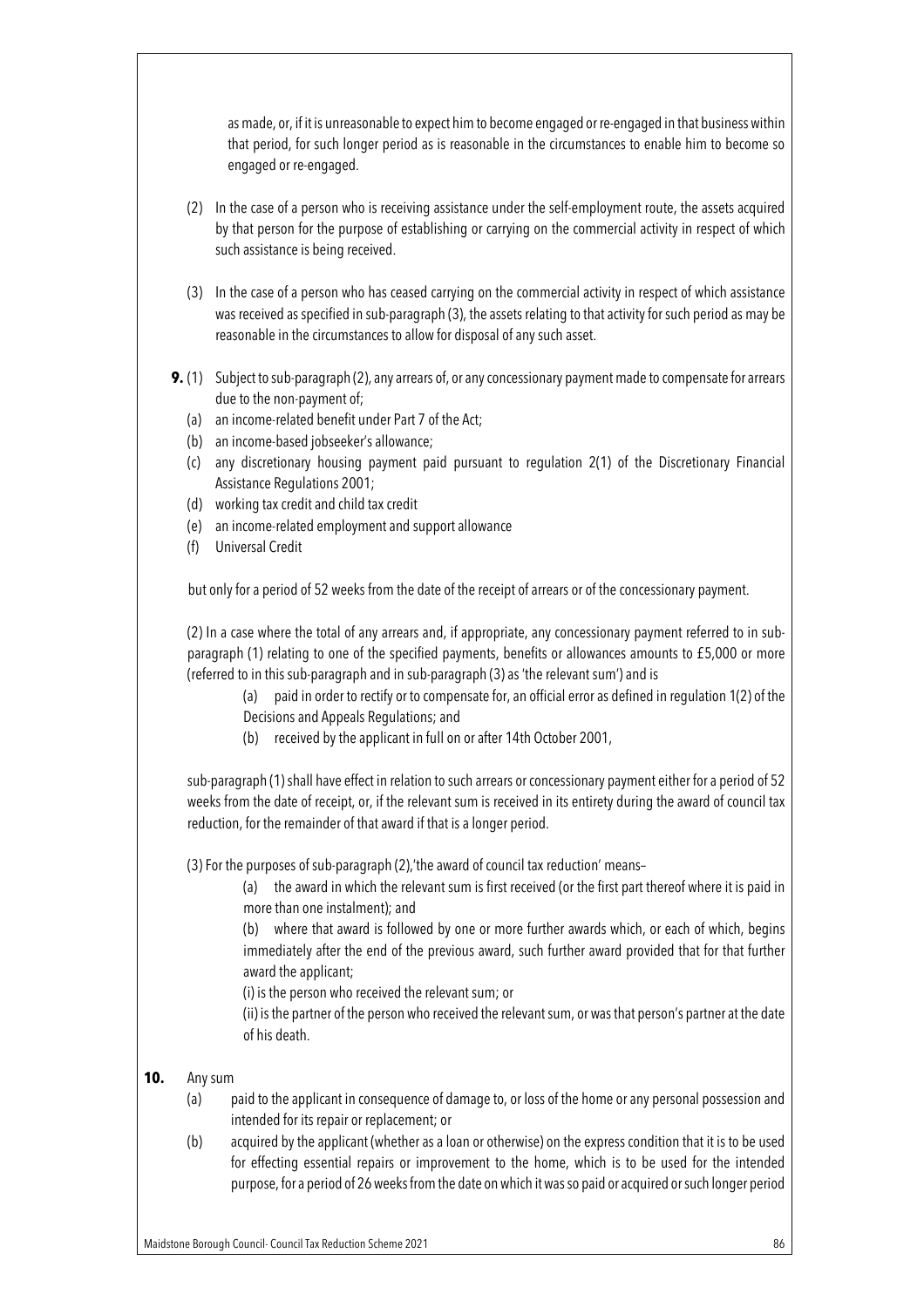as is reasonable in the circumstances to effect the repairs, replacement or improvement.

**11.** Any sum–

(a) deposited with a housing association as defined in section 1(1) of the Housing Associations Act 1985 or section 338(1) of the Housing (Scotland) Act 1987 as a condition of occupying the home;

(b) which was so deposited and which is to be used for the purchase of another home,

for the period of 26 weeks or such longer period as may be reasonable in the circumstances to enable the applicant to complete the purchase.

- **12.** Any personal possessions except those which have been acquired by the applicant with the intention of reducing his capital in order to secure entitlement to council tax reduction or to increase the amount of that reduction.
- **13.** The value of the right to receive any income under an annuity or the surrender value (if any) of such an annuity.
- **14.** Where the funds of a trust are derived from a payment made in consequence of any personal injury to the applicant or applicant's partner, the value of the trust fund and the value of the right to receive any payment under that trust.
- **14A.** (1) Any payment made to the applicant or the applicant's partner in consequence of any personal injury to the applicant or, as the case may be, the applicant's partner.
	- (2) But sub-paragraph (1)

(a) applies only for the period of 52 weeks beginning with the day on which the applicant first receives any payment in consequence of that personal injury;

(b) does not apply to any subsequent payment made to him in consequence of that injury (whether it is made by the same person or another);

(c) ceases to apply to the payment or any part of the payment from the day on which the applicant no longer possesses it;

(d) does not apply to any payment from a trust where the funds of the trust are derived from a payment made in consequence of any personal injury to the applicant.

(3) For the purposes of sub-paragraph (2)(c), the circumstances in which an applicant no longer possesses a payment or a part of it include where the applicant has used a payment or part of it to purchase an asset.

(4) References in sub-paragraphs (2) and (3) to the applicant are to be construed as including references to his partner (where applicable).

- **15.** The value of the right to receive any income under a life interest or from a life rent.
- **16.** The surrender value of any policy of life insurance.
- **17.** Where any payment of capital falls to be made by instalments, the value of the right to receive any outstanding instalments.
- **18.** Any payment made by a local authority in accordance with section 17, 23B, 23C or 24A of the Children Act 1989 or, as the case may be, section 12 of the Social Work (Scotland) Act 1968 or sections 22, 29 or 30 of the Children (Scotland) Act 1995 (provision of services for children and their families and advice and assistance to certain children).
- **19.** (1) Subject to sub-paragraph (2), any payment (or part of a payment) made by a local authority in accordance with section 23C of the Children Act 1989 or section 29 of the Children (Scotland) Act 1995 (local authorities' duty to promote welfare of children and powers to grant financial assistance to persons in, or formerly in, their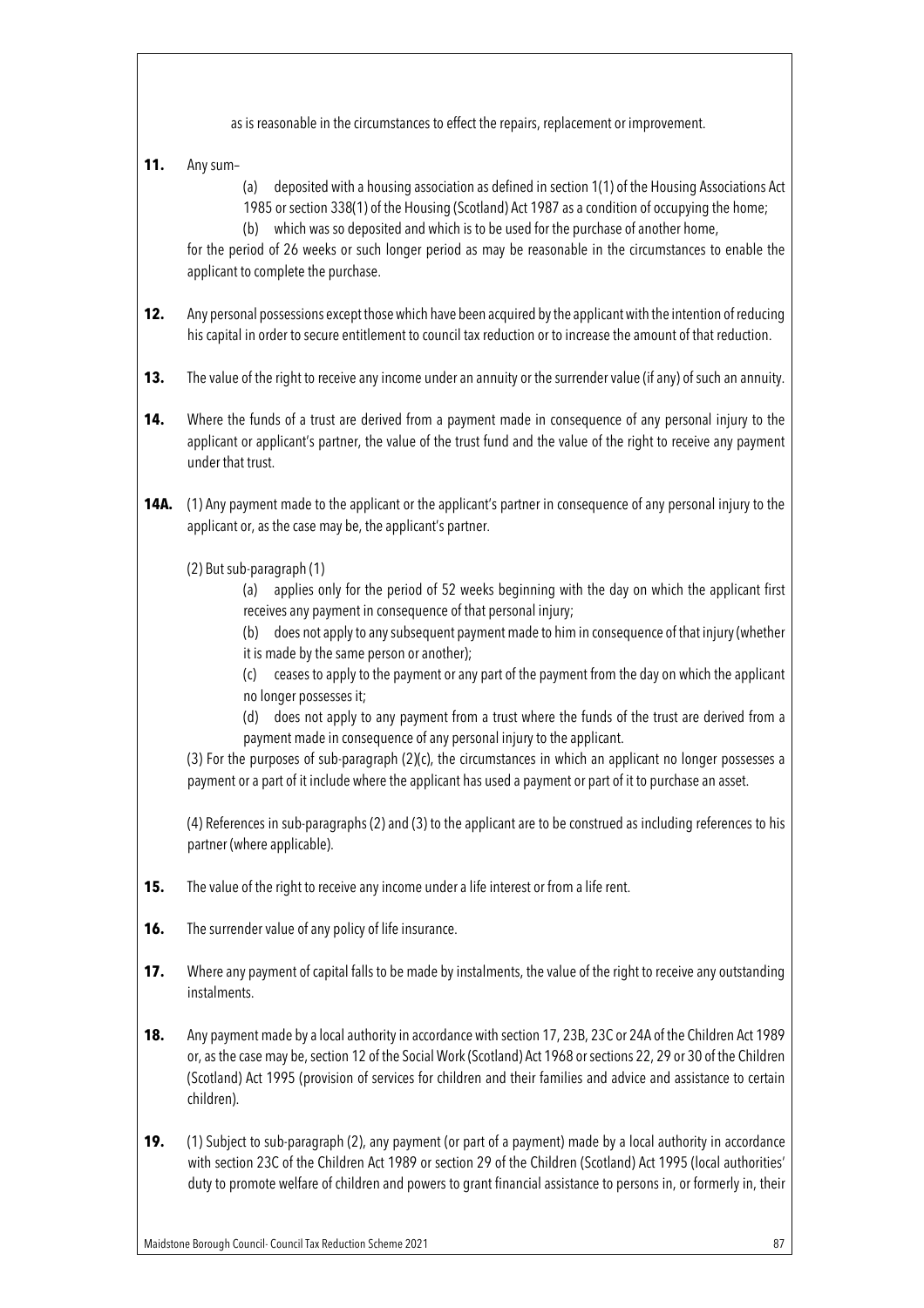care) to a person ('A') which A passes on to the applicant.

(2) Sub-paragraph (1) applies only where A;

- (a) was formerly in the applicant's care, and
- (b) is aged 18 or over, and
- (c) continues to live with the applicant.
- **20.** Any social fund payment made pursuant to Part 8 of the Act.
- **21.** Any refund of tax which falls to be deducted under section 369 of the Income and Corporation Taxes Act 1988 (deduction of tax from certain loan interest) on a payment of relevant loan interest for the purpose of acquiring an interest in the home or carrying out repairs or improvements to the home.
- **22.** Any capital which, by virtue of sections 31 or 51 (capital treated as income, treatment of student loans) is to be treated as income.
- 23. Where any payment of capital is made in a currency other than sterling, any banking charge or commission payable in converting that payment into sterling.
- **24.** (1) Any payment made under or bythe Trusts, the Fund, the Eileen Trust, MFET Limited, the Independent Living Fund (2006), the Skipton Fund, the Caxton Foundation or the Charitable Fund.

(2) Any payment by or on behalf of a person who is suffering or who suffered from haemophilia or who is or was a qualifying person, which derives from a payment made under or by any of the Trusts to which sub-paragraph (1) refers and which is made to or for the benefit of–

- (a) that person's partner or former partner from whom he is not, or where that person has died was not, estranged or divorced or with whom he has formed a civil partnership that has not been dissolved or, where that person has died, had not been dissolved at the time of that person's death;
- (b) any child who is a member of that person's family or who was such a member and who is a member of the applicant's family; or
- (c) any young person who is a member of that person's family or who was such a member and who is a member of the applicant's family.

(3) Any payment by or on behalf of the partner or former partner of a person who is suffering or who suffered from haemophilia or who is or was a qualifying person provided that the partner or former partner and that person are not, or if either of them has died were not, estranged or divorced or, where the partner or former partner and that person have formed a civil partnership, the civil partnership has not been dissolved or, if either of them has died, had not been dissolved at the time of the death, which derives from a payment made under or by any of the Trusts to which sub-paragraph (1) refers and which is made to or for the benefit of–

(a) the person who is suffering from haemophilia or who is a qualifying person;

(b) any child who is a member of that person's family or who was such a member and who is a member of the applicant's family; or

(c) any young person who is a member of that person's family or who was such a member and who is a member of the applicant's family.

(4) Any payment by a person who is suffering from haemophilia or who is a qualifying person, which derives from a payment under or by any of the Trusts to which sub-paragraph (1) refers, where–

(a) that person has no partner or former partner from whom he is not estranged or divorced or with whom he has formed a civil partnership that has not been dissolved, nor any child or young person who is or had been a member of that person's family; and

(b) the payment is made either;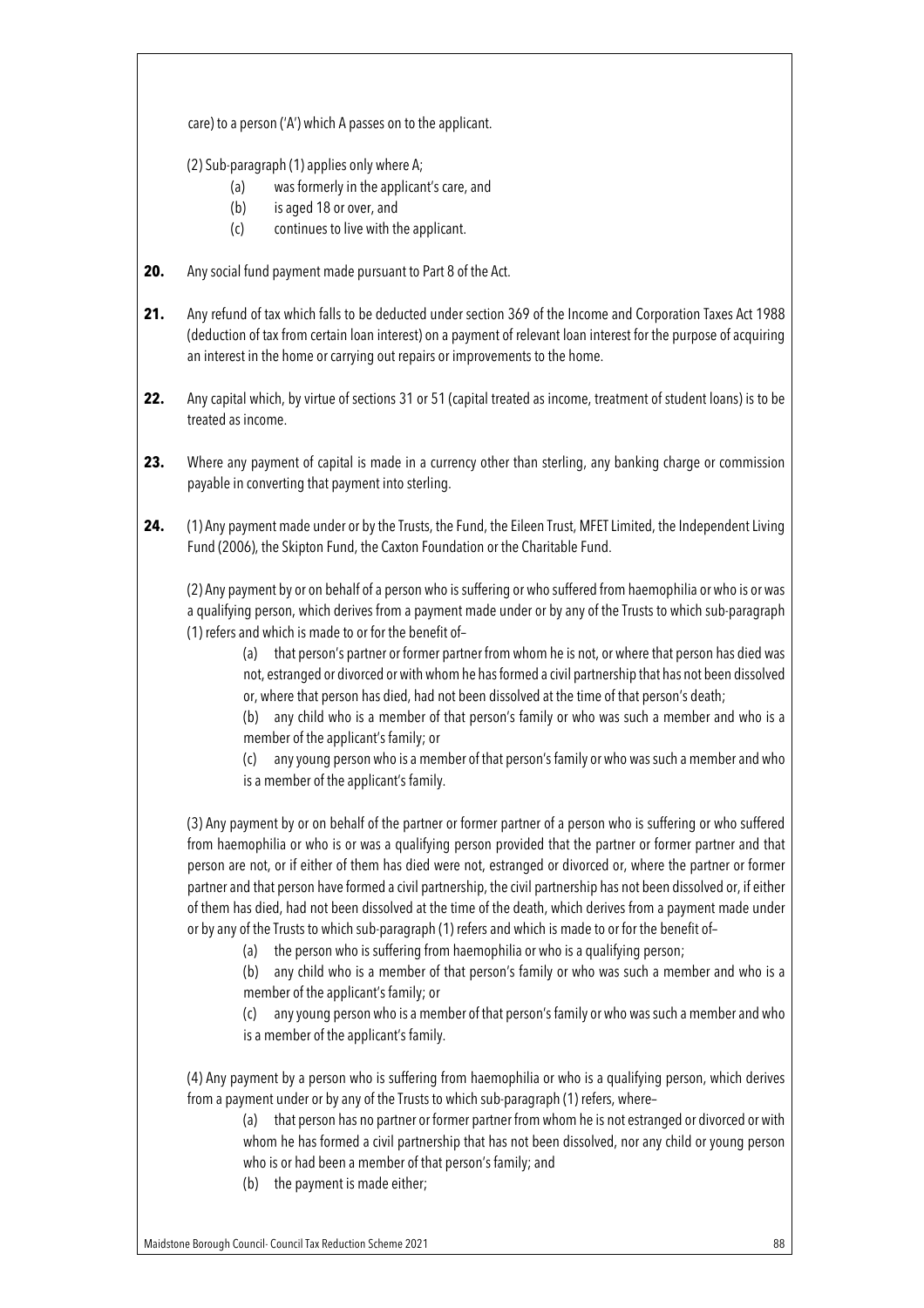(i) to that person's parent or step-parent; or

(ii) where that person at the date of the payment is a child ,a young person or a student who has not completed his full-time education and has no parent or step-parent, to his guardian,

but only for a period from the date of the payment until the end of two years from that person's death.

(5) Any payment out of the estate of a person who suffered from haemophilia or who was a qualifying person, which derives from a payment under or any of the Trusts to which sub-paragraph (1) refers, where

(a) that person at the date of his death (the relevant date) had no partner or former partner from whom he was not estranged or divorced or with whom he had formed a civil partnership that had not been dissolved, nor any child or young person who was or had been a member of his family; and

(b) the payment is made either;

(i) to that person's parent or step-parent; or

(ii) where that person at the relevant date was a child, a young person or a student who had not completed his full-time education and had no parent or step-parent, to his guardian, but only for a period of two years from the relevant date.

(6) In the case of a person to whom or for whose support payment referred to in this paragraph is made, any capital resource which derives from any payment of income or capital made under or deriving from any of the Trusts.

(7) For the purposes of sub-paragraphs (2) to (6), any reference to the Trusts shall be construed as including a reference to the Fund, the Eileen Trust, MFET Limited the Skipton Fund, the Caxton Foundation, and the London Bombings Relief Charitable Fund.

**25.** (1) Where an applicant has ceased to occupy what was formerly the dwelling occupied as the home following his estrangement or divorce from, or dissolution of his civil partnership with, his former partner, that dwelling for a period of 26 weeks from the date on which he ceased to occupy that dwelling or, where the dwelling is occupied as the home by the former partner who is a lone parent, for so long as it is so occupied.

(2) In this paragraph 'dwelling' includes any garage, garden and outbuildings, which were formerly occupied by the applicant as his home and any premises not so occupied which it is impracticable or unreasonable to sell separately, in particular, in Scotland, any croft land on which the dwelling is situated.

- 26. Any premises where the applicant is taking reasonable steps to dispose of those premises, for a period of 26 weeks from the date on which he first took such steps, or such longer period as is reasonable in the circumstances to enable him to dispose of those premises.
- **27.** Any premises which the applicant intends to occupy as his home, and in respect of which he is taking steps to obtain possession and has sought legal advice, or has commenced legal proceedings, with a view to obtaining possession, for a period of 26 weeks from the date on which he first sought such advice or first commenced such proceedings whichever is the earlier, or such longer period as is reasonable in the circumstances to enable him to obtain possession and commence occupation of those premises.
- **28.** Any premises which the applicant intends to occupy as his home to which essential repairs or alterations are required in order to render them fit for such occupation, for a period of 26 weeks from the date on which the applicant first takes steps to effect those repairs or alterations, or such longer period as is necessary to enable those repairs or alterations to be carried out.
- **29.** Any payment made by the Secretary of State to compensate for the loss (in whole or in part) of entitlement to housing benefit.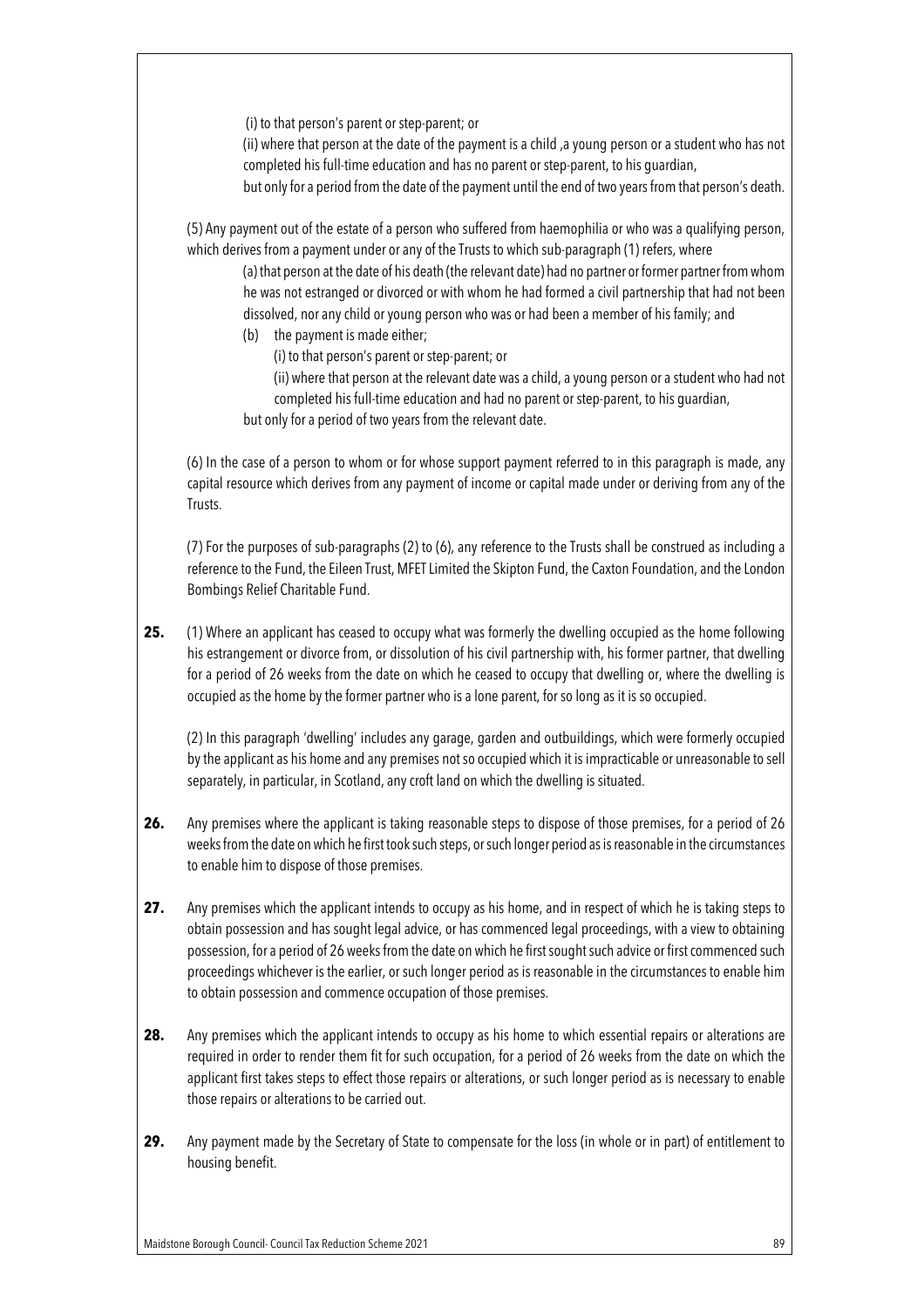- **30.** The value of the right to receive an occupational or personal pension.
- **31.** The value of any funds held under a personal pension scheme
- **32.** The value of the right to receive any rent except where the applicant has a reversionary interest in the property in respect of which rent is due.
- **33.** Any payment in kind made by a charity or under or by the Trusts, the Fund, MFET Limited, the Skipton Fund, the Caxton Foundation or the Independent Living Fund (2006).
- **34.** Any payment made pursuant to section 2 of the 1973 Act or section 2 of the Enterprise and New Towns (Scotland) Act 1990, but only for the period of 52 weeks beginning on the date of receipt of the payment.
- **35.** Any payment in consequence of a reduction of council tax under section 13 or, as the case may be, section 80 of the Local Government Finance Act 1992 (reduction of liability for council tax), but only for a period of 52 weeks from the date of the receipt of the payment.
- **36.** Any grant made in accordance with a scheme made under section 129 of the Housing Act 1988 or section 66 of the Housing (Scotland) Act 1988 (schemes for payments to assist local housing authority and local authority tenants to obtain other accommodation) which is to be used–
	- (a) to purchase premises intended for occupation as his home; or

(b) to carry out repairs or alterations which are required to render premises fit for occupation as his home,

for a period of 26 weeks from the date on which he received such a grant or such longer period as is reasonable in the circumstances to enable the purchase, repairs or alterations to be completed and the applicant to commence occupation of those premises as his home.

- **37.** Any arrears of supplementary pension which is disregarded under paragraph 53 of Schedule 4 (sums to be disregarded in the calculation of income other than earnings) or of any amount which is disregarded under paragraph 54 or 55 of that Schedule, but only for a period of 52 weeks from the date of receipt of the arrears.
- **38.** (1) Any payment or repayment made–

(a) as respects England, under regulation 5, 6 or 12 of the National Health Service (Travel Expenses and Remission of Charges) Regulations 2003 (travelling expenses and health service supplies);

(b) as respects Wales, under regulation 5, 6 or 11 of the National Health Service (Travelling Expenses and Remission of Charges) (Wales) Regulations 2007 (travelling expenses and health service supplies);

(c) as respects Scotland, under regulation 3, 5 or 11 of the National Health Service (Travelling Expenses and Remission of Charges) (Scotland) (No. 2) Regulations 2003 (travelling expenses and health service supplies),

but only for a period of 52 weeks from the date of receipt of the payment or repayment.

(2) Any payment or repayment made by the Secretary of State for Health, the Scottish Ministers or the Welsh Ministers, which is analogous to a payment, or repayment mentioned in sub-paragraph (1), but only for a period of 52 weeks from the date of the receipt of the payment or repayment.

- **39.** Any payment made to such persons entitled to receive benefits as may be determined by or under a scheme made pursuant to section 13 of the Social Security Act 1988 in lieu of vouchers or similar arrangements in connection with the provision of those benefits (including payments made in place of healthy start vouchers, milk tokens or the supply of vitamins), but only for a period of 52 weeks from the date of receipt of the payment.
- **40.** Any payment made under Part 8A of the Act (entitlement to health in pregnancy grant).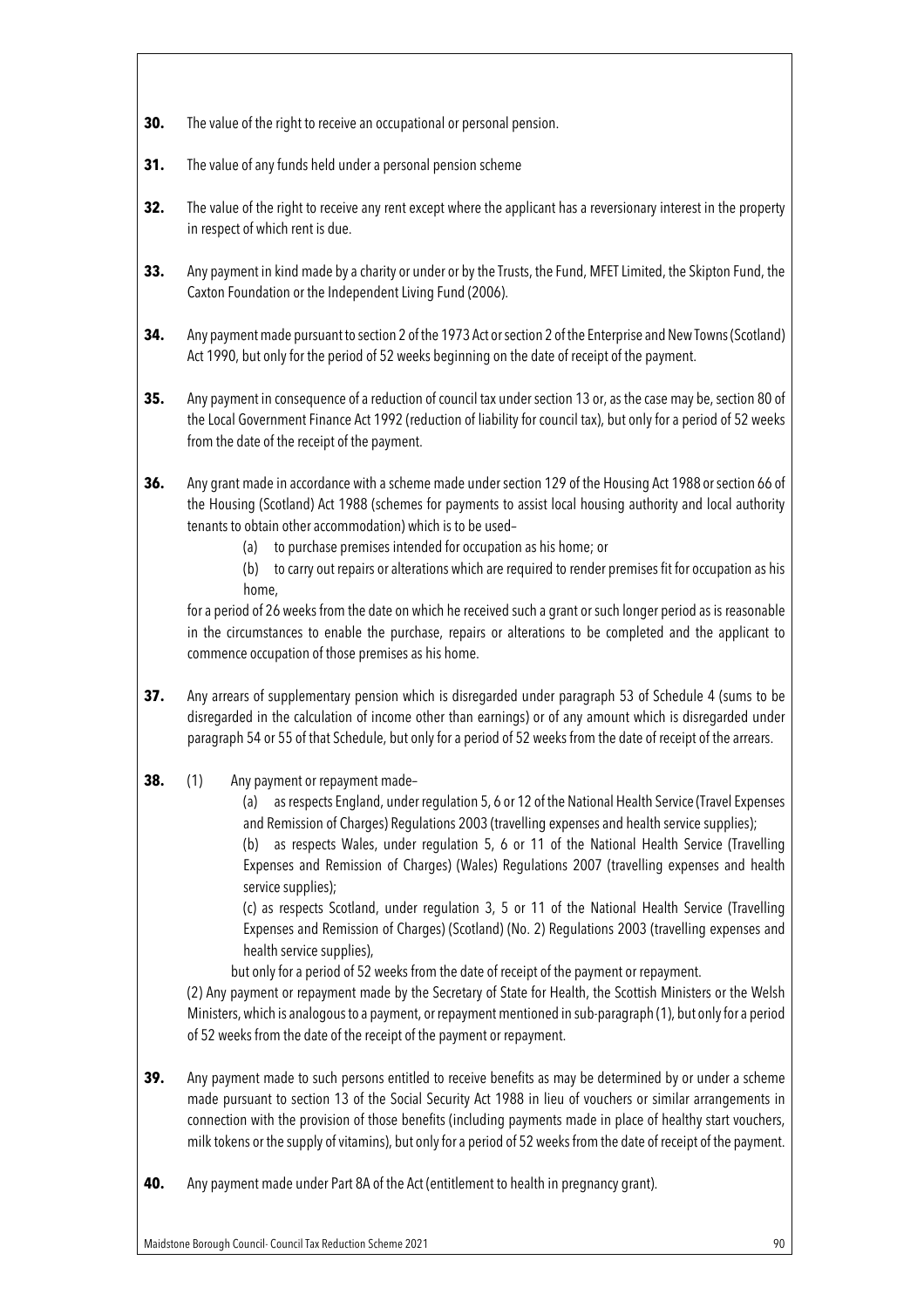- **41.** Any payment made either by the Secretary of State for Justice or by Scottish Ministers under a scheme established to assist relatives and other persons to visit persons in custody, but only for a period of 52 weeks from the date of the receipt of the payment.
- **42.** Any payment (other than a training allowance) made, whether by the Secretary of State or any other person, under the Disabled Persons (Employment) Act 1944 to assist disabled persons to obtain or retain employment despite their disability.
- **43.** Any payment made by a local authority under section 3 of the Disabled Persons (Employment) Act 1958 to homeworkers assisted under the Blind Homeworkers' Scheme.
- **44.** (1) Subject to sub-paragraph (2), where an applicant satisfies the conditions in section 131(3) and (6) of the Act (entitlement to alternative maximum council tax reduction), the whole of his capital. (2) Where in addition to satisfying the conditions in section 131(3) and (6) of the Act the applicant also satisfies the conditions in section 131(4) and (5) of the Act (entitlement to the maximum council tax reduction), subparagraph (1) shall not have effect
- **45.** (1) Any sum of capital to which sub-paragraph (2) applies and

(a) which is administered on behalf of a person by the High Court or the County Court under Rule 21.11(1) of the Civil Procedure Rules 1998 (as amended by the Civil Procedure (Amendment No. 7) Rule 2013) or by the Court of Protection;

(b) which can only be disposed of by order or direction of any such court; or

(c) where the person concerned is under the age of 18, which can only be disposed of by order or direction prior to that person attaining age 18.

- (2) This sub-paragraph applies to a sum of capital which is derived from;
	- (a) an award of damages for a personal injury to that person; or
	- (b) compensation for the death of one or both parents where the person concerned is under the age of 18.
- **46.** Any sum of capital administered on behalf of a person in accordance with an order made under section 13 of the Children (Scotland) Act 1995, or under Rule 36.14 of the Ordinary Cause Rules 1993 or under Rule 128 of those Rules, where such sum derives from
	- (a) award of damages for a personal injury to that person; or
	- (b) compensation for the death of one or both parents where the person concerned is under the age of 18.
- **47.** Any payment to the applicant as holder of the Victoria Cross or George Cross.
- **48.** In the case of a person who is receiving, or who has received, assistance under the self-employment route, any sum of capital which is acquired by that person for the purpose of establishing or carrying on the commercial activity in respect of which such assistance is or was received but only for a period of 52 weeks from the date on which that sum was acquired.
- **49.** (1) Any payment of a sports award for a period of 26 weeks from the date of receipt of that payment except to the extent that it has been made in respect of any one or more of the items specified in sub-paragraph (2).

(2) The items specified for the purposes of sub-paragraph (1) are food, ordinary clothing or footwear, household fuel or rent of the applicant or, where the applicant is a member of a family, any other member of his family, or any council tax or water charges for which that applicant or member is liable.

(3) For the purposes of sub-paragraph (2) 'food' does not include vitamins, minerals or other special dietary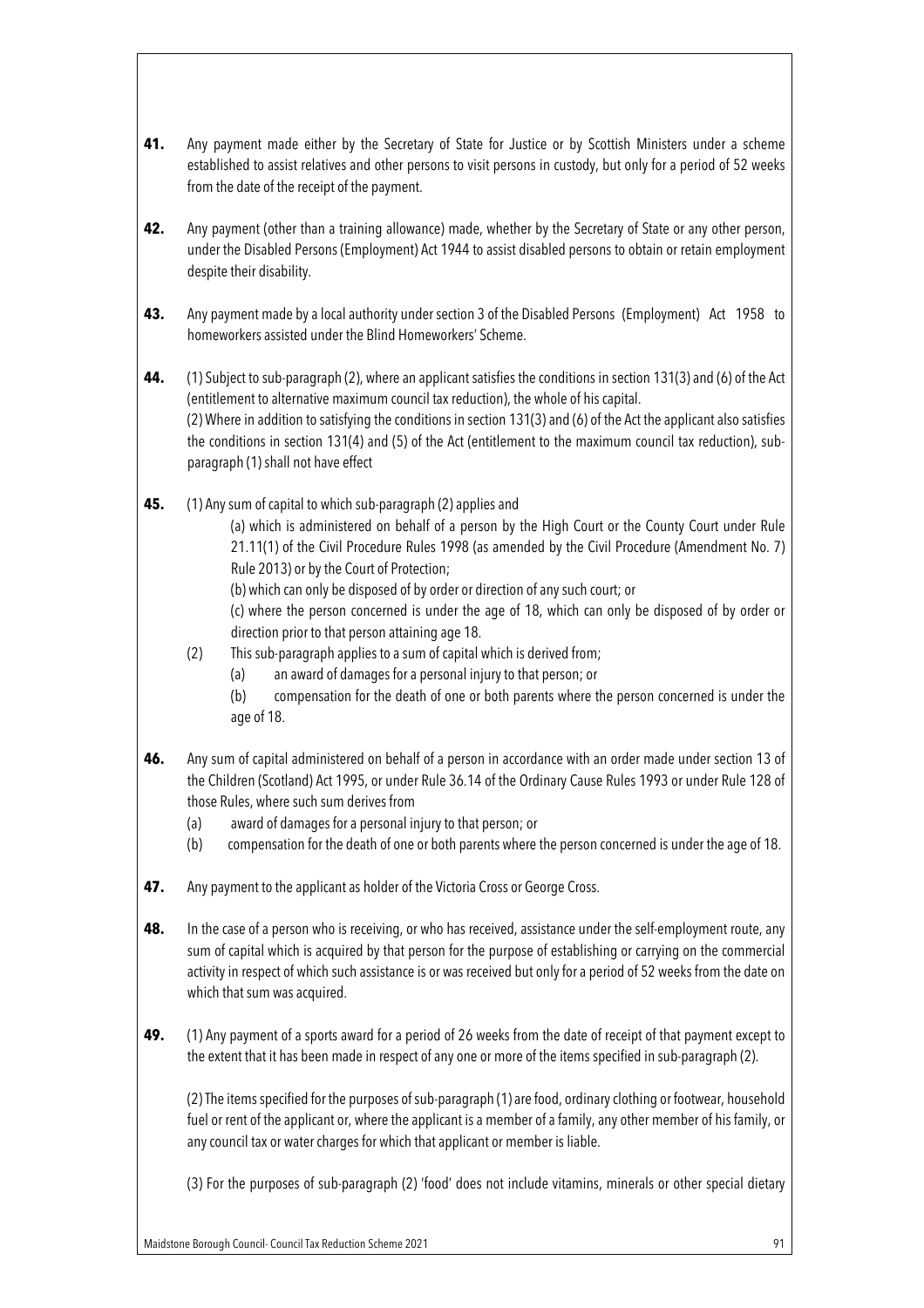supplements intended to enhance the performance of the person in the sport in respect of which the award was made.

- **50.** (1) Any payment;
	- (a) by way of an education maintenance allowance made pursuant to–
		- (i) regulations made under section 518 of the Education Act 1996;
		- (ii) regulations made under section 49 or 73(f) of the Education (Scotland) Act 1980;

(iii) directions made under section 73ZA of the Education (Scotland) Act 1980 and paid under section 12(2)(c) of the Further and Higher Education (Scotland) Act 1992;

(b) corresponding to such an education maintenance allowance, made pursuant to; (i) section 14 or section 181 of the Education Act 2002 (power of Secretary of State and National Assembly for Wales to give financial assistance for purposes related to education or childcare, and allowances in

respect of education or training); or

(ii) regulations made under section 181 of that Act ;

or in England, by way of financial assistance made pursuant to section 14 of the Education Act 2002. (2) Any payment, other than a payment to which sub-paragraph (1) applies, made pursuant to;

- (a) regulations made under section 518 of the Education Act 1996;
- (b) regulations made under section 49 of the Education (Scotland) Act 1980; or

(c) directions made under section 73ZA of the Education (Scotland) Act 1980 and paid under section 12(2)(c) of the Further and Higher Education (Scotland) Act 1992,

in respect of a course of study attended by a child or a young person or a person who is in receipt of an education maintenance allowance or other payment made pursuant to any provision specified in subparagraph (1).

- **51.** In the case of an applicant participating in an employment zone programme, any discretionary payment made by an employment zone contractor to the applicant, being a fee, grant, loan or otherwise, but only for the period of 52 weeks from the date of receipt of the payment.
- **52.** Any arrears of subsistence allowance paid as a lump sum but only for the period of 52 weeks from the date of receipt of the payment.
- **53.** Where an ex-gratia payment of £10,000 has been made by the Secretary of State on or after 1st February 2001 in consequence of the imprisonment or interment of–
	- (a) the applicant;
	- (b) the applicant's partner;
	- (c) the applicant's deceased spouse or deceased civil partner; or
	- (d) the applicant's partner's deceased spouse or deceased civil partner,

by the Japanese during the Second World War, £10,000.

- **54.** (1) Subject to sub-paragraph (2), the amount of any trust payment made to an applicant or a member of an applicant's family who is
	- (a) a diagnosed person;
	- (b) the diagnosed person's partner or the person who was the diagnosed person's partner at the date of the diagnosed person's death;
	- (c) a parent of a diagnosed person, a person acting in place of the diagnosed person's parents or a person who was so acting at the date of the diagnosed person's death; or
	- (d) a member of the diagnosed person's family (other than his partner) or a person who was a member of the diagnosed person's family (other than his partner) at the date of the diagnosed person's death.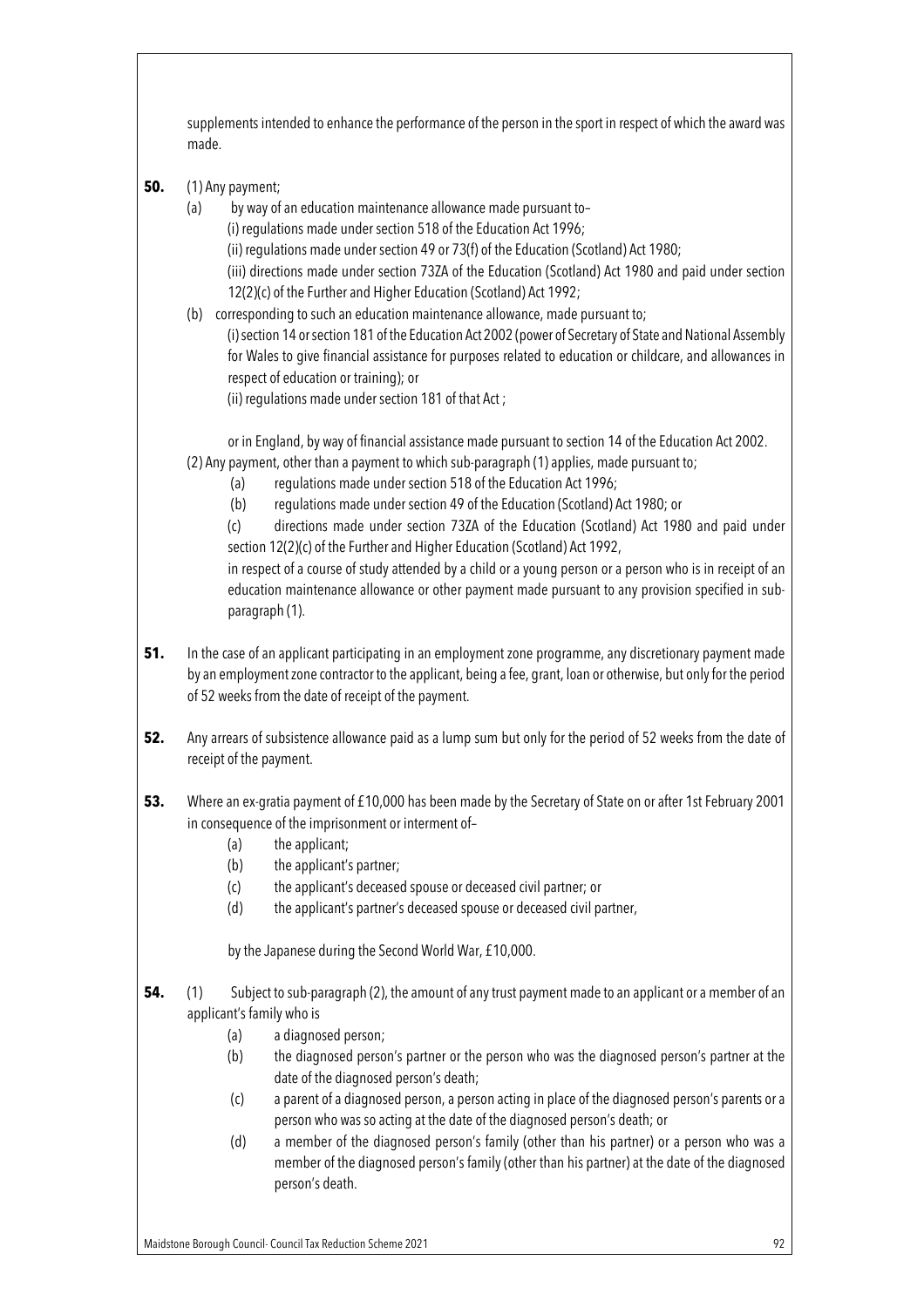(2) Where a trust payment is made to;

(a) a person referred to in sub-paragraph (1)(a) or (b), that sub-paragraph shall apply for the period beginning on the date on which the trust payment is made and ending on the date on which that person dies;

(b) a person referred to in sub-paragraph  $(1)(c)$ , that sub-paragraph shall apply for the period beginning on the date on which the trust payment is made and ending two years after that date;

(c) a person referred to in sub-paragraph (1)(d), that sub-paragraph shall apply for the period beginning on the date on which the trust payment is made and ending– (i) two years after that date; or

(ii) on the day before the day on which that person–

- (aa) ceases receiving full-time education; or
- (bb) attains the age of 20,

whichever is the latest.

- (3) Subject to sub-paragraph (4), the amount of any payment by a person to whom a trust payment has been made or of any payment out of the estate of a person to whom a trust payment has been made, which is made to an applicant or a member of an applicant's family who is–
	- (a) the diagnosed person's partner or the person who was the diagnosed person's partner at the date of the diagnosed person's death;

(b) a parent of a diagnosed person, a person acting in place of the diagnosed person's parents or a person who was so acting at the date of the diagnosed person's death; or

(c) a member of the diagnosed person's family (other than his partner) or a person who was a member of the diagnosed person's family (other than his partner) at the date of the diagnosed person's death,

but only to the extent that such payments do not exceed the total amount of any trust payments made to that person.

(4) Where a payment as referred to in sub-paragraph (3) is made to–

(a) a person referred to in sub-paragraph (3)(a), that sub-paragraph shall apply for the period beginning on the date on which that payment is made and ending on the date on which that person dies;

(b) a person referred to in sub-paragraph (3)(b), that sub-paragraph shall apply for the period beginning on the date on which that payment is made and ending two years after that date; or

(c) person referred to in sub-paragraph (3)(c), that sub-paragraph shall apply for the period beginning on the date on which that payment is made and ending–

(i) two years after that date; or

- (ii) on the day before the day on which that person
	- (aa) ceases receiving full-time education; or
	- (bb) attains the age of 20,

whichever is the latest.

(5) In this paragraph, a reference to a person–

(a) being the diagnosed person's partner;

(b) being a member of a diagnosed person's family;

(c) acting in place of the diagnosed person's parents,

at the date of the diagnosed person's death shall include a person who would have been such a person or a person who would have been so acting, but for the diagnosed person residing in a care home, an Abbeyfield Home or an independent hospital on that date.

(6) In this paragraph– 'diagnosed person' means a person who has been diagnosed as suffering from, or who, after his death, has been diagnosed as having suffered from, variant Creutzfeld-Jakob disease; 'relevant trust' means a trust established out of funds provided by the Secretary of State in respect of